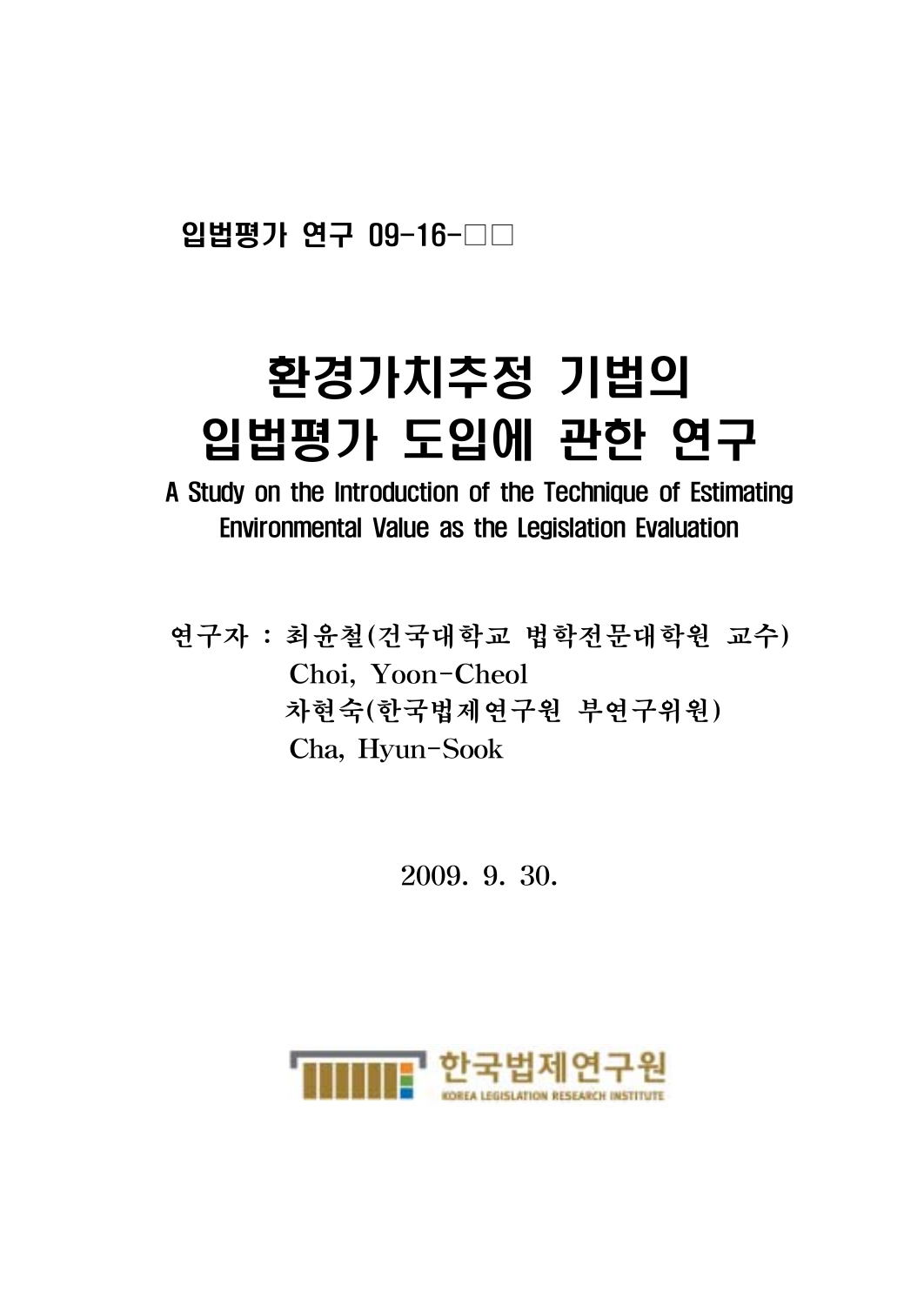# 국문요약

수범자친화적인 법률(좋은 법률)을 찾기 위한 노력의 한 방법으로서 입법평가가 주목을 받고 있다. 독일을 비롯한 유럽 국가들은 법률안 및 기존 법률의 효과분석을 통하여 법률제정 불가피성 또는 법률개정 필요성을 입증하기 위한 결정보조수단으로서 입법평가를 도입하여 시 행하고 있다. 우리나라의 경우도 입법평가가 수년 전 소개된 뒤 국회, 법제처 등 입법을 준비하거나 결정하는 기관들이 입법평가에 관심을 가지고 주목하고 있다.

그러나 입법평가의 경우 여전히 권력분립의 원칙이라는 관점에서 입법평가의 배경에 대한 의심의 눈초리가 여전히 있다. 그러한 의심 은 법률(안)의 효과추정 및 분석이라는 도구를 통하여 입법권을 독점 하고 입법형성권을 가진 의회입법자의 입법권을 실질적으로 침해할 수 있다는 우려에 기초한다. 하지만 이러한 견해는 입법평가의 목적 과 기능에 대한 잘못된 이해에서 출발한다. 입법평가는 입법자가 계 획하거나 제정한 법률안과 법률에 대한 장래의 효과예측과 기존 법률 의 효과에 대한 신뢰도 높은 평가결과를 제공하여 입법자의 결정을 돕는 보조기구에 머무를 뿐이다. 입법자는 입법평가결과에 기속될 필 요가 없으며, 기속되어서도 아니 된다.

입법평가의 취지에는 찬성하면서 입법평가에 대한 신뢰도 및 객관 성에 대한 회의적인 입장도 많이 있다. 특히, 입법평가의 대상이 되는 법률(안)은 시장에서 수요 공급의 관계에 따라 가격이 형성되고 거래 되는 시장재가 아닌 대표적인 비시장재라는 점이 입법평가결과에 대 한 신뢰도 주장에 결정적인 문제로 제기된다. 입법자가 계획하는 법 률안이나 이미 시행중인 법률이 전적으로 공공복리 또는 질서유지를 목적으로 하는 경우일수록 해당 법률의 시장가치를 평가하는 것이 어 려워진다. 고전적인 입법평가에서는 대부분 공공정책 집행효과를 예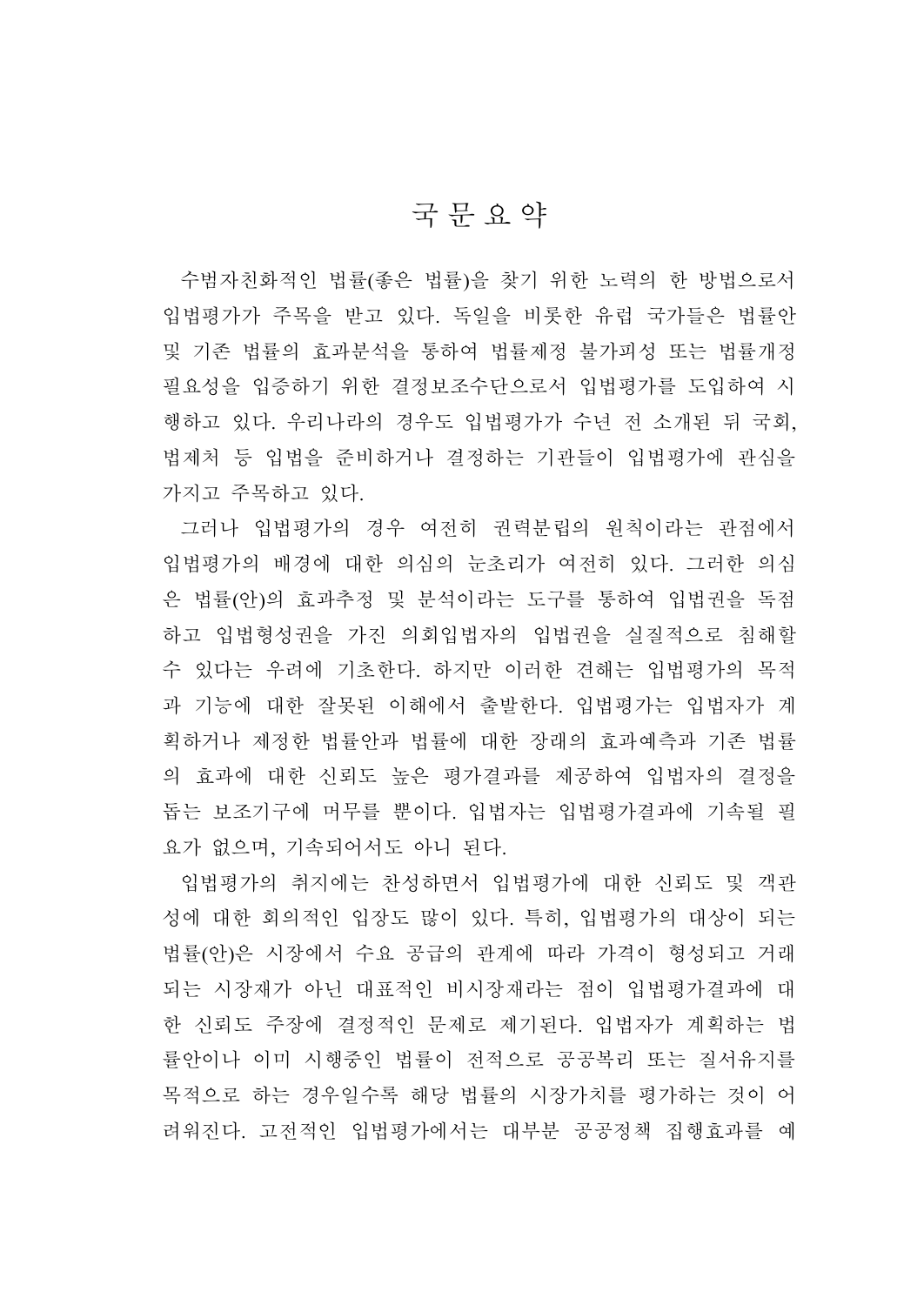측하기에 사용되는 비용-편익-분석이 평가를 위해 사용되었다. 그러나 이러한 고전적인 비용-편익-분석은 비 시장재인 법률(안)의 비용-편익 을 분석하는데 한계를 보여주었다.

비 시장재인 환경재의 가치를 평가하는 기법이 계속 발달하면서 환 경가치를 추정하는데 사용되고 있다. 주로 사용되는 이러한 기법들 가 운데 여행비용 모델, 헤도닉 모형, 조건부가치측정법, 회피비용 모델 등이 시용되고 있다. 이 기법은 환경오염 및 환경훼손을 방지하기 위 한 공공정책의 집행을 위한 타당성 검토 및 예산 등의 책정에도 유용 하게 사용이 된다. 또한 환경 분쟁이 발생한 경우 분쟁을 해결하기 위한 절차에서도 비시장재에서 경제적 가치를 환산해 내는 기법들이 발달하고 있다. 환경오염을 야기한 원인자의 직접 손해배상은 물론 오염된 환경의 원상회복 및 복구를 위한 장래가치의 추정에 유용하게 이용되고 있다.

대표적인 비 시장재이면서 공공재인 법률에 대한 결과 또는 효과추 정에 환경가치 추정 기법에 사용되는 비 시장가치 추정기법들의 적용 여부가 논의될 수 있다. 입법평가에서 가장 곤란한 점의 하나는 법률 의 사회적 비용과 그 효과를 추정해 내는 것이다. 종래의 비용-편익-분석의 한계를 보완하면서 보다 신뢰성이 높은 추정치를 얻어 낼 수 있다면 입법자의 입법여부 판단에 매우 유용할 것이다. 그러한 기법 가운데 조건부가치측정법의 적용이 일반적으로 사용될 수 있을 것으 로 생각된다. 법률의 성격에 따라서는 회피비용 모델도 적용이 가능 할 것으로 생각된다.

이러한 기법들이 종래의 규제영향분석에도 사용되어 왔으나 그 활 용 폭이 친 기업적 입장에서 기업 활동에 장애가 되는 규제정책의 발 굴과 개선에만 초점이 맞추어져 있어서 입법평가 전체에 적용을 하는 데에는 한계가 있었다. 또한 최근 소개된 표준비용모델의 경우도 시 업주체와 인․허가 및 감독관청 사이에 발생하는 각종 정보제공의무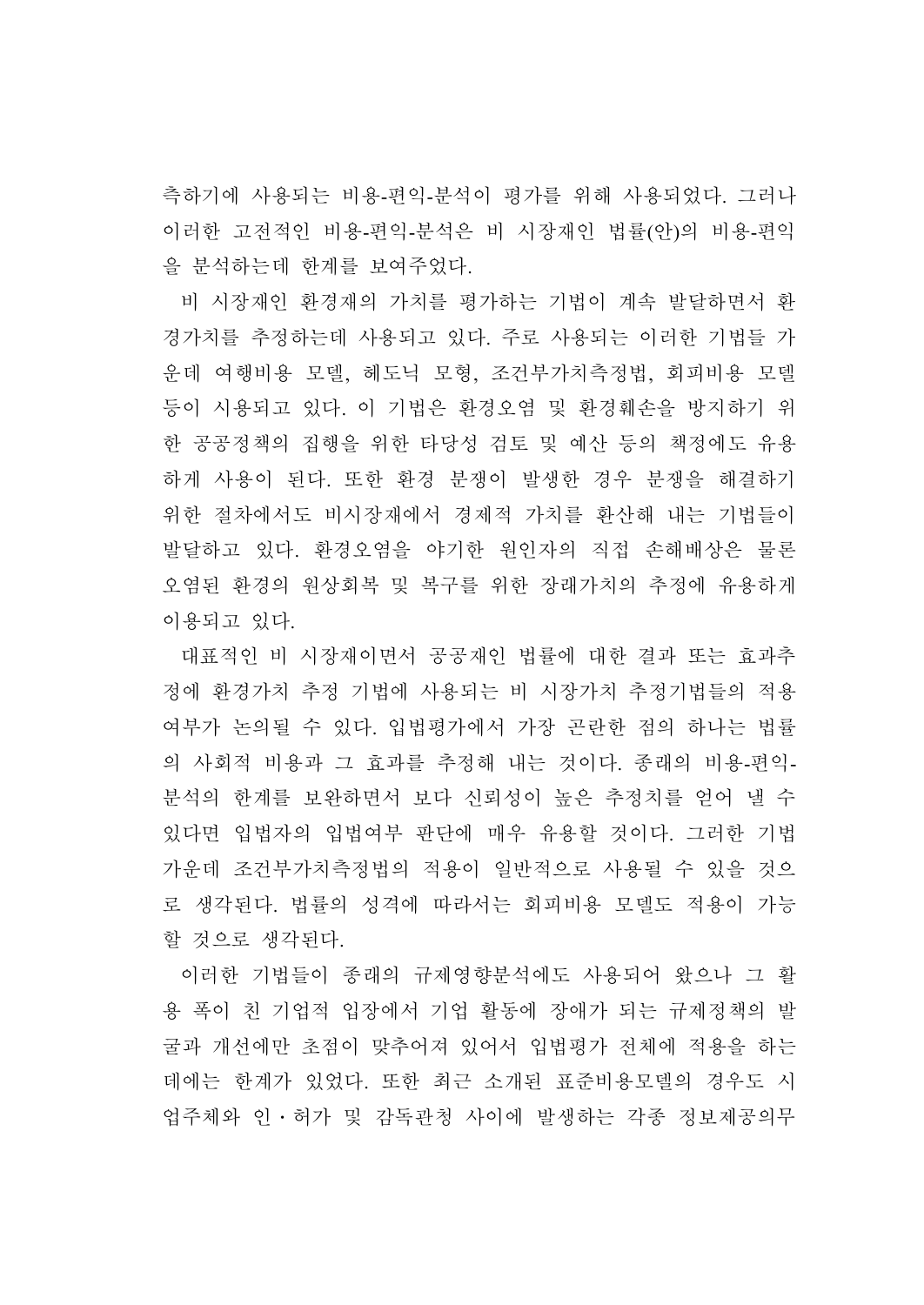의 이행을 위한 사업자의 각종 비용과 이를 접수 처리하는 행정청 내 에서의 관료비용을 확인하고 그 가운데 불필요한 비용의 절감을 통한 기업의 경쟁력확보에 그 목적이 있는 관계로 입법평가 전체에는 그다 지 큰 기능을 하지 못하였다.

법률(안)의 효과 분석결과에 대한 신뢰도를 높여서 입법자의 결정에 중요한 근거를 제공하기 위해 실시되는 각종 평가 및 추정은 객관성 과 과학적 합리성이 높으면 높을수록 이용도가 높을 것이다. 따라서 그러한 목표에 도달하기 위해서는 특정한 기법들만을 평가의 도구로 삼을 것이 아니라 법률(안)의 목적, 성격, 적용 대상 및 범위 등에 따 라 다양한 방법들이 때로는 단일하게 때로는 복합적이고 중첩적으로 사용되어야 할 것이다. 법률(안)의 효과평가를 위한 비용이 예측 평가 없이 시행되는 법률에 의해서 발생할 수 있는 제 비용보다 적다면 평 가의 효율성을 확보할 수 있다. 입법평가에 의한 결과예측은 그러하 지 아니하고 제정된 법률에 의해서 불필요하게 지불하여야 하는 비용 의 지출을 사전에 막을 수 있는 훌륭한 도구이다.

※ 키워드 : 입법평가, 법률결과예측, 환경가치추정, 비용-편익-분석, 조 건부가치측정법, 입법자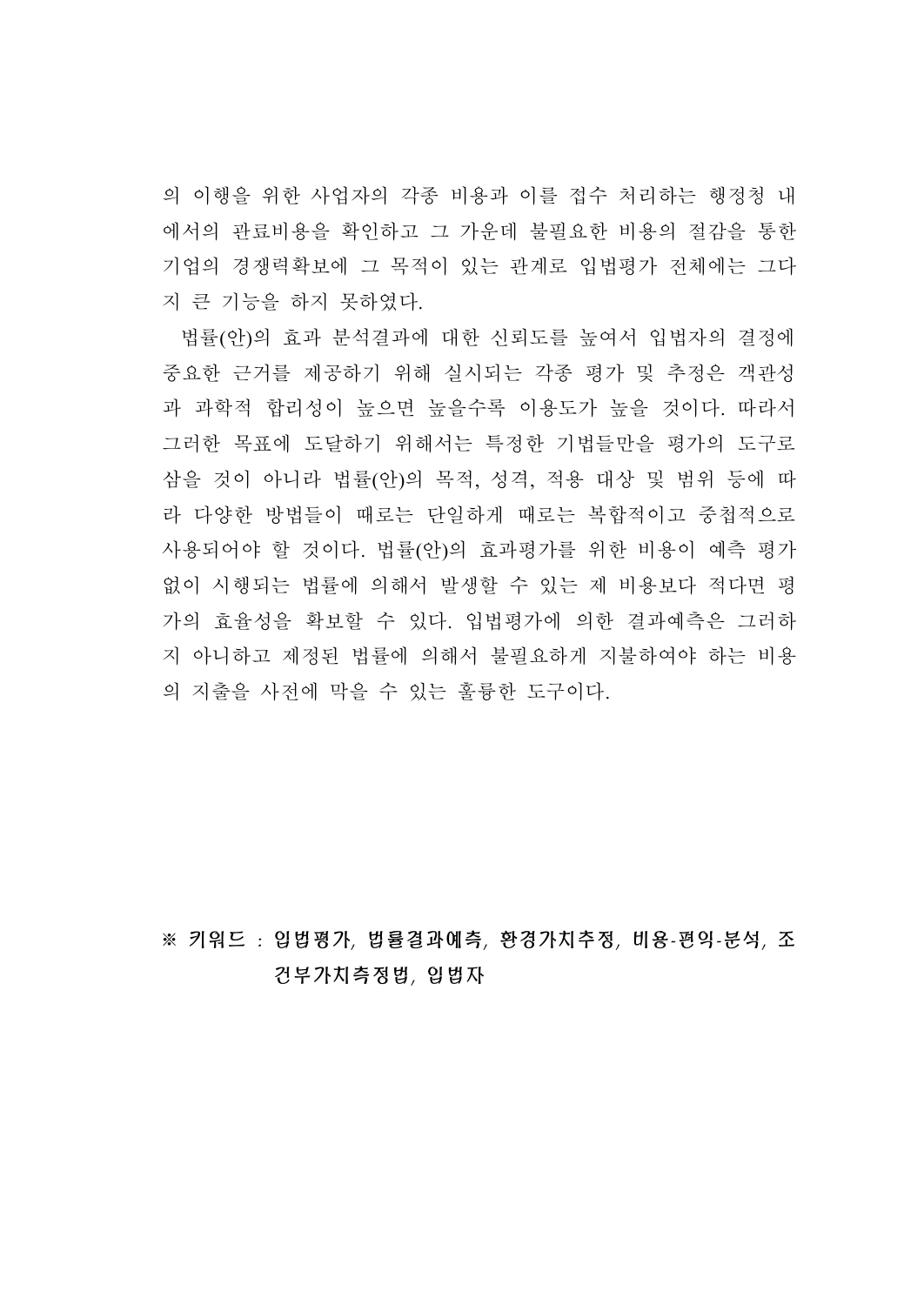# Abstract

Legislation evaluation is drawing attention as a method of seeking convict-friendly laws (good laws). In Germany, and other European nations, a legislation evaluation system is implemented in order to prove the inevitable enactment of laws or the necessity for the amendment of laws by analyzing the effects of legal bills and laws. The legislation evaluation system was introduced to Korea as well a few years ago. The National Assembly, and The Ministry of Government Legislation thus are paying attention to the system.

However, suspicion is still being cast over the background to the legislation evaluation from the perspective of the division of power. This viewpoint is based on the system probably infringing upon the rights of the legislature, the National Assembly. This viewpoint is based on a wrong understanding of the purpose and function of legislation evaluation. The legislation evaluation provides an effective appraisal of the future effects of lawmakers' planned or enacted bills, and the effects of existing laws, thereby helping lawmakers make effective decisions. Lawmakers are not necessarily bound by the results of legislation evaluation.

Some people support the purpose of legislation evaluation but are suspicious over its reliability and objectivity. Notably, bills, the target of evaluation, is compared with non-market goods opposed to market goods which are traded and whose prices are determined, by the relation between demand and supply, and this poses a prominent problem for the legislation evaluation. If lawmakers' planned bills or laws being implemented aim entirely for public welfare or public order maintenance, it is more difficult to appraise the market value of relevant laws. The classic legislation evaluation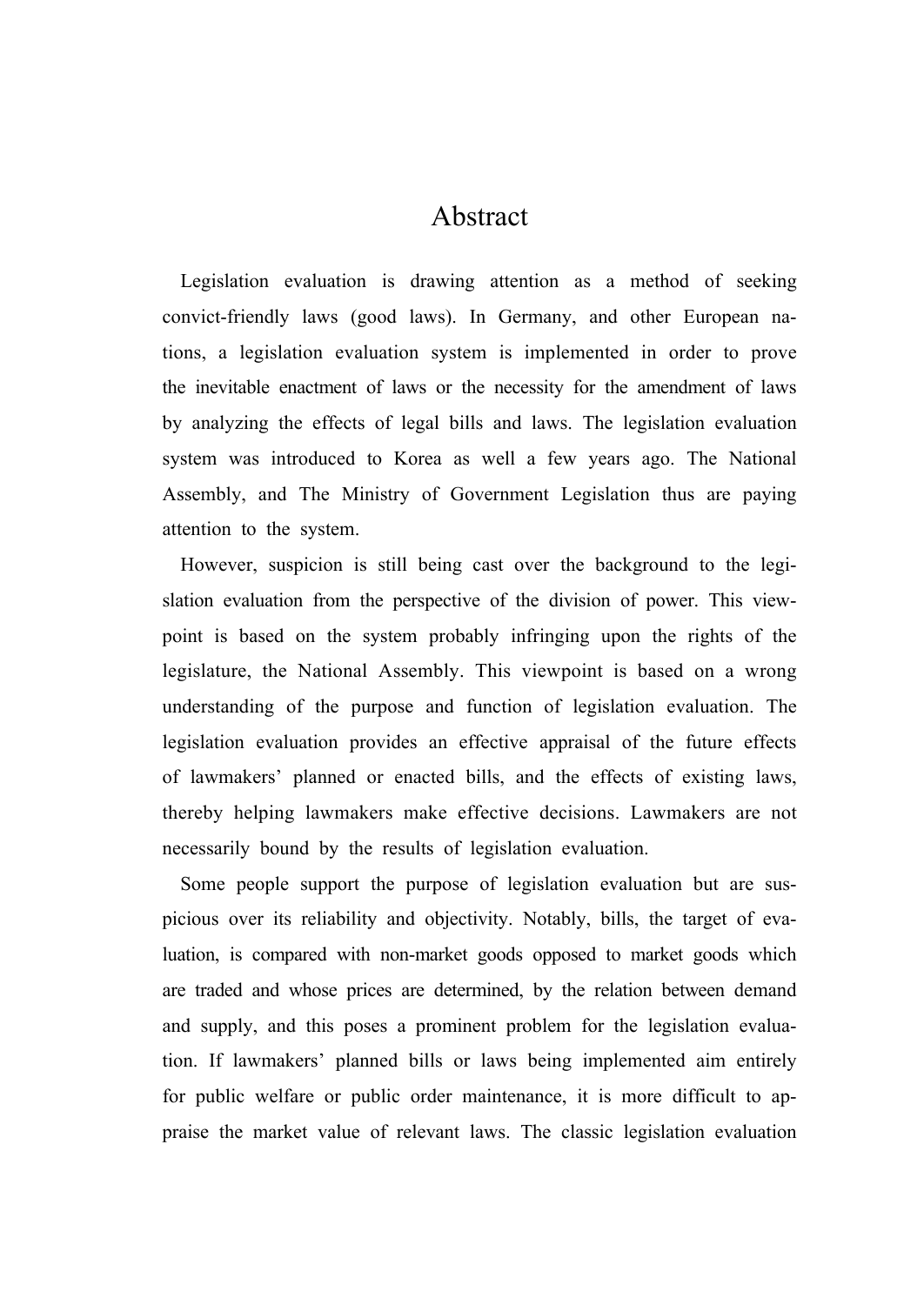uses the cost-benefit analysis which is employed for forecasting the execution effect of public policies. However, this analysis has limitations in analyzing the cost-benefit of the non-market goods, bills.

As techniques of appraising the value of the non-market goods, environmental goods, continue to develop, they are being used to estimate the environmental value of goods. Such major techniques employ mainly models for travel costs, hedonic models, contingent valuation method, and avoided costs models. These techniques are usefully utilized in examining the validity of public policy execution to prevent environmental pollution and damage and in earmarking relevant budgets. Also, techniques are being developed to calculate the economic value of non-market goods in resolving environmental disputes. They are usefully being utilized to determine the direct damages caused by the environmental pollution causers and to estimate the future value of the restoration and recovery of the polluted environment.

The use of the estimation techniques for the environmental value of non-market goods can be discussed in evaluating the effects or results of the typical non-market goods, public goods, laws. It is a most challenging part of legislation evaluation to estimate the social costs and effects of laws. If a more reliable estimation is achieved by improving on the limitations of the existing cost-benefit analysis, this will certainly be very useful for lawmakers' decision on legislation. Of these techniques, the contingent valuation method is believed to be appropriate. Depending on the characteristics of laws, the avoided costs model can also be used.

These techniques have been used in analyzing the impact of regulations. However, they were focused on exploring and improving enterprisefriendly regulatory policies, thereby having limitations in applying to the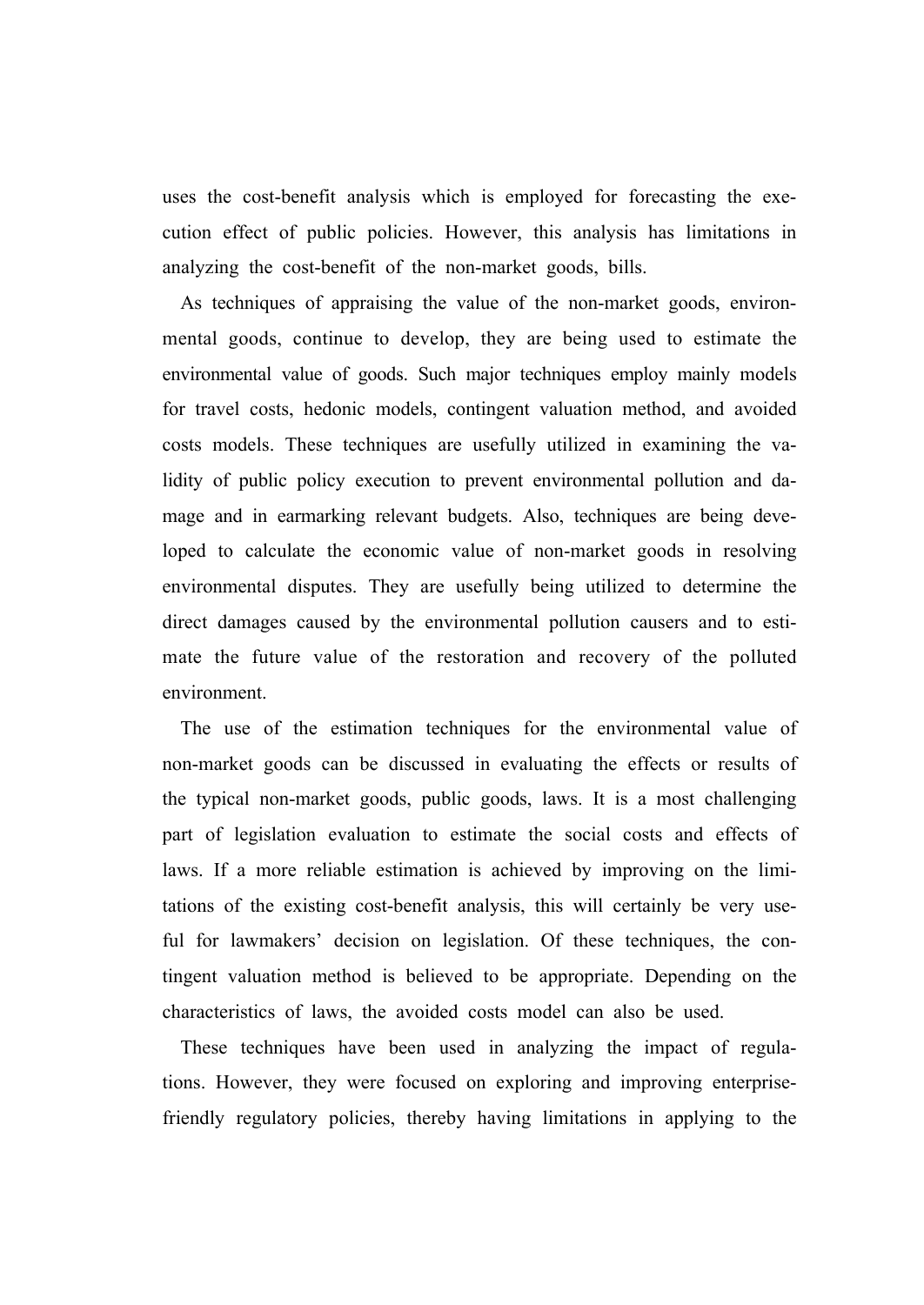whole legislation evaluation. Also, the recently unveiled standard cost model aims to evaluate the various costs of businesses and the administrative costs incurred for the government administration agencies in performing the duty of providing various information between the businesses and the agencies for approval, permission and supervision, in a bid to cut unnecessary costs and to boost corporate competitiveness. As such, such techniques have not functioned significantly to evaluate legislation as a whole.

If the various evaluation and estimation methods for bills are highly scientific based and rational, they will be vitally used. Thus, to that end, rather than certain evaluation techniques alone, diverse methods – either combination of them or singularly – should be used according to the purposes and characteristics of laws, and targets and scopes of application. If costs for evaluation of bills are less incurred than those incurred by the enforcement of laws without undergoing evaluation, the efficiency of such evaluation will be established. The legislation evaluation can thus effectively prevent the incurring of unnecessary costs otherwise.

※ Key Words : Legislation evaluation, forecasting of results of implementation of laws, estimation of environmental value, contingent valuation method, and lawmakers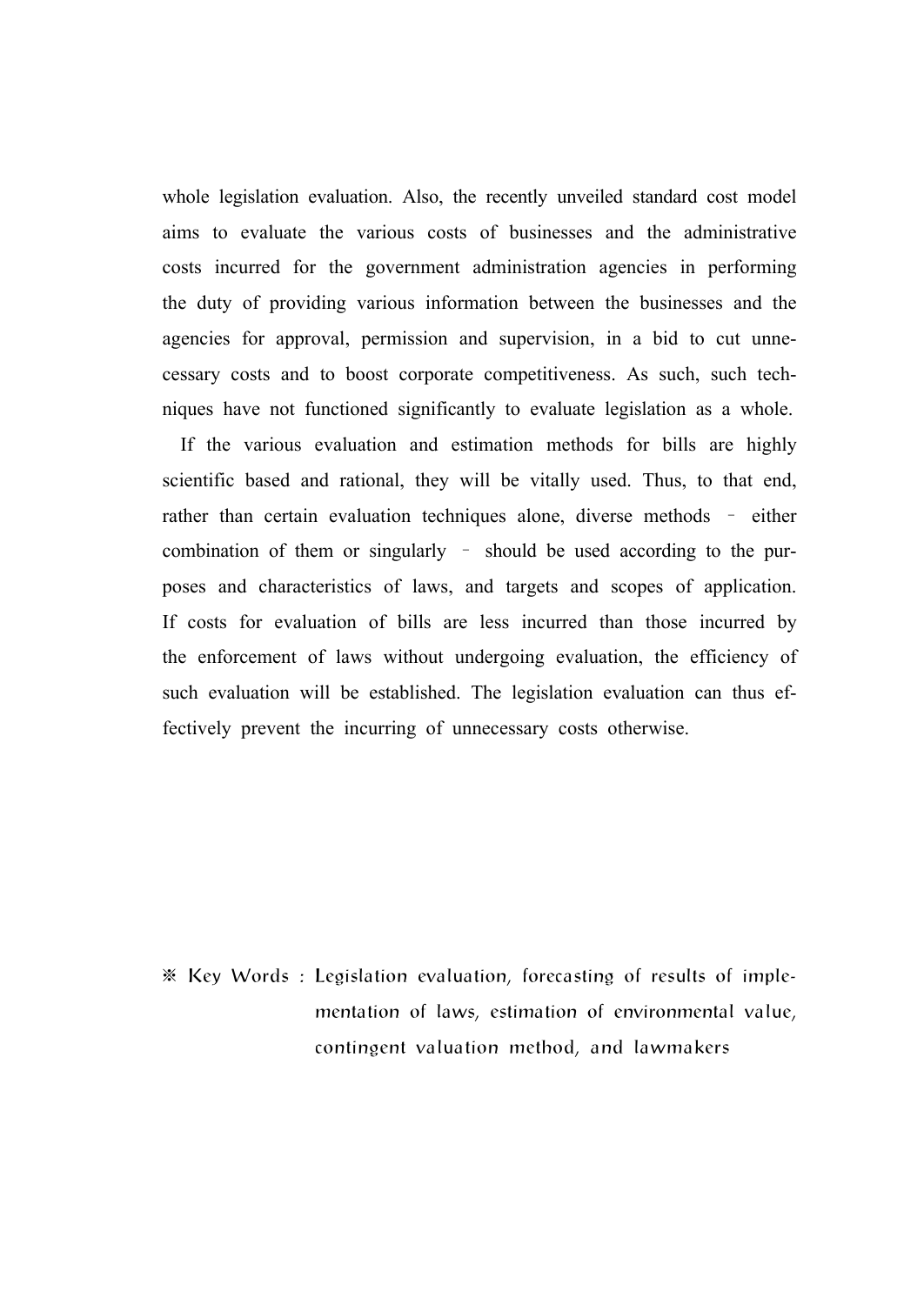목 차

| 제1장서론……………………………………………………………………………………………15          |
|-----------------------------------------------------|
| 제 1 절 연구의 필요성 …………………………………………………………… 15            |
| 제 2 절 연구의 범위와 방법 ……………………………………………………… 19           |
|                                                     |
| 제2장 입법평가 기법 …………………………………………………………………… 25           |
|                                                     |
| 제 2 절 입법평가의 목적과 기능 ……………………………………………… 26            |
| 1. 입법평가의 목적 ………………………………………………………………… 26            |
| 2. 입법평가의 기능 …………………………………………………………… 27              |
| 제 3 절 입법평가 기법의 다양성 ……………………………………………… 28            |
| 제 4 절 입법평가에서의 입법결과 추정방법 …………………………… 30              |
| 1. 비용-편익-분석(Kosten-Nutzen-Analyse,                  |
| 2. 표준비용모델(Standardkostenmodell, SKM) …………………………… 35 |
|                                                     |
|                                                     |
| 제 1 절 환경가치추정의 의의 ……………………………………………………… 41           |
| 1. 환경가치의 의의 ……………………………………………………………………… 41          |
| 2. 환경가치의 분류 ……………………………………………………………… 43             |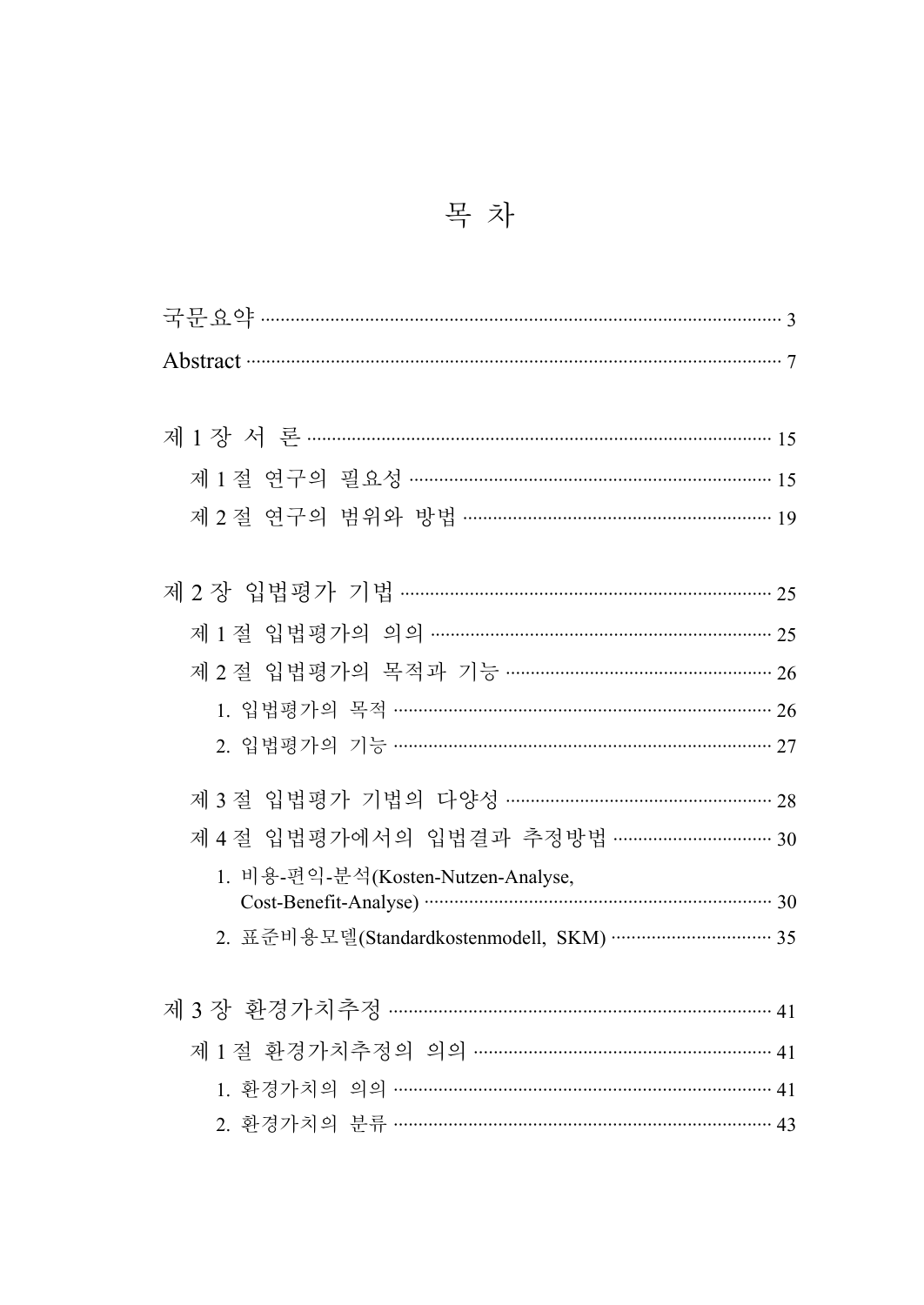| 3. 환경가치 추정의 이론적 근거 …………………………………………… 44                                                            |
|----------------------------------------------------------------------------------------------------|
| 제 2 절 환경가치추정을 위한 방법론 ……………………………………… 45                                                            |
|                                                                                                    |
| 2. 비용-편익-분석(Cost-Benefit Analysis)-일반적 적용 ……………… 46                                                |
| 3. 여행비용 모형(Travel Cost Model, TCM) ……………………………… 50                                                 |
| 4. 헤도닉가격모형(Hedonic Price Model, HPM) ………………………… 51                                                 |
| 5. 회피행위접근법(Averting Behavior Approach, ABA) ……………. 53                                              |
| 6. 조건부가치측정법(Contingent Valuation Methode,<br>CVM, 가상가치접근법) …………………………………………………… 54                 |
| 7. 속성가치선택법(Choice Experiments, CE) …………………………… 59                                                  |
| 8. 기타 평가방법 …………………………………………………………………… 61                                                           |
| 제 3 절 환경가치의 추정을 이용하는 제도 ……………………………… 63<br>1. 환경영향평가(Environmental Impact Assessment, EIA) ………… 63 |
| 2. 사후환경영향조사 ……………………………………………………………… 64                                                            |
| 3. 환경피해 산정 ………………………………………………………………… 65                                                            |
| 제 4 절 환경피해와 환경피해산정 …………………………………………… 67                                                            |
|                                                                                                    |
| 2. 환경피해 및 환경분쟁의 특징 ……………………………………………… 68                                                           |
| 3. 환경피해의 구제 및 환경피해의 산정 ………………………………… 70                                                            |
| 4. 환경가치추정 기법이 사용된 환경사고의 예 ……………………… 76                                                             |
| 제 5 절 환경가치 추정의 한계 ………………………………………………… 92                                                           |
|                                                                                                    |
| 제 1 절 의 의 ……………………………………………………………………………… 95                                                        |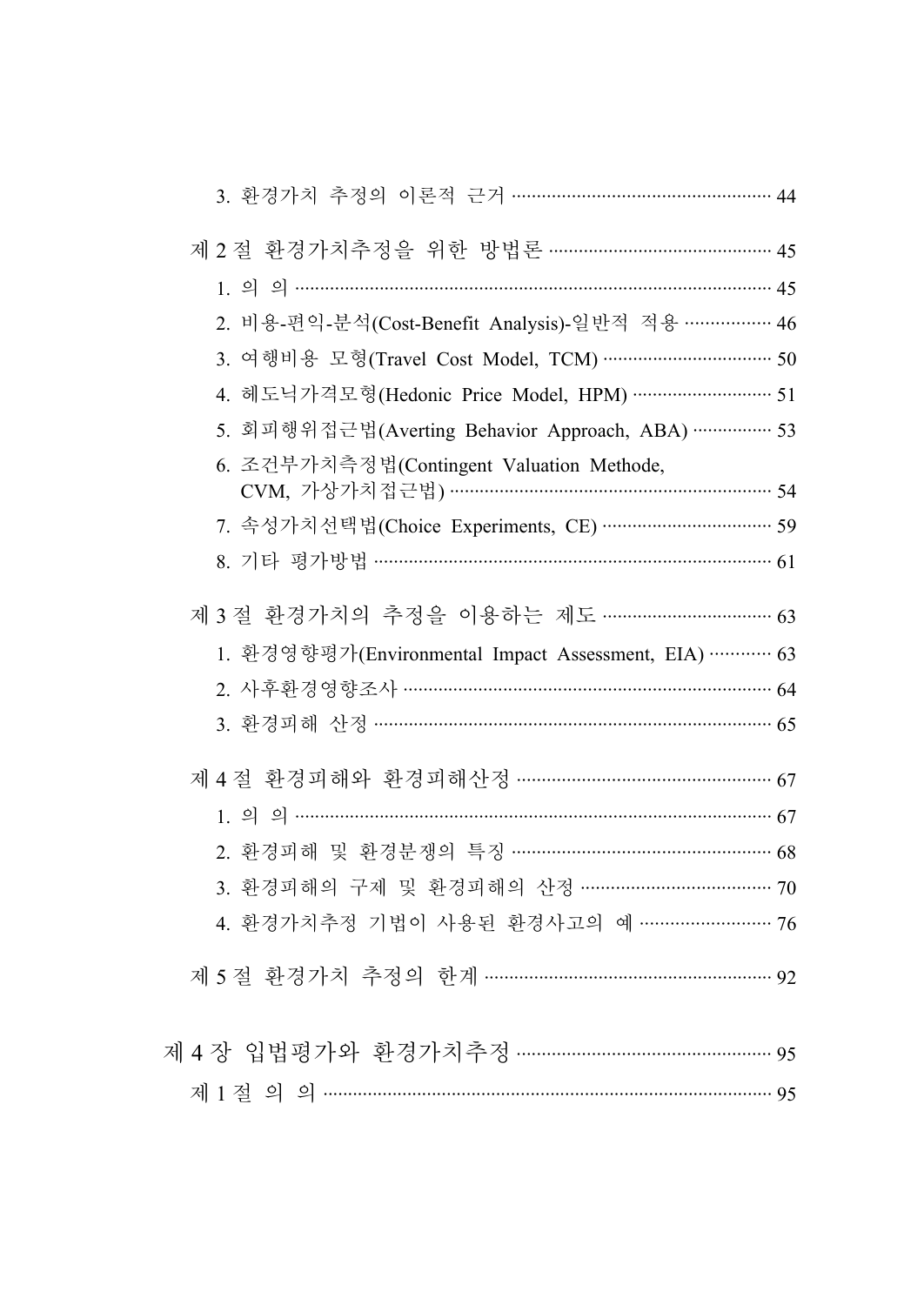| 제 2 절 입법평가와 환경가치추정의 상관성 …………………………… 96            |
|---------------------------------------------------|
| $1.99$ m $0.9$                                    |
| 2. 입법평가와 환경가치추정의 유사성 …………………………………… 97            |
| 3. 입법평가와 환경가치추정의 차이점 …………………………………… 98            |
|                                                   |
| 제 3 절 입법평가기법으로서 환경가치추정기법의 적용 ……… 100              |
|                                                   |
| 2. 속성가치선택법(Choice Experiments, CE)의 적용 ……………… 108 |
|                                                   |
|                                                   |
|                                                   |
| 【부 록】                                             |

| Carson Richard T. etc. 등의 '조건부 가치평가법에 의한 |  |
|------------------------------------------|--|
| 엑손-발데즈 호 유류유출에 따른 소극적 사용가치 손실            |  |
| 산정' 보고서의 구체적 설문내용 ………………………………………… 125   |  |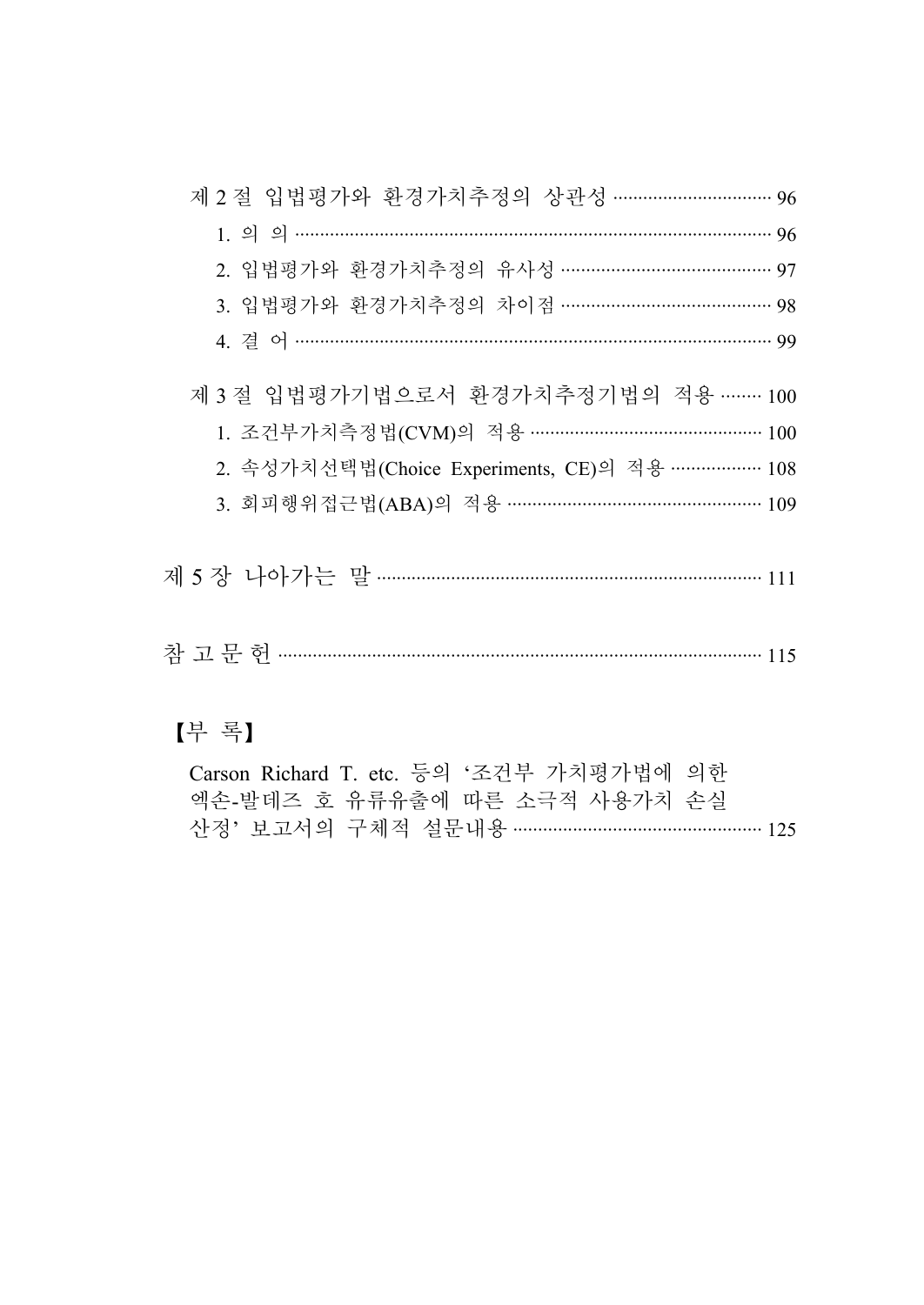# 제 1 장 서 론

## 제 1 절 연구의 필요성

입법평가는 최근 법률제정에서의 법률효과 예측은 물론 기존 법률 의 규범성확인을 위한 근거를 제시하기 위한 방법론으로서 많은 주목 을 받고 있다. 입법평가의 의의, 목적, 필요성 등에 대해서는 이미 많 은 소개가 있었고, 도입 및 적용의 필요성에 공감을 하고 있다. 그러 나 입법평가를 소개하고 그 필요성을 강조하는 의견은 물론 입법평가 를 실제로 수행하여야 하는 평가실무자들이 동일하게 지적하고 있는 것은 입법평가의 구체적인 방법론에 대한 심도 있는 연구가 부족하다 는 것이다.

법률(안)이 마련되기 위해서는 해당 법률(안)의 동기가 되는 대상에 대한 평가가 사전에 이루어져야 한다. 법률(안)에 의한 문제해결방식 은 공권력이 사회의 자율적 영역에 개입하는 것을 의미하며, 그러한 경우에는 보충성의 원칙이 고려되어야 할 것이다. 입법자의 고민에도 불구하고 법률(아)에 의한 접근이 불가피하다고 판단하기 위해서는 그 러한 접근을 정당화할 수 있는 근거가 필요하다. 해당 법률(안)이 적 용되었을 때 가져올 수 있는 결과에 대한 사전예측이 필요한 이유이 다. 그러나 법률(안)은 그 목적이나 대상의 수만큼 다양한 영역에 그 효과를 미치며 대부분의 경우에 상호간 깊은 연관을 맺는다. 따라서 어떠한 법률(안)에 대하여 일관되고, 일목요연한 평가를 하여 그 결과 를 예측하거나 기존의 효과를 평가하는 것은 매우 어려운 일이다. 따 라서 모든 법률(안)에 대한 통일된 평가기준을 제시하는 것은 불가능 하다. 결국, 법률(안)의 목적, 적용대상과 영역에 따라 그에 맞는 방법 을 사용하여 평가를 할 수밖에 없다. 각 부문에서 이루어지는 각종 평가들이 입법평가에서 사용될 수밖에 없을 것이다.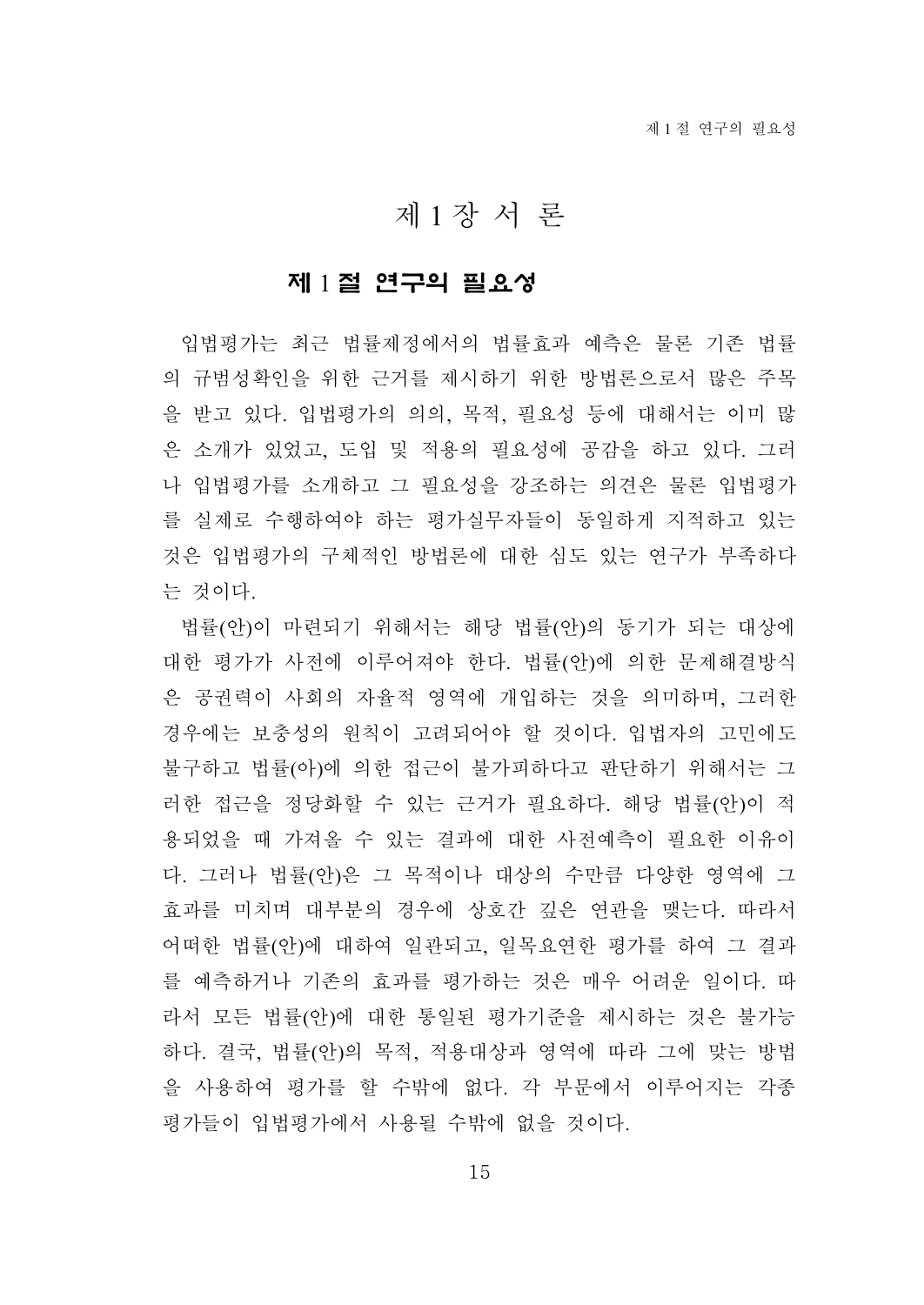입법평가를 위한 구체적인 방법, 특히 평가결과를 계량화하는 방법 론에 대한 연구들이 이어지고 있다. 공공사업에 대한 타당성 검토를 목적으로 개발된 비용-편익-분석을 입법평가에서 사용하는 것은 이미 알려져 있다. 공공사업 및 공권력의 작용을 기업활동과 유사한 것으 로 생각하는 경향(행정에 대한 공공관리학적 접근)이 강해지면서 공공 사업 시행의 타당성에서 가장 중요한 요소를 경제적 효율성으로 여기 는 경향이 강해졌다. 그에 따라 현재 우리나라에서 이루어지고 있는 각종 평가실제에서, - 특히, 공공사업평가, 규제분석 등 - 비용-편익-분 석은 모든 평가부문 중 가장 중요한 것으로 여겨지고 있다. 공공사업 의 시행자에게 사업추진여부에 대한 판단자료를 제공하는 기능을 비 용-편익-분석이 담당하고 있으며, 그러한 가운데 다른 평가도구 및 요 소에 비하여 상대적으로 합리적이며 신뢰할 수 있는 분석도구로 여겨 지고 있다.

비용-편익-분석은 입법평가에서 주로 병행평가단계에서 시행된다. 이미 구체화된 법률(안)이 입법목적의 실현을 위해서 투입되거나 감수 하여야 하는 비용과 사회적 전체 편익을 찾아내어 비교하여 해당 법 률(안)제정 작업의 계속여부에 대한 판단자료를 입법자에게 제공하는 것을 목적으로 한다. 비용-편익-분석은 기본적으로 발생하거나 투입하 여야 하는 비용, 해당 법률이 시행되는 과정에서 지불할 것으로 예상 되는 비용 등과 장래에 발생할 것으로 기대하는 편익을 화폐단위로 나타내고자 한다. 그러나 법률(안)은 본질적으로 공공재의 성격을 가 지고 있으며, 그 대상을 특정하기도 어렵고, 비용과 편익을 단순히 화 폐단위로 환산하여 그 경제적 효율성 판단에 의해서만 입법계속여부를 판단할 수 없다는 결정적 한계를 가지고 있어서 입법자에게 여타 판 단요소 가운데 하나로서만 기능할 뿐이다. 그러한 한계에도 불구하고 비용-편익-분석이 입법평가에서 중요한 기능을 하는 것을 부정할 수는 없다. 그렇다고 한다면 중요한 것은 보다 신뢰성이 높은 비용-편익-분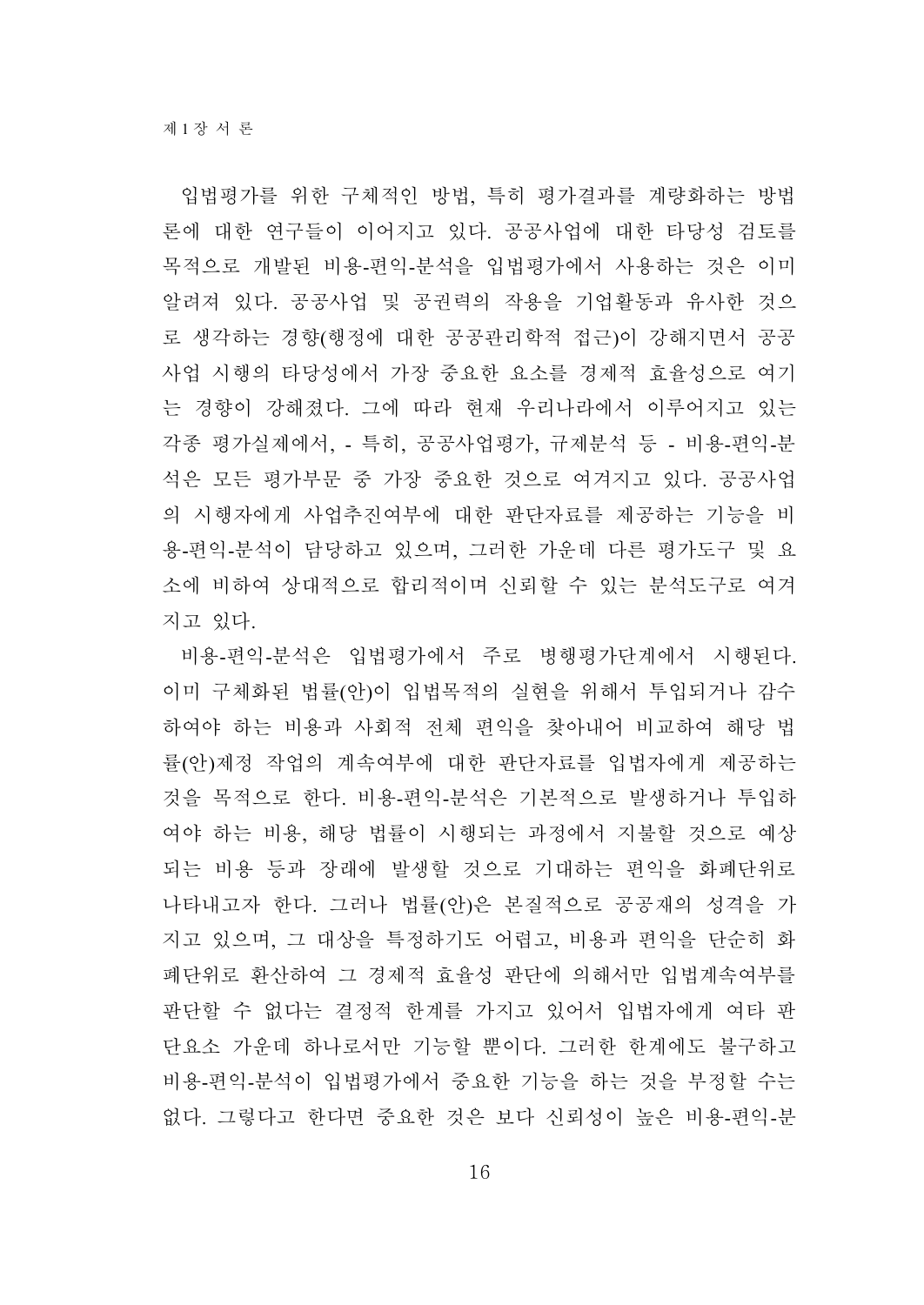석이 입법평가에서 이루어질 수 있어야만 한다. 이미 위에서 본 바처 럼 법률(안)은 그 목적과 적용대상이 다양하기 때문에 확일적인 평가 가 불가능하다. 따라서 법률(안)의 목적과 대상에 상응하는 평가기법 이 비용-편익-분석 기법에 사용되어야 할 필요성이 있다.

지난 2007년도에는 충남 태안 앞바다에서 발생한 대형 원유유출사 고가 있었다. 이 사고 이전에도 1995년에는 전남 여수앞바다에서 유 류유출사고가 발생하여 해양 및 해안 지역에 광범위하고 지속적인 오 염과 양식장 등의 폐쇄에 따른 막대한 피해가 있었다. 해외에서도 그 러한 사례는 상당히 많이 찾아볼 수 있다. 대표적인 것으로 1989년 알레스카 연안 일대를 오염시킨 엑손(현재의 엑손모빌)의 '발데스호' 사건이 있다. 이 사건들로 인하여 유류가 유출된 지역의 해양이 오염 되어 해양생태계가 결정적으로 타격을 입었다. 해양생태계가 사고이 전으로 회복될 수 있을 가능성은 거의 없으며, 그 밖에도 해양 및 해 안 주변의 경제도 사실상 붕괴되는 결과를 가져왔다. 사고에 따른 책 임소재의 확정과 손해배상 또는 보상을 위한 정확한 손해의 평가 등 이 이후 가장 중요한 쟁점이 된다. 해양오염을 비롯한 환경오염의 경 우 그 피해를 특정하기가 매우 어려우며, 또한 시장에서 거래되는 재 화의 성질도 매우 약하므로 일반적인 경제학적 기법에 따른 손해액 및 배상액산정은 매우 불안전한 결과를 가져다주어서 피해자는 물론 가해자도 이에 대하여 불만을 가지는 경우가 많다. 그에 따라서 환경 피해산정을 위한 방법들이 개발되어 사용되고 있다. 이러한 방법의 발달은 유사한 사고의 발생가능 방지를 위한 노력의 발판이 되기도 하였다.

현재 곳곳에서 벌어지고 있는 개발사업의 경우도 개발의 규모가 일 정규모 이상이 되면 개발 사업이전에 환경영향평가를 받도록 되어 있 다. 환경영향평가의 결과는 해당 개발 사업을 주관하는 사업자의 사 업 활동 여부에 매우 중요한 기준이 된다. 따라서 사업자는 환경영향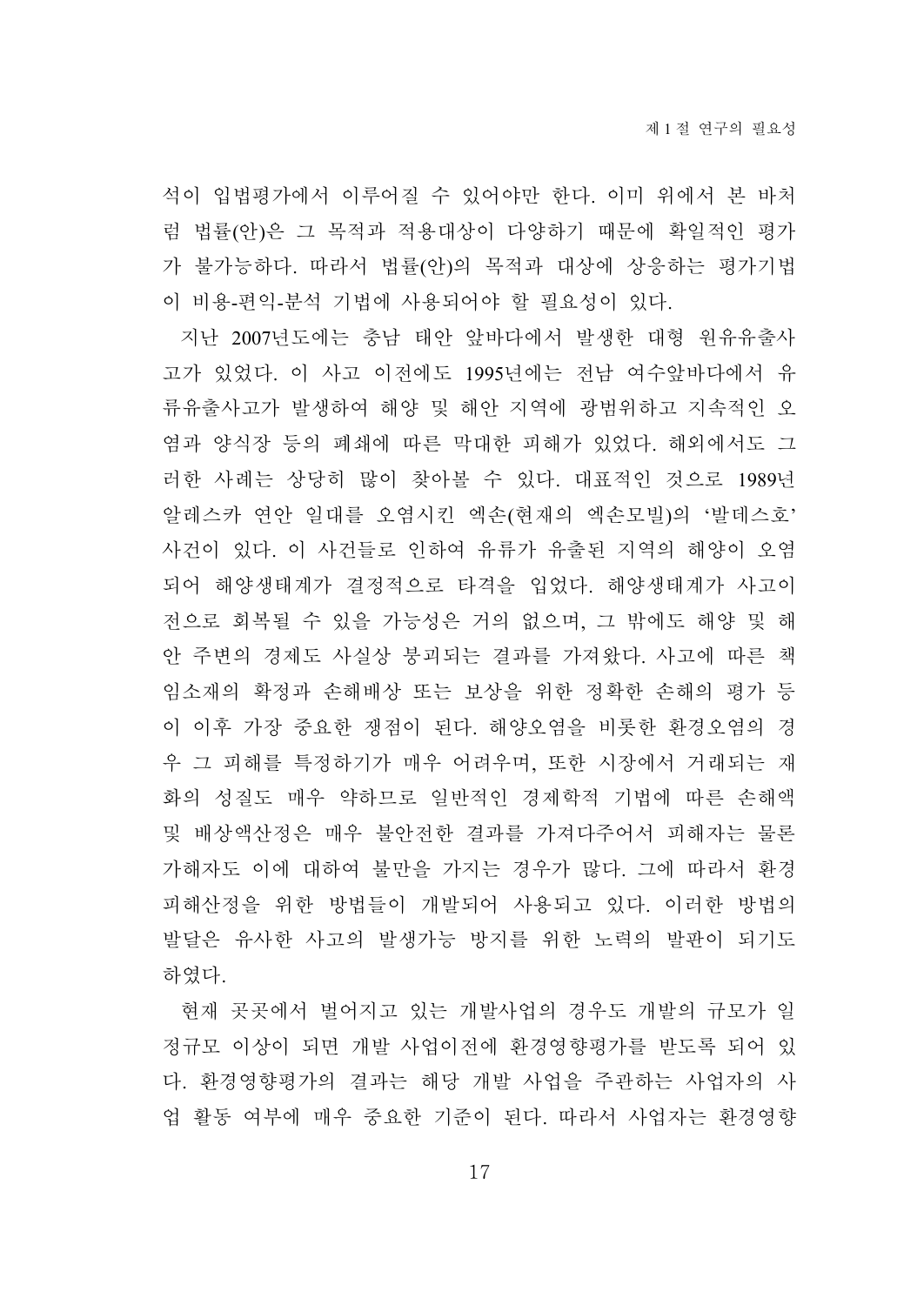평가 결과에 매우 민감하게 반응을 한다. 환경영향평가의 결과는 해 당 개발 사업이 추진되었을 때 직접적 피해를 입어야 하는 사람들은 물론, 간접적 피해를 입게 되는 사람들도 깊은 관심을 가지고 주목한 다. 따라서 평가기준 및 평가자에 대한 고도의 공정성, 전문성, 중립 성 등이 요구된다. 신뢰도가 더 높은 방법들을 찾는 계기가 된다.

환경법제 및 환경사업 영역에서는 이전부터 개발사업과의 관계에서 해당 개발사업의 타당성을 판단하기 위한 것으로서 환경영향평가가 사전에 이루어지고 있다. 그러나 환경영향평가의 주안점은 개발 사업 을 전제로 해당 개발 사업이 생태 및 환경에 어떠한 충격을 줄 것인 가를 계산하고(비용), 개발 사업에서 얻어질 편익이 크다고 판단되면 해당 사업을 허가하는 것이다. 처음부터 개발사업의 시행여부에 대한 타당성 검토가 목적이어서, 생태 및 환경의 유지 및 보호의 입장은 수동적 위치에 있을 뿐이다. 이는 특히, 최근 환경영역에서 하나의 원 칙으로 격상된 '지속가능 개발원칙'에 의해서 더욱 정당화되고 있다. 인간의 보다 낳은 삶을 위하여 생태 및 환경개발은 불가피하지만, 그 러한 개발을 하는 경우에도 생태 및 환경의 입장을 고려하며, 후속세 대에 대한 현세대의 책임도 인식하면서 하여야 한다는 것이다. 그러 나 이러한 입장도 결국은 개발은 전제로 하고 있다. 보다 낳은 삶의 조건을 위해서 개발이 불가피하다면 그러한 개발이 최후적인 선택이 며, 그러한 개발을 하는 경우에도 생태 및 환경에 대한 침해가 최소 한이 될 수 있도록 하기 위한 노력이 필요하다. 개발이 가져다주는 현재적 편익을 근거로 현재의 편익과 비교할 수 없을 정도로 큰 장래 의 비용을 합리화할 수 없다. 이러한 까닭에 생태나 환경에 대한 개 발을 하는 경우, 해당 개발사업과 개발 사업에 의해서 상실되거나 축 소되는 환경가치를 분석․평가하는 기법이 개발되고 있다. 빈번히 발 생하고 있는 각종 환경재해의 경우에도 원상회복, 피해산정, 피해보상 과 배상과 관련한 각종 피해산정 방법들이 개발되었다.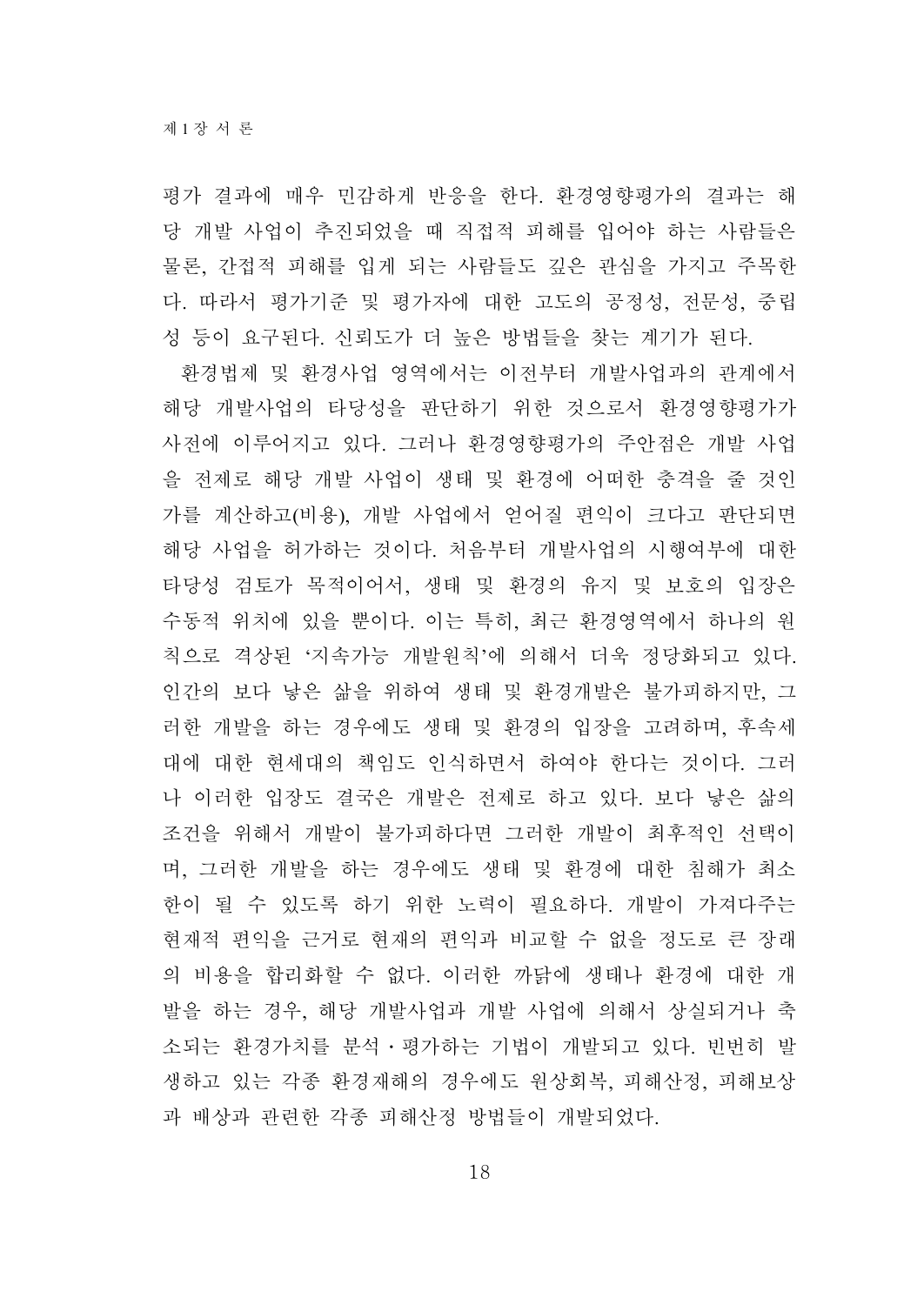경제학적 입장은 환경은 시장에서 거래될 수는 있으나 그 가격을 정하기 매우 곤란한 재화로 보고 있다. 그에 따라 비시장적 가치평가 방법들이 고안되어서 현재 환경가치추정에 적용되고 있다. 법률(안)도 시장에서 거래되는 재화가 아니다. 이른바 비시장적 특징이 가장 잘 나타나 있는 것이다. 그러나 법률(안)의 제정과 시행은 역시 많은 비 용이 발생하고 입법목적에 따른 편익이 발생한다. 환경과 법률(안)은 동일한 비시장적 재화 내지는 비시장적 특징을 공유한다. 환경가치추 정이나 환경피해산정 기법이 입법평가의 기법의 하나로서 고려될 수 있는 연결고리가 되는 것이다.

법률(안)에 대한 평가는 해당 법률(안)의 목적과 대상에 따라 개별 적이고 전문적으로 이루어져야 한다. 따라서 환경가치추정을 위한 기 법이 그대로 적용될 수는 없다. 그러나 환경가치추정 기법 가운데 여 러 기법들은 입법평가에서도 문제없이 적용될 수 있을 것으로 판단된 다. 그러한 생각을 전제로 환경영역환경피해산정, 환경영향평가 등에 서 사용되는 환경가치 추정기법 기법 및 모델이 입법평가에서 비용예 측 또는 효과예측을 위한 방법 중의 하나로 될 수 있는지, 있다면 어 떠한 방법으로 가능한지, 또 그 한계는 무엇인지를 살펴본다. 특히, 이 러한 모색은 환경법제의 제정과 평가에 도움이 될 것이다. 또한 대부 분의 개발법제의 경우도 환경에 영향을 미치므로 해당 법제의 효과평 가에 환경피해산정기법 및 모델을 적용하게 되면 보다 정확한 효과분 석이 이루어질 것으로 기대된다.

#### 제 2 절 연구의 범위와 방법

이 연구는 각종 개발 사업과 관련하여 실시되는 환경가치추정 방법 과 환경피해의 산정을 위한 환경피해산정 기법들을 살펴보고, 환경영 역에서 사용되는 각종 가치추정 및 평가방법이 입법평가에서 활용될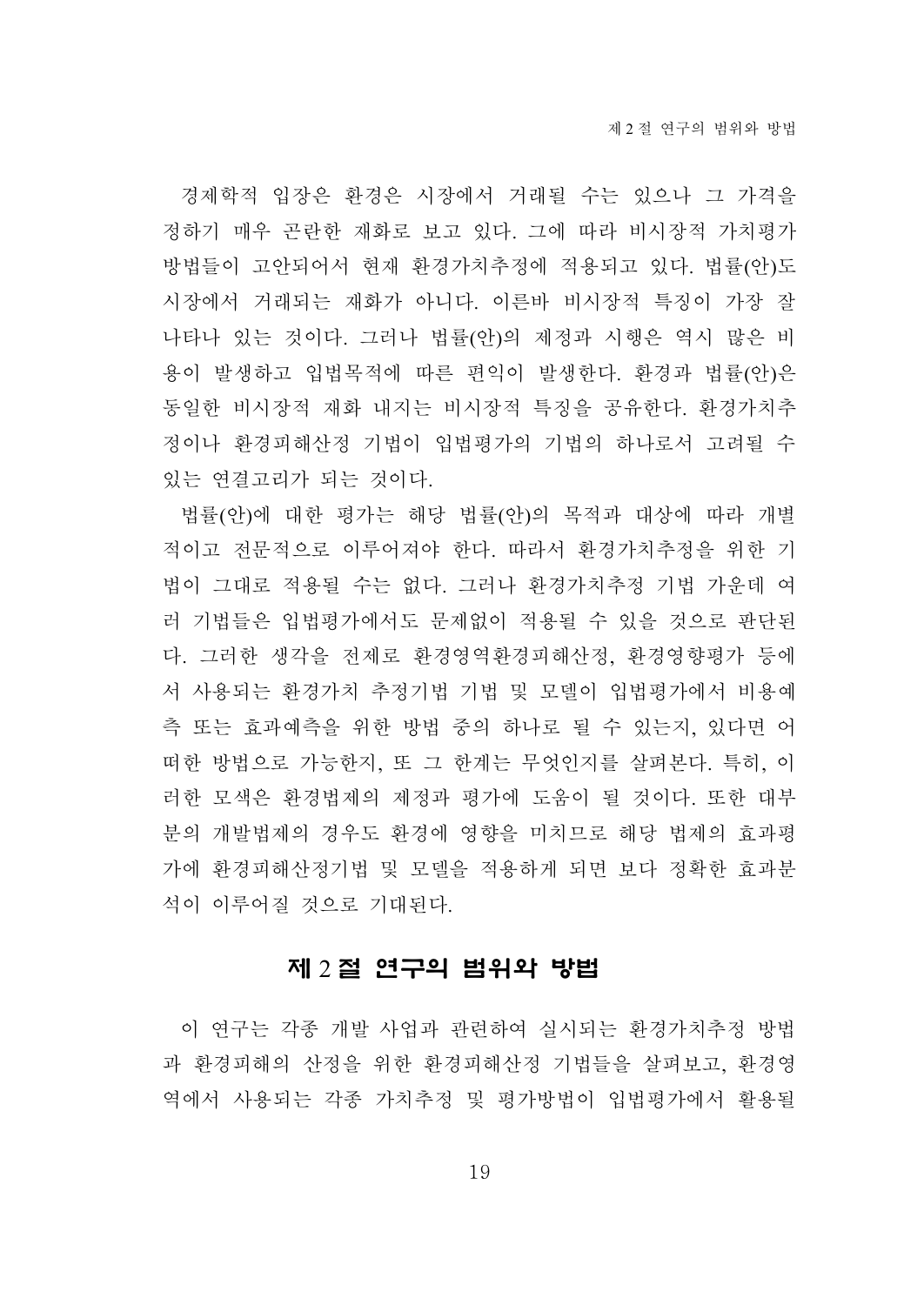가능성이 있는지에 대한 검토를 하는 것이다.

입법평가의 대상은 각종 법률(안)이다. 입법평가의 의의 및 제도화 의 필요성은 이미 많은 논문들을 통해서 주장되었다. 의회입법자는 물 론 법제처를 비롯한 정부부문에서도 많은 관심을 가지고 있는 분야이 다. 현재 우리나라에는 다양한 분야에서 각각의 목적에 따라 다양한 평가가 이루어지고 있다. 그러나 대부분의 평가는 해당 정책(국가의 용역에 의한 사업을 포함)의 타당성이나 각종 인․허가에서 해당 신 청의 타당성을 평가하는데 집중이 되어 있다. 그러나 현대 정부정책 이 한 영역에만 국한되는 경우는 거의 없다. 그에 따라서 환경․교 통․재해 등에 대한 평가가 동시에 이루어지고, 사안에 따라서는 성 인지도에 대한 평가, 인권영향평가, 보건영향평가 등 수많은 평가들이 이루어지고 있다. 정부의 각종 규제와 관련하여 규제존속 여부에 대 한 평가도 정부의 주요과제로 되어 있다. 그러나 정작 모든 정책의 근 거가 되는 법률(안)에 대한 종합적인 평가는 아직 이루어지지 않고 있 다. 법률(안)이 가지는 복합성과 포괄적인 성격으로 인하여 과연 의미 있는 구체적 평가가 가능할 것인가에 대한 의문이 계속 제기되고 있 는 것이 실정이다. 즉, 법률(안)에 대한 평가가 과연 이루어 질 수 있 을 것인가에 대한 의문에서부터, 법률(안)에 대한 평가는 기타, 다른 평가와 동등한, 또 다른 평가의 하나에 불과한 것이 아닌가 하는 지 적도 있다. 연구자는 법률(안)각종 평가는 현재까지 우리가 각 영역별 로 전문적으로 수행하여 오던 각종 평가의 상위개념으로 이해한다. 따라서 기존의 모든 평가는 궁극적으로 해당 평가대상인 정책의 근거 가 되는 법률(안)의 평가에 귀결한다고 보아야 한다. 다만, 법률(안)이 그 목적과 대상이 다양할 수밖에 없고 법률(안)이 가지는 공공성과 권 력성으로 인하여 평가가 매우 어려울 뿐이다.

법률(안)에 대한 평가에서 중요한 역할이 비용-편익-분석이다. 비용-편익-분석은 입법평가의 한 부분이기는 하지만 평가의 결과가 계량화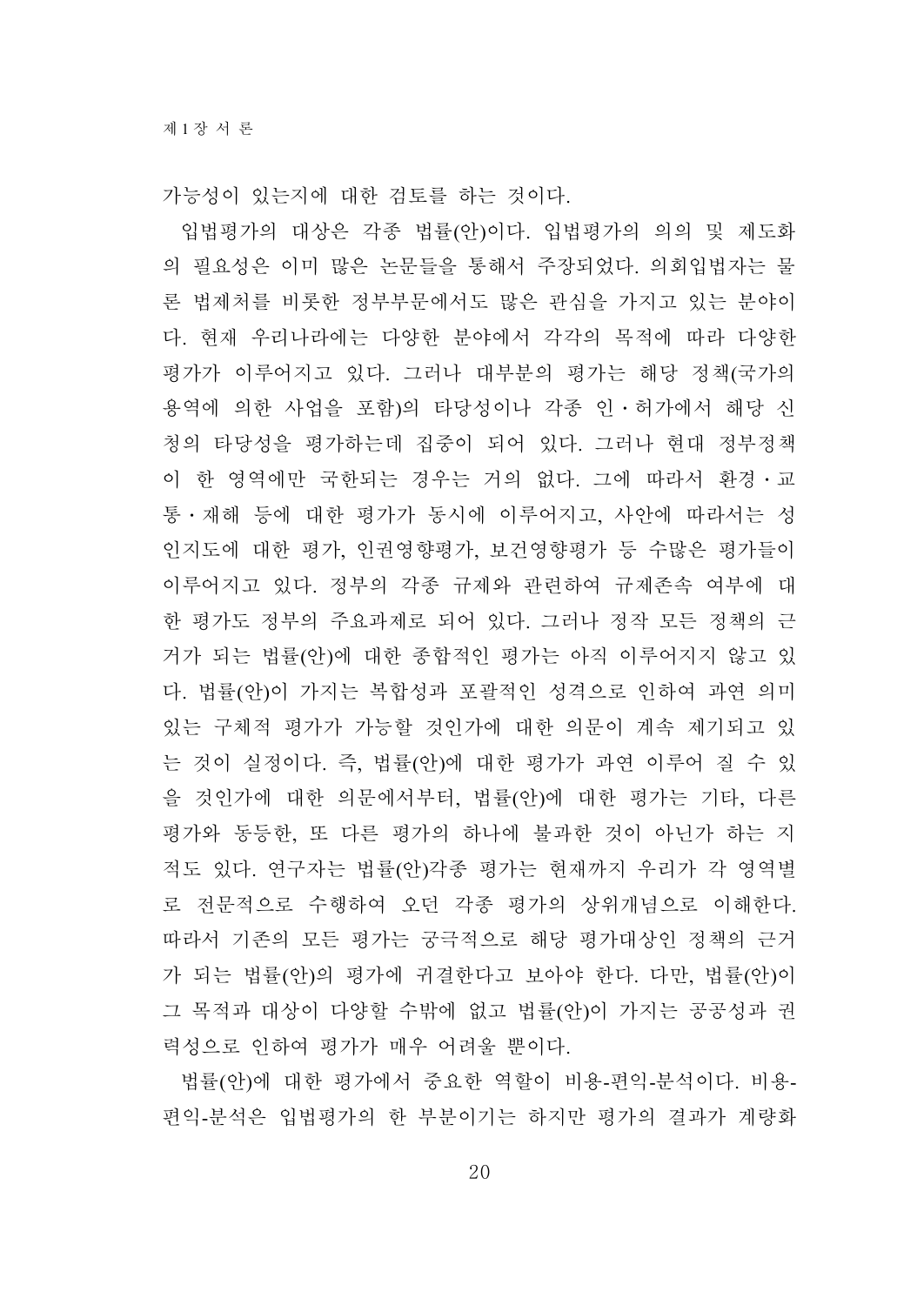되어 있다는 점에서 그 결과가 상대적으로 객관적일 것이라는 선입견 을 가지게 하며, 입법 및 정책 실제에서도 이러한 점을 적극 활용하 는 경향이 있는 것으로 보인다. 그러나 현재까지 우리가 시행하고 있 는 비용-편익-분석은 대부분 정부가 행하는 개별 공공사업의 타당성 검토를 위해서 수행되어 왔고 법률(안) 전체에 대한 분석은 개략적으 로만 수행되었다. 만약, 비용-편익-분석이 입법평가에서 가장 중요한 부분 중의 하나라고 한다면 평가방법이 보다 정밀해질 필요가 있다. 다른 부문에서 행해지는 평가기법의 적극 수용의 가능성은 없는지를 살펴보아야 한다. 특히, 환경영역의 평가는 그러한 예로서 상대적으로 적합한 것으로 판단된다. 환경은 법률(안)과 같이 이른바 비시장재화 로서 시장에서 구체적인 가치를 발견하는 것이 어렵다. 이와 같은 재 화의 가치를 추정하는 것이 각종 가치추정방법론이다. 그러한 방법론 중에서 환경영역에서 이루어지는 환경가치추정 방법을 소개하고 입법 평가와의 연관성을 찾고자 한다. 그러나 이 연구는 아직까지 시도되 지 않은 환경가치 추정과 입법평가의 연관성을 탐색하는 것이 목적이 므로 이 분야에 대한 시론적 연구로서 가치를 가질 것이며, 그러한 한 계 속에서 연구를 진행한다. 즉, 본 연구는 환경가치추정과 환경피해 산정 기법에서 사용하고 있는 구체적인 방법들이 입법평가에도 사용 될 수 있다는 전제 아래 입법평가에 대한 검토를 진행한다.

이 연구는 전체적으로 5개의 장으로 구성이 되었는데 서론 부분에 해당하는 제1장을 제외하고 제2장에서는 입법평가에 대한 개략적인 소 개와 지금가지 진행된 연구에서 특히, 비용-편익-분석과 관련하여 제 기되고 있는 문제점들을 검토하고 이러한 문제점을 해결하기 위한 대 안을 탐색한다.

제3장에서는 환경가치 추정과 환경가치 추정을 위한 기법에 대하여 살펴본다. 환경영역에서 이루어지는 가치추정방법론에 대한 파악 및 입법평가와의 관계 탐색하기 위해서 우선 환경가치 추정의 계기가 되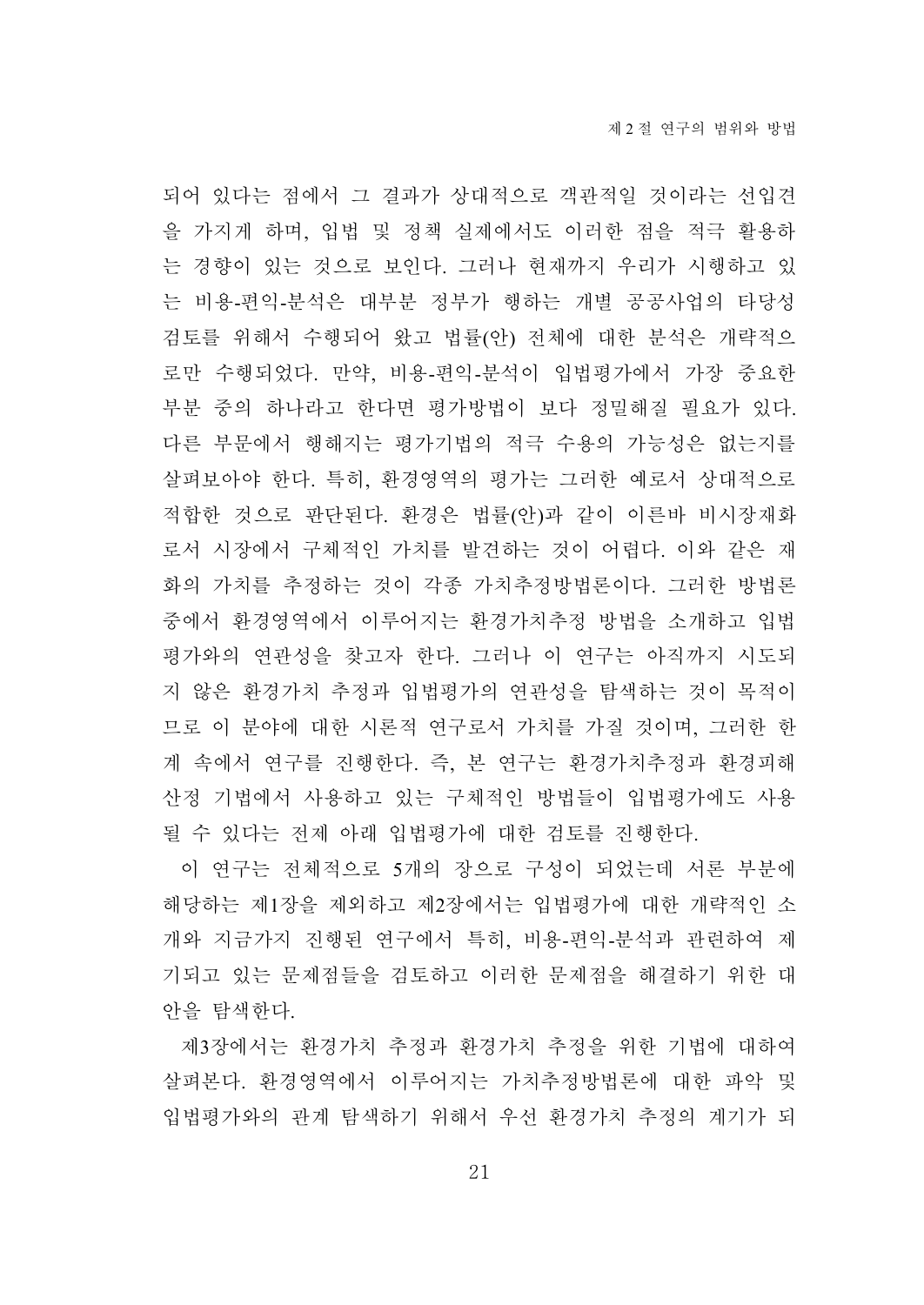는 각종 개발에서의 개발이익과 환경가치의 개념을 양자 간의 관계 및 이론적 대립등과 관련하여 살펴본다. 개발사업 이전에 행하여지는 환경가치추정은 입법평가에서 행해지는 사전 및 병행평가와 많은 연 관성이 있다. 다만, 전문적인 평가방법은 고도의 경제학․통계학적 지 식을 요구하고 있어서 이는 연구자의 능력의 범위를 벗어난다. 그에 따라서 기존의 환경가치평가와 관련한 문헌들에서 수학적․통계학적 구체적인 평가방법들에 대한 소개 및 분석은 하지 아니한다. 주로 각 평가방법의 의의 및 평가방법의 대강을 사례를 중심으로 소개하는 것 으로 그친다.

최근 빈번하게 발생하고 있는 환경사고와 환경사고의 처리경과에 대 한 개략적인 소개를 하고, 환경사고로 인하여 손실되는 환경가치를 계 산하는 방법과 환경사고와 관련하여 발생한 직․간접적 피해산정을 위한 방법을 소개한다. 여기서 소개하는 환경피해 산정방법은 입법평 가에서 사후평가와 수평적인 관계가 있다. 이미 발생한 환경피해의 산정은 필연적으로 피해가 발생하기 이전의 환경가치 및 경제적 이용 가치를 기준으로 피해발생 이후 생겨난 구체적 피해(손해) 및 장기적 피해를 산정하는 것으로 법률에 대한 사후평가의 구조와 유사하다. 여기에서도 각종 수식으로 이루어지는 구체적인 계산방법에 대한 자 세한 소개는 연구자의 연구영역에서 수행하기 어려우며, 이 연구의 구 체적인 목적도 아니다. 따라서 해당 기법들에 대한 소개와 그러한 기 법이 적용된 중요 환경피해사례들을 소개한다.

제4장에서는 위와 같은 연구결과를 토대로 환경가치추정과 환경피 해산정이 입법평가 단계인 사전ㆍ병행평가 및 사후평가과정에서 각각 의미 있게 응용될 수 있을 것이라는 관점에서 만약에 환경가치 추정 법, 특히 조건부가치 측정법이 입법평가에 사용된다면 어떠한 방식으 로 사용될 수 있을 것인가에 대한 시론적인 논의를 전개한다. 여기서 는 입법자가 법률을 제정할 계획이 있다고 가정하고 해당 법률안의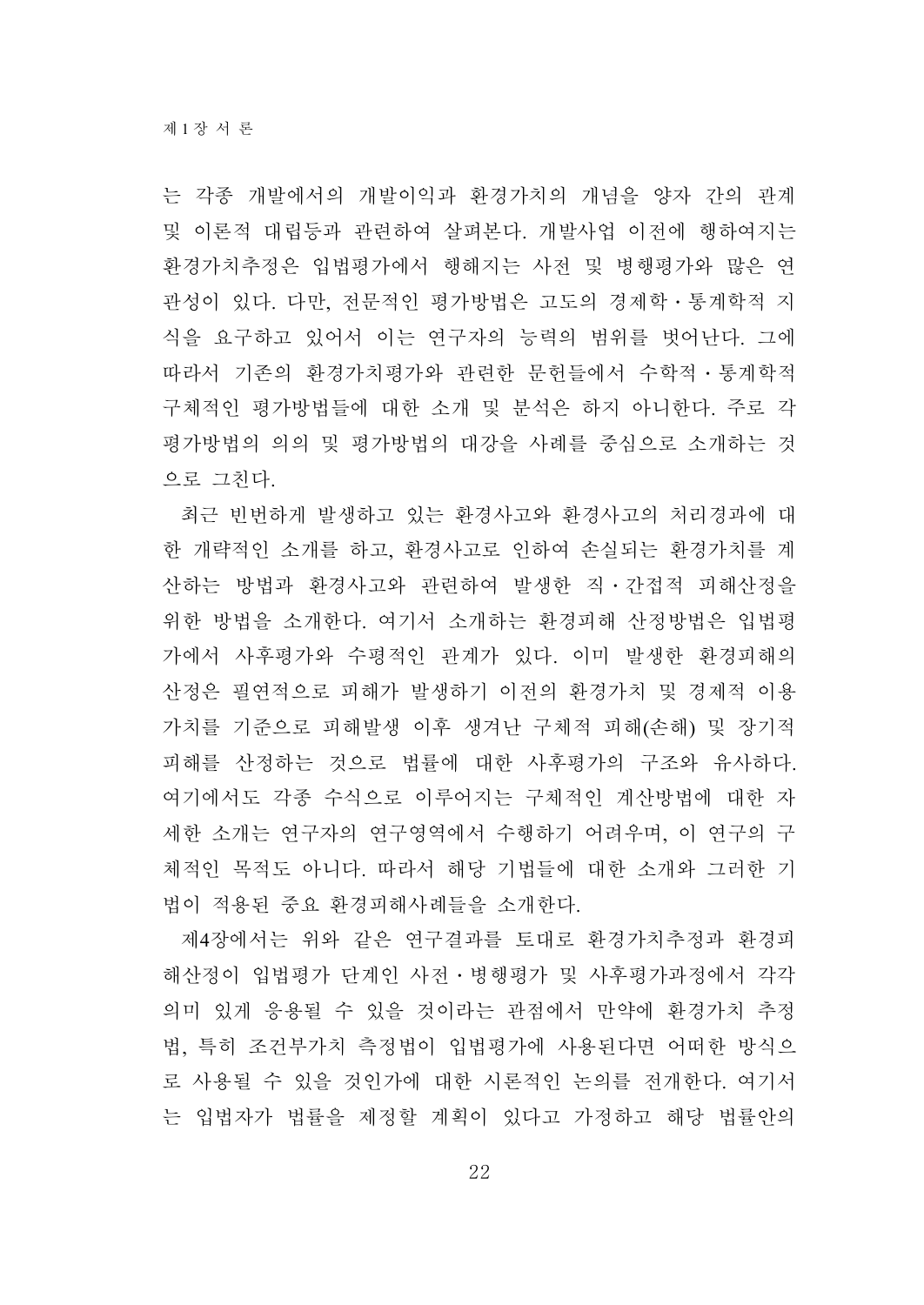효과에 대하여 조건부 가치추정법에 따라 결과를 추정하려고 하는 경 우 어떠한 방법으로 할 수 있을 것인가를 살펴보기로 한다.

이 연구를 위해서 환경영역에서 이루어지고 있는 각종 환경가치추 정과 관련한 문헌, 환경피해산정과 피해배상 및 보상과 관련한 국내․ 외 문헌, 판례 등을 검토한다. 입법평가와 관련해서도 기존의 국내․ 외 문헌들을 연구의 주요 자료로 삼는다. 환경 분쟁 및 그 처리와 관 련한 각종 Web-Site들도 본 연구의 자료가 되며, 각 국 정부 및 공공 기관의 홈페이지의 자료들도 연구의 자료로 한다. 다만, 위에서 밝힌 바처럼 본 연구자의 연구영역 및 능력의 범위를 벗어나는 경제학․통 계학․수학적 내용들에 대해서는 이 연구와 직접 관련이 있거나 소개 하여야만 하는 내용들만 간략하게 소개한다. 환경 분쟁 및 환경피해산 정과 관련하여서도 국지적이고 자세한 내용의 소개는 하지 아니한다.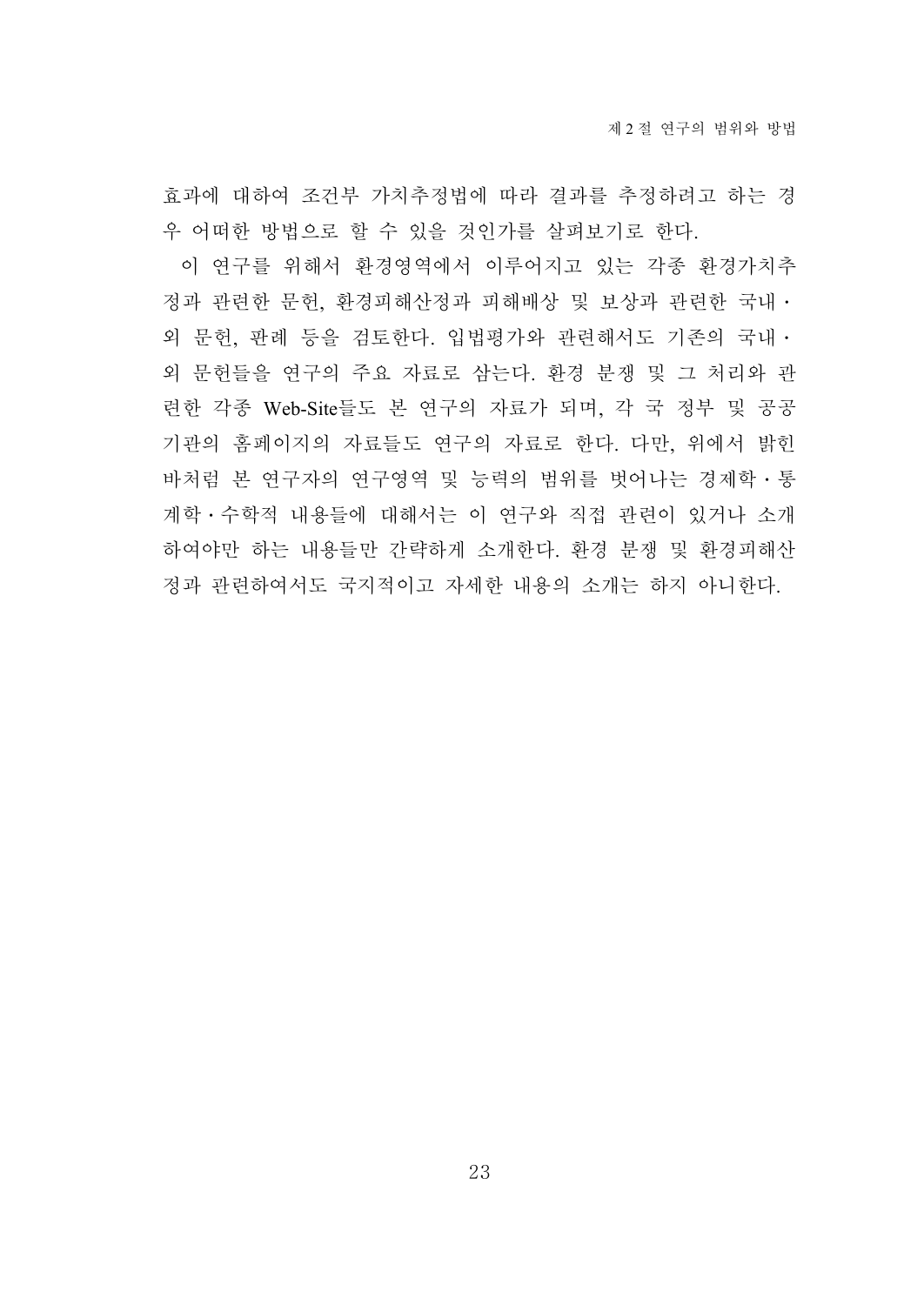# 제 2 장 입법평가 기법

### 제 1 절 입법평가의 의의

입법평가를 간단히 정의하면 법률안이나 법률을 평가의 직접대상으 로 하여 그 효과를 평가하는 것이라고 할 수 있다. 입법평가는 법률 제정의 각 단계에 따라 다시 그 내용을 세분할 수 있다. 첫째, 입법자 가 어떠한 사안에 대한 규범적 접근 동기를 가질 때, 해당 사안에 대 한 규범적 접근결정을 위한 최종 판단자료를 얻기 위해서 실시되는 경우가 있다.1) 이러한 경우에는 아직 법률초안이 마련되기 전 단계에 해당한다. 입법자는 법률이 제정되어서 시행될 것을 가정하고 시행 전의 상태(Sein)와 시행 후 나타날 것으로 기대하는 효과(Sollen)를 포 함한 모든 효과(Effekt)를 여러 평가기법을 통하여 추정한 뒤 이를 비 교하여 입법의 구체적 과정으로 진입할 것인지를 판단하게 된다. 따 라서 이 과정은 대부분 외부에 의해서 구체적으로 포착되지 않아서 협의의 입법과정에서는 제외되는 부분이다. 둘째, 입법자가 앞에서 수 행한 사전예측에 의하여 자신의 입법동기를 확인한 뒤 법률초안 작성 등을 비롯한 구체적 입법과정에 진입했을 때 행하는 경우가 있다. 이 과정은 병행적 입법평가 단계라고 부른다.2) 이 과정은 법률초안 작성 의 단계에서부터 의회입법자의 법률제정행위(의결)까지 이르는 것으로 입법과정에서 가장 핵심적인 단계에 해당한다. 이 단계에서는 법률제 정을 위한 실질적 과정이 진행되어 구체적 법률초안이 마련되고, 해 당 법률안에 대하여 각 정당은 물론 각 이익단체들이 해당 법률안에 대한 의견을 제시하게 된다. 사전평가단계보다 구체적이고 객관적인

<sup>1)</sup> C. Böhret/G. Konzendorf, Handbuch der Gesetzesfolgenabschätzung, Baden-Baden 2001, S. 6.

<sup>2)</sup> C. Böhret/G. Konzendorf, a.a.O., S. 89 ff.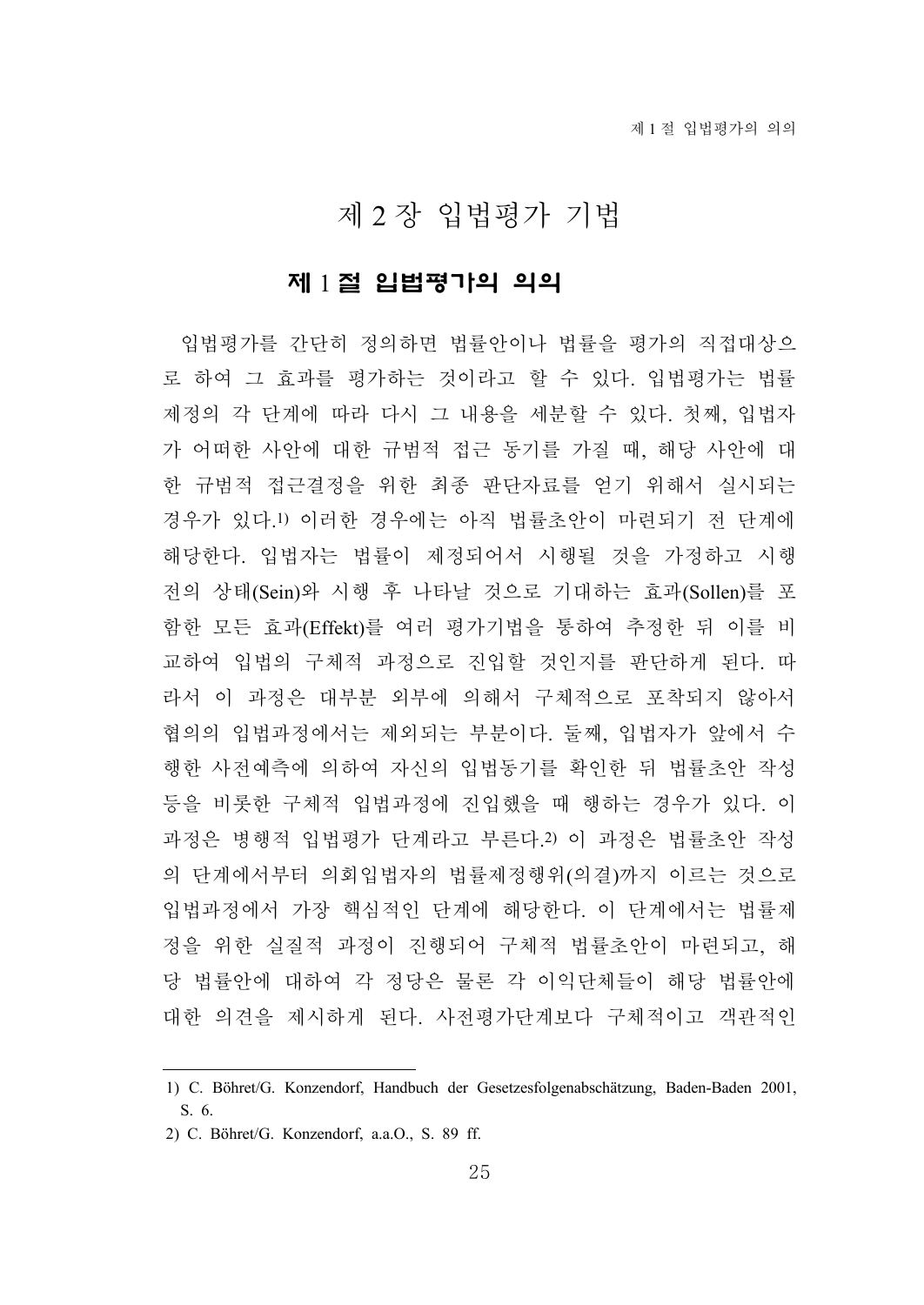평가기법 등을 적용하여 입법효과를 예측하여 의회의결 전까지 입법 자로 하여금 최종판단을 할 수 있도록 한다. 입법평가는 법률이 제정 되어 현재 시행중인 경우에도 수행된다. 이러한 종류의 입법평가는 이미 입법자에게 널리 알려져 있다. 종전에는 입법자가 자신이 제정 한 법률에 대한 직접 평가를 하기보다는 법률이 집행되고 적용되는 과정에서 나타난 효과를 바탕으로 해당 법률에 대한 평가를 하는 것 이 일반적이었다고 볼 수 있다. 그러나 입법평가의 바탕에서 행해지 는 평가는 입법자가 주도적으로 해당 법률에 대하여 법률 제정 전의 상태(bevor)와 법률이 제정되어 현재 나타난 결과(nachher)를 비교하거 나, 입법목적(Sollen)과 제정후의 결과(Sein)를 여러 평가기법을 통해 분 석하는 방식으로 수행된다.3) 입법자는 그 결과를 근거로 이후 입법적 대처 방안을 결정한다.

## 제 2 절 입법평가의 목적과 기능

1. 입법평가의 목적

입법자의 목표는 자신이 결정한 법률이 법불 내에 마련한 법률집행 수단을 통하여 입법목적을 달성하는 것이다. 그러나 입법목적의 달성 여부는 여러 기준에 의해서 다르게 평가될 수 있다. 어떠한 법률의 목 적을 달성하기 위하여 해당 법률에 규정된 각종 제도 및 수단이 수범 자들이 수인할 수 있는 한계를 넘어서 사실상 수범자들의 일방적 복 종만을 강요하는 경우에는 비록 입법목적이 달성되었다고 하더라도 그 정당성을 주장하기 어려울 것이다. 또는 법률의 제정이 없었어도 해 당 법률이 목적으로 하는 내용이 실현되었다면, 해당 법률은 직접 입 법비용을 포함하여 집행을 위한 불필요한 비용만을 발생시킨 것으로 해당 법률이 성공하였다고 판단하기 어려울 것이다.

3) C. Böhret, a.a.O., 263 ff.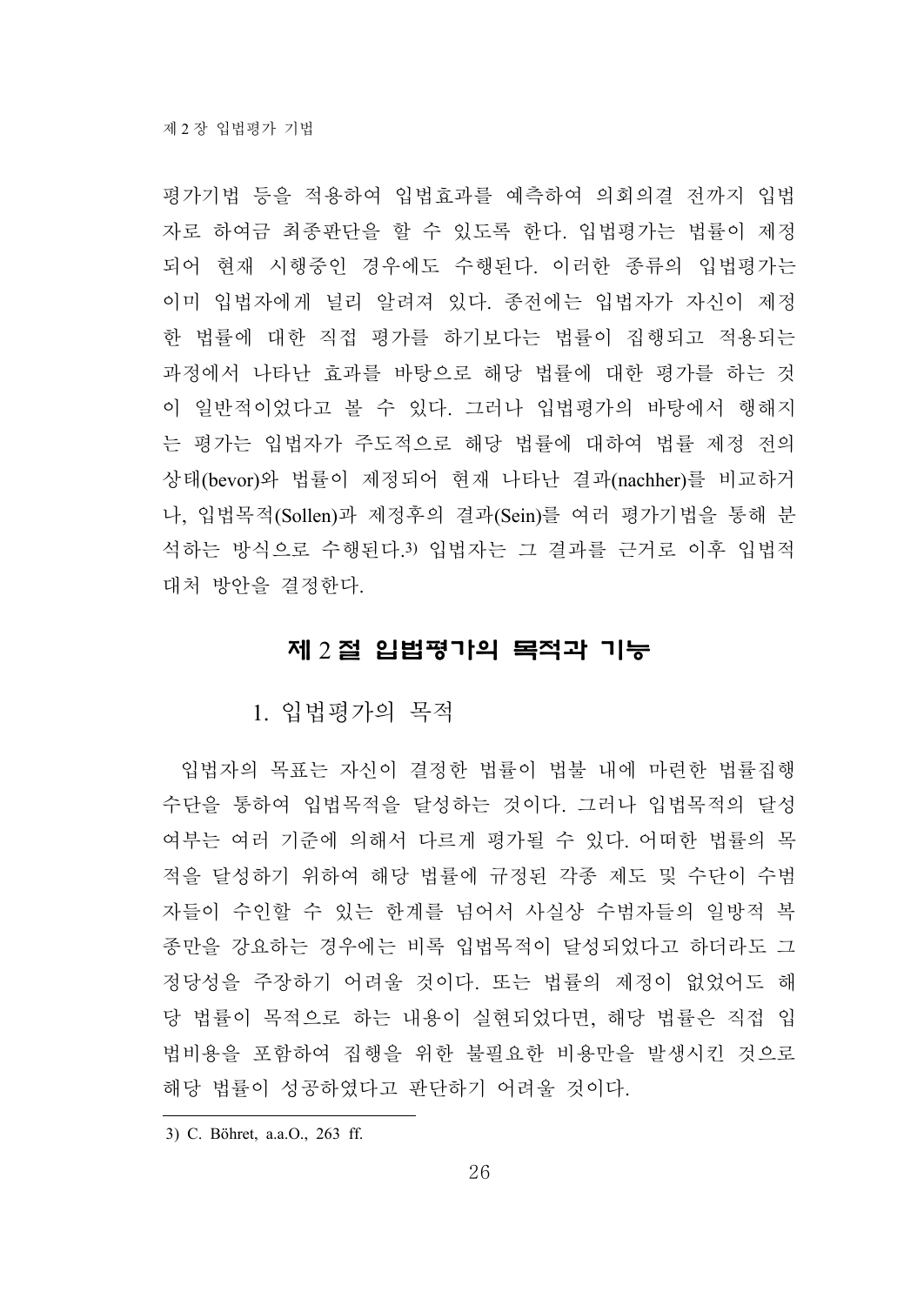어떠한 법률이 성공적으로 집행되어 입법목적이 달성되기 위해서는 해당 법률의 목적을 달성하기 위한 적정한 집행 수단의 확보와 해당 법률의 적용대상이 되는 수범자들이 자발적 복종을 할 의사가 있어야 한다. 해당 법률의 적정한 집행수단이라 함은 법률을 강제하기 위한 도구와 방법이 수범자의 복종사이에서 비례관계가 있어야 하며, 해당 법률 집행을 위해 법률제정을 위한 직접적 비용을 포함한 모든 사회 적 비용과 해당 법률의 집행을 통해서 생겨난 모든 편익 간에 균형관 계가 성립하여야 함을 의미한다.4)

법률은 입법자와 수범자간의 인식의 차이를 최소화하여 수범자의 자발적 준수를 통한 목적이 달성될 때 높은 규범력을 가지는 법률, 이른바 성공한 법률이라고 할 수 있다. 그러한 법률을 '좋은 법률'이 라고 할 수 있다.5) 그렇게 본다면 입법평가의 목적은 보다 높은 규범 력을 가지는 법률의 발견, 즉 보다 '좋은 법률'6)을 얻기 위한 일련의 시도 및 노력7)이라고 하겠다.

## 2. 입법평가의 기능

입법평가는 합리적 입법절차를 발견하고 수행하는 절차로써, 입법자 에게는 입법목적의 효율적 실현에 기여한다. 수범자의 입장에서는 법

<sup>4)</sup> 법률의 평가영역에서는 법률의 공공재적 성격으로 인하여 비용과 편익사이에서 항상 편익이 나타날 것을 요구하지 않는다. 법률과 같은 공공영역에서는 화폐가치 로 표시되는 비용이나 편익이외에도 화폐가치로 나타낼 수 없는 비용과 편익이 있 으며, 비용이 편익보다 많이 나타나는 경우에도 해당 법률을 제정하고 집행하여야 하는 경우도 많다.

<sup>5)</sup> 최윤철, 앞의 논문, 토지공법연구 제28집, 329면.

<sup>6)</sup> Vgl. U. Karpen, Gesetzgebungs-, Verwaltungs, und Rechtsprechungslehre, Baden-Baden 1989, S. 9.

<sup>7)</sup> Vgl. Anderwald, Heinz D., Zum Stand der Gesetzesfolgenabschätzung in Österreich, in: Karpen, Ulrich/Hagen Hof(hrsg.), Wirkungsforschung zum Recht IV, Baden-Baden 2003, S. 86 ff - "입법평가는 넓은 의미로 한 국가의 일반적인 규범의 효율성과 질 의 향상에 영향을 미칠 수 있는 일체의 조치"라고 정의하기도 한다.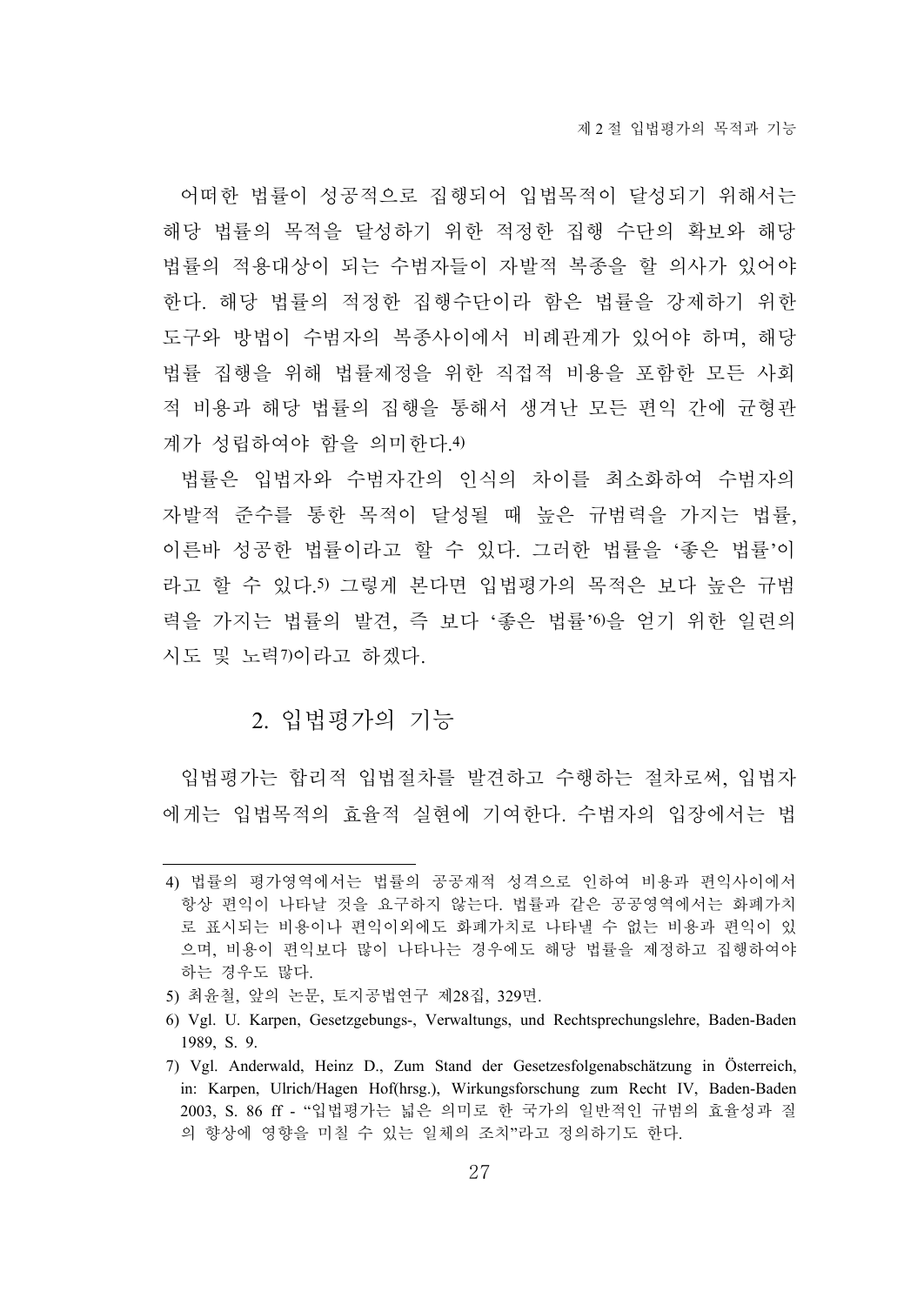령에 대한 이해를 용이하게 하고 법령에 대한 예측가능성을 높여주는 기능을 한다. 법률은 모든 국가정책의 근거가 된다. 개별 국가정책도 해당 정책의 정당성, 경제적 타당성 등에 대한 개별적 평가를 할 수 있다. 그러나 그 수권의 근거가 되는 법률이 정당성과 타당성을 상실 하면 그에 기반하고 있는 정책은 그 존립근거가 없게 된다. 입법평가 는 입법자로 하여금 관련 법률을 근거로 행하여질 국가정책의 실현가 능성까지도 염두에 두고 행해지므로 결과적으로 국가정책의 법적 정 당성과 국가에 대한 신뢰성을 확보하게 하여준다. 입법평가는 입법과 정의 투명화에도 기여를 한다. 입법평가제도는 입법자로 하여금 자신 의 의사결정을 합리화하고 정당화할 수 있는 근거를 제시하여 준다. 입법평가를 통하여 입법자의 의사결정을 지원하며, 입법평가를 하여 가는 과정과 입법평가결과의 공개는 국민에 의한 입법자에 대한 통제 를 가능성을 열어준다. 결국 입법평가는 민주주의 및 법치국가에 대한 요청을 충족하는 기능을 한다.

## 제 3 절 입법평가 기법의 다양성

한 국가 또는 사회의 현상은 그 구성원의 수만큼 다양하며, 이에 대 한 대처방식도 다양하다. 사회가 구성원들의 자율적 교섭과 합의에 의 해서 유지된다면, 공권력과 같은 국가작용의 개입은 불필요할 것이다. 그러나 경험적으로 볼 때 사회의 유지와 안정이 구성원들의 자율적 힘 만으로는 되지 아니 한다는 것은 이미 잘 알려진 사실이다. 또한 구성 원의 자율적 교섭의 존중도 교섭의 내용이 헌법적 가치, 특히 사회 구 성원들의 자유와 권리의 실현과 이를 기초로 하는 개인의 존엄과 가치 를 전제할 때 인정되는 것이다. 다시 말하면 사회 구성원들 간의 힘의 불균형, 불평등이 상존하는 가운데 이와 독립한 자율적 교섭은 실질적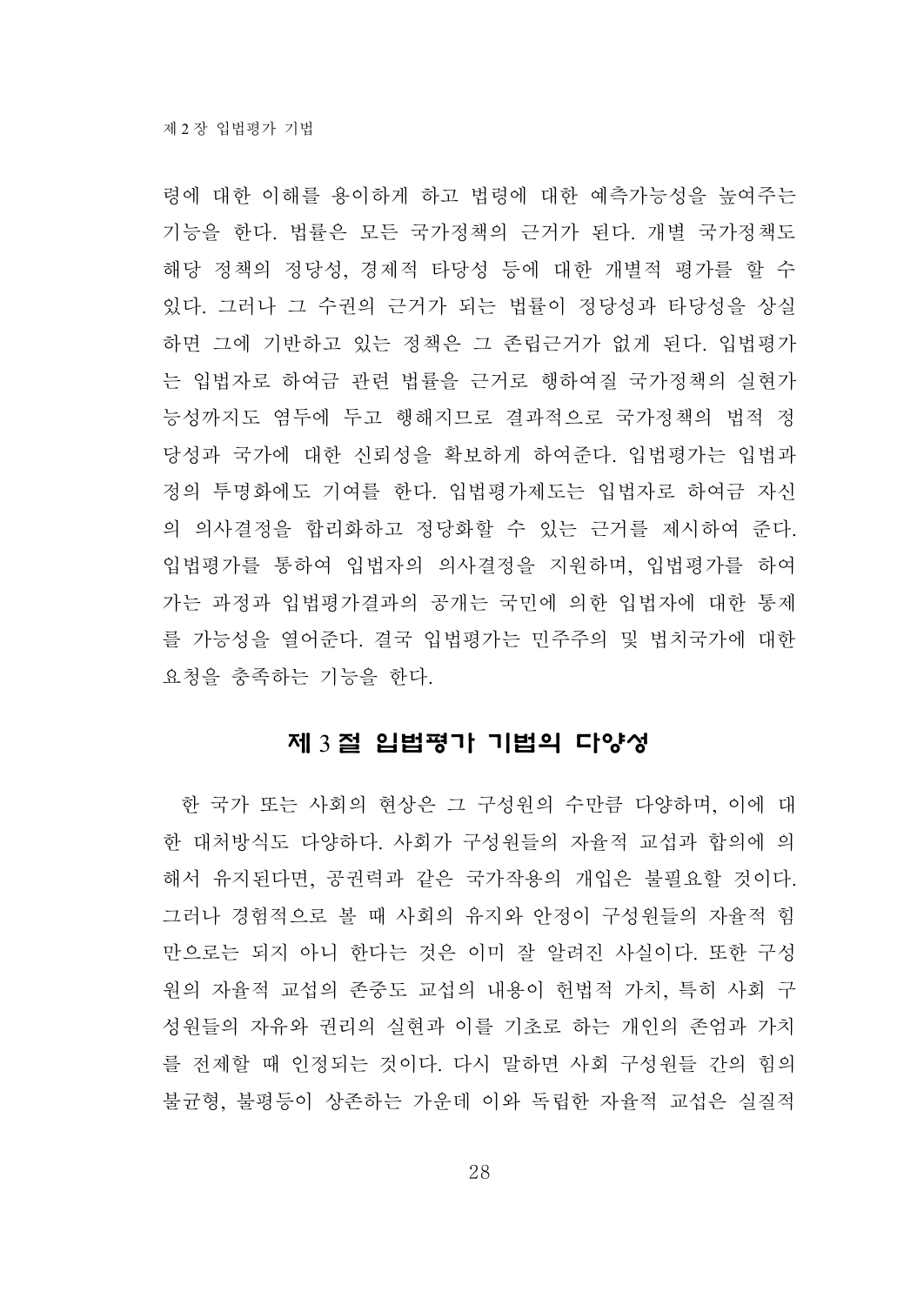으로 불가능하다. 공권력의 개입과 조정이 필요한 까닭이다.

국가작용, 공권력은 법률의 이름으로 외부에 구체화된다. 법률의 종 류와 수는 사회의 구성원들의 각자의 욕구의 수만큼 다양하고 많다. 결국 입법평가는 본질적으로 하나 또는 소수의 평가기준으로는 수행 될 수 없다.

개개의 법률(안)이 지향하는 목적, 법률(안)의 효력이 미치는 범위, 법률(안)이 규율하고자 하는 대상, 법률이 시행되어야 하는 법 현실 등 을 고려하여 각 법률(안)의 특성에 맞는 적절한 평가가 이루어져야 한 다. 각 개별 법률(안)의 특성에도 불구하고 일관되고 통일적인 평가요 소들을 전형적인 평가방법에 따라 평가를 한다면 그러한 평가는 부분 적인 역할에 그치고 말 것이다. 물론, 입법평가를 수행하는 과정에서 평가대상 법률(안) 수만큼 평가방법과 평가요소를 적용하는 것은 불가 능할 뿐만 아니라, 평가결과에 대한 객관적 신뢰도를 얻을 수 없을 것 이다. 따라서 입법평가의 신뢰도와 실효성을 확보하기 위한 방안 및 절차가 마련되어야 한다. 이를 위해서 우선은 일반적 평가방법과 요소 를 개발하여야 한다. 즉, 모든 법률(안)에 공통적으로 해당되는 평가요 소 및 기준을 정하여야 한다. 예를 든다면, 헌법적 적합성, 입법불가피 성, 통일성, 법률작성의 실질적, 형식적 요건과 관련한 기준을 들 수 있다. 그 다음에 각 평가영역에 해당하는 범주를 정하여야 한다. 예를 든다면, 환경관련 영역, 국민적 후생수준의 향상, 정치적 영역 등으로 범주를 나눌 수 있을 것이다. 그 다음 평가의 대상이 되는 법률(안)이 어떠한 범주에 속하는가를 확정하는 것이 우선이 되어야 한다. 이어서 법률(안)이 속하는 범주에서 경험적으로 가장 신뢰도가 높은 평가기준 과 요소를 적용하여 평가를 수행하여야 한다. 물론, 이때에도 가장 우 선적으로 수행하는 평가는 모든 법률(안)에 공통적으로 적용되어야 하 는 평가기준 및 평가요소에 의한 평가 우선이 되고, 이후에 각 법률 (안)의 범주에 적합한 평가방법들이 적용되면 될 것이다.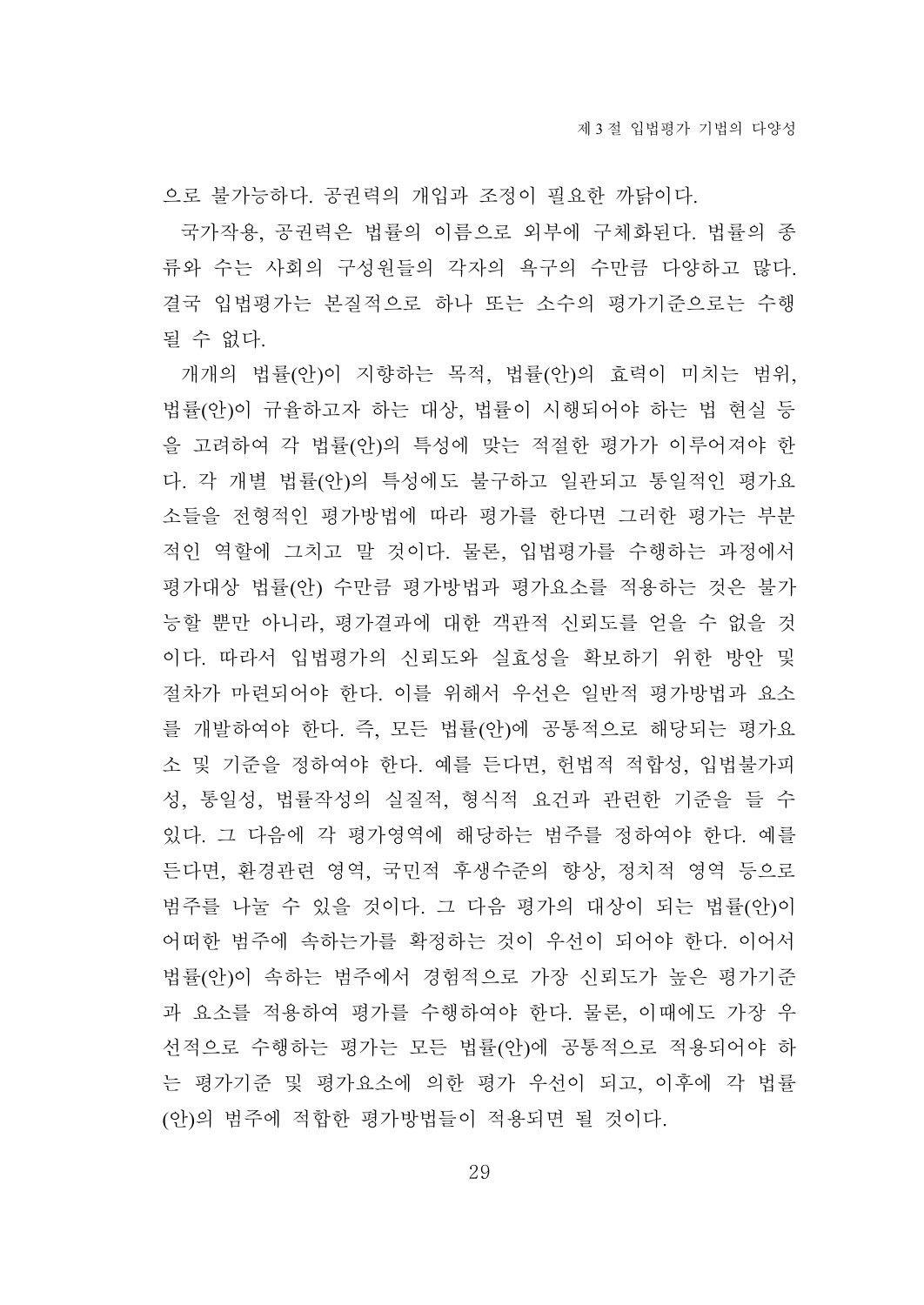위와 같이 본다면 입법평가의 방법은 매우 다양할 수밖에 없다. 따 라서 입법평가의 수행도 한 영역이 아닌 여러 영역에서 상호 유기적 이 연관 속에서 이루어져야 할 것이다. 입법평가 초기 단계에서는 각 개별 평가기준 및 요소에 따른 독립된 평가가 있은 뒤, 각 분야별 평 가결과를 종합하고 이를 분석․평가하는 단계를 거쳐야 한다. 종합적 분석․평가의 방법은 1인이 할 수도 있을 것이며, 평가자와는 독립된 기관이나 독립된 위원회 등이 하는 방법도 있을 수 있다. 또한 각 영 역별 평가자 모두가 참가하는 평가방법도 있을 수 있다.

### 제 4 절 입법평가에서의 입법결과 추정방법

# 1. 비용-편익-분석(Kosten-Nutzen-Analyse, Cost-Benefit-Analyse)

(1) 의 의

비용-편익-분석이란 국가적인 차원에서 정해진 공공목표를 달성하기 위하여 예상되는 여러 가지 대안들에 대한 각각의 비용과 편익을 측 정하고 비교 평가하여 최선의 대안을 도출하는 기술적 방법이다.8) 공 공사업이 시행되면 민간시장의 수요와 공급, 생산과 소비에 영향을 미치게 되는데, 이러한 경우 비용과 편익을 화폐가치로 환산하여 분 석한 후 국가 전체수준에서 볼 때 공익이 증가 또는 감소하는가를 평 가하는 것이다.9)

경제학에서의 비용은 기회비용, 즉 포기된 편익을 말한다. 비용-편 익-분석에서의 비용은 국가자원의 낭비(즉, 자원의 기회비용)를 의미

<sup>8)</sup> C. Böhret/G, Konzendorf, Gesetzesfolgenabschätzung, Baden-Baden 2001, S. 229; 김동 건, 비용․편익 분석, 박영사, 2003, 2면.

<sup>9)</sup> 윤광진, 사전적 입법평가 방법론 연구, 법제연구원 2008. 11, 11면.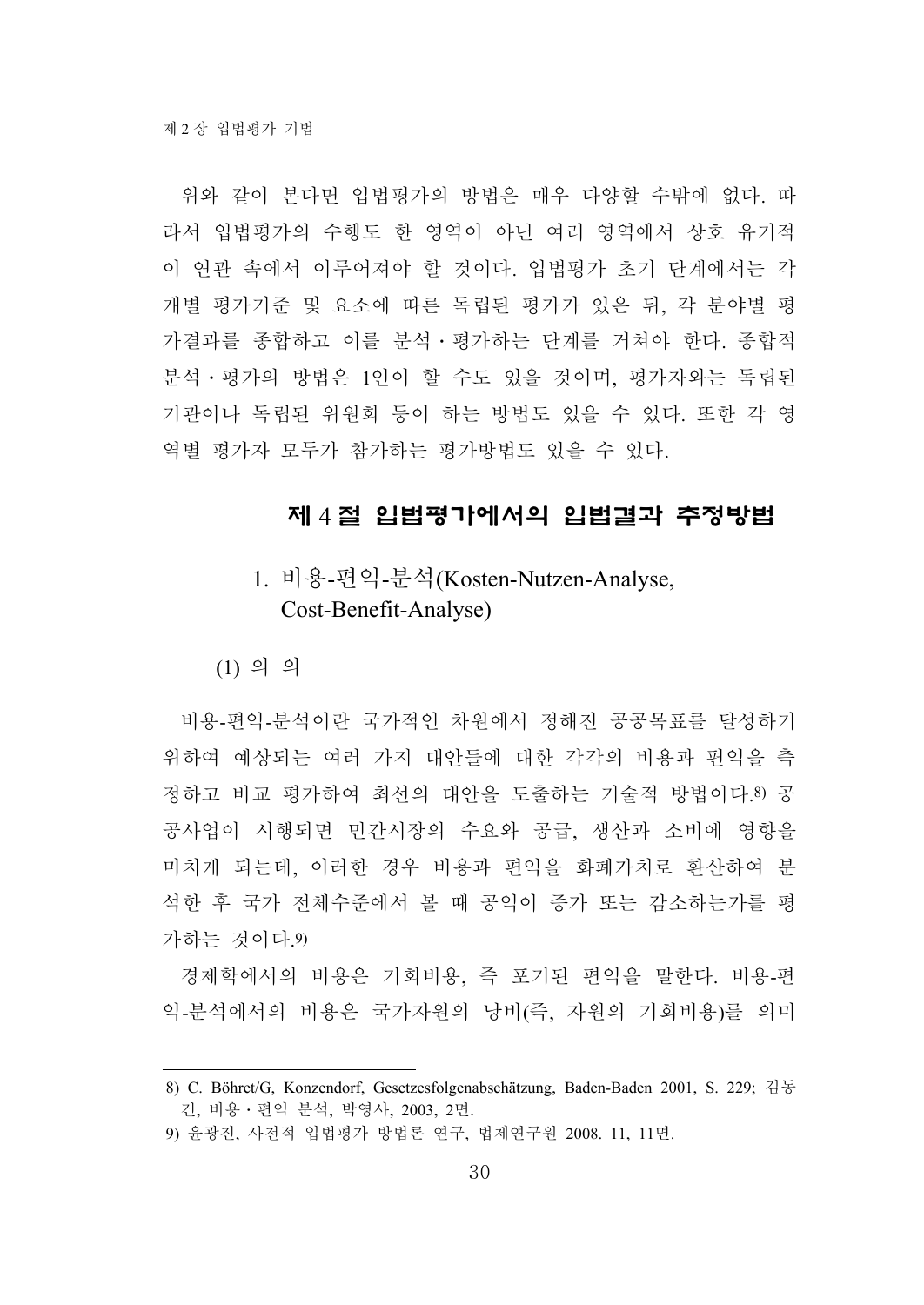한다.10) 국민경제적 차원에서의 편익이란 특정 사업의 국민생산에 대 한 공헌을 의미한다. 즉, 정책집행의 결과로 나타나는 재정적 증대 밀 사회적 효용을 의미한다. 편익은 그 성격에 따라 직접적 편익, 간접적 편익으로 구분된다.

비용-편익-분석은 공공사업에서 추진하고 운영하는 과정에서 발생될 것으로 기대되는 모든 비용과 편익을 단기적 입장이나 장기적 시각에 서 종합적으로 평가를 한다. 이러한 비용-편익-분석은 현실적 측면을 고려한 실무적 분석방법이다.

(2) 적 용

1) 적용방법

비용-편익-분석은 개별정부투자사업을 평가하는 경제적 분석의 한 분야이다. 사기업의 재무적 분석과 구별된다. 민간 기업이 새로운 사 업을 추진할 때 사용하는 사업추진 타당성 검토와는 개념적으로 다르 다고 할 수 있다. 즉, 비용-편익-분석은 사회적 관점 또는 국민경제 전 체의 관점에서의 비용과 편익을 파악한다.11)

비용-편익-분석은 다른 영역에서 이루어지는 분석과 마찬가지로 입 법평가에서도 이용되어 진다. 법률을 비롯한 각종 법규는 사후 또는 제3자에게 이를 집행하기위한 비용만을 발생시키는 것이 아니고 동 시에 편익 효과를 가져 오는 것으로 인정되어 있다.12) 하지만 모든 분야의 법률이나 법규의 평가에서 비용-편익-분석이 이용되기 보다는 주로 법규의 형식을 가지는 규정에 있어서 해당 규정으로부터 야기 되는 장점/부담의 절감과 단점/부담의 증가와의 관계를 화폐단위로 나타내는 경우에 사용되는 수단이다. 이러한 경우 가능한 한 시간의

<sup>10)</sup> 김동건, 위의 책, 3면,

<sup>11)</sup> 김동건, 앞의 책, 2면.

<sup>12)</sup> C. Böhret/G, Konzendorf, a.a.O., S. 229.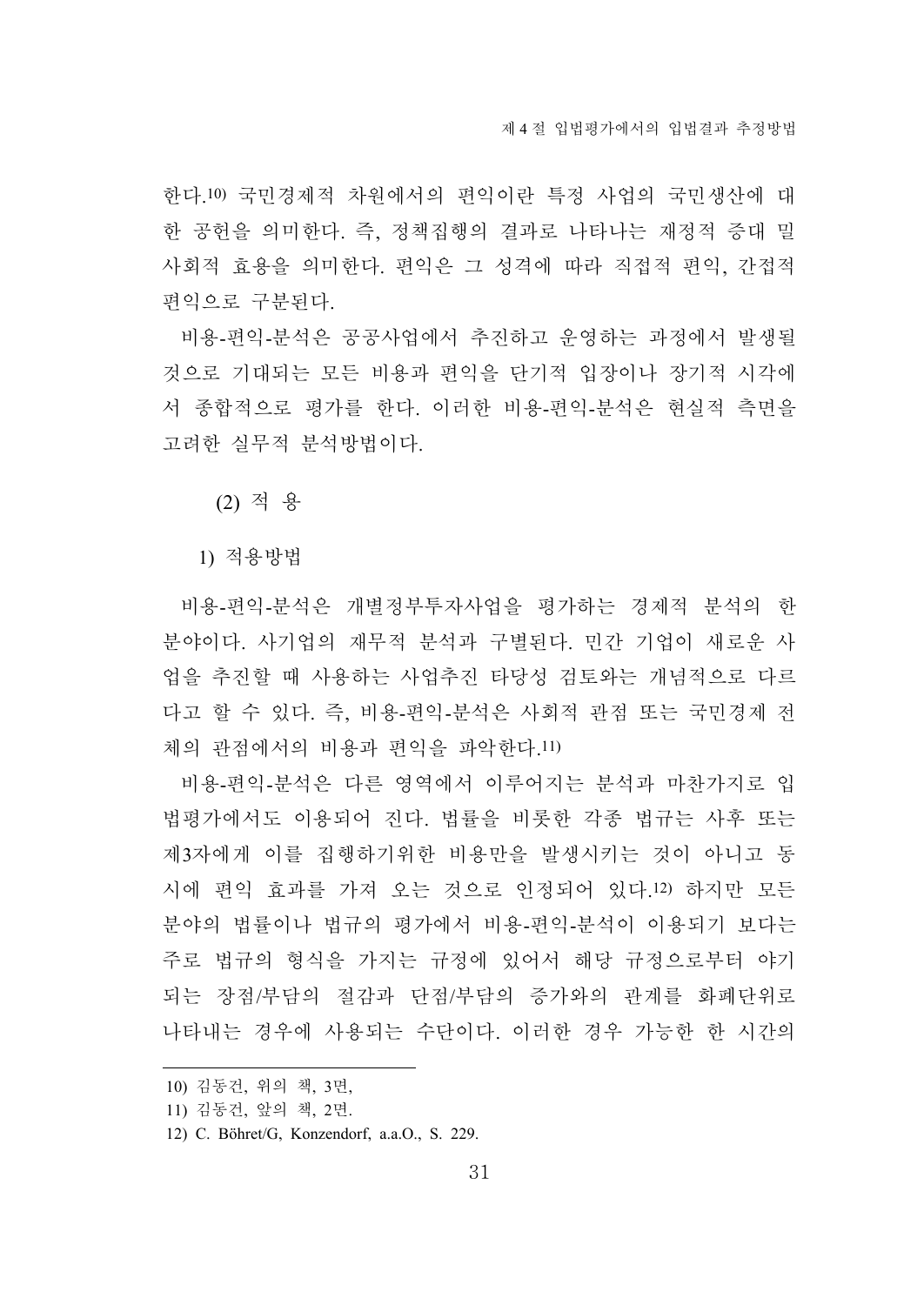경과가 분석에 있어서 고려되어야 한다고 한다.13) 둘 또는 그 이상의 법률안들이 이러한 방법을 통하여 비교․분석될 수 있으며 평가될 수도 있다.

독일의 경우 비용-편익-분석을 통하여 다음과 같은 것이 평가될 수 있다고 한다.14)

첫째, 계획하고 있는 법률안이 입법자의 입법목적의 실현과의 관계 에서 발생할 수 있는 비용과 편익을 최적화 할 수 있는지(목표기여도) 또 있다면 어떻게 할 수 있는지를 판단할 수 있도록 해준다.

둘째, 다양한 법률안들에 대하여 각각의 가장 적절한 비용-편익 관 계를 나타내 줄 수 있도록 한다(대안 선택).

셋째, 특정한 시간대에서의 비용과 편익의 관계가 나타나질 수 있다 (좁은 의미의 결과측면).

입법평가에서의 비용-편익-분석의 기본적 출발점은 결국 어떠한 법 규 또는 법률(안)에 의해서 발생할 편익이 이를 통하여 지불되거나 야 기 될 비용보다 많다고 할 때, 해당 법규 또는 법률(안)이 제정되고 시행될 가치가 있다고 판단하게 된다.15)

일반적으로 법률 및 법규에 있어서 비용의 부담자와 수익자(편익을 얻는 자)가 동일한 경우는 드물다. 즉, 부담, 부담의 경감 및 다양한 이익들이 동시에 분배되거나 나누어지는 경우는 거의 없다고 본다.

그러하기 때문에 다양한 급부프로그램들의 관계 또는 각종 질서 규범들의 관계를 비교는 매우 의미가 있다. 즉, 어떠한 규정이 가장 바람직한 비용-편익-관계를 약속할 수 있는가?, 규정 A를 통한 어 떠한 편익의 박탈이 규정 B에서의 편익초과를 통해서 보상되어 질 수 있는가? 등의 문제에서 의미 있는 결과를 얻을 수 있게 되는 것 이다.

- 13) C. Böhret/G, Konzendorf, a.a.O., S. 229.
- 14) C. Böhret/G, Konzendorf, a.a.O., S. 229.
- 15) C. Böhret/G, Konzendorf, a.a.O., S. 229.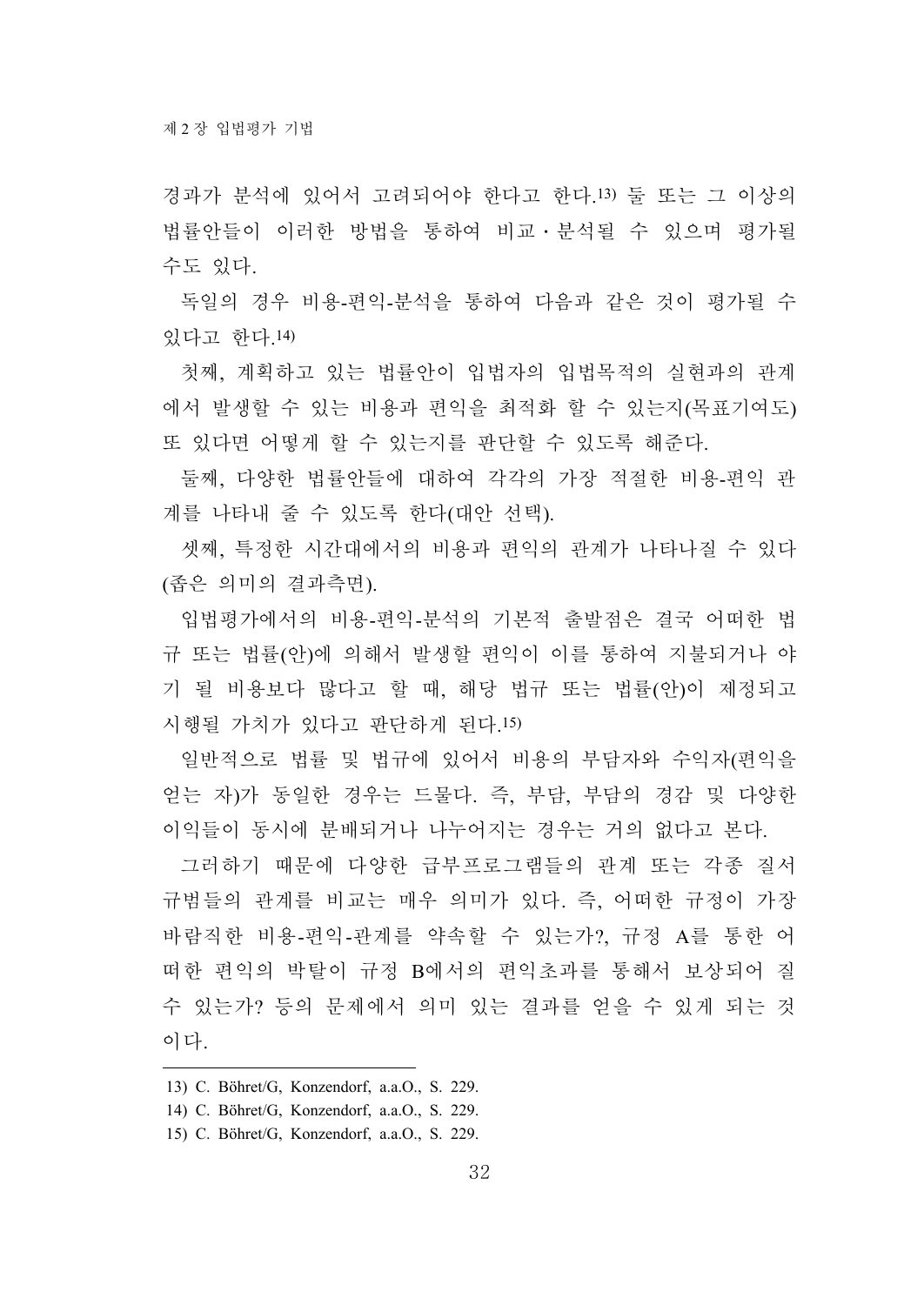대체적으로 어떠한 법률(안)이 제정되어 시행되는 과정에서 비용은 시행 즉시 또는 편익보다는 먼저 발생하게 된다. 정치적으로는 비용 과 편익이 만나는 점이 가능한 한 조기에 나타날 수 있도록 노력을 하게 된다.

독일에서 시행하고 있는 입법평가의 일반적 수행과정은 다음과 같 이 이루어진다. 우선 비용-편익-분석에 의해 평가가 가능한 규범 또 는 법률(안)을 정한다. 이어서 화폐단위로 표시될 수 있는 비용을 야 기하는 조항을 조사한다. 이와 동시에 화폐단위로 표시될 수 있는 편 익을 가져오는 조항을 조사한다. 그 다음 해당 규범이 실재 효과를 계속 유지할 수 있는 기간을 확정한다. 이어서 비용과 편익을 야기 하거나 가져올 수 있는 규범의 조항 들을 체계적으로 정리한다. 경 우에 따라서 자료를 모을 수도 있다. 이렇게 정리된 내용들을 화폐 적 편익과 비용에 의해서 비교한다. 그 다음 비 화폐적인 단위 및 요소에 대한 고려를 통한 보충과 재정 경제적 면에 대한 고려를 통 한 보충이 이루어질 수 있다. 이러한 과정을 모두 거친 뒤에 법률 (안)의 확정을 위한 제안으로서 화폐단위로 표시된 입법평가의 결과 를 확정한다.16)

2) 적용의 예 - 독일

독일의 경우 입법평가에서 비용-편익-분석을 이용한 사례는 많이 찾 아 볼 수 있다. 여기서는 독일의 '대학의 효율화를 위한 법률안'(Entwurf eines Gesetzes über die Effektuierung der Hochschulen, HSchEfG)에 대한 비용-편익-분석의 사례를 압축하여 정리한 내용을 소개한다.17)

이 법률안의 입법동기 또는 입법자의 문제의식은 대학에서의 교육 이 개혁되어야만 한다는 것이었다. 이를 위해 윤곽법률(Rahmengesetz) 속에 몇 가지 전제가 규정되어야만 한다는 입법자의 계획이 있었다.

<sup>16)</sup> C. Böhret/G, Konzendorf, a.a.O., S. 232.

<sup>17)</sup> 자세한 내용은 C. Böhret/G, Konzendorf, a.a.O., S. 233ff.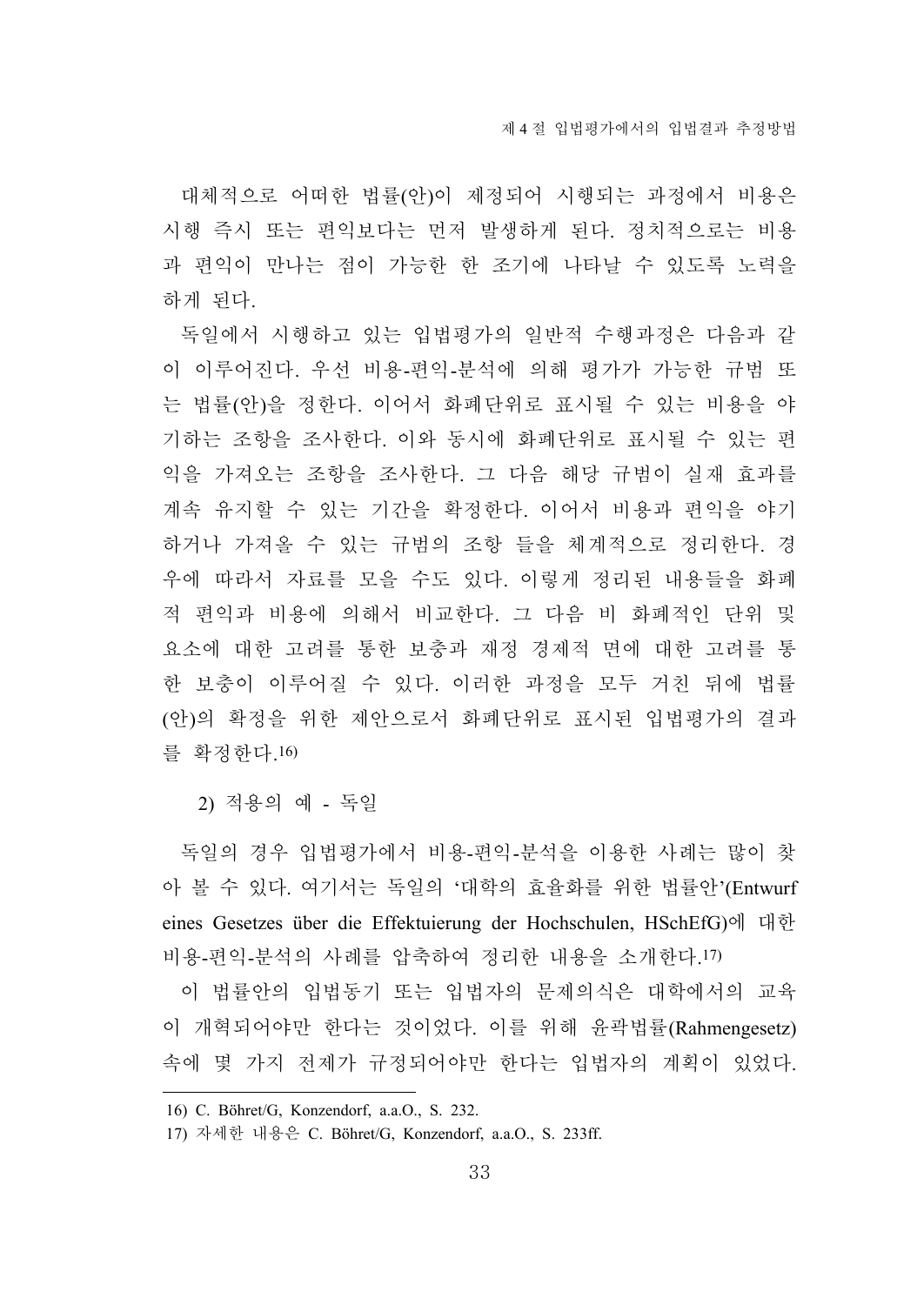특히 대학교육의 개혁은 교수법의 변화를 통하여야 한다는 입장을 가 지고 있었다. 그에 따라 벌어진 해당 법률안에 대한 토론에서는 독일 대학의 국제적 성취능력의 향상을 위하여 조직내부에 관한 규정, 비 용의 최적화를 위한 규정과 교수법 관련 규정들이 마련되었다.

다양한 프로그램을 통해서 나타날 수 있는 장기적 분배효과가 평가 영역이 되었다. 실험 대상 때문에 우선 교수법과 관련한 규정을 담은 일부 규정을 선택하였다. 여기서는 해당 법률안의 제22조 대학교수법 의 개선(Verbesserung der Hochschuldidatik)관련 조항이다. 이 조항에 대 한 적절한 평가수단으로서 비용-편익-분석이 채택되었다.

이 조항은 대학의 성취능력의 유지와 강화를 위하여 대학교수법의 보완과 개선이 이루어져야 함을 규정하였다. 이를 위한 방안으로는 각 종 전자정보기기 및 통신수단 등의 보급 및 사용(제1호) 및 혁신적인 교수 및 학습방법(제2호)을 규정하고 있다. 그리고 이를 위한 비용은 각 대학이 소재한 주가 부담하는 것을 그 내용으로 하고 있다.

(3) 한 계

비용-편익-분석은 개별사업단위가 아닌 프로그램이나 정책 자체를 비교 평가하는 것에는 한계를 보일 수밖에 없다. 특히, 입법평가에서 수행하는 비용-편익-분석은 구체적인 사업의 경제성(효율성)만을 기준 으로 하는 비용-편익-분석과는 그 성질을 본질적으로 달리한다. 입법 평가에서의 비용-편익-분석에는 수치 및 수량적 '비교의 원칙'이 지배 하는 것이 아니라 법적 관점에서의 비례의 원칙이 적용되어야 한다. 법률의 집행을 위한 각종 비용과 기회비용의 총합이 계량화되어서 나 타나는 편익에 비하여 크다는 이유로 해당 법률(안)의 제정을 포기하 거나 기존의 법률을 폐지하지는 아니 한다. 오히려 비용이 편익보다 월등히 높은 경우에도 해당 법률안의 목적적 정당성이 우선 고려되어 법률로 제정되는 경우가 많다. 공공재, 특히 법률에 대한 평가에서의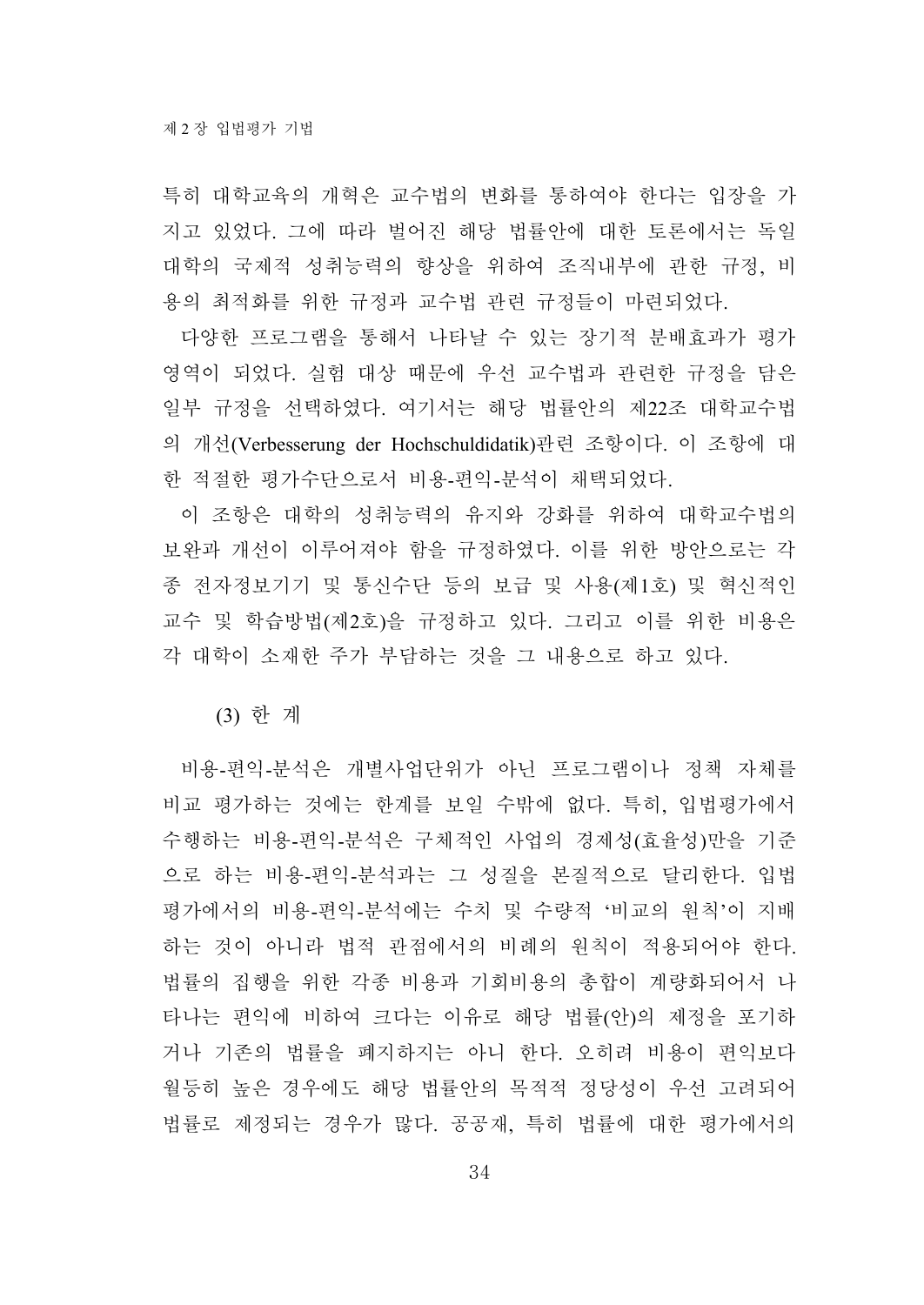비용-편익-분석의 결과는 입법자의 결정을 위한 중요한 자료중의 하나 이지만 결정적인 자료는 아니다. 예를 든다면 청소년의 학업능력 향 상을 위한 특별지원을 내용으로 하는 법률안이 제안되면, 해당 법률 안의 타당성 여부를 분석하게 된다. 헌법적 적합성, 다른 법률과의 관 계 등을 당연히 검토하지만, 해당 법률의 집행과 관련한 재정의 투입 과 집행 및 다른 계층 및 다른 영역에서의 입법에 대한 기회비용(해 당 청소년 및 가족)과 더 많은 조세(직접비용)등의 비용을 추정하게 된 다. 해당 청소년 및 가족의 경우는 직접적 편익을 누릴 것이다. 그러 나 다른 부문, 다른 계측과 집단이 누리는 편익은 당장은 작거나 계 산조차 되지 않을 수 있다. 그러나 비용이 편익보다 월등하다고 하여 입법목적의 정당성까지 밀어내지는 못한다.

# 2. 표준비용모델(Standardkostenmodell, SKM)

(1) 의 의

표준비용모델은 네덜란드 정부가 정보보고의무의 이행을 위해 발생 하는 관료비용의 절감을 위해 고안하여 적용한 관료비용감축 산출 기 법이다. 표준비용모델은 관료비용 중 정보 보고의무 이행을 위해 경 제부문에서 생겨나는 비용을 산출하기 위한 기법으로 보고의무과정, 이를 위한 작업시간 등을 통해 생겨나는 비용 등을 산출하기 위한 기 법이다.18)19)

<sup>18)</sup> Thomans Grether, Bertelsmann Stiftung: Weniger Bürokratie in Deutschland, 2005. http://www.bertelsmann-stiftung.de/cps/rde/xbcr/SID-0A000F0A-98F5DA35/bst/Weniger\_Bu erokratie\_In\_Deutschland.pdf.

<sup>19)</sup> 예를 든다면 어떠한 기업이 행정청에 매월 어떠한 통계자료를 보고할 것이 의무 화되어 있다고 가정하자. 이러한 보고의무의 이행을 위해서 그 회사의 직원이 2시 간의 작업시간이 필요하며, 해당 직원의 급여는 시간당 5만원이라고 한다면 해당 작업을 위해서 회사가 지불하여야 하는 임금은 매달 10만원이며 이는 년 120만원 에 이른다. 이러한 보고 의무를 이행하여야 하는 동종 업종의 회사가 국내에 5,000 개가 있다고 한다면 보고의무를 이행을 위해서 기업이 부담하여야 하는 비용은 연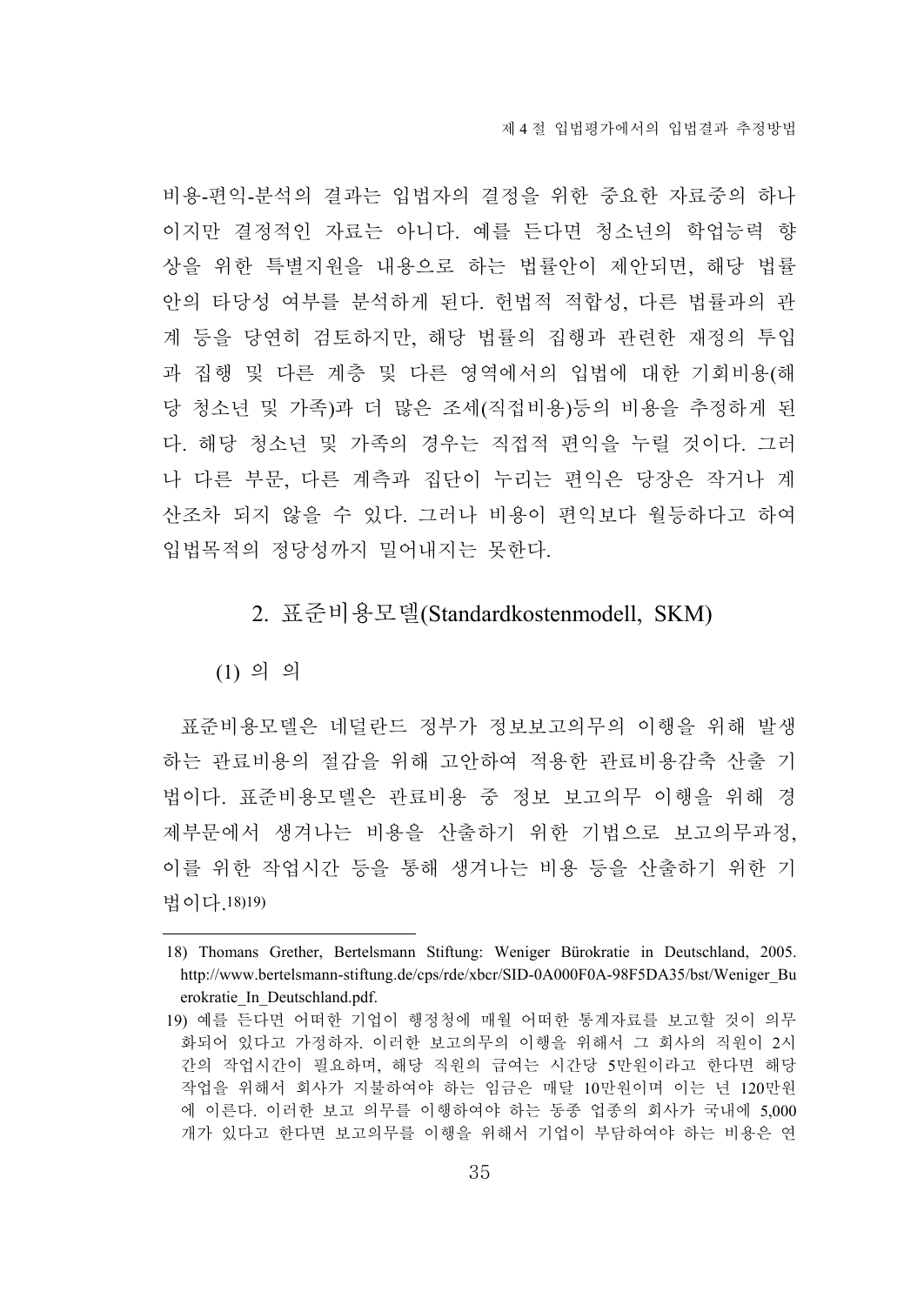표준비용모델의 장점은 모델의 적용이 간단하다는 점이다. 이 모델 은 법률에 결부되어 있는 정보 보고비용을 국민경제적 측면에서 측정 하고 파악하는 것을 가능케 한다. 또한 새로운 법률초안이 담고 있는 정보 보고비용의 계측의 경우에도 안정적으로 적용할 수 있다는 장점 이 있다.

그러나 표준비용모델이 법치국가 및 민주주의적 요청에 기초하는 정 보 보고의무를 위협할 수 있으며 필요한 사무조차도 감축시킬 우려가 있다는 비판과 이러한 방법은 전체적인 정보보다는 극히 개별적인 사 안에 대한 정보만을 제공할 우려가 있다는 비판이 있다. 또한 전체적 규모로서는 비용절감의 크기가 크겠으나 각 개별 부문이 부담하는 비 용의 절감의 크기는 그다지 크지 않아서 개별 부문이 느끼는 실효성 및 효율성에 대한 만족도가 그다지 높지 않을 것이라는 비판이 있다.

(2) 표준비용모델의 도입 배경

표준비용모델의 의의는 이미 위에서 기술하였으므로 여기서는 표준 비용모델의 배경과 기능을 중심으로 논의를 전개한다. 표준비용모델 은 각종 법규에 근거하여 수범자가 부담하여야 하는 정보 보고의무의 이행을 위한 관료비용의 절감을 목적으로 해당 법규에 의해서 발생하 는 관료비용의 계량적 측정을 위해서 도입되었다. 이러한 모델의 도 입 배경은 독일에서 수많은 법규에 따라 수범자, 특히 기업들이 법규 의 준수과정에서 얼마나 많은 정보 보고의무에 직면해있는지의 정도 및 그리고 이를 수행하기 위해 반드시 경유하여야 하는 행정적 절차 에 대한 정도 및 이를 위한 비용은 얼마나 되는 지에 대해서 누구도 말할 수 없었다는 점이다. 그에 따라 법규에 대한 수범자들의 불만과

<sup>60</sup> 억원에 달할 것이다. 이와 같은 방법으로 각종 법규에 의해서 수범자들이, 특히 경제부분에서 부담하여야 하는 각종 정보 보고의무의 이행을 위해서 지불하여야만 하는 비용을 산출하는 기법이다.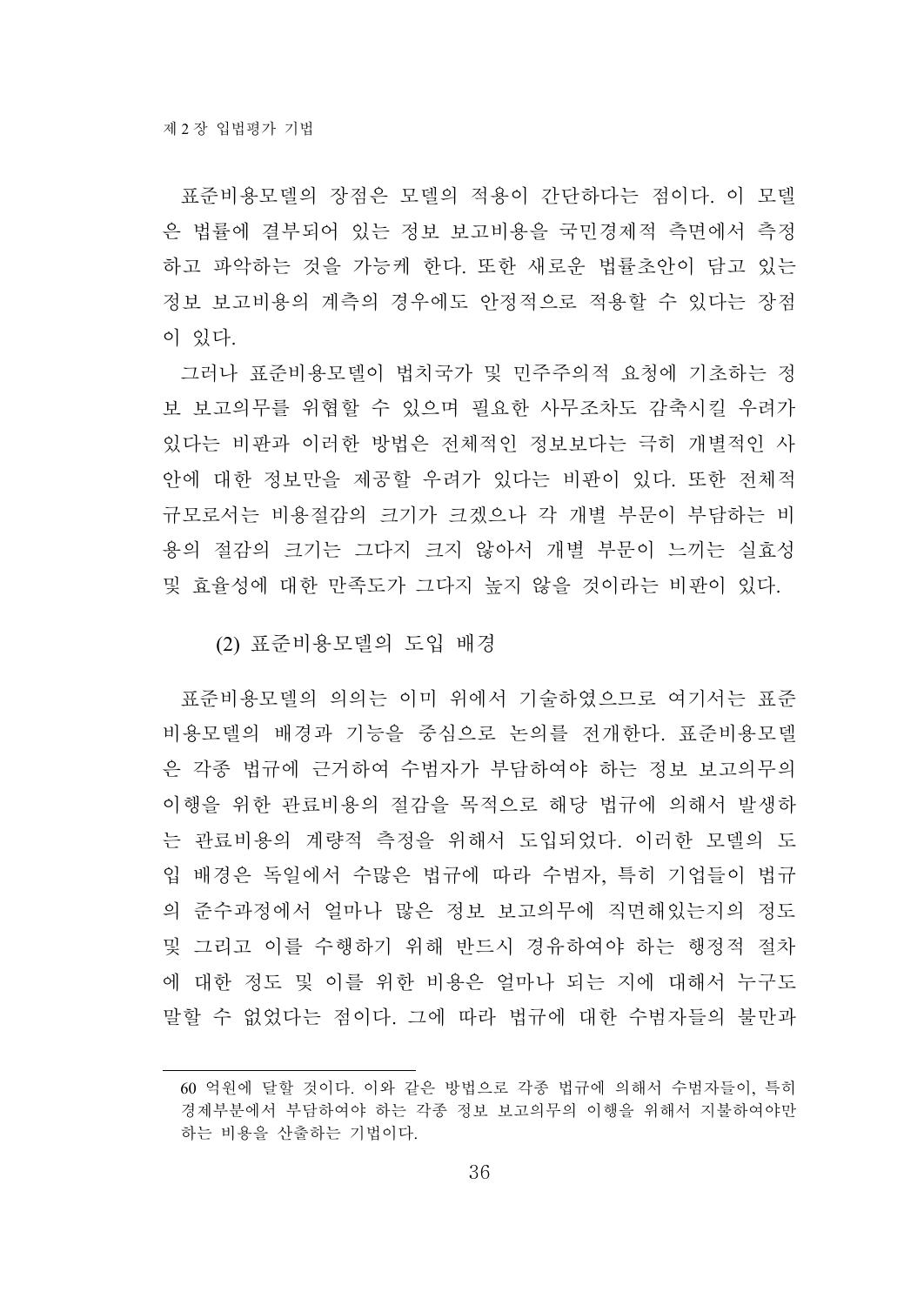비용은 계속 증대하였으나 이러한 부담을 객관화할 수 있는 수단 및 방법이 결여되어 수범자 측면에서는 불필요한 제 비용의 부담, 국가 적 측면에서는 효율적인 재정 집행의 곤란과 불필요하고 과다한 행정 비용의 발생, 정보 보고의무의 접수과정에서의 관료주의의 심화 등이 지적되었고 이러한 점들은 모두 독일의 국가경쟁력의 저하로 연결될 수밖에 없다는 인식이 확산되었다. 그에 따라 이미 90년대 초반부터 네덜란드에서 관료비용의 계측을 위한 수단으로 개발되어 발전되어 온 표준비용모델의 적용에 주목을 하였다.20)

(3) 표준비용모델의 기능

이 모델의 핵심은 정보 보고의무 이행과정을 통해서 생겨나는 시민 과 기업들이 부담하여야 하는 관료비용의 표준적 제시이다. 표준비용 모델은 특히 화폐적 비용과 시간적 비용 부담을 요하는 의무의 확정 과 절감을 통해서 경제부문에 대한 경비절감의 효과를 주기 위해서 사 용되는 수단이다.21) 특히 정보 보고의무들 사이에 중복되어 있는 내 용들을 목표로 하여 이를 제거하고, 절차를 간소하게 하는 것을 목표 로 한다. 또한 새로운 정보 보고의무의 경우 시민과 기업의 부감 경감 과 계획하고 있는 입법의 목적과 의미를 불가피성이라는 측면을 고려 하여 비교형량한 뒤 가급적 불요불급한 정보 보고의무의 설치를 제한 하려는 것이 표준비용모델의 기능이다.

표준비용모델을 통한 관료비용의 측정은 관료비용을 계량화함으로써 사후 집행이 가능하고 부담이 가능한 관료비용을 명확하게 파악함으로 써 법률 집행에 있어서 책임을 확인하고 강화하는데 기여할 수 있다.

<sup>20)</sup> 표준비용모델은 그동안 국제적 수준에서 인정받는 모델이 되었으며 이미 유럽각 국을 비롯한 많은 나라에서 관료비용의 계측을 위한 수단으로 채용되어 적용되고 있다.

<sup>21)</sup> Kabinettbeschluss 25. April 2006, S. 3.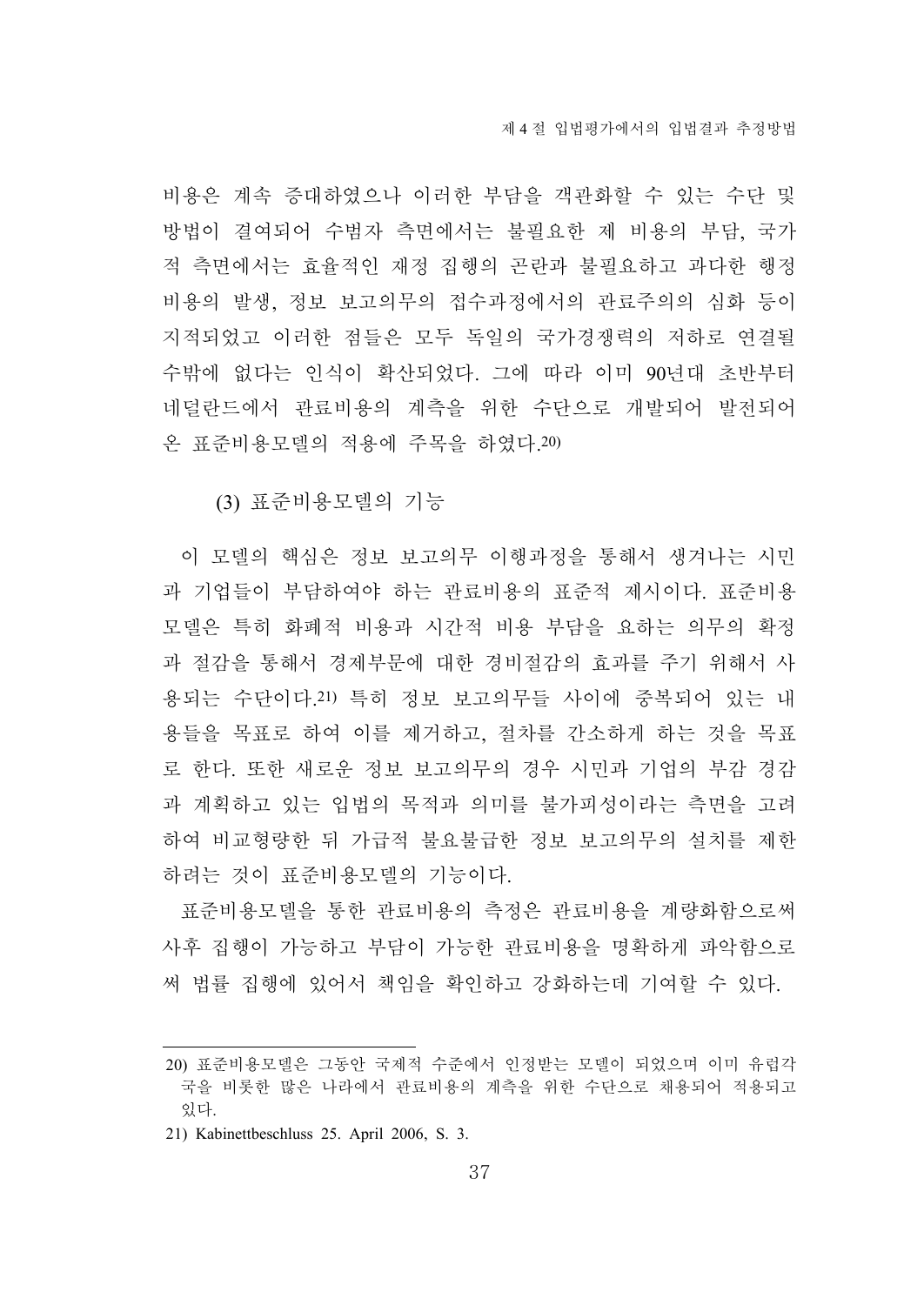(4) 표준비용모델의 적용

독일의 경우 2007년도 설치된 국가규범통제원이 표준비용모델 적용 에 가장 적극적이다. 독일 국가 규범통제원은 관료비용을 측정할 때에 는 표준비용모델을 사용하도록 하고 있다.22) 특히 이러한 방법을 사 용하지 않는 경우는 국가 규범통제원 구성원의 과반수의 찬성이 있어 야함을 규정하고 있어서23) 사실상 관료비용의 측정 시에는 표준비용 모델 사용할 것을 강제하고 있다고 볼 수 있다.

표준모델비용은 우선 한 사례로서 보통의 기업 등이 정보 보고의무 의 이행을 위해서 부담하여야 하는 비용을 확정한다. 이어서 이러한 기업이 매년 얼마나 많은 의무이행을 수행하여야 하는 가를 정한 뒤 그러한 의무를 이행하여야 하는 기업 전체의 경우를 합산하는 방식으 로 계측을 한다.24) 이러한 계측은 우선 법률에 기초한 정보 보고의무 에 대한 화폐적 평가를 통해서 양적인 면에서 절감하여야 할 목표를 정하고 이어서 관료비용의 발생을 경제부문을 위해 사안적합성에 기 초하여 평가를 하는 것으로 이루어진다.

이러한 표준비용모델의 적용 중에서 특히 국가 규범통제원이 강조 하고 있는 사전 평가(ex-ante Abschätzung)에서의 일반적이고 표준적인 절차를 살펴보면, 대체적으로 6개의 단계로 진행되고 있다. 정보 보고 의무의 파악에서 시작하여 대안에 대한 평가와 간소화 가능성에 대한 평가를 이어서 수행하고, 세 번째 단계에서는 가격요소들에 대한 계 측을 수행하는데 이 때 고려되는 가격요소들은 자료요구 충족을 위한 비용, 이를 위해서 수행되는 표준적 활동, 시간 비용, 임금 그리고 기 타의 비용들이다.25) 이러한 것이 파악되면 다음단계로 양적인 요소의

<sup>22) § 1</sup> Abs. 1, § 2. Abs. 2 Satz 1 NKR-Gesetz.

<sup>23) § 2.</sup> Abs. 2 Satz 3 NKR-Gesetz.

<sup>24)</sup> 그 구체적인 예는 주) 14번 참조.

<sup>25)</sup> 가격 = 소요시간(시간) × 임금 (시간당 임금) + 기타 비용.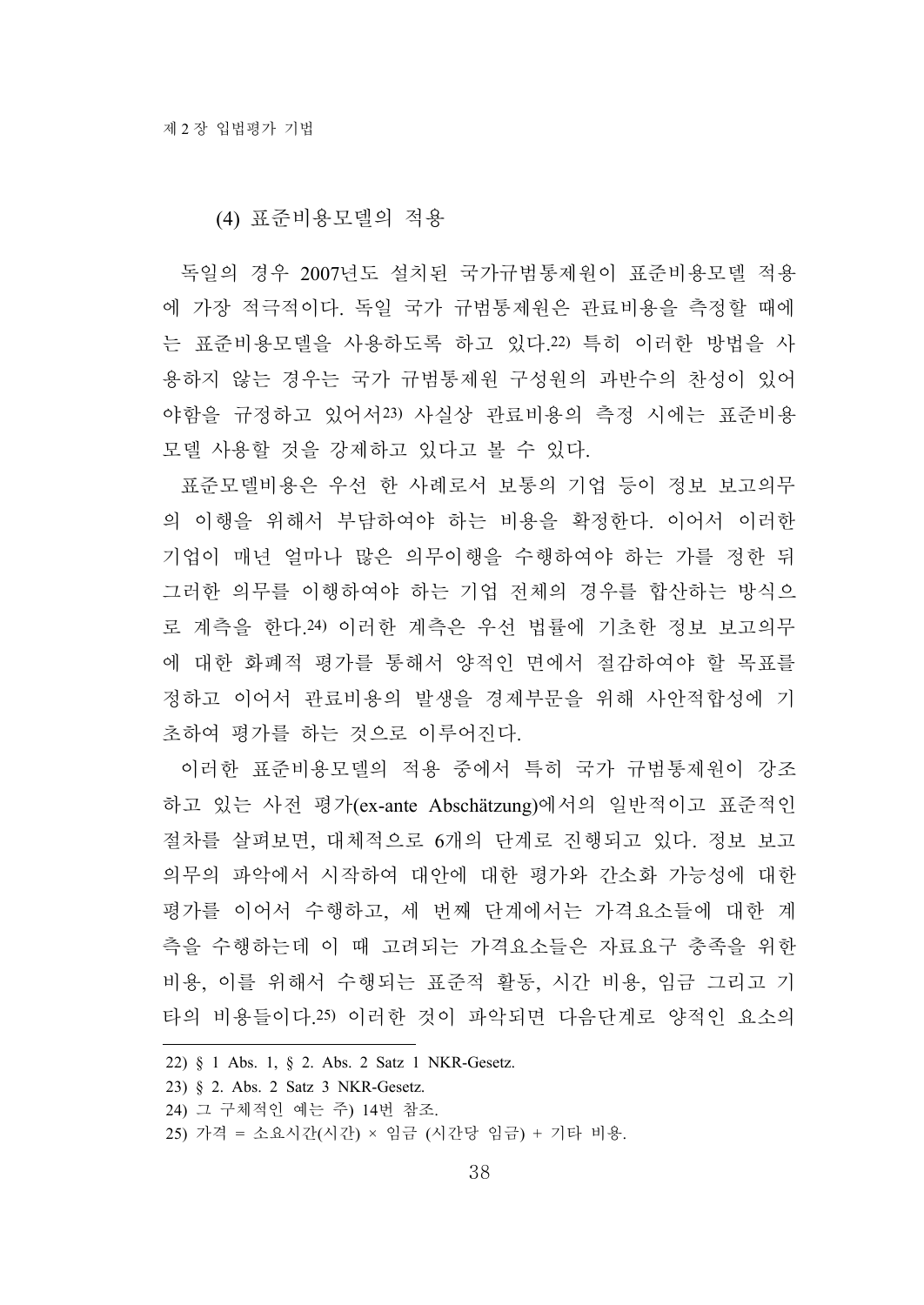계측을 하게 되는데 여기서는 기간과 그러한 사례 및 수범자들의 수를 파악하게 된다.26) 5번째 단계에서는 전체결과를 놓고 조사를 하게 되 고, 이러한 것을 기초로 보고서 초안에 관료비용을 서술하게 된다.27)

(5) 한 계

표준비용모델은 우선 행정비용, 특히 법률에 근거하여 부과하고 있 는 각종 정보보고의무의 이행을 위하여 피 규제자가 부담하게 되는 관료비용의 측정을 통하여 정보보고의무의 경제적 효율성 등을 파악 한다. 관료비용의 분석을 통하여 정보보고의무가 피 규제자들에게 불 필요한 비용을 발생시키는 등 규제적 요소가 과다하다고 판단하면 이 를 제거하는 것을 위한 기초로 사용된다. 만약, 표준비용모델을 측정 을 통하여 특정 정보보고의무가 불필요하다고 판단하면, 해당 정보보 고의무를 규정하고 있는 근거 법률의 개정을 통하여 근본적으로 해결 하는 방법을 택하고 있다.

표준비용모델은 규제개혁을 위한 기초로서 매우 유용하다. 현행 규 제영향평가의 지표가 지나치게 복잡하고 많은 평가요소를 두고 있어 서, 규제도 측정에 그다지 효율적이지 못하다는 비판이 있다. 규제영향 을 측정하는 평가요소 간에도 체계성이 떨어진다는 비판도 있을 수 있다. 결국 규제담당 행정기관과 피규제자 모두를 만족시키지 못하는 결과가 되어 결국 규제개혁의 본 취지를 살리지 못할 우려가 있다. 표 준비용모델은 각종 규제평가 요소 중 주로 형식적 절차인 각종 정보 보고의무에 초점을 두고 있다. 하나의 피 규제자가 규제주관 기관인 행정청에 보고하여야 하는 각종 정보를 생산․정리하고 이를 규제자 에게 보고하는 데 지불하여야 하는 비용을 계산하고 동일하거나 유사

<sup>26)</sup> 총량 = 기간요소 (연 또는 월) × 해당 되는 경우의 총수/수범자의 총 수.

<sup>27)</sup> Leitfaden für die ex ante Abschätzung der Bürokratiekosten nach dem Standardkosten-Modell(SKM), Berlin 2008, S. 5 ff.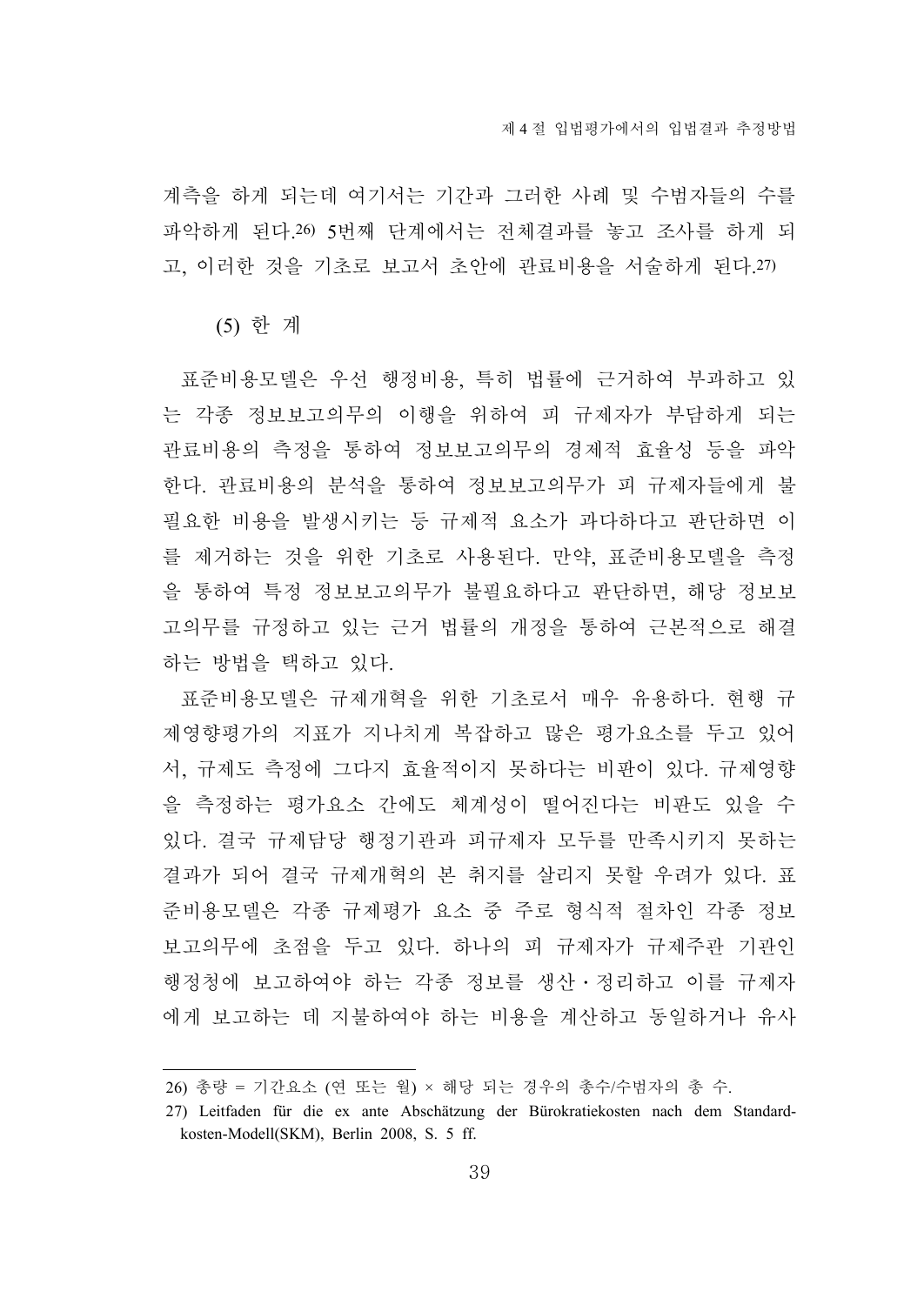한 보고를 하여야 하는 동일 피 규제자들의 수를 모두 합산하여 그 비용을 측정하는 방법을 택하고 있다. 실제로 피규제자들의 상당 부문 은 규제자(주로 행정청)에게 정기적으로 보고하여야 하는 각종 보고가 자신들의 경쟁력 향상에 도움이 되지 않는다고 불만을 가진다. 또한 그다지 중요하지 않은 내용은 물론 유사한 성질의 보고가 너무 많으 며, 여러 규제기관에 각각 보고하여야 하므로 사업장 실제에서 비경 제가 발생한다고 주장한다.

규제가운데에는 불가피한 규제가 있다. 이러한 규제와 관련하여서는 정보보고의무 이행이 문제되지 않는다, 이러한 영역에서는 중복보고, 보고시기 등이 조정이 되면 될 것이다. 그러나 그러하지 않다고 생각 되는 정보보고의 경우, 그러한 보고의 종류를 파악하고 그러한 보고 의무를 면제하여 줌으로서 과도하거나 불필요한 행정비용 및 관료빙 용을 줄이면서, 동시에 피 규제자의 경제성 확보에 도움을 준다. 규제 영향분석의 항목이 대폭 간소화되면서 규제자와 피 규제자가 규제내 용을 투명하게 파악할 수 있으며, 그에 따라 피 규제자의 만족도가 높 아져서 규제개혁의 가시적 효과가 뚜렷이 나타난다는 장점이 있다. 표 준비용모델은 과다한 정보보고의무를 규정하고 있는 법률들을 찾아내 어 제거함으로서 수범자들의 요구를 충족시켜서 법률의 효과를 강화 시켜주는 기능을 한다. 하지만 표준비용모델은 입법평가 전체와 관련 하여 정보보고의무와 관료비용의 측면을 집중하여 평가하는 것으로 주 로 사업자의 사업 환경을 용이하게 하여주는 목적이 있다.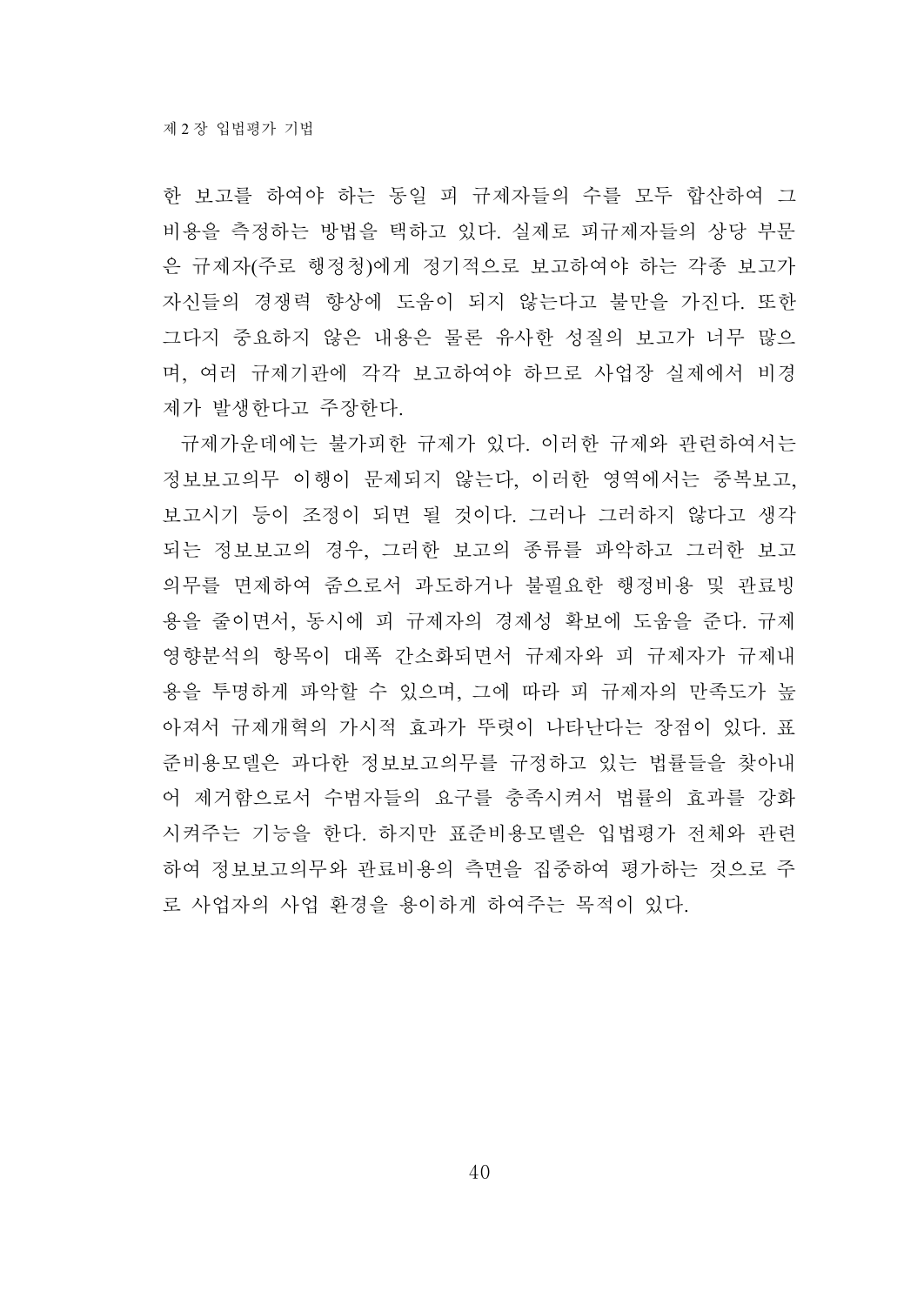# 제 3 장 환경가치추정

#### 제 1 절 환경가치추정의 의의

#### 1. 환경가치의 의의

개발사업은 개발비용과 개발로 인하여 기대하는 편익이 나타나게 된 다. 개발비용에는 개발자가 해당 개발을 위해 직접 지불하는 비용과 해당 개발로 인하여 멸실되거나 대체되어야 하는 환경과 관련한 비용 이 나타난다. 개발에 따른 녹지대의 감소나 멸실, 하천의 오염, 대기 질의 저하 등 비용부담자를 특정하기 어려운 비용이 발생한다. 환경 질의 저하 또는 환경오염유발로 인하여 과거에 향유하던 편익이 개발 로 인하여 소멸됨으로서 국민경제학적인 측면에서의 후생이 감소한 다. 즉, 환경비용이 발생한다.

환경비용의 발생은 각종 개발이 원인이 되는 경우도 많이 있지만, 예측 불가능한 사고에 의해서 발생하는 경우도 있다. 자연재해로 인 하여 발생하는 직접적인 환경피해 뿐만 아니라, 인간 스스로의 고의 또는 과실로 인하여 환경에 직․간접적인 피해가 있다. 이러한 피해는 단기적이고 집중적으로 나타나는 경우도 있으나, 일단 한번 피해가 발생하면 그 피해가 장기적이고 광범위하게 지속되거나 확산되는 경 우도 있다. 피해의 발생조차도 인식이 되지 않은 가운데 피해를 인식 하였을 때에는 이미 매우 광범위하고 집중적인 경우도 있다. 인간이 이전에 기꺼이 대가를 지불할 의사가 있었거나 지불하면서 반대급부 로서의 환경이용(후생)을 누려왔으나, 일회적인 사건이나 사고가 발생 하게 되면, 현재까지의 환경편익을 상실함은 물론, 파괴된 환경재 및 파괴 및 침해 원으로부터 입게 되는 각종의 환경적 피해, 환경복구를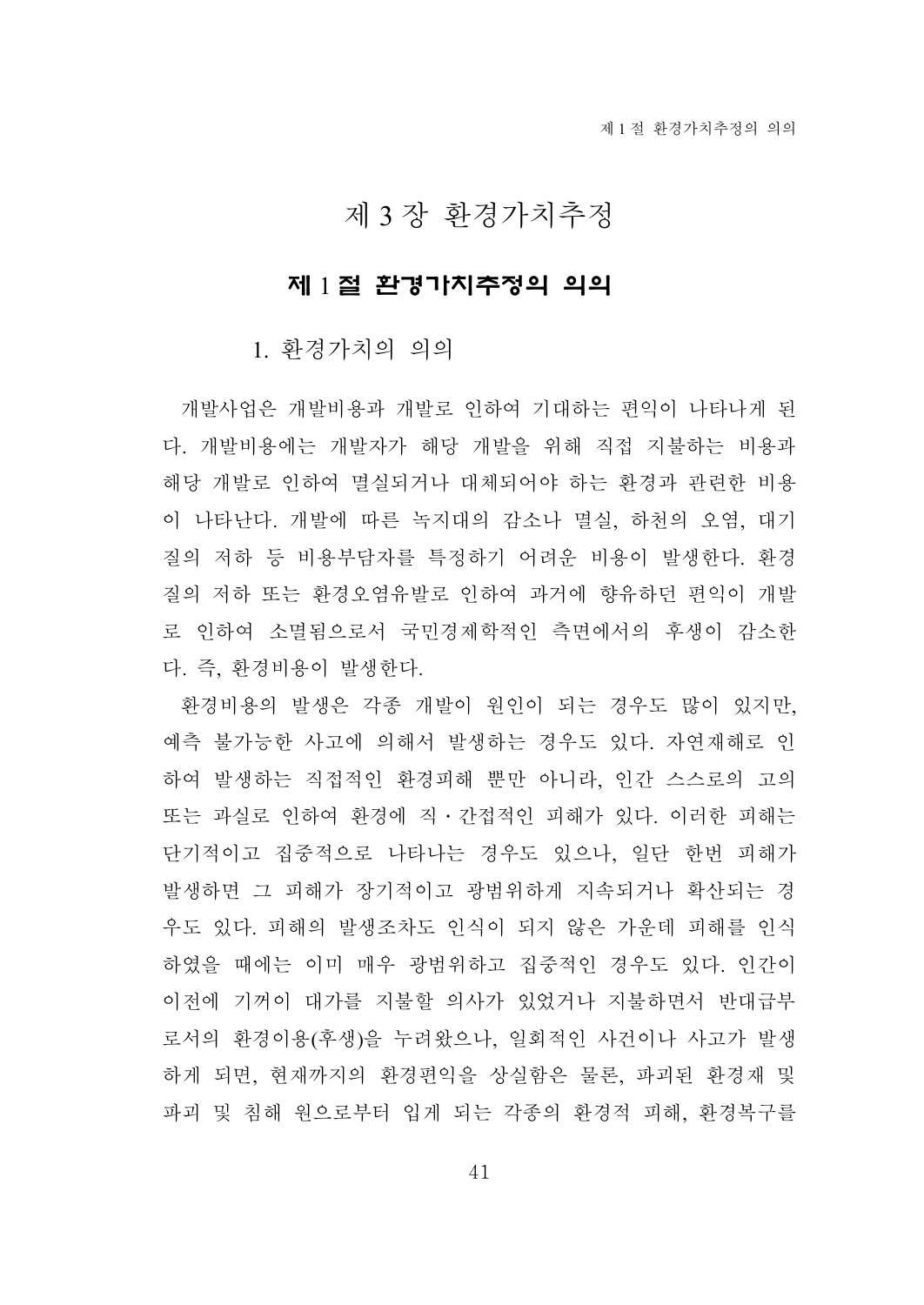위한 비용을 지불하여야 한다. 만약 환경자원을 이용하여 경제적 활 동을 하여왔다면, 경제적 활동을 가능하게 한 환경자원의 상실로 인 한 직․간접적, 장․단기적 경제적 손실도 비용으로 지불하여야 한다.

사건이나 사고로 인한 환경비용 발생의 경우 원인제공자의 특정, 피 해자의 범위 확정, 복구비용의 산정, 피해액의 산정, 배상 또는 보상 액의 산정 등이 있게 된다. 개발사업의 경우에도 개발자가 부담하여야 하는 환경비용, 해당 개발지역에서 환경편익을 향유하였던 자들에 대 한 보상 등의 산정이 있을 수 있다. 개발사업의 근거가 불법적 조치 에 근거하고 있다면, 원상회복, 배상액 등의 산정이 필요하다.

최근 주목을 받기 시작한 저탄소 및 탄소배출감소와 관련한 국제협 약에 따라 새로운 사업영역으로 주목받고 있는 이른바 탄소배출권 거 래의 경우도 각종 저탄소 관련 사업의 정확한 가치를 측정하는 것이 가장 중요한 부분이다. 이러한 것처럼 환경부분을 둘러싸고 발생하는 비용을 측정하고 이에 대한 대안을 제시하여 환경재를 소비하는 소비 자의 후생을 증가시키는 것이 오늘날 환경경제학의 주요과제가 되었 다. 특히, 소송 등 환경분쟁의 경우 책임소재의 특정 및 관련 비용 액 의 산정이 소송의 핵심이 된다. 환경비용은 위의 여러 가지 사정으로 인하여 대체적으로 추정을 하게 된다.

이를 종합한다면 환경가치를 추정한다는 것은 환경의 경제적 가치 를 추정한다는 것을 의미한다고 할 수 있다. 이러한 환경의 경제적 가 치를 추구하는 주 목적은 위에서 언급한 바와 같이 사람들이 자연환 경 또는 자연환경의 구성요소들을 다른 재화들에 비해서 얼마나 더 중요하게 생각하는가를 알아내어 환경보전에 얼마나 많은 노력을 투 입할 것인가를 합리적으로 결정하기 위함이라고 할 수 있다.28)

<sup>28)</sup> 이정전, 환경가치 추정의 의의와 한계, 환경과 생명 1996, 184면.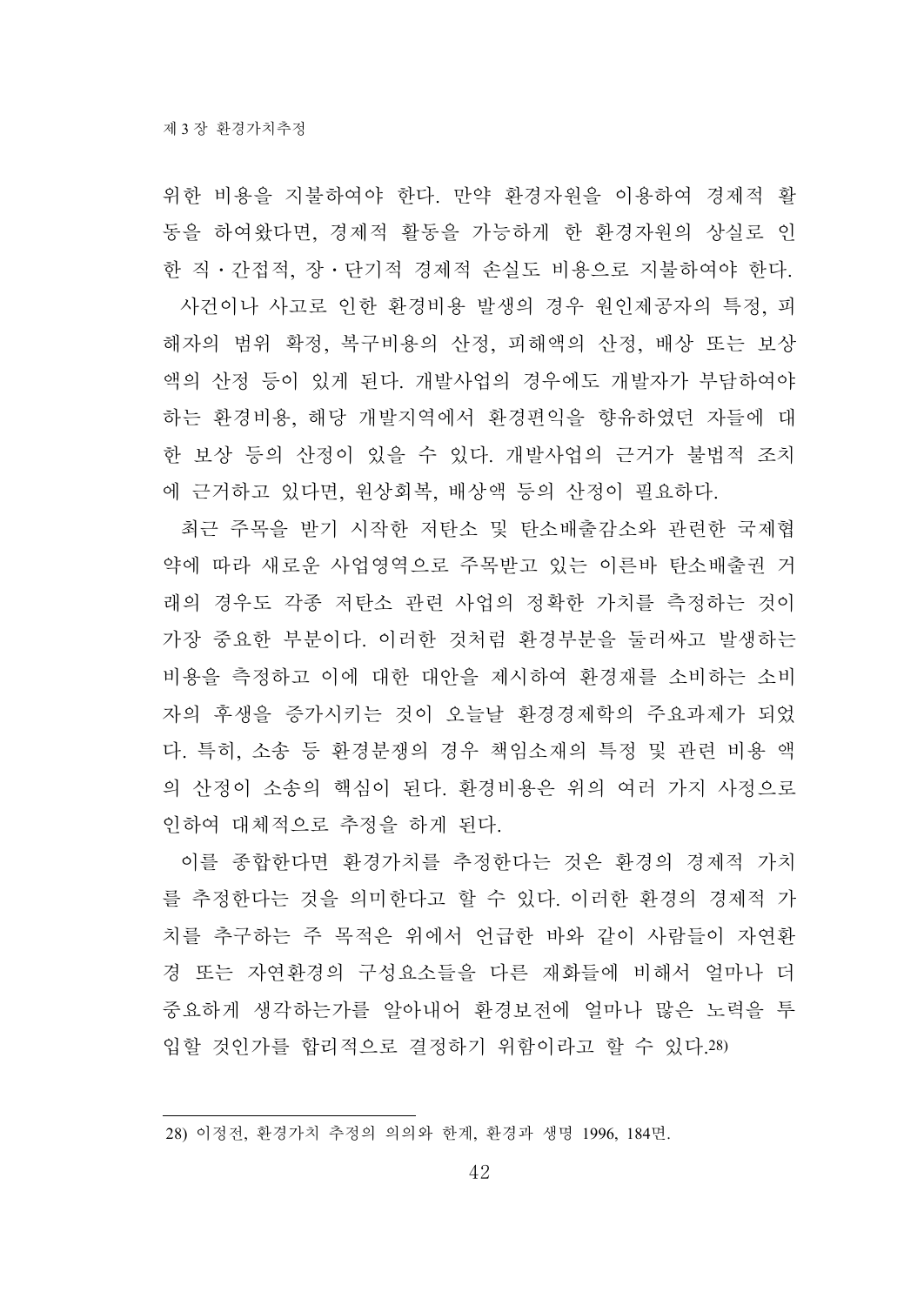## 2. 환경가치의 분류

경제학자들은 개별 소비자들의 선호체계를 통해 표현되는 화폐적 가치에 중점을 두고 있다. 이런 맥락에서 가치란 주체와 객체사이의 상호작용에 의해서만 나타나는 것이기 때문에 가치란 어떤 사물의 고 유한 질(intrinsic quality)을 나타내는 것이 아니다. 따라서 어떤 사물은 인간이라는 가치 판단자(human valuators)에 의한 소유가치의 인식에 대 한 차이와 또 서로 다른 가치평가기법에 따라서 수많이 부여된 가치를 가질 수 있는 것이다. 경제적 부여가치는 개인의 보상지불의사(WTP: Willingness to Pay Compensation)와 보상채택의사(WTA)로 나타난다.

환경가치는 크게 상요가치와 비사용가치로 분류된다. 사용가치는 환 경을 지속가능한 상태로 보전하면서 환경을 이용함으로써 얻는 사회 적 이익을 말한다. 이러한 이익에도 환경을 직접 이용함으로써 얻는 사회적 이익과 간접적으로 이용함으로써 얻는 사회적 이익이 있다. 그 밖에도 선택가치도 있다. 선택가치란 환경을 지속가능한 상태로 보전 한 까닭에 미래의 아무 때나 환경을 이용할 수 있는 기회를 계속 보유 함으로서 얻게 되는 이익을 말한다. 어떤 특정 지역을 개발하지 않고 보전함으로써 비록 지금은 그 곳을 방문하거나 이용하지 않지만 미래 에 어떠한 시점에서 그 곳을 방문하거나 이용하기를 계속 원하는 경 우 느껴지는 가치를 말한다.29)

비사용가치란 현재 또는 미래의 사용여부와 무관하게 단순히 존재 한다는 것을 아는 것만으로 느끼는 만족을 반영하는 가치이다. 생태 주의자들은 (인간이 소유하는 가치로 표현되는) 제도적 가치와는 달리 본질적 가치, 선호와 관련되지 않은 가치의 구분을 강조하고 있다. 이 들은 생태계 그 자체의 기능과 잠재력은 본원적 가치의 원천이라고

<sup>29)</sup> 이정전, 위의 논문, 189면 참조.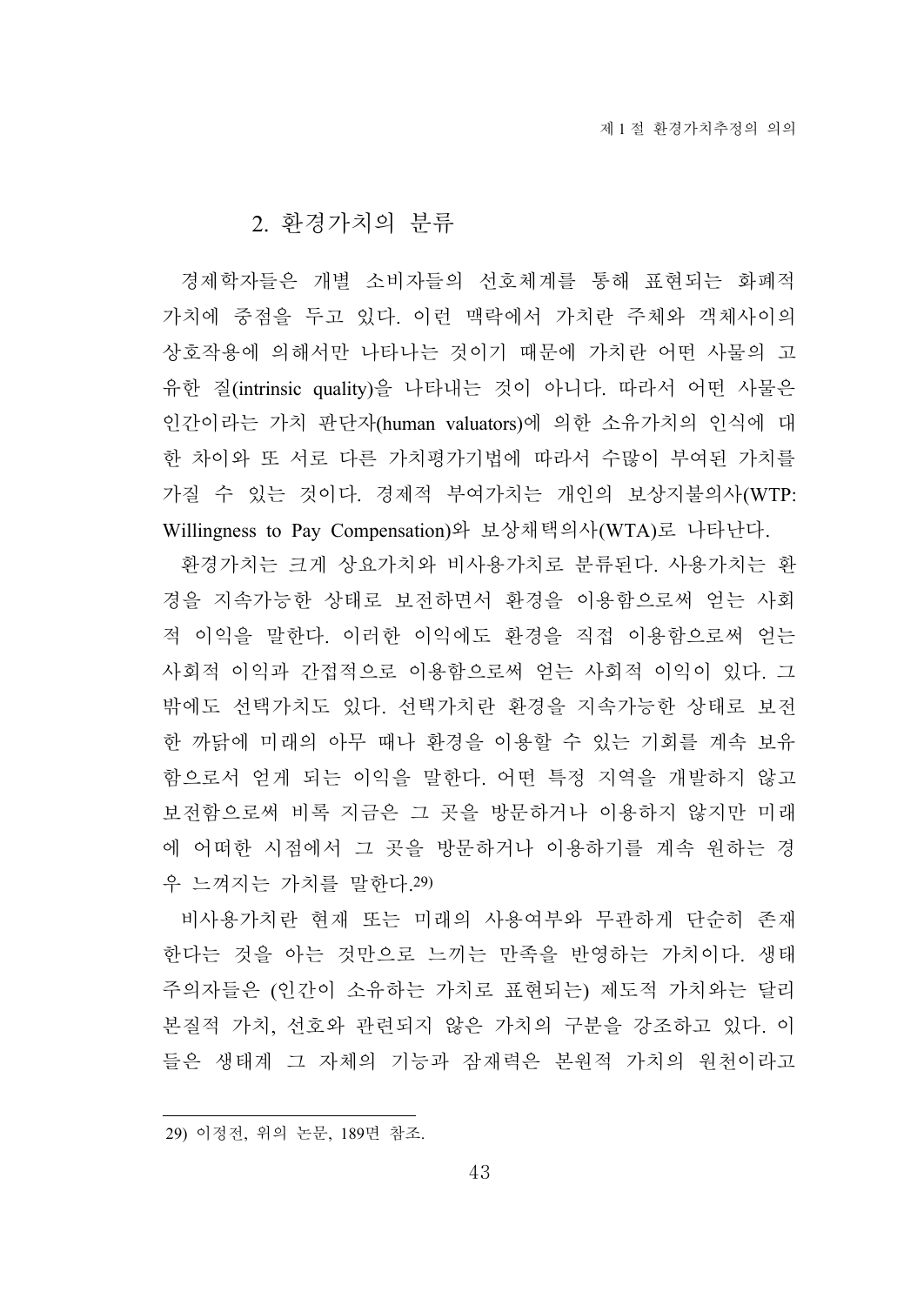주장한다. 이러한 가치는 인간/인간의 경험이 사멸된다고 하더라도 존 재하는 것이다. 그러나 인간은 본원적 가치의 부분을 인간의 선호에 의해서-예를 들면, 다른 종(種)을 대신하여-평가할 수도 있으므로 경제 학자들은 이러한 개념을 포괄하기 위해 이를 존재가치(existence value) 가치라고 부른다.

### 3. 환경가치 추정의 이론적 근거

(1) 의 의

대부분의 환경재는 기타 재화와는 달리 소유권이 결여되어 있는 것 이 대부분이어서 시장을 형성하지 못하고 있다는 것이 그 특징이다. 따라서 환경재의 시장가격이 명시적으로 들어나지 않게 되어 정확한 가치의 추정과 산정이 어렵다. 환경재의 가치를 추정하는 이론적 근 거는 대표적인 것으로 마샬의 소비자 잉여(CS)와 힉스의 보상변화(CV), 동등변화(EV) 등의 개념이 있다.

(2) 소비자 잉여론

마샬의 소비자 잉여론은 가장 고전적인 이론으로서 1844년 프랑스 의 토목기사이자 경제학자였던 J. 뒤퓌가 처음으로 개발한 뒤 영국의 경제학자 앨프레드 마셜에 의해 일반화되었다. 이 이론은 소비자의 만 족도, 즉 효용의 측정이 가능하다는 가정에 바탕을 두고 있다. 상품 1 단위를 추가로 소비할 때 발생하는 한계효용은 대부분 구매량이 증가 할수록 감소하며, 상품의 가격은 모든 단위의 효용이 아니라 마지막 으로 구매된 1단위의 한계효용만을 반영한다. 따라서 총효용은 결과 적으로 총시장가치를 초과한다. 마셜은 이와 같은 초과효용, 즉 소비 자잉여를 개인이 자신의 환경으로부터 얻어내는 잉여이익을 측정한 것이라고 설명했다.

44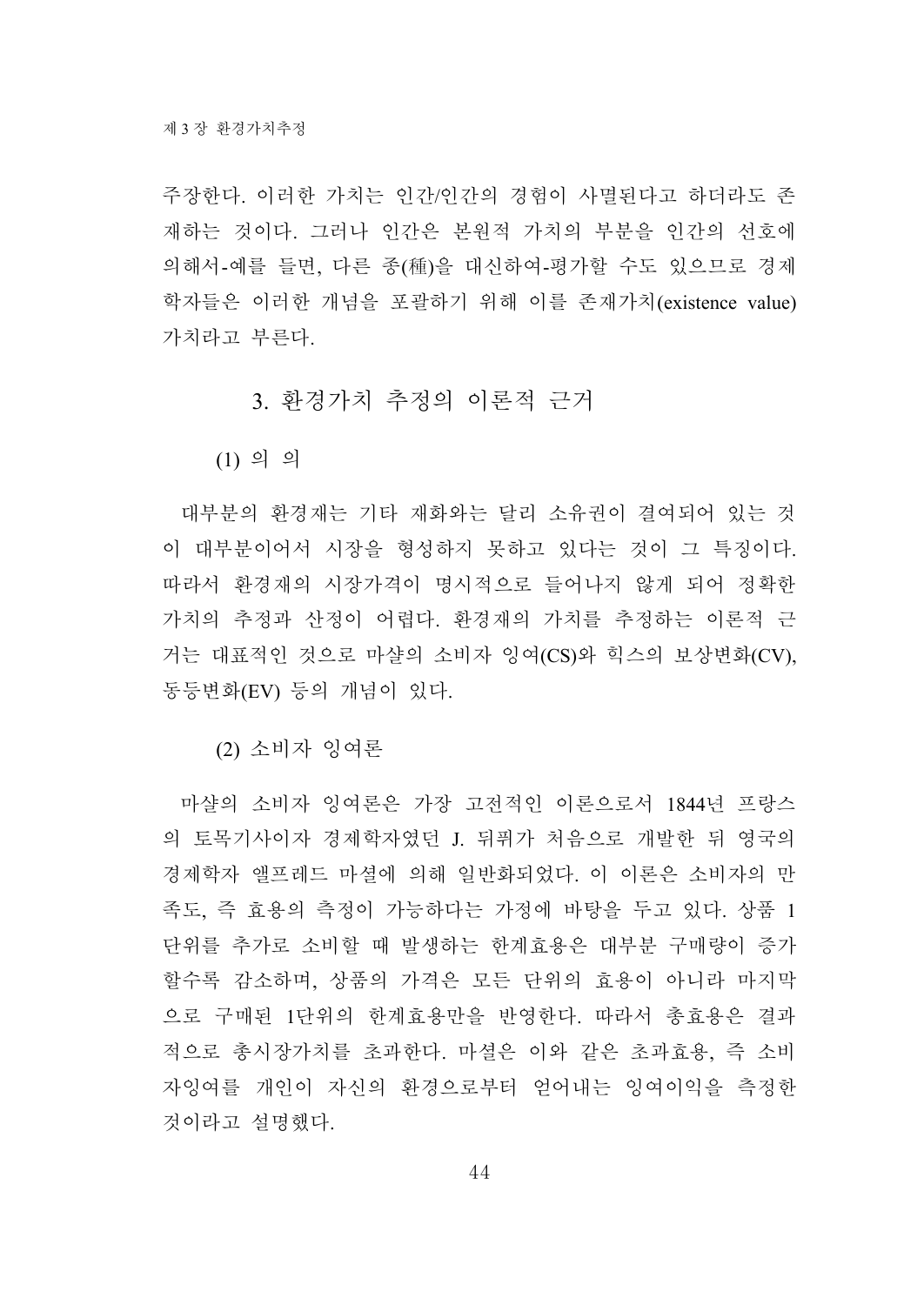(3) 보상변화(compensating variation)와 대등변화(equivalent variation)

보상변화는 가격 하락 시 가격하락 이전과 동일한 후생수준을 유지 하기 위해서 얼마를 지불할 용의가 있는가 하는 지불 의사액(willingness to pay, WTP)을 나타낸다. 대등변화는 가격변화가 일어나기 전 시 점의 상황에서 가격변화가 발생한 현재 시점에서 얻게 될 새로운 효 용수준에 도달하기 위해서는 가격변화 대신에(즉, 해당 재화의 가격을 떨어뜨리는 대신에) 그 소비자에게 얼마만큼의 돈(EV)을 주어야 하겠 느냐 하는가를 파악하는 것이다. 즉, 어느 정도의 가격변화(여기서는 가격하락)의 효과와 그 돈을 대등하다고 느끼겠느냐 하는 개념으로서 수용의사액(willingness to accept, WTA)을 의미한다.

따라서 개발사업으로 상실된 환경재로부터 만족을 하고 있던 사람 들이 그에 상응하는 만족을 계속해서 누리기 위해서 어느 정도를 지 불할 의사가 있는 지가 보상변화에 해당한다. 그에 반해서 예를 든다 면 특정 개발사업을 진행하는 사업자가 개발을 위해서 해당 생태계나 환경에 변화를 가하여야 하는 경우 해당 생태나 환경을 통해 만족을 얻고 있던 사람들에게 어느 정도의 액수의 보상을 하여야 사람들이 이 를 수용할 수 있는지에 주목하는 것이 대등변화의 주안점이라고 할 수 있다.

#### 제 2 절 환경가치추정을 위한 방법론

#### 1. 의 의

어떠한 재화의 사용가치를 평가하는 이론과 방법은 경제학에서 매 우 활발히 논의되고 발전하여 왔다. 그러나 재화의 성격, 시장과의 관 계 등에 따라 그 분석방법이 다르게 나타났다. 사용가치에 대한 시장 가치를 평가하는 경우에는 일반적 수요분석이론이 사용된다. 하지만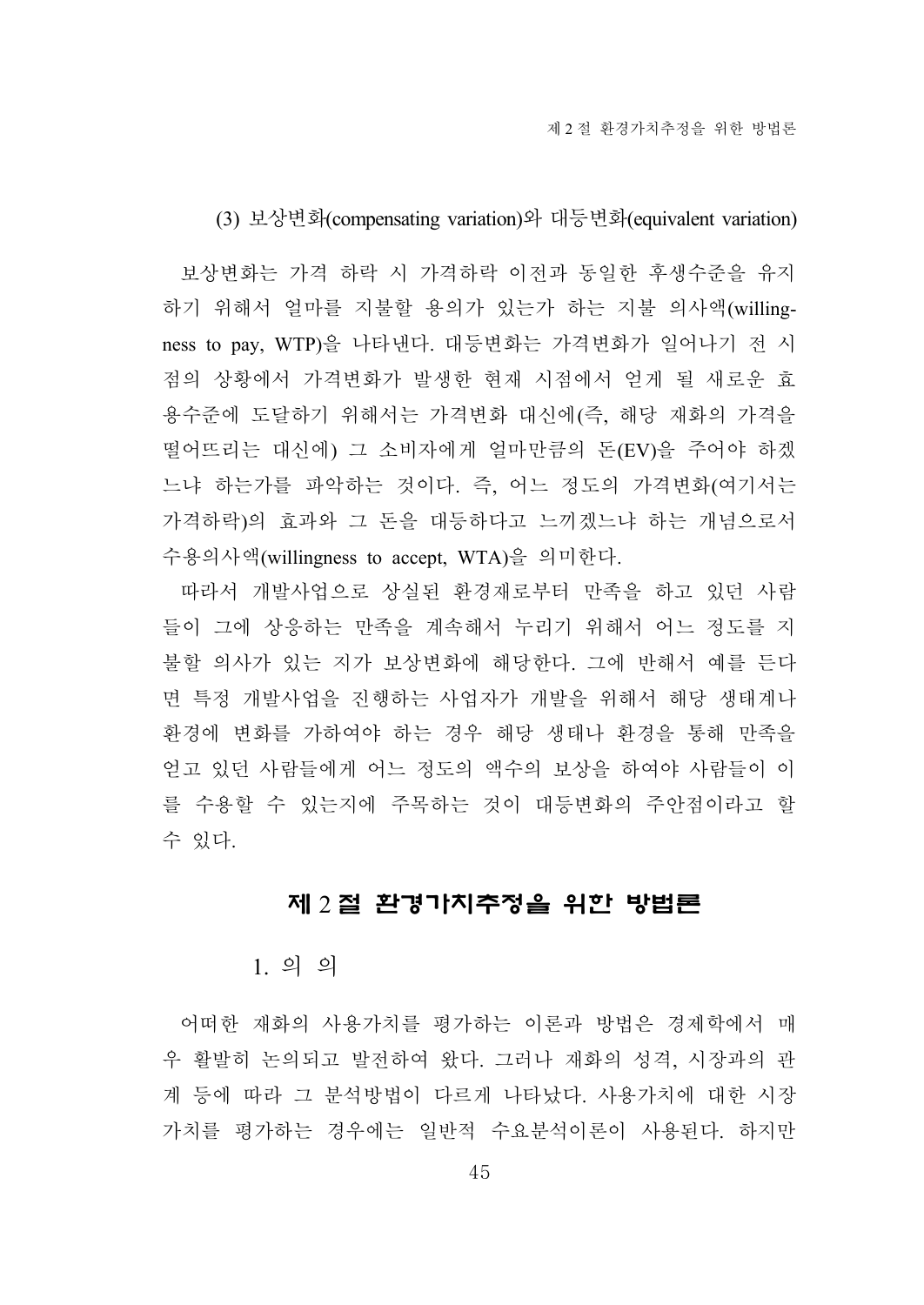어떠한 재화의 사용가치에 대한 사용가치의 비시장적 가치평가의 경 우는 해당 재화의 암묵가격으로 추정하여 분석을 하고 있다. 비 사용 가치에 대한 비시장적 가치평가는 조건부 가치 측정법등이 사용된다.

2. 비용-편익-분석(Cost-Benefit Analysis) - 일반적 적용

(1) 의 의

민간기업 이외의 정부나 공기업이 수행하는 각종 사업의 타당성은 시장을 통해 검증하기 곤란하므로 다른 방법이 이용되는데 이들 중 흔히 동원되는 것으로 비용-편익-분석이 있다. 이것은 정부나 공기업 이 수행하는 하나의 사업의 사회적 이익과 사회적 손실을 비교해서 경제적 타당성을 분석하거나 대안과의 비교를 수행하는 기법이다. 경 제학에서는 이 사회적 이익을 보통 편익(便益)이라고 부르고, 사회적 손실을 비용(費用)이라고 부른다. 비용-편익-분석은 개발 및 투자 사업 의 선정이나 정책의 입안 시 발생할 비용과 편익을 균형있게 고려하 여 보다 큰 편익을 가져오는 대안을 선택한다는 후생경제학에 이론적 기반을 두고 있다.

(2) 비용-편익-분석의 이론적 기초

정부기능이 정상적으로 작동하고 있는 경우에 정부부문에서 새로운 입법과 정책을 실시하기로 계획하는 것은 현재까지 정부에 대한 신뢰 와 예측가능성을 가지고 있는 국민이나 주민들이 누리고 있는 안정적 인 공공영역에 새로운 변화를 가하는 것을 의미한다. 또한 시장이 적 절히 기능하고 있는 경제에서 기업부문에서 새로운 시장 또는 개발에 참가할 것을 결정한다는 것은 경제주체들이 자발적 시장참여를 통한 생산과 교환에 대한 만족을 하고 있는 시장(파레토 최적)의 안정 상태 에 변화를 가하는 것을 의미한다. 따라서 새로운 입법과 정책, 새로운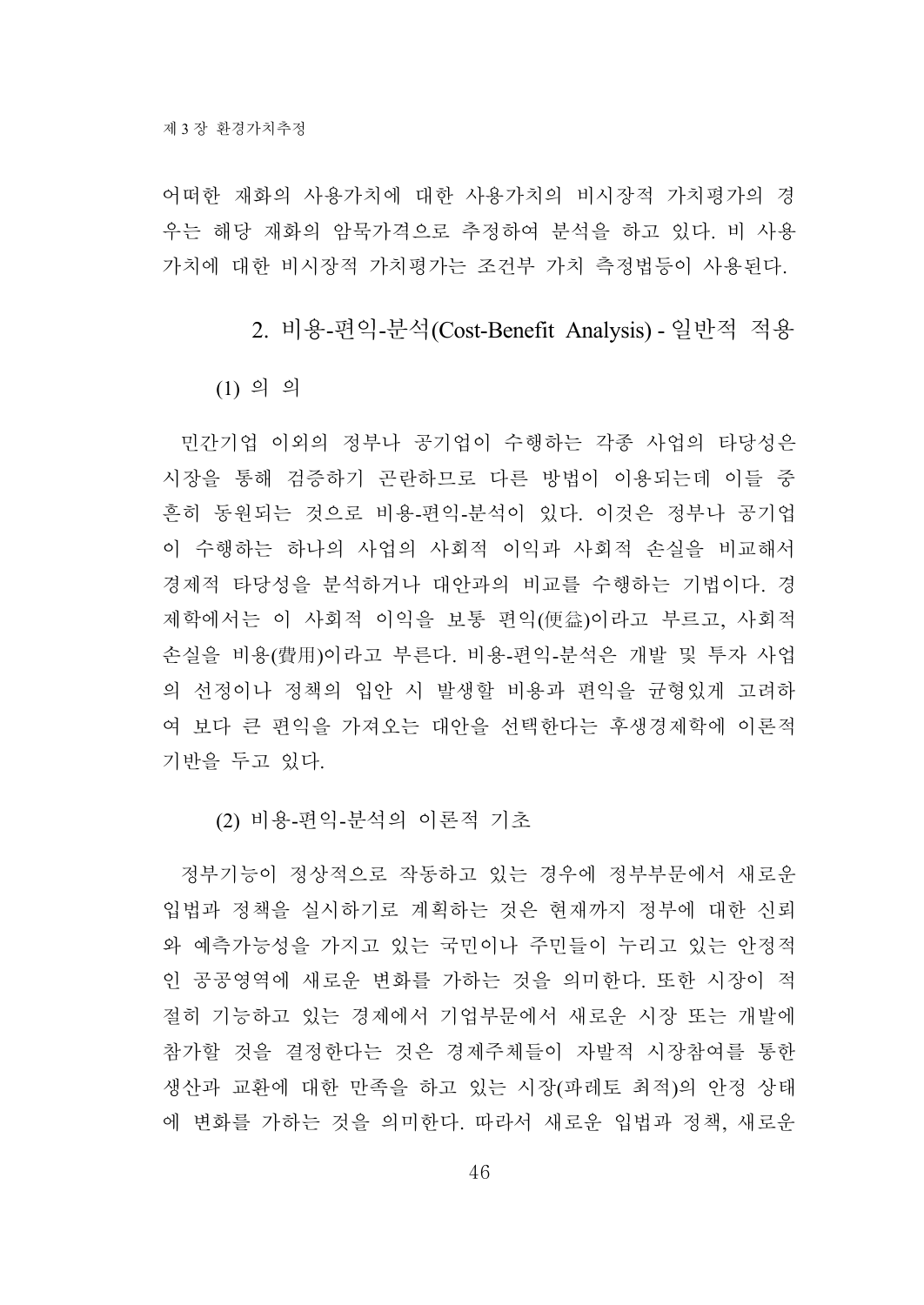사업이나 개발은 국민이나 경제주체에 대하여 그에 합당한 설득력 있 는 근거를 제시하여야만 한다. 즉, 현재까지의 기대나 이익을 포기하거 나 최소한 줄이면서 새로운 입법, 정책, 시장에서 더 큰 만족을 얻을 수 있다는 믿음을 주어야 한다(잠재적 파레토 최적). 그러나 사적 영 역에서의 새로운 시장의 진출은 그 범위나 효과가 대부분 국지적으로 그치므로 정부부문과는 매우 다르다. 또한 정부부분에서 고려하여야 하는 경제적 이익을 포함한 국민전체적인 각종이익까지 고려할 이유가 없으므로 굳이 비용-편익-분석을 하지 않아도 된다. 입법 및 정책의 실 시에 대한 책임의 범위도 사적 주체들과는 비교가 되지 아니한다.

비용-편익-분석은 정부가 법률이나 정책을 통하여 현재 구축되어 있 는 파레토 효율에 대한 변화를 일으키고자 하는 경우 해당 행위를 통 하여 발생할 수 있는 긍정적 효과(양의 효과, 편익)가 부정적 효과(음 의 효과, 비용)를 초과하는 경우(0을 넘어서는 경우) 이러한 정부의 행위는 칼도-힉스기준(Kaldor-Hicks)을 통과한 것으로 입법자 또는 정 책집행자에게는 해당 행위를 해도 좋다는 판단을 얻기 위해 사용되는 것이 대부분이다.30) 만약 어떠한 법률안에 대한 비용-편익-분석의 결 과가 칼도-힉스 기준을 만족시켰다고 한다면, 이는 세 가지 경우가 있 을 수 있다. 첫째, 해당 법률안이 정책이 실현되었을 경우 국민전체에 게 골고루 편익(사회적 후생)을 주고도 비용부담그룹의 비용부담은 0 인 경우가 있을 수 있다. 둘째, 법률안이 정책이 실현되었을 경우 대 다수의 국민들이 비용부담그룹에 속하고, 일부 그룹만이 사회적 후생 (편익)을 누리는 경우가 있을 수 있다. 세 번째는 법률 제정, 정책의 실현에도 불구하고 국민 전체적 후생의 양은 변하지 않는 경우가 있

<sup>30)</sup> 반대로 본다면, 비용-편익-분석의 결과 이른바 파레토 개선의 효과가 없는 경우 (칼도-힉스 기준에 미달하는 경우)에는 해당 입법이나 정책의 추진이 좌절되어야 한다. 그러나 법률이나 정책은 사적 경제부문과 그 철학적 기초를 달리하므로(공공 성 등) 파레토개선이 없는 경우에도 실시되는 경우도 있다. 그러한 경우 정부부문 은 또 다른 비용의 감수를 하여야 하는 경우가 많을 것이다.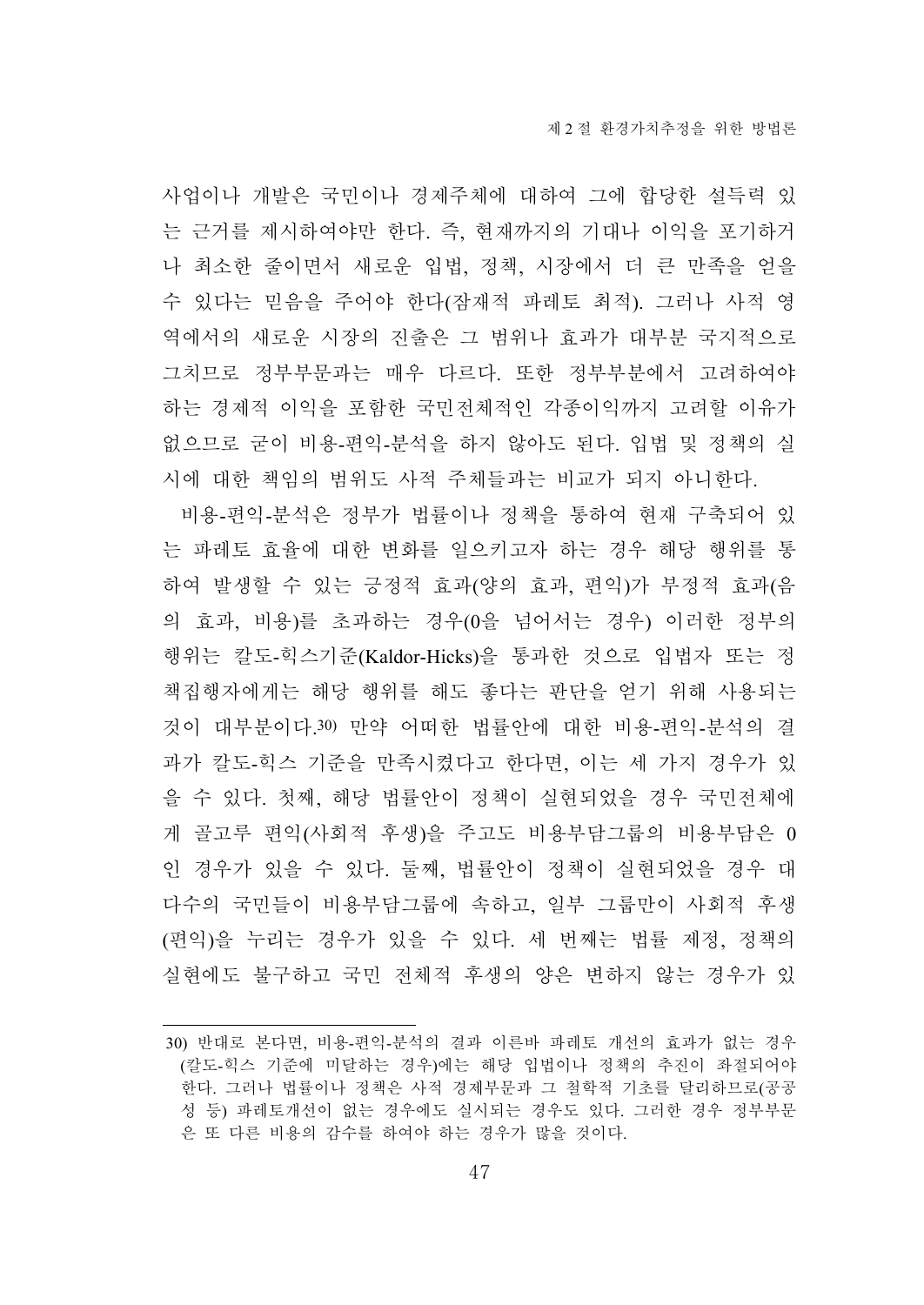을 수 있다. 첫 번째의 경우 입법자나 정책결정자는 해당 입법이나 정 책을 반드시 실시할 것이다. 두 번째의 경우는 입법자 및 정책결정자 에게 매우 곤란한 선택을 강요할 것이다. 왜냐하면 많은 법률이나 정 책은 공공성의 특성상 특정 소수집단의 사회적 후생의 발생 및 확대 를 위해 그 밖의 집단에게 더 많은 비용을 지급할 것을 공권력으로 강 제하는 경우가 많이 있기 때문이다. 세 번째의 경우는 국민전체의 후 생의 수익자와 부담자의 교체가 발생하는 상황과, 해당 법률안이나 정 책의 효과가 기대되지 않는다는 것을 의미한다. 후생의 수익자와 부 담자가 교체되어도 이론상으로는 문제되지 않을 것이다.

(3) 비용-편익의 평가 및 측정

정책이나 개발사업의 시행으로 인해 발생하는 편익이나 비용은 누가 편익의 수혜자인가 또는 누가 비용의 부담자인가에 상관없이 사회전체 의 입장에서 파악하는 실질 사회적 비용과 편익을 의미한다. 이러한 관점에서의 편익은 개발사업으로 통해서 직․간접적으로 생산된 재화 나 서비스는 물론 시장에서 거래되지 않는 외부경제까지도 포함한다.

환경가치와 관련하여 본다면 환경질이 악화되어 인체 및 생태계에 영향을 미친다면 외부효과도 경제적 가치로 환산하여 비용에 포함하 여야 한다.31) 즉, 개발사업으로 인하여 자연환경 등의 멸실을 가져오면 서 대기질, 수질 등의 악화로 인하여 건강에 대한 위험과 위협이 증 가하여 그에 대한 비용이 발생하기도 한다. 또한 특정 자연환경 지구 에 개발을 함으로써 해당 지역의 생태계의 균형이 무너질 수 있으며, 다양한 생물종이 멸종될 위기에 처할 수 있다. 이러한 경우에도 비용 으로 계상되어 계산되어야 한다. 휴양 및 레져 지구의 소멸로 인한 휴 양기회의 상실과 대체 지역을 찾거나 보다 비용이 많은 장소로 이동을

<sup>31)</sup> 엄영숙, 환경영향평가제도와 환경영향의 가치평가, 환경경제연구 제8권 제1호, 1999, 143면.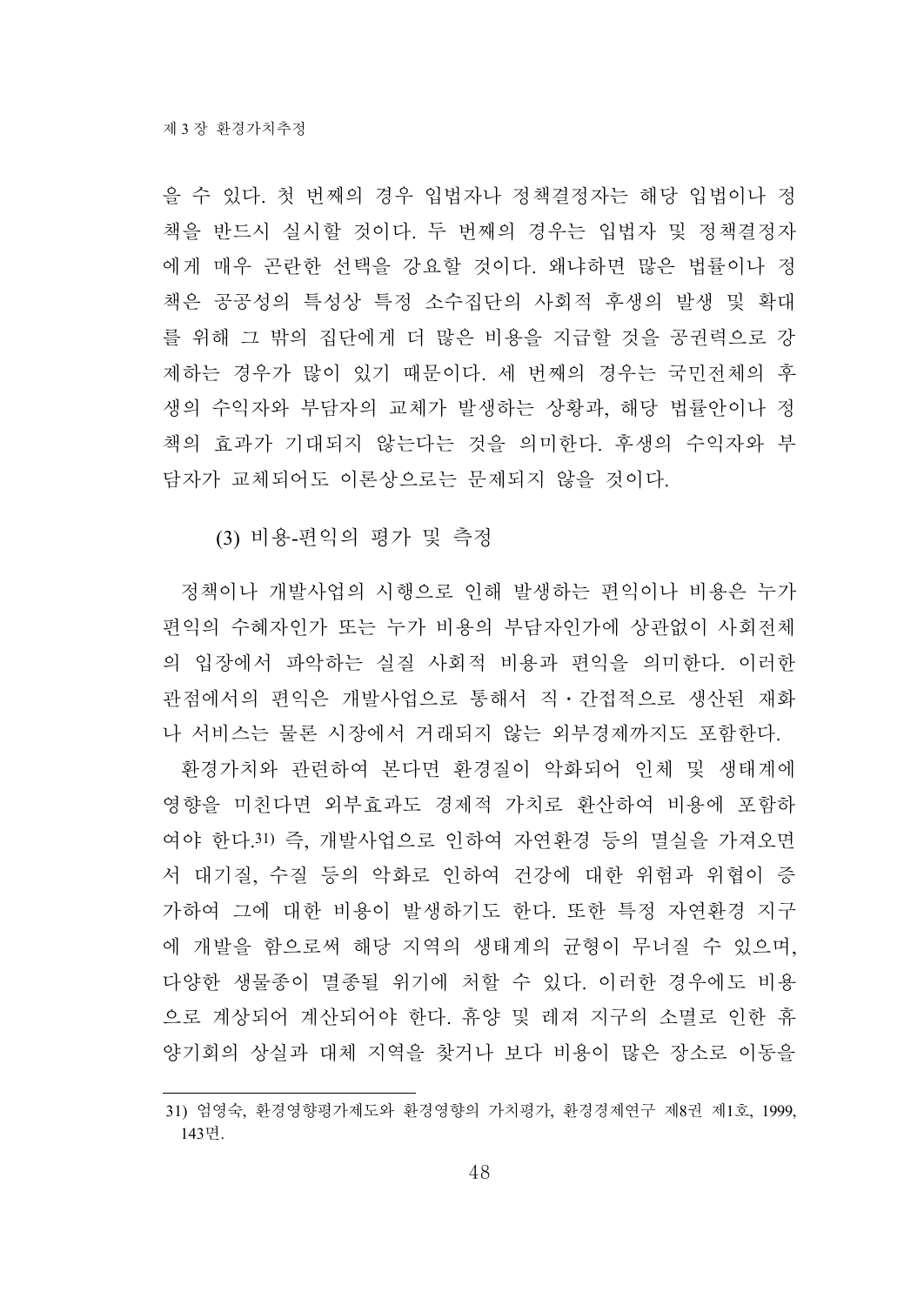하는 경우에 발생하는 비용도 고려될 수 있다. 개발사업의 편익은 개 발자체에서 가져오는 경제적 편익(사전에 개발사업 목표로서 제시된 다)과 개발사업 완성 후 해당지역에서 발생하는 간접적 편익 등이 고 려될 것이다.

(4) 비용-편익-분석의 한계

칼도-힉스기준(Kaldor-Hicks)에 따르면 비용-편익-분석의 결과 국가 전체후생의 양을 1로 보고 어떠한 법률이나 정책이 얻게 되는 편익이 비용보다 조금이라도 많게 나타나면 해당 법률이나 정책은 정(正)이라 는 평가를 받을 것이다. 그러나 그 결과가 0이거나 비용이 편익보다 조금이라도 많다면 부(不)라는 평가를 내리게 될 것이다. 그러나 입법, 정책의 집행 등 정부의 행위는 경제학적 효율성만을 가지고 판단할 수 없다. 칼도-힉스기준(Kaldor-Hicks)에 의한 비용-편익-분석은 '공정한 분배'라는 사회적 기초에는 눈을 감고 있다.

켈만(Kelman)도 어떤 행위로부터 발생하는 편익이 소요되는 비용보 다 커야만 정당하다는 공리주의적 도덕 판단기준으로부터 유래된 비 용-편익분석의 기본전제는 도덕적 관점에서 부적절하다고 한다. 즉, 인 간들은 비용과 편익의 계산에 앞서 도덕적 판단에 대한 관념을 가지 고 있어서, 비용이 편익보다 큰 경우에도 도덕적으로 옳은 행위가 있 다고 생각한다. 반대로 편익이 매우 큼에도 불구하고 인간들은 그러 한 것을 행하는 것이 도덕적으로 옳지 않다고 생각할 수 있다. 대표 적인 것이 보건․안전․교육․환경영역이라고 할 수 있다. 개인의 직 접적 안전, 개인의 사적 영역, 살인 등 고전적 범죄영역 등은 처음부 터 비용-편익-분석의 대상이 되지 않는 경우가 많다.32)

비용-편익-분석은 어떠한 사업의 비용과 편익은 항상 화폐의 방식으 로 계량이 가능하다고 보고 있다. 그러나 각자 인간들의 욕구 및 보

<sup>32)</sup> 김태윤/김상봉, 비용․편익분석의 이론과 실제, 박영사, 2004, 6면.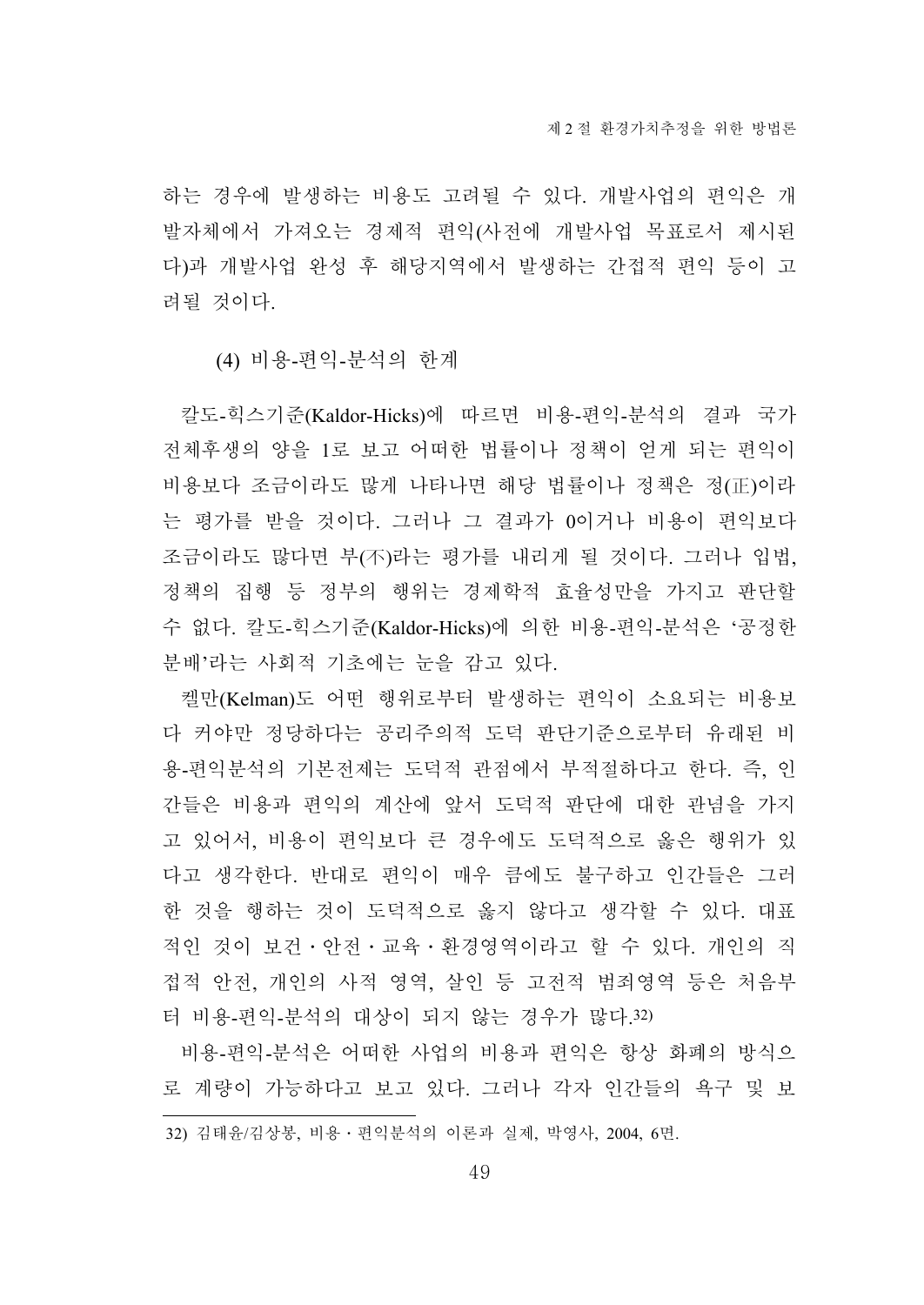상심리들은 인간 각자가 다르며, 편익을 화폐가치로 환산하는 과정에 서 편익의 진정한 가치가 감소될 수도 있다. 특히, 환경의 경우 개발 등으로 얻는 이익은 항상 구체적으로 계량이 될 수 있는 반면에, 개발 등에 의해서 멸실되는 환경재는 구체적 계량이 되지 않는 경우가 대부 분이다. 개발사업의 편익이 나타나는 것은 단기간일 수 있지만, 그로 인해서 지불하여야 하는 환경비용은 장기적인 것이 대부분이다. 단순 한 비용-편익 분석에 의해서 편익이 많다는 이유로 현재의 시점에서 개발이 이루어진다면, 이는 장기적으로는 개발에 따른 책임이 전혀 없 는 후속 세대가 더 많은 비용을 지불하여야만 하는 경우가 매우 많다. 그 밖에도 비용-편익-분석의 대상이 되는 기초자료가 왜곡되는 경우 에는 분석결과에 대한 신뢰도 및 공정성이 결정적으로 문제가 된다. 경제학적으로 적절히 분석할 수 없는 거대한 규모의 편익이 존재하는 경우가 매우 많다는 지적도 있다.

# 3. 여행비용 모형(Travel Cost Model, TCM)

(1) 의 의

1959년 클로우슨(Clawson)에 의해 체계화 된 기법으로 비시장재화의 측정 기법 중 가장 오래된 기법이다. 문화유적지, 유명관광지 등에서 소비자들이 현실적으로 지출하는 비용에 기초하여 자연환경이 제공하 는 환경편익의 크기를 추정하는 방법이다.33) 이 방법은 소비자가 특 정장소 예를 들면, 옥외위락(recreation)시설을 이용하기 위해 기꺼이 지 불하고자 하는 금액을 통해 해당 장소에 대한 가치평가가 가능하다는 전제에서 출발한다. 또한 대부분의 관광지는 공공재적 성격을 가지고 있어서 입장료 등으로는 관광지의 실제 가치를 산정하기 어려우므로 여행객들이 이 장소를 방문하여 숙박, 음식료, 교통비, 여행을 위해 감

<sup>33)</sup> 김태윤/김상봉, 앞의 책, 43면 이하.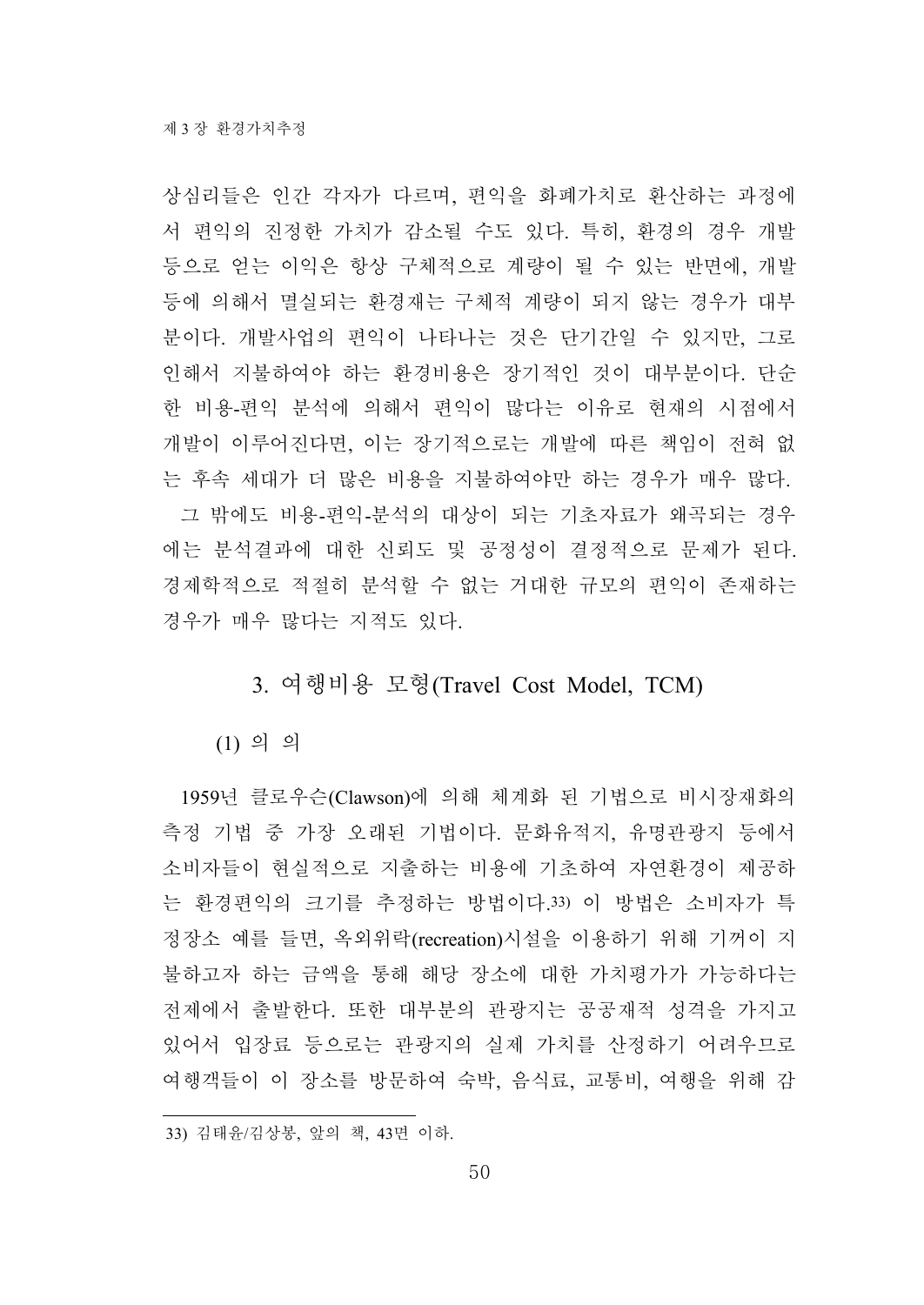수한 기회비용 등을 계산한 결과를 자연환경에 대한 가치로 평가하고 자 하는 것이다. 이 방법은 1947년 미국의 경제학자인 호텔링(Hotelling) 에 의해 처음으로 제시되었다.

(2) 기법과 절차

여행비용 모형은 여행지의 거리에 따라 여러 개의 여행지로 나누고 동 일한 여행거리에 해당하는 경우는 대체적으로 여행비용이 동일하다는 가 정을 한다. 그 다음에 여행지를 방문한 사람들을 인터뷰하여 각 지역별 로 여행지까지의 방문횟수, 지역별 왕복비용, 지역별 평균 소득의 수준 등 사회․경제적 변수 등의 자료를 수집하고, 각 지역의 인구수를 조사 한다. 다음으로 여행비용과 각 지역으로부터 방문객과의 관계를 나타내 는 여행경험에 대한 수요함수를 추정한다(여행경험에 대한 수요곡선).

여행지의 수요곡선은 위의 여행경험에 대한 수요곡선을 이용하여 여 행지의 관리자가 방문자들에게 가격의 형태로 점차 높은 이용대가를 부과해 나가는 과정에서 그 경우마다 방문횟수가 어떻게 변화하는가를 추정한다. 다시 말하면 가격이 상승할 때마다 지역별로 방문자수가 어 떻게 변화하는지를 계산한 뒤 이를 합산하여 여행비용과 총 방문자 수 의 관계를 나타내는 수요곡선을 도출한다. 이 수요곡선의 아래 면적이 여행지에 대한 소비자 잉여(여행지로부터 얻어지는 가치)이며, 이를 일 반화하면 그 여행지에 있는 환경자원의 가치가 된다.34)

## 4. 헤도닉가격모형(Hedonic Price Model, HPM)

(1) 의 의

소비자가 특정 재화를 구입하는 것은 재화 그 자체를 위한 것이라 기 본다는 해당 재화가 제공하는 특질을 원하기 때문에 구입하기도 한

<sup>34)</sup> 참조 김태윤/김상봉, 앞의 책, 44면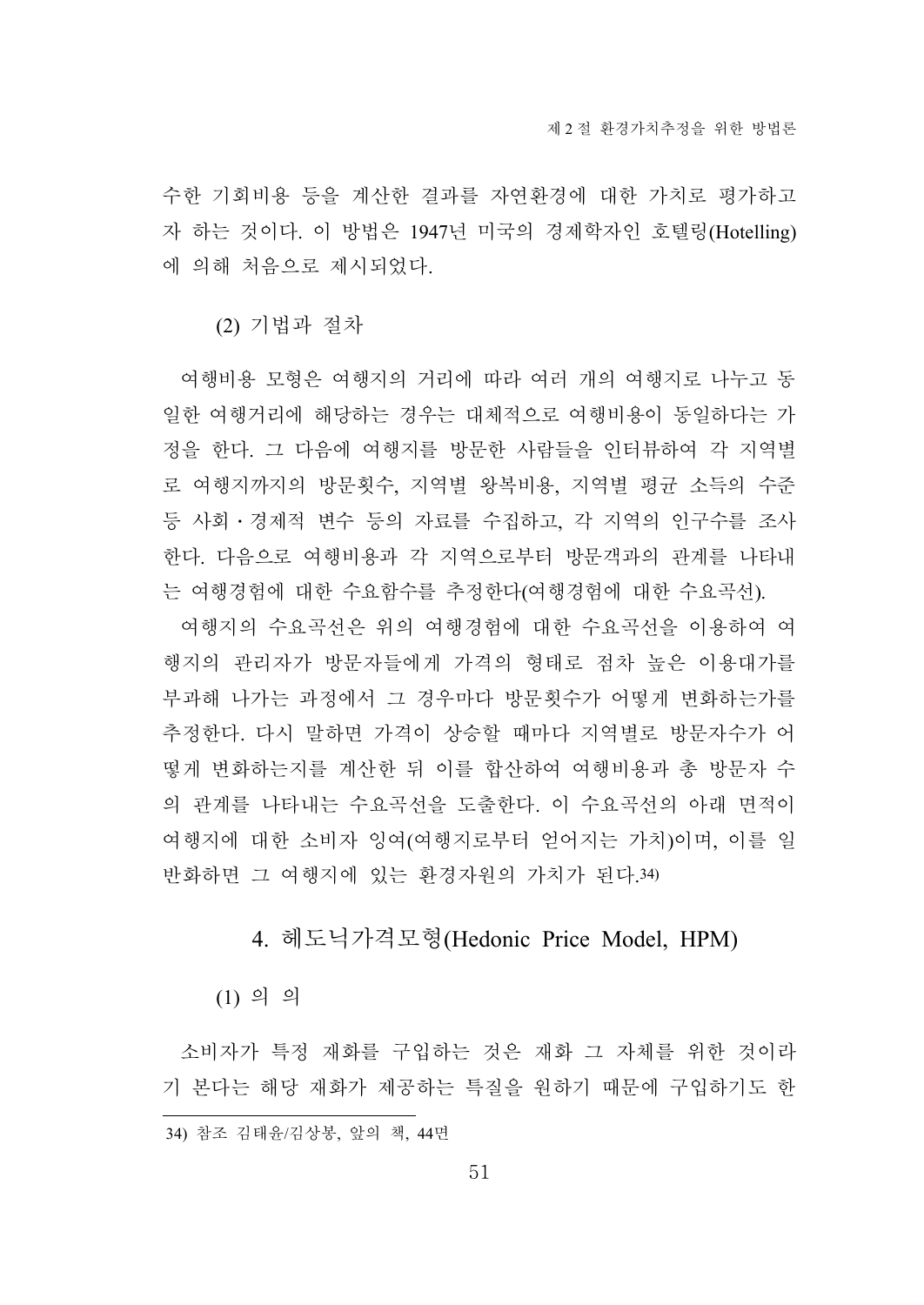다는 랜카스터(Lancaster)의 신소비자 이론에 근거를 두고 있다. 특히 환경과 관련한 시장은 명시적 시장이 없으므로 주택이나 노동(직업)과 같은 대체시장(surrogate market)을 이용하여 간접적으로 환경재에 대한 가치를 측정하는 방법이다. 예를 들면, 대기 질이 주택가격을 결정짓 는 요소가 된다거나 또는 직장 내에서의 사망률이 직장에서의 임금수 준에 영향을 미치는 요인으로 작용한다는 것이다.

앞에서의 여행비용모형은 자연환경을 향유하기 위해 지불한 비용을 자연환경의 가격으로 간주하고자 하였으나, 대부분의 환경재들(전망, 대기질, 수질 등의 자연환경)은 여행비용을 지불하지 않더라도 획득할 수도 있다. 오히려 가계는 쾌적한 환경질을 가지고 있는 주택을 구입하 는 데에 상당한 비용을 지불하고자 한다. 이와 같이 쾌적한 환경질에 대한 수요를 주택가격으로부터 도출하고자 하는 것이 만족가격접근법 이다. 이 방법은 1961년 그릴리치스(Grilliches)등에 의해 수행되었다.35)

(2) 기법과 절차

이러한 헤도닉가격평가(HPA)는 거주지마다 서로 다른 주변 환경속 성의 가치가 주택 가치에 내재되어 있다고 보는 것이다. 따라서 먼저 헤도닉가격평가는 이러한 내재된 환경질 가치를 인식하고, 그 다음 그러한 가치를 사람들이 어떻게 평가하는지를 추론해 내는 것이다.

예를 들면 주택의 가격결정은 주택이 소재하고 있는 대지의 크기, 공원과의 거리, 학교와의 거리, 전철역과의 거리 등과 대기질과 같은 환경질 등에 의해 영향을 받는다고 가정하고 다른 가격결정요소는 상 수로 두고 대기질 등의 환경질을 나타내는 변수를 변화시켰을 때 주 택가격의 변화가 어떻게 일어나는지를 추정하는 방식이다. 이러한 추 정결과 다른 변수가 고정되고 환경질 관련 변수의 변화를 추적하여 소비자가 환경질이 개선될 때마다 주택구입을 위해 기꺼이 지불하고

<sup>35)</sup> 김태윤/김상봉, 앞의 책, 46면 이하.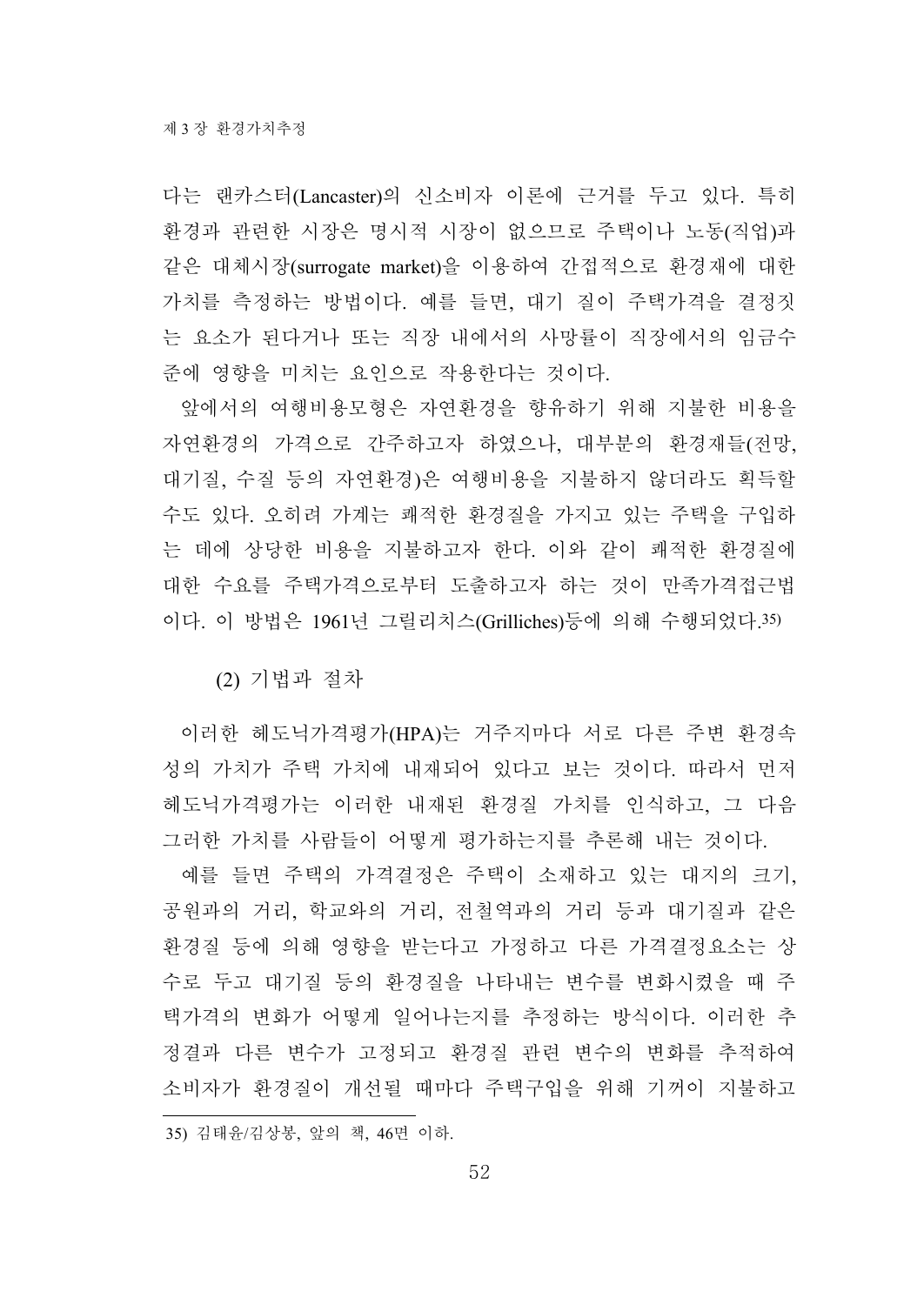자 하는 비용을 계산한다. 그러나 모든 가구는 각각 여러 조건들이 서 로 다르므로 환경질에 대한 수요곡선의 식별이 불가능할 때도 있다. 특히, 환경에 대한 의식이 서로 다를 때에는 그 식별이 매우 어렵게 된다. 이러한 점을 해소하기 위하여 부동산 시장의 공급측면을 추가 한다. 이 경우에서 동일한 환경질을 가진 주택수의 공급은 한정이 되 어 있다고 한다면, 소비자들은 다른 소비자들과 경쟁관계에 놓이게 될 것이며, 이 경우는 각각의 가족의 상태(가구의 수입 등과 같은 사회경 제적 변수)에 따라 구입의사가 차별적으로 나타날 것이다. 그렇게 해 서 얻어지는 환경의 질 변화가치는 소득과 연령수준이 평균일 때 두 수준의 환경 질 사이의 수요곡선의 아래 면적을 통해서 구해질 수 있다.

# 5. 회피행위접근법(Averting Behavior Approach, ABA)

(1) 의의 및 방법

회피행위접근법은 악화된 환경질을 회피하기 위해 소요되는 지출을 통해서 환경질 저하에 따른 후생의 감소를 측정할 수 있다고 본다. 즉, 후생의 감소정도가 주어진 환경재에 대한 소비자의 가치를 반영 한다고 보는 것이다. 예를 든다면 수질오염이 심각한 지역에 거주하는 사람은 음용수를 확보하기 위해 시장에서 생수를 구입할 것이다. 이 러한 것처럼 환경의 피해를 보상해 낼 수 있으며 이러한 재화의 가치 를 측정하여 환경질의 가치를 추정하고자 하는 것이다.36) 이러한 회 피지출이 정확한 후생지표로 사용될 수 있기 위해서는 비결합성(nonjointness)의 만족이 있어야 하며 회피지출은 환경질에 대한 완전대체재 가 될 수 있어야 한다. 또한 가계의 효용함수는 오직 가계가 생산하는 산출물만을 포함하여야 한다는 조건을 만족시켜야 한다.

<sup>36)</sup> 엄영숙, 위의 논문, 153면 이하.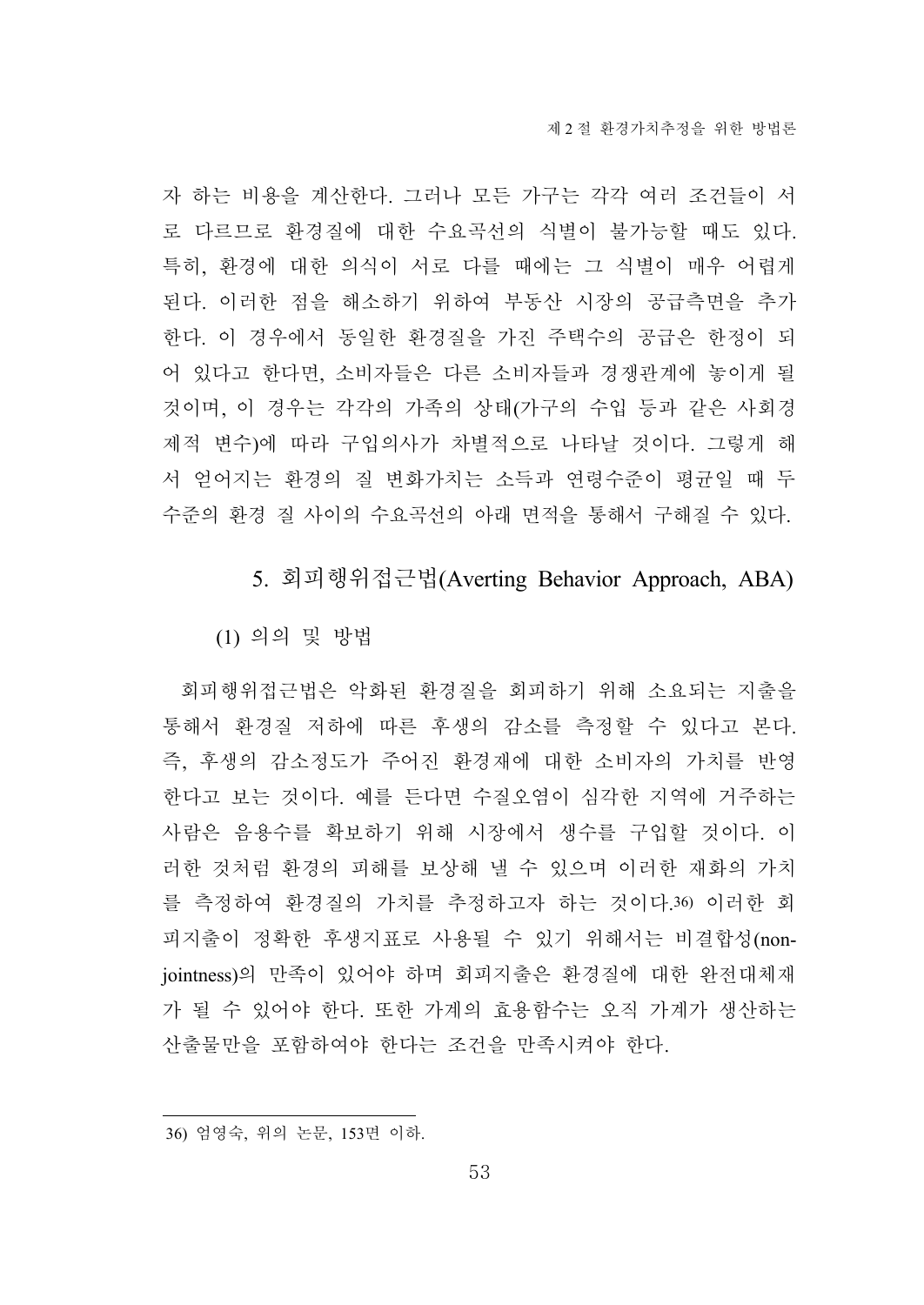(2) 한 계

회피지출은 우선 비결합성을 만족시켜야 하는데 이는 회피지출로 인 해 환경질의 저하를 상쇄하는 것 이외의 추가적인 편익을 발생시켜서 는 아니 된다는 것을 의미한다. 예를 든다면, 오염된 지하수를 정화하 기 위한 정화장치를 가동시키기 위해 추가적인 지출을 하였다면 이 정화장치는 오염물질에 의한 지하수 오염만을 정화하는 데 정확히 사 용된 것이라야 한다는 것을 의미한다. 하지만 현실에서는 이러한 조 건들을 만족시키는 정보를 확보하기가 쉽지 않다. 즉, 회피행위를 위 한 비용지출을 엄격하게 분리하기 어렵다. 회피행위로 인해 환경질 악 화를 완전 상쇄하기가 힘들면 회피지출로 인한 환경재의 가치평가는 과소추정 될 가능성이 있다. 이러한 점들이 회피행위 접근법에 대한 한계로서 작용하여 실제 이러한 방법이 사용되는 예는 최근에는 상대 적으로 줄어들고 있다.

# 6. 조건부가치측정법(Contingent Valuation Methode, CVM, 가상가치접근법)

(1) 의 의

앞에서 본 여행 비용모델과 헤도닉가격모델은 환경 질에 대한 수요 의 대가가 여행비용이나 재산가치의 형태로 지불되고 있다는 가정 하 에서 이루어지는 계량경제학적인 추정방법을 이용한 추정방법들이다. 하지만 이와 같은 가정과 방법이 아니라 환경질에 대해 가계가 부여 하는 가치를 설문조사를 통하여 직접 그 가치를 측정할 수도 있다. 회피행위가 존재하지 않을 때에는 대체시장을 통한 간접분석방식을 적용하기 힘들게 된다. 또는 지역 간 환경질의 차이가 충분히 나타나 지 않는다면 여행비용접근법도 적용하기 어렵다. 이러한 한계점을 극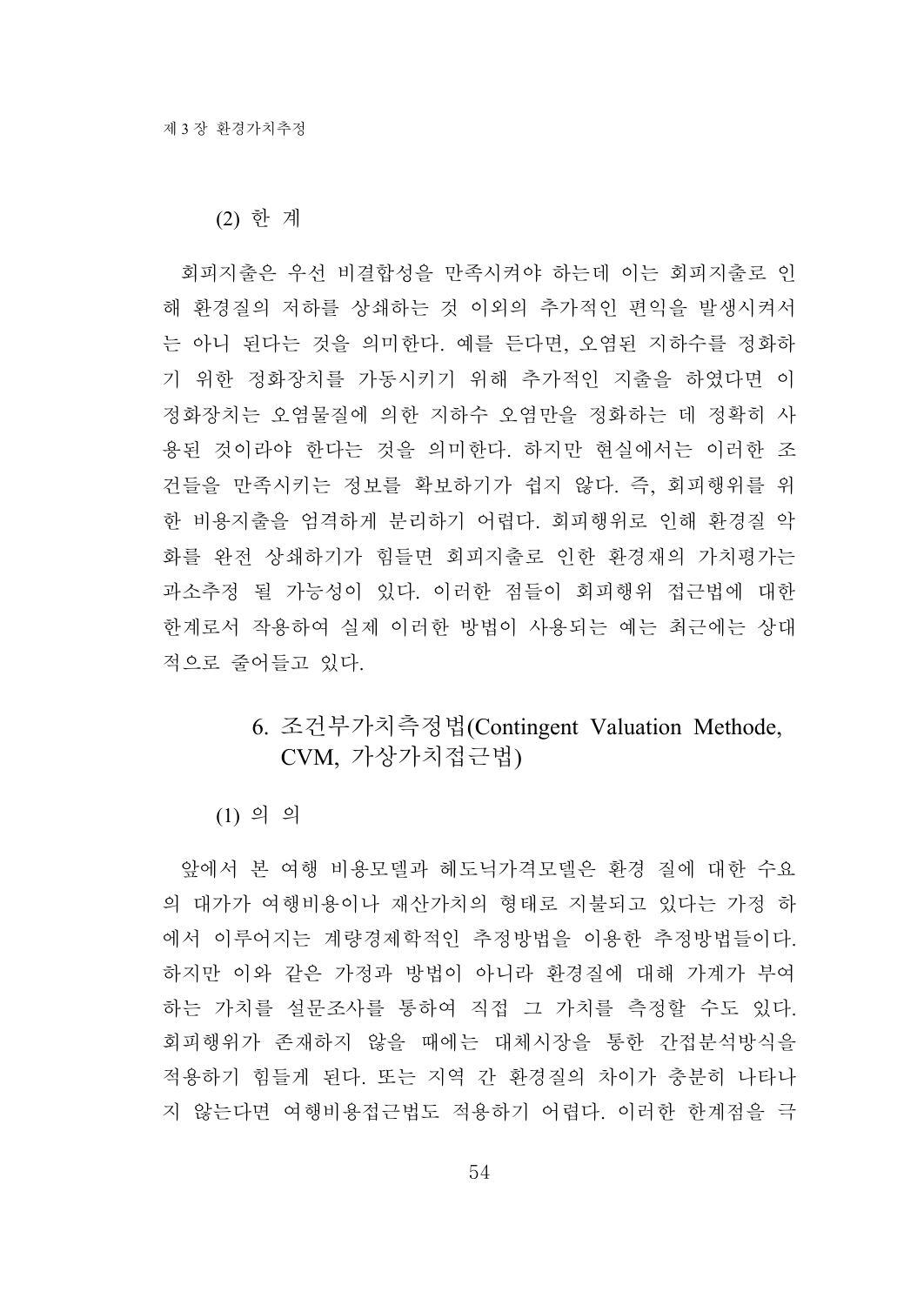복한 것이 조건부가치측정법(CVM: Contingent Valuation Method)이다. 이 측정법은 환경재처럼 시장에서 거래되지 않거나 시장에 없는 재화 를 소비자를 대상으로 하는 설문조사를 통해 특정하여 직접적으로 도 출해 내는 방식으로 현재 환경재의 가치측정에 있어 가장 널리 활용 되는 방법론이다.37)

조건부 가치측정법은 환경재에 대한 시장이 존재하고 있는 것처럼 가상하고 그 가치를 계산하고자 하기 때문에 얻어진 이름이다. 싸이 리어시-원트럽(Ciriacy-Wantrup)등이 1952년도에 집단재(collective goods) 의 가치의 측정에 이용이 가능할 것으로 주장하였다. 1963년 이르러 서 데이비스(R. Davis)가 입찰게임(bidding game)이라는 형태의 설문서 를 창안하여 실외 레크리에이션(사냥)활동의 가치를 연구하였다. 1974 년에 들어서는 랜돌(Randall) 등이 조건부 가치측정의 이론적 기반을 발전시켰다. 특히, 미 육군 공병단과 미국 어류 및 야생동물협회 등은 조건부 가치평가법 지침서를 마련하여 관련사업의 타당성을 분석하고 있다.38) 특히 미국 기상대기국(NOAA)의 의뢰를 받아 실시한 Arrow의 보고서는 조건부 가치평가법이 비시장재(수동적 가치)의 화폐가치 측 정에 대한 장점과 이의 적용을 적극 권고하는 내용을 담고 있다.

(2) 방 법

조건부가치 측정법은 다음과 같은 순서와 조건들에 따라 이루어진다.39) ① 대상자를 결정한다.

우선, 해당 환경자원을 이용하고 있는 자들(예를 들면, 낚시꾼, 사냥 꾼, 오염지역 주변의 주민, 공원 방문자 등)의 이용편익과 비용을 계

<sup>37)</sup> 김용주, 환경가치추정기법과 비시장 편익측정, 정부정책의 경제성 분석에 대한 시사점, 지방정부연구, 제8권 제4호(2004), 29면.

<sup>38)</sup> 박주헌, 조건부 가치측정의 응답메커니즘 비교, 자원․환경경제 연구, 제17권 제2 호, 327면 이하.

<sup>39)</sup> 김태윤/김상봉, 위의 책, 29면 이하; 김용주, 위의 논문, 29면.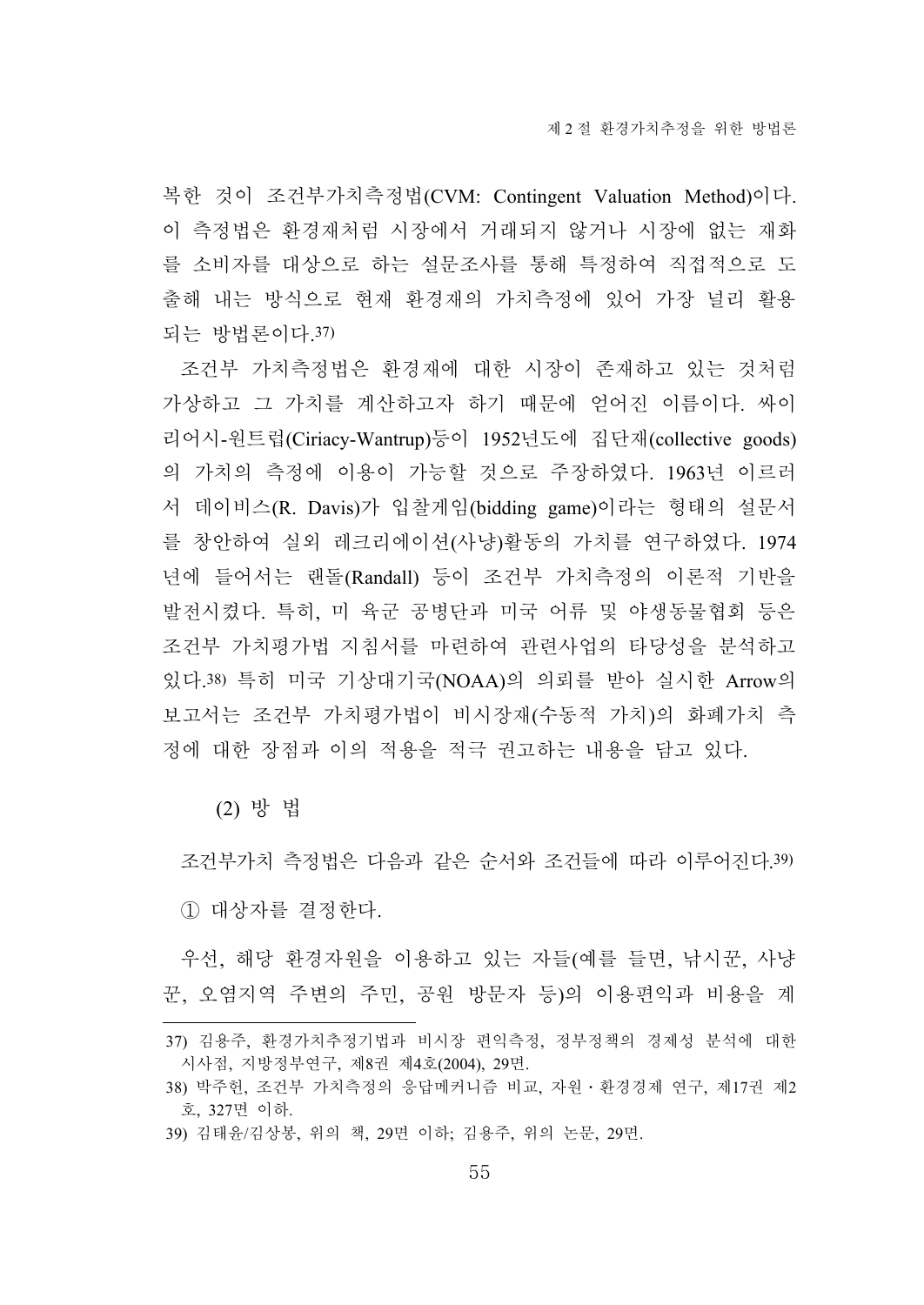산한다. 자원을 이용하지 않는 사람들에 대한 가치는 선택가치(option value)로 하여 별도로 계산한다.

② 평가 대상물의 결정

평가 대상물을 구체화시켜야 환경질(또는 자연환경)의 변화를 설문 지에 묘사할 수 있다. 설문지의 작성에서는 응답자가 이해할 수 있도 록 너무 전문적이거나 기술적인 용어의 사용을 피하고, 추상적인 질문 은 피한다. 하지만 가능한 상세한 질문서의 작성이 이루어져야 한다.

③ 지불수단(payment vehicle)의 결정

응답자들이 진실 된 가치를 밝힐 수 있도록 하기 위해서 그들이 제 시한 가치의 대가를 특정한 지불수단(예: 환경질 개선에 따른 추가적 조세징수, 상품가격 인상, 재산세, 오물수거료, 각종 면허세 등의 인상 이 불가피하다거나 하는 등의 지불수단)과 교환되도록 하는 것이 바 람직하다. 그러나 지불수단의 선정에 있어서 상호 대립적인 사실성(reality)과 중립성(neutrality)에 유의해야 하므로 적절한 수준으로 유지해야 한다. 또한 선정된 지불수단에 대한 개인적 거부감(조세저항)이 있다 는 것을 이유로 가치를 왜곡시켜서는 안 된다.

④ 설문방법의 결정

보통은 5가지 종류의 설문방법 - 입찰게임, 개방형 질문, 지불카드 형 질문, 양분선택형 질문, 가상순번방법 - 이 이용된다.

(ⅰ) 입찰 또는 경매방식(bidding game) :

실제 경매행동을 모방하는 것으로, 반복과정을 통해 응답자의 최대 지불 의사액을 유도하는 방식이다. 그러나 시작 가격을 편의적으로 정 하여야 한다는(출발점의 편의)의 단점을 갖는다. 가계를 대상으로 하 여 환경개선의 편익에 대해서 자신이 기꺼이 지불할 수 있는 금액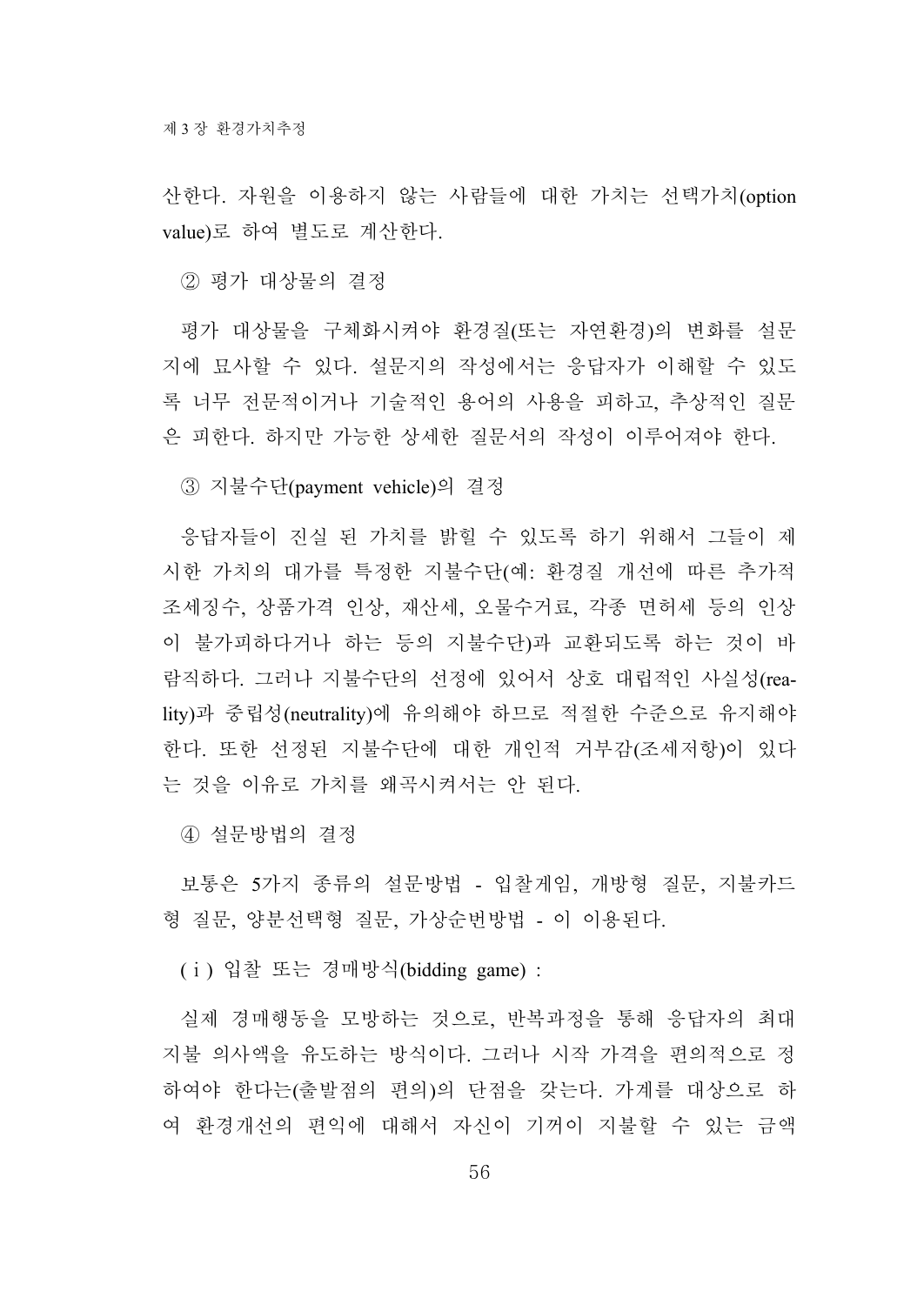(WTP)이나 환경악화에 대해서 보상받으려는 금액(WTA)을 묻는 방식 이다. 최초입찰가격을 제시하여 응찰여부를 확인하여 계속 입찰가격 을 올리면 최종적으로 가계가 낙찰하는 가격을 얻는다. 이 낙찰된 가 격을 가계의 최대지불의사(MWTP)금액이다. 반대의 경우 가계가 최종 적으로 수령하려는 가격을 얻는데 이를 가계의 최소수령의사(MWTA) 금액이라고 한다. 그러나 현실적으로 시장이 존재하지 않으므로 정확 한 MWTP 또는 MWTA를 알려면 대리시장 기법(즉, 만족가격접근법, 재산가치 접근법 등)을 이용하여 얻은 결과와 대조할 필요가 있다.

(ⅱ) 개방형 또는 직접 질문법(open-ended question):

출발점 편의를 해소하기 위해 응답자 스스로가 지불할 수 있는 최 대 의사액을 묻는 방식이다. 그러나 이 방법은 응답자가 시장 등에서 경함한 적이 없는 환경재에 대한 화폐가치 제시에 어려움이 많아 응 답을 회피하는 경향이 많다고 알려져 있다. 그에 따라 성의 있는 답 변을 기대하기 어렵다는 단점이 있다.

(ⅲ) 지불카드형(payment card)질문:

앞의 ⅰ)과 ⅱ)의 방식을 보완한 것으로 특정 환경재의 질적 수준을 구체적으로 제시하며, 소득계층별로 다양한 공공재화(특정 환경재와는 무관한)에 대한 평균지불금액을 제시하는 방식이다. 이 방식은 납세자 가 부담하는 공공재 경비를 어느 항목으로 하느냐에 따라서 응답자의 지불의사금액에 영향을 미친다.

(ⅳ) 양분선택형(dichotomous choice format)질문:

응답자에게 주어진 금액에 대해 "예/아니오"로 응답하게 하는 방식 이다. 어떤 사안에 대한 찬성/반대를 묻는 투표행위와 유사한 방식으 로 응답율이 높아지는 장점이 있다. 그러나 지불의사 액을 추정하는 과

57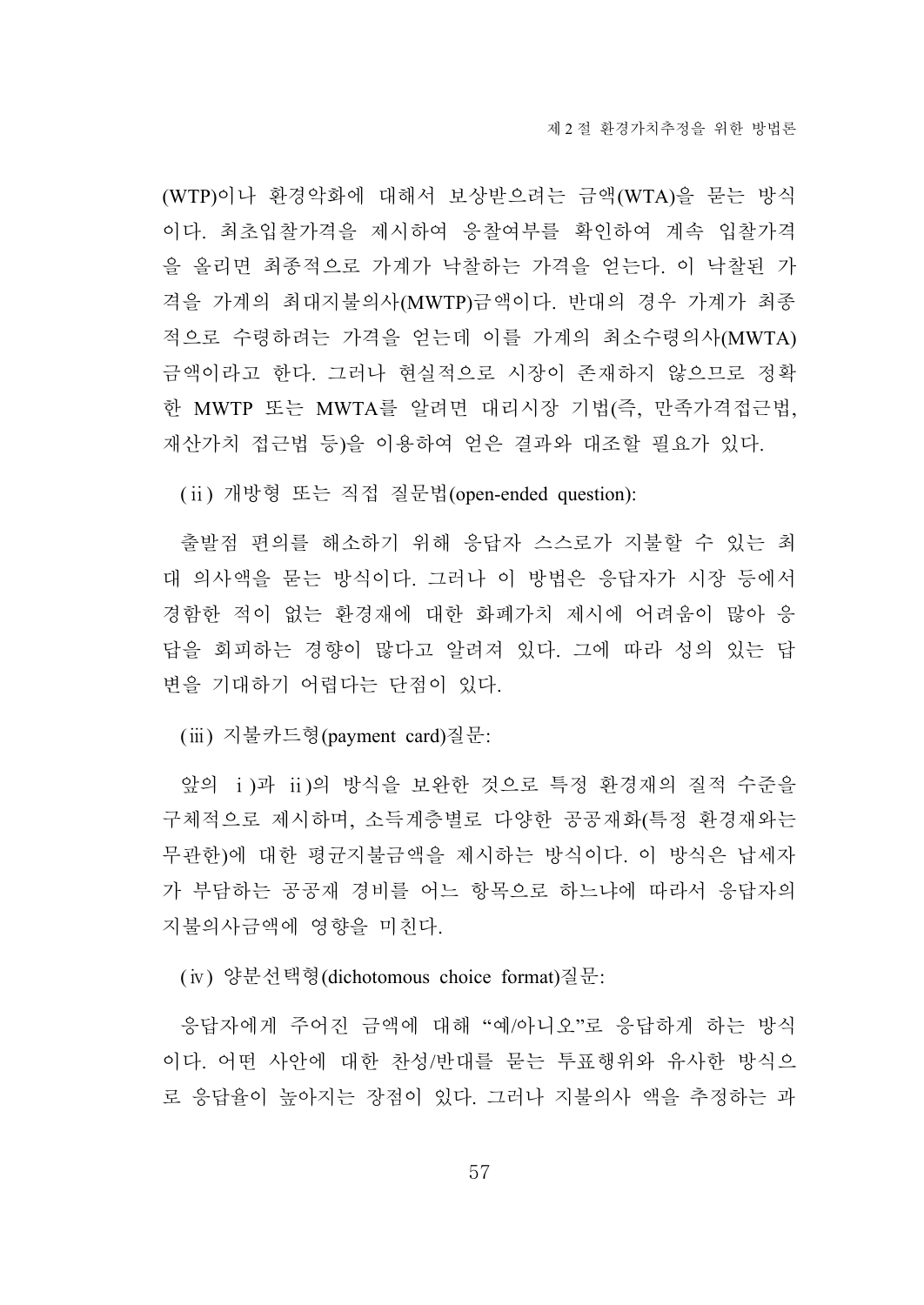정에서 비효율성을 동반하게 된다. 수집된 자료(금액)는 간접 지표가 된다. 앞의 방법들은 직접 지불의사금액을 밝힐 것을 요구하지만 이 것은 사전 명시된 금액에 대해 가부를 묻는 방법이라는 차이가 있다.

(ⅴ) 가상순번 방법 :

응답자에게 환경재의 가치를 직접 밝히는 것이 아니고 여러 환경재 와 사용료의 조합에 순위를 매기게 하는 방법이다.

⑤ 평균 지불의사 액의 추정

설문 응답 자료에 기초하여 평균 지불의사 액을 추정하는 것이다. 앞의 ⅰ), ⅱ), ⅲ)의 방식은 응답자들의 지불의사 액을 직접 확인할 수 있지만 ⅳ)의 경우에서는 불완전한 정보를 가지고 추정할 수밖에 없다. 표본에서 추정된 지불의사 액을 인구 전체의 총 가치로 확장한 다. 인구의 범위는 사전에 결정한다. 환경재의 공급에 따른 사회적 편 익을 합산하는 기간을 결정(장기간 발생하는 편익에 대해서는 도출된 지불의사 액에 대해 일정한 할인율을 적용하여야 하므로)한다. 그러나 할인율 적용 시 세대 간의 형평성 문제가 대두된다.

(3) 한 계

조건부가치평가법은 실제 시장 자료가 아닌 설문지 상에 언급된 가 상 시장에 대한 설문대상자들의 가상적 의사결정에 기반을 두기 때문 에 다양한 편의가 존재할 가능성이 있어 가치추정 결과의 신뢰성에 많은 의문들이 제기된다.40) 조건부 가치측정법은 설문을 통해서 이루 어지는데 설문을 통한 환경질의 가치평가 시에는 진실된 가치에서 벗 어나는 편의 추정치를 얻을 가능성이 높다. 그러한 편의가 나타나는

<sup>40)</sup> 이진권/임영아, 환경자원의 가치평가체계 구축 Ⅰ, - 조건부가치평가법의 가상편 의 검증 및 개선 방안 -, 한국환경정책평가연구원, 2007, 3면.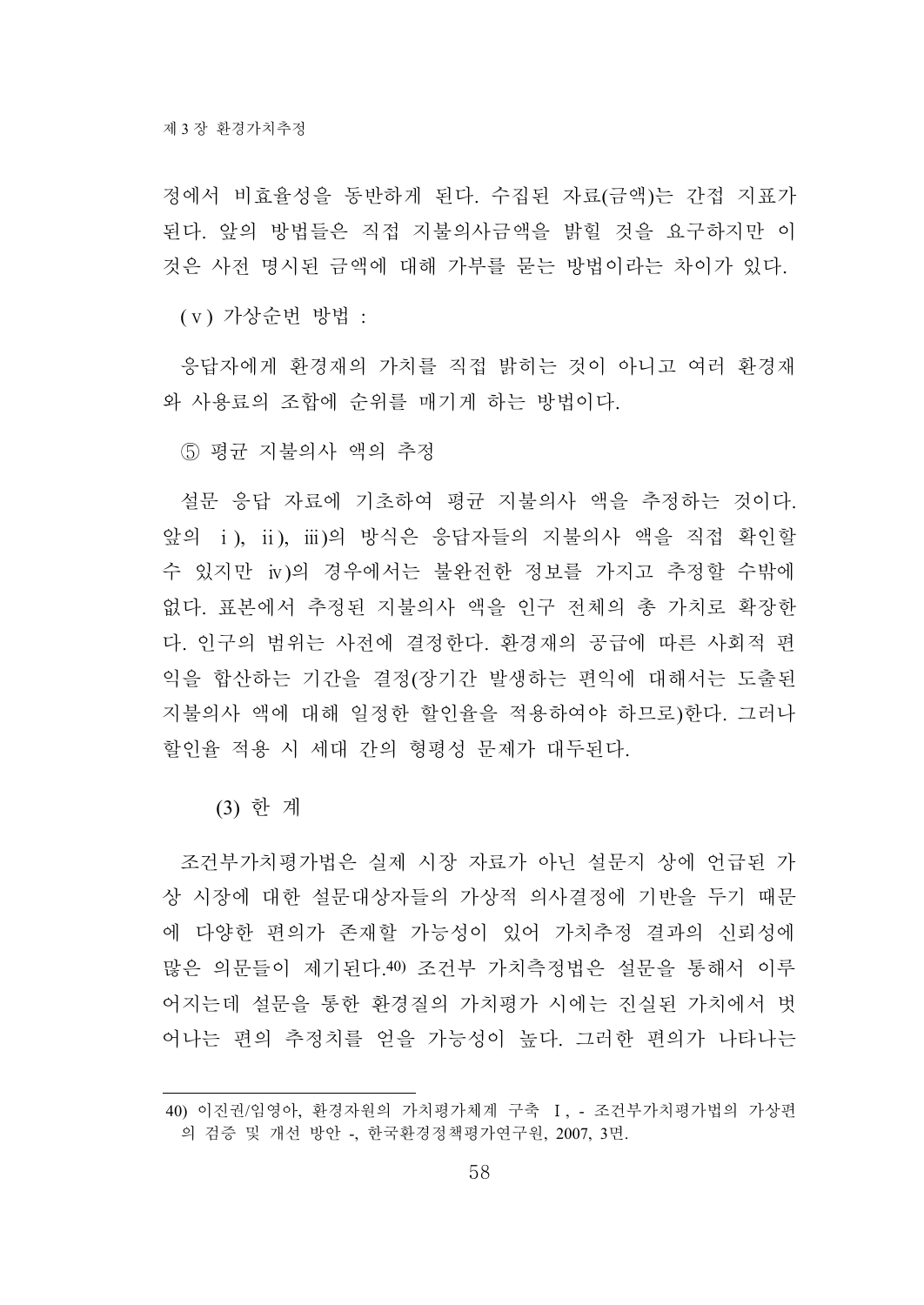이유들은 다음과 같은 것으로 알려져 있다.

- 가상 편의(hypothetical bias)
- 전략 편의(strategic bias)
- 정보 편의(information bias, design bias)
- 지불수단 편의(payment vehicle bias)
- 고정점 편의(anchoring bias)
- 포함 효과(embedding)
- 지불의사 액(WTP)과 수용의사 액(WTA) 간의 괴리
- 무응답 편의(nonresponse bias)

특히 이 가운데서 가상편의(hypothetical bias)'는 조건부가치평가법의 가상성에 기인한 가치추정결과의 편향을 말하는데, 여타의 가능한 편 의들에 대해서는 그 원인과 해결책이 어느 정도 명확하게 밝혀지고 있 는 반면 가상편의의 경우에는 원인 규명조차도 쉽지 않은 상황이며 제시된 해결책들 또한 명확한 근거를 가지고 있지 못하다고 한다.41) 이러한 문제를 보완하기 위해 전문가들은 설문지에 대한 사전 조사 (pre-testing), 응답 자료의 보완, 설문지의 완성도 제고, 조사자에 대한 세심한 교육 등의 노력을 하여야 한다.

7. 속성가치선택법(Choice Experiments, CE)

(1) 의 의

속성가치선택법은 위의 조건부가치측정법의 문제점을 보완하거나 또는 대체할 수 있는 방법으로 연구되고 있다. 속성가치선택법은 환 경재 또는 정책의 속성들을 다양하게 가정하여 여러 가지 가상적 상 태들을 만들고 설문조사 응답자들에게 이 상태들 중 가장 선호하는

<sup>41)</sup> 이진권/임영아, 위의 책, 3면; 박주헌, 앞의 논문, 330면.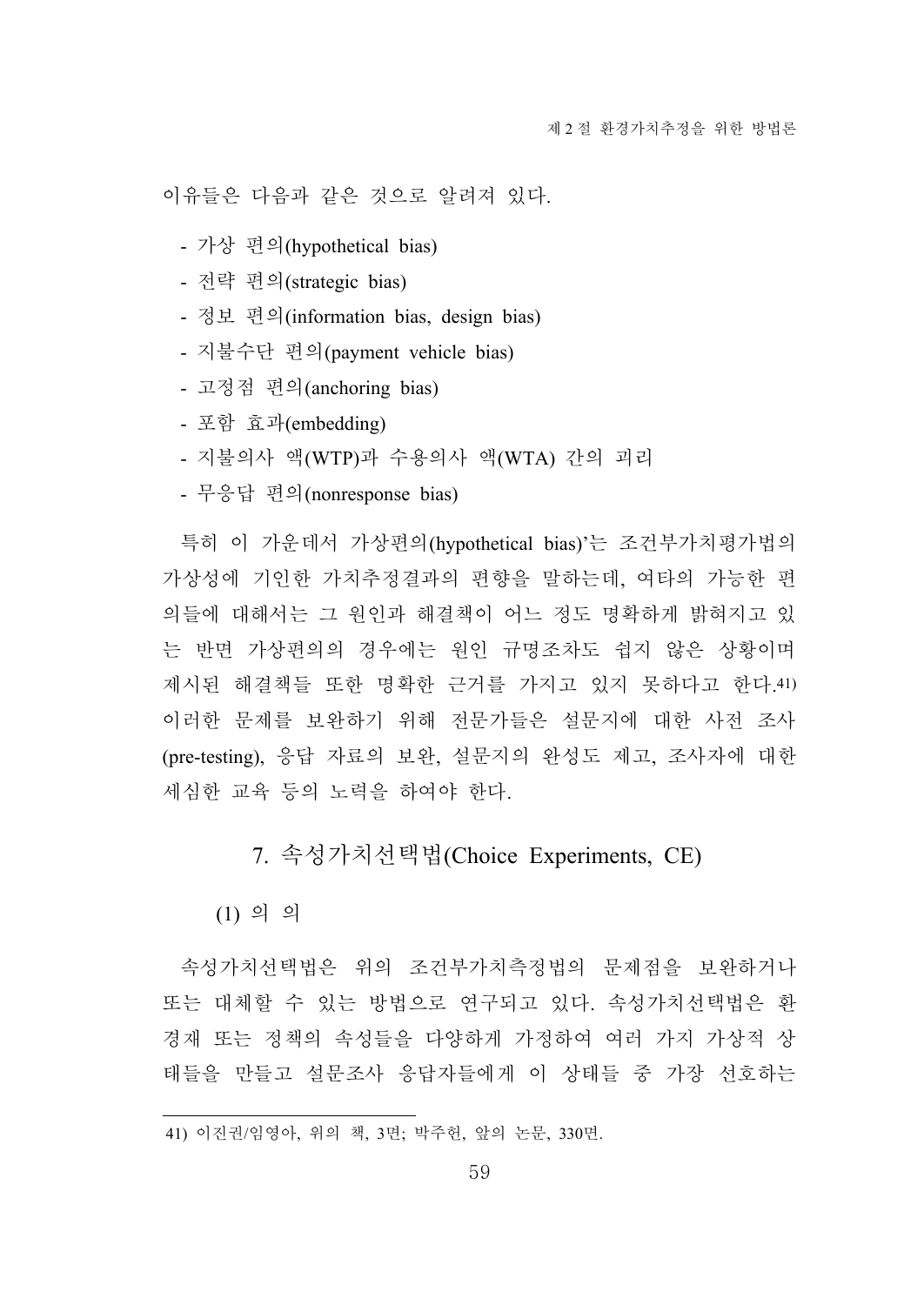대안을 선택하도록 하는 기법이다.

예를 든다면 어느 지방자치단체가 쾌적성의 제고와 주민건강 증진 을 위한 목적으로 폐기물 감소를 위한 지출을 늘리기 전에 속성가치 선택법을 사용하여 그 경제성을 검토한다고 하는 것을 가정하자.42) 속성가치선택법은 설문조사에서 응답자들에게 다음과 같은 세 가지 가상적 상태들을 제시한 후 선택하도록 한다.

- 상태 1 : 쾌적성 및 주민건강이 각각 A1, B1 수준으로 증가할 때 세금을 C1만큼 더 낸다.
- 상태 2 : 쾌적성 및 주민건강이 각각 A2, B2 수준으로 증가할 때 세금을 C2만큼 더 낸다.
- 현재 상태 : 쾌적성 및 주민건강이 증가하지도 않고 세금도 증가하 지 않는다.

체계적인 속성가치선택 디자인을 이용하여 세 가지 정책속성들의 쾌적성, 주민건강 및 세금의 수준을 다양하게 배합하여 많은 선택 문 제를 만들고 응답 자료를 분석하면 주민들의 평균 지불의사, 즉 경제 적 가치를 구할 수 있다. 또한 다양한 정책 대안들이 경제적 편익도 계산할 수 있다. 속성가치선택은 대개 한 응답자게에 2개 이상의 질 문을 함으로써 관측수를 늘릴 수 있다.43)

이에 반해 조건부가치측정법 위의 항목 중에서 한 가지만을 제시하 고 제시한 상태를 어떠한 조건으로 선택할 것인지를 묻는 방식이다.

(2) 이론적 기초

속성가치선택법은 재회의 가치를 재화가 갖는 속성들의 함수로 보 는 랜카스커(Lancaster)의 속성가치이론과 경쟁적 대안들이 선택 문제

<sup>42)</sup> 이상의 예는 김 용주의 위의 논문에서 재인용함. 김용주, 위의 논문, 29면 이하. 43) 김용주, 앞의 논문, 29면.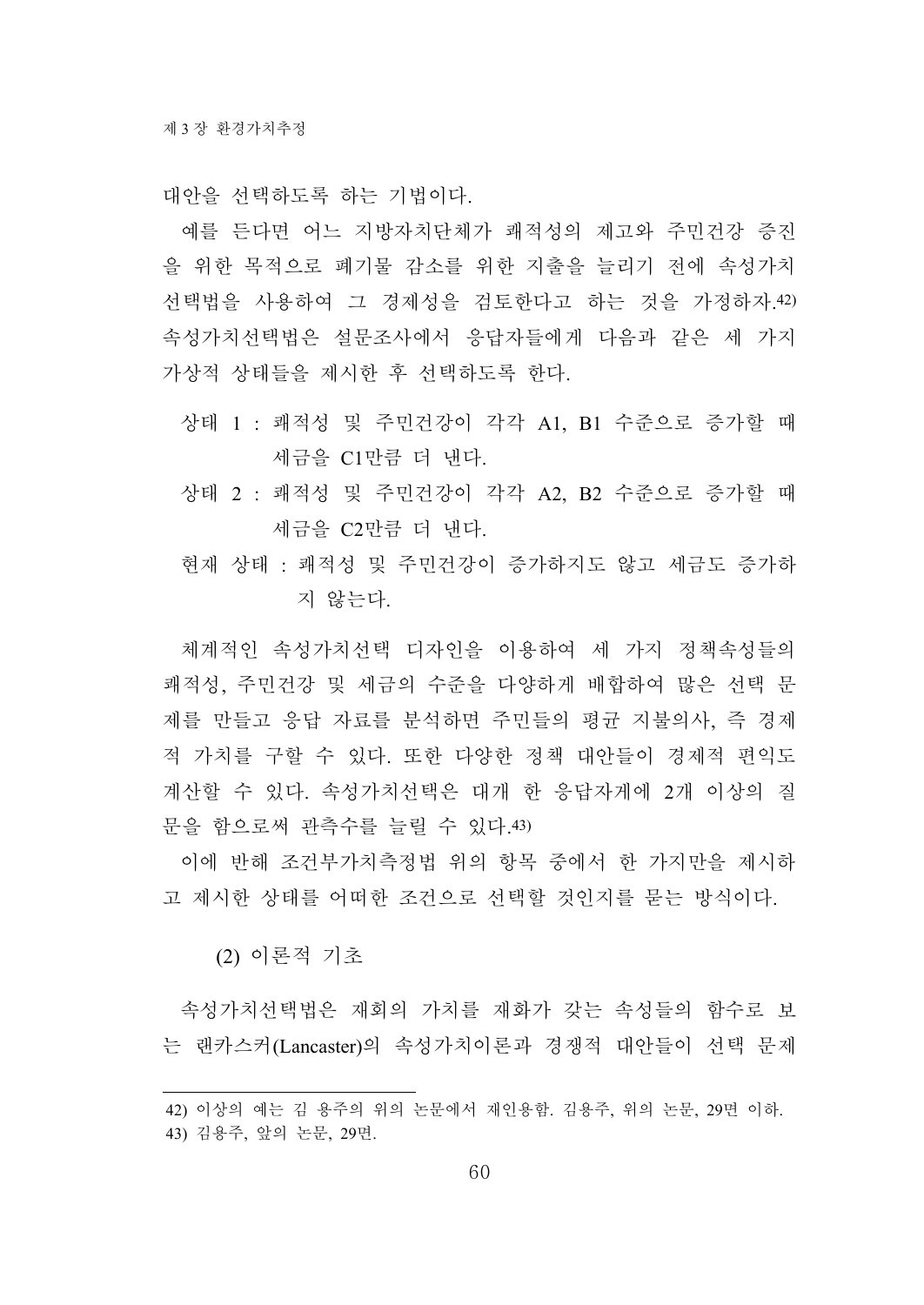를 다루고 있으므로 조건부가치이론과 마찬가지로 확률효용이론에 기 초한다.44)

### 8. 기타 평가방법

#### (1) 생산성 접근법(Productivity Approach)

어떤 자원의 개발이나 사업의 시행으로 인하여 영향을 받는 지역의 생산성이 감소한 가치를 사업의 기회비용으로 간주한다. 즉, 오염물질 이 생태계에 영향을 미치고 일한 생태개의 변화는 각종 농산물을 비 롯한 자연환경을 기반으로 생산되는 생산물의 산출량의 감소를 가져 올 것이다. 또한 오염물질이 발생하면 원재료, 건축물, 각종 설비의 부 식, 잦은 세탁, 각종 도장의 변색 등으로 인한 잦은 도장 등을 하여야 하는 등 피해가 발생하게 된다고 본다. 그러면 이러한 생산물 감소를 대체할 수 있는 수단의 강구, 수선, 설비교체 등이 필요할 것이다. 그 러면 기업은 오염이 발생하지 않았으면 지불하지 않아도 되는 비용을 지출하여야 한다. 결국은 그러한 상황이 발생하지 않았다면 기업이 계 속 누릴 수 있는 편익을 누리지 못한 것이 된다. 특히 기업이 받는 편 익의 손실은 기업의 이윤감소와 직접적으로 연결된다. 그러한 이유로 생산성 접근법은 주로 기업부문에 미친 영향의 파악에 이용된다.

### (2) 인적자본접근법(Human Capital Approach)

생산성접근법과 유사하지만, 인적자본접근법은 환경오염으로 인하여 사망, 부상, 질병의 발생빈도가 증가함에 따라 발생하는 이득이나 피 해를 측정하고자 하는 방법이다. 예를 든다면, 각종 산업시설 건설로 인하여 녹지대가 줄어들고, 각종 오염물질의 방출에 따라 사람들이 각 종 질병에 시달린다고 가정한다. 사람들은 질병을 치료하기 위해 의료

<sup>44)</sup> 김용주, 앞의 논문, 30면,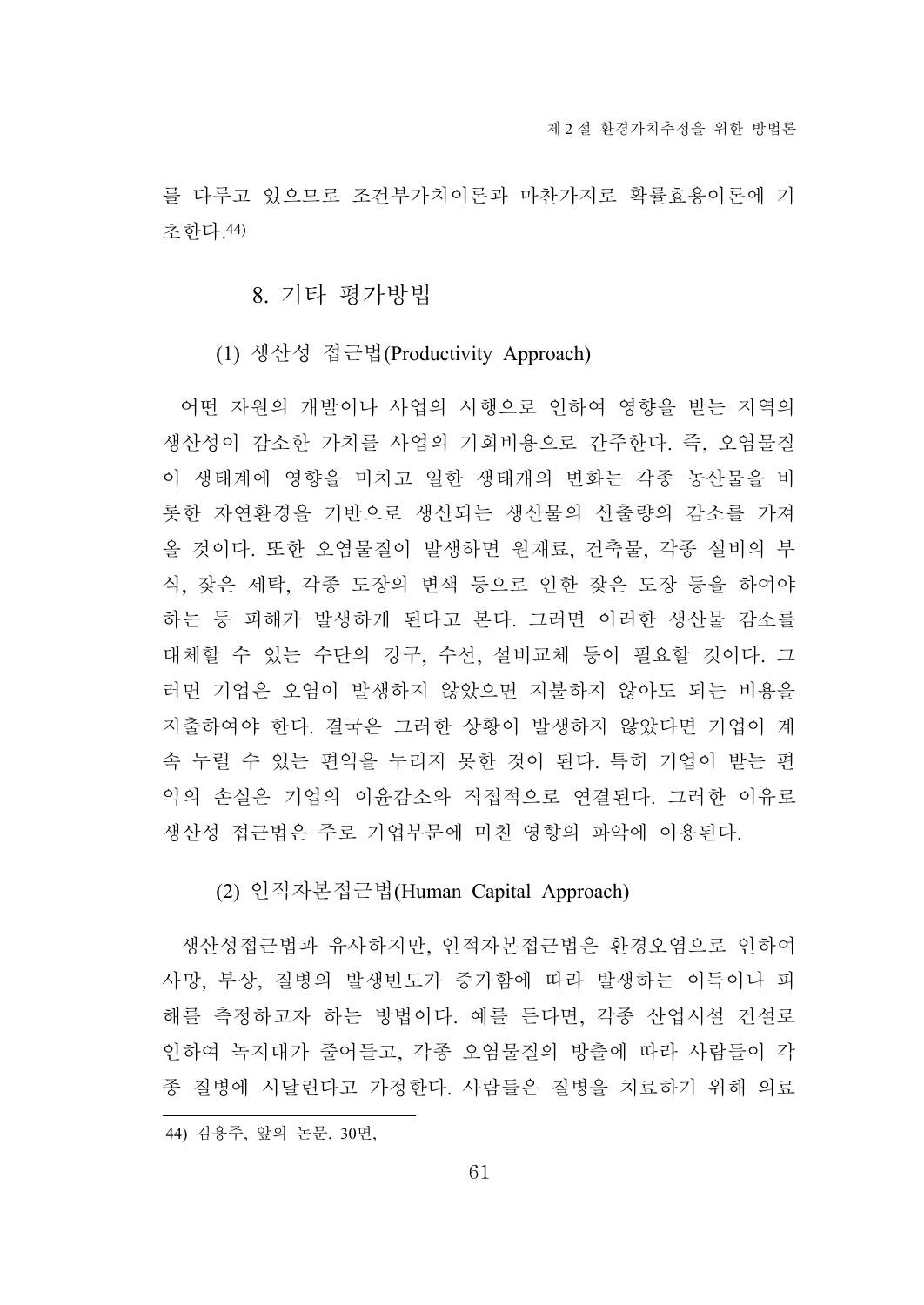비를 지출할 것이다. 국가의 경우도 전체 국민 보건과 관련한 예산의 책정과 재정 지출을 늘려야 할 것이며, 이는 전체 국민 후생의 불균 형 또는 감소를 가져 올 것이다. 기업의 입장에서는 질병으로 사람들 이 노동력을 제공하지 못하게 되어 기업생산성이 떨어지는 경험을 하 게 된다. 결국 기업도 이를 대처하기 위한 비용을 지불할 수밖에 없 게 된다.

(3) 지대함수접근법(Rent Function Approach)

이 방법은 원칙적으로 토지가 환경의 한 부분이고 개발에 의해 가 장 손쉽게 침해를 받을 수 있다는 것에 착한한 것이다. 이에 따르면 환경질이 개선되면 토지생산성이 향상되고 그에 다른 토지의 가치가 상승하게 될 것을 가정하고, 그러한 과정을 통해서 얻어진 지대의 인 상분을 환경질 개선의 편익으로 추정하게 된다. 만족가격접근법 개발 이전에 사용된 기법으로서, 환경질의 차이를 차액지대(이 차액지대는 이미 환경의 질적 수준이 다름에 따라서 존재한다고 본다)로부터 추 정하고자 한다.

그러나 환경질 수준의 개선으로 발생하는 편익의 증가는 궁극적으 로 토지소유자에게 귀속되며 토지를 임차하는 경작인에게 돌아가는 것은 아니다. 경작인은 종래의 나쁜 환경 질과 낮은 지대를 현재의 양호한 환경질과 높은 지대와 교환하는 소위 무차별적인 상태에 머물 게 된다.

(4) 임금격차 접근법(Wage Differential Approach)

이 방법은 환경질이 개선되면 해당 지역의 노동자들의 임금에 긍정 적 영향을 미칠 것이고 이러한 과정이 계속되면 환경질이 개선된 지 역 노동자의 임금과 그러하지 아니한 지역의 노동자의 임금간에 격차 가 발생할 것이라고 한다. 즉, 환경질의 개선이 임금에 영향을 미치고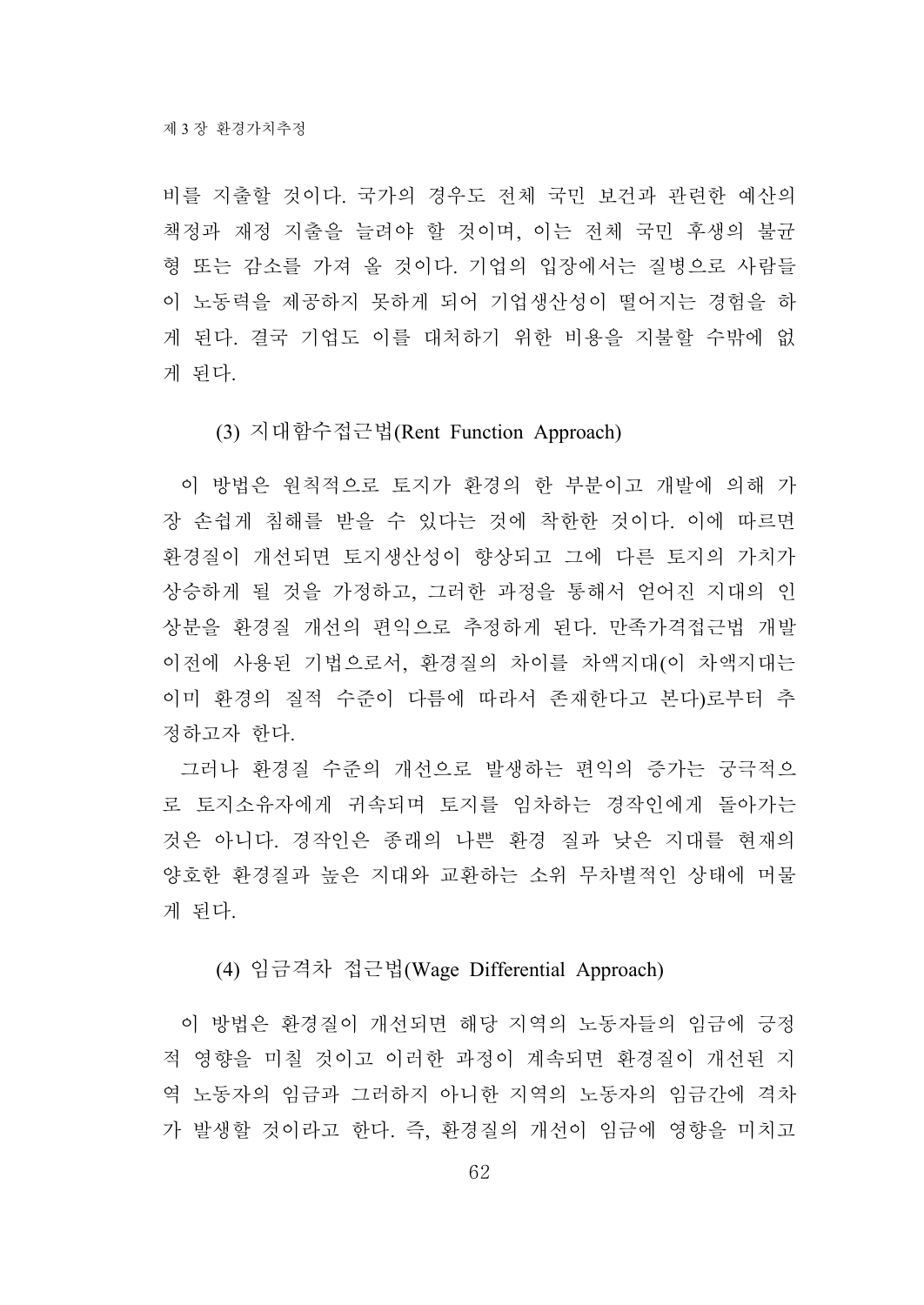(상승), 그 만큼의 부분이 환경의 편익이라고 추정하는 방법이다. 노동현장의 실제에서도 작업환경(노동형태의 위험도 차이, 근무지의 대기 질 차이 등)에 따라 임금의 격차가 발생한다. 그러한 점을 착안 하여 환경질의 가치를 위에서 본 바와 같은 지대격차 대신 임금격차 를 통해 추정하고자 하는 방법이다. 그러나 지대함수접근법과는 달리 정확한 소비자잉여를 임금격차로부터 추출해 낼 수 없는 한계가 있다.

# 제 3 절 환경가치의 추정을 이용하는 제도

1. 환경영향평가(Environmental Impact Assessment, EIA)

(1) 의 의

환경영향평가란 사전배려 또는 예방의 원칙에 배경을 둔 효과적인 환경보전수단의 하나로 이해되고 있다.45) 환경영향평가는 각종 개발 사 업 등 환경에 침해가 발생할 수 있는 요인들을 사전에 예측․평가하여 그에 대한 후속대책을 마련할 수 있는 수단이다. 환경정책기본법 제28 조는 국가는 환경에 영향을 미치는 개발사업을 시행함에 있어서 해당 사업이 환경에 미칠 영향을 미리 평가․검토하여 환경에 미치는 해로 운 영향을 최소화하기 위한 저감방안 등을 마련하기 위한 목적으로 환 경영향평가를 실시할 것을 규정하고 있다. 환경영향평가에 관한 자세한 사항은 환경정책 기본법 제28조에 근거하여 제정된 환경영향평가법에 따로 규정이 되었다. 환경영향평가법은 2008년 3월 28일 전부개정을 거 쳐서 2009년도 1월 1일부터 시행되었다. 환경영향평가법은 환경영향평 가 대상 사업의 사업계획을 수립․시행할 때 미리 그 사업이 환경에 미칠 영향을 평가․검토하여 친환경적이고 지속가능한 개발이 되게 함

<sup>45)</sup> 홍준형, 환경법, 박영사, 2005, 193면.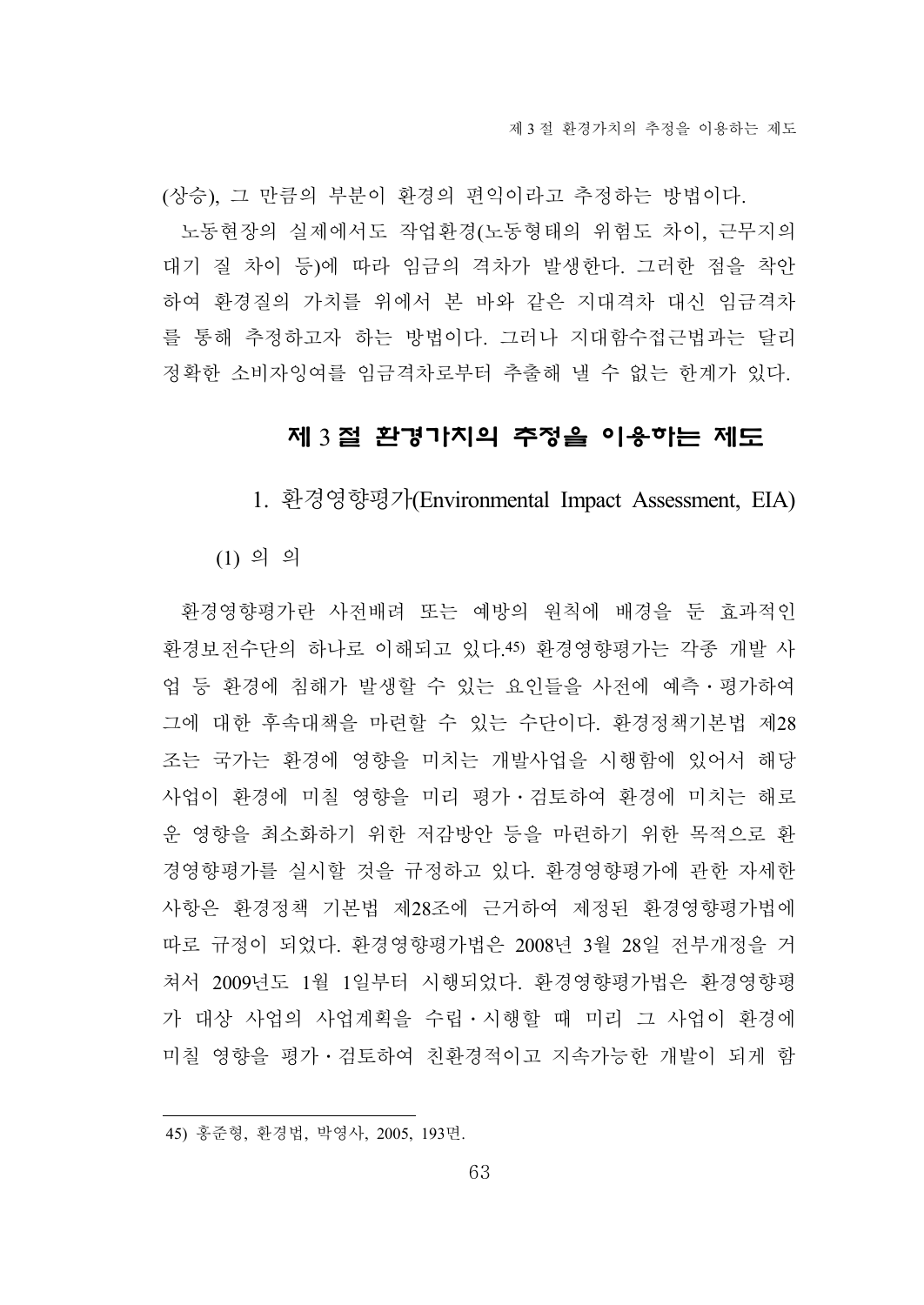으로써 쾌적하고 안전한 국민생활을 도모하는 것을 목적으로 한다(법률 제1조). 이 법은 환경영향평가를 '각종 사업46)계획을 수립하려고 할 때 에 그 사업의 시행이 환경에 미치는 영향을 미리 조사․예측․평가하 여 해로운 환경영향을 피하거나 줄일 수 있는 방안을 강구하는 것'이라 고 정의하고 있다. 환경정책기본법은 환경영향평가와 함께 사전환경성 검토를 규정하고 있다(제25조). 사전환경성검토의 수범자는 행정기관의 장으로서 환경기준의 적정성 유지 및 자연환경의 보전을 위하여 환경 에 영향을 미치는 행정계획 및 개발사업이 환경적으로 지속가능하게 수립․시행될 수 있도록 하는 것을 목적으로 하고 있다.

(2) 환경영향평가의 특징

환경영향평가는 사업계획 수립단계에서 이루어지는 평가로서 사전 평가에 해당한다. 환경영향평가는 행정계획의 수행 및 각종 개발 사업 의 시행 전에 행해지는 것으로서 환경영향평가대상사업에 해당하는 공사는 환경영향평가가 완료되기 전에는 공사를 시행할 수 없다(평가 법 제28조 제1항). 사업계획의 승인권한을 가지고 있는 행정청도 환경 영향평가와 관련된 절차를 마치기 전에 사업계획에 대한 승인을 할 수 없다(평가법 제28조 제2항). 이를 위반하여 공사를 시행한 사업자에 대해서는 해당사업의 전부 또는 일부에 대하여 공사 중지명령을 내려 야만 한다(평가법 제28조 제3항).

#### 2. 사후환경영향조사

사업자가 환경영향평가대상사업의 착공 후에 발생될 수 있는 환경 영향으로 인한 주변 환경의 피해를 방지하기 위하여 협의내용에 따른

<sup>46)</sup> 환경영향 평가법이 정하는 사업으로서 환경영향평가법 제4조 각호에 열거되어 있다.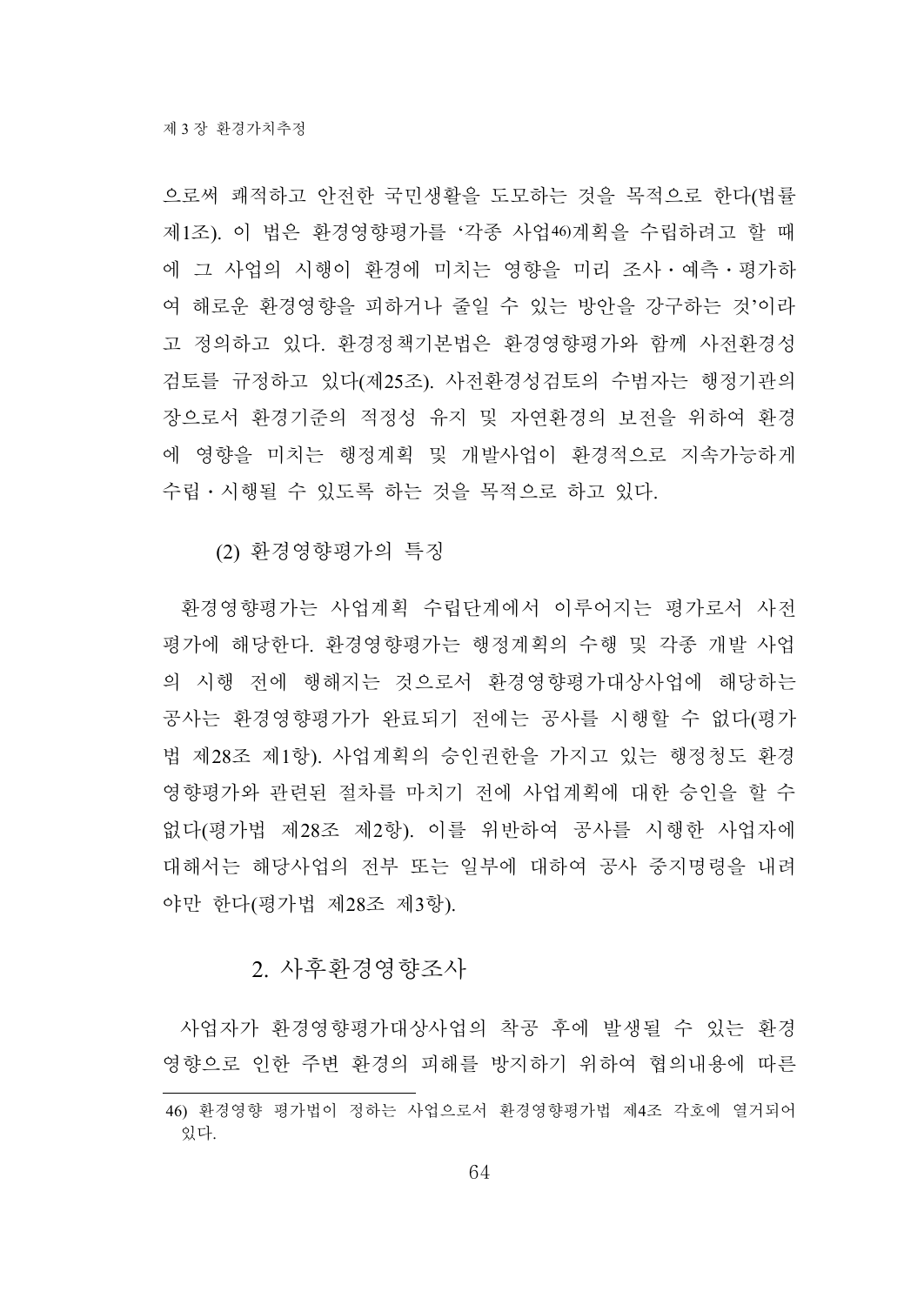사후환경영향조사대상 평가항목별로 환경영향을 조사하도록 하는 것 을 사후환경영향조사라고 한다(환경영향평가법 제24조 제1항). 사후환 경영향조사는 사업의 진행 중에 발생한 변화 또는 변경 등에 의하여 사전영향평가 및 사업실시인가를 위해 제출하였던 환경영향평가서에 기재된 내용(사전예측)과 다르게 나타나거나 주변 환경에 중대한 영향 을 미치거나 미칠 것으로 예상되는 경우 사업자가 법령이 정하는 항목 에 대한 환경영향평가를 다시 하는 것을 말한다. 사후환경영향조사의 의무자인 사업자는 사후환경영향조사 결과 해당 사업으로 인한 주변 환경의 피해를 방지하기 위하여 조치가 필요한 경우에는 지체 없이 이를 승인기관의 장과 환경부장관에게 통보하고 필요한 조치를 하여 야 한다(같은 법 제24조 제2항).

사후환경영향평가는 환경영향평가에서 수행하였던 항목에 대한 재 검토의 성격을 가진다. 그러나 사업 시작 전의 각종 추정부분(변수)들 이 사업을 시행하는 과정에서 구체화되는 경우에는 환경에 대한 영향 평가가 보다 정확해 질 수 있다는 장점이 있다. 또한 사업 시행전 예 상하지 못하였던 환경위험요소가 나타나는 경우 그에 대한 대비책을 마련할 수 있다는 장점을 가진다.

#### 3. 환경피해 산정

환경피해는 환경에 대한 오염행위 및 환경에 대한 훼손47)으로 인한 피해라고 정의할 수 있다. 환경오염행위에 대해서 OECD는 "인간이 물질 또는 에너지를 직접․간접적으로 환경에 투입한 결과로서 인류 건강을 위협하고, 생물체와 생태계에 해로우며, 환경의 쾌적함과 적법 한 이용을 저해하고 가로막는 일체의 유해한 결과"라고 정의한다.48)

<sup>47) &#</sup>x27;환경훼손'이라 함은 야생 동․식물의 남획 및 그 서식지의 파괴, 생태계 질서의 교란, 자연경관의 훼손 표토의 유실 등으로 인하여 자연환경의 본래적 기능에 중대 한 손상을 주는 상태를 말한다(환경정책기본법 제3조 4의2호).

<sup>48)</sup> OECD Principles concering Transfrontier Pollution, Council Recommendation C(74)224,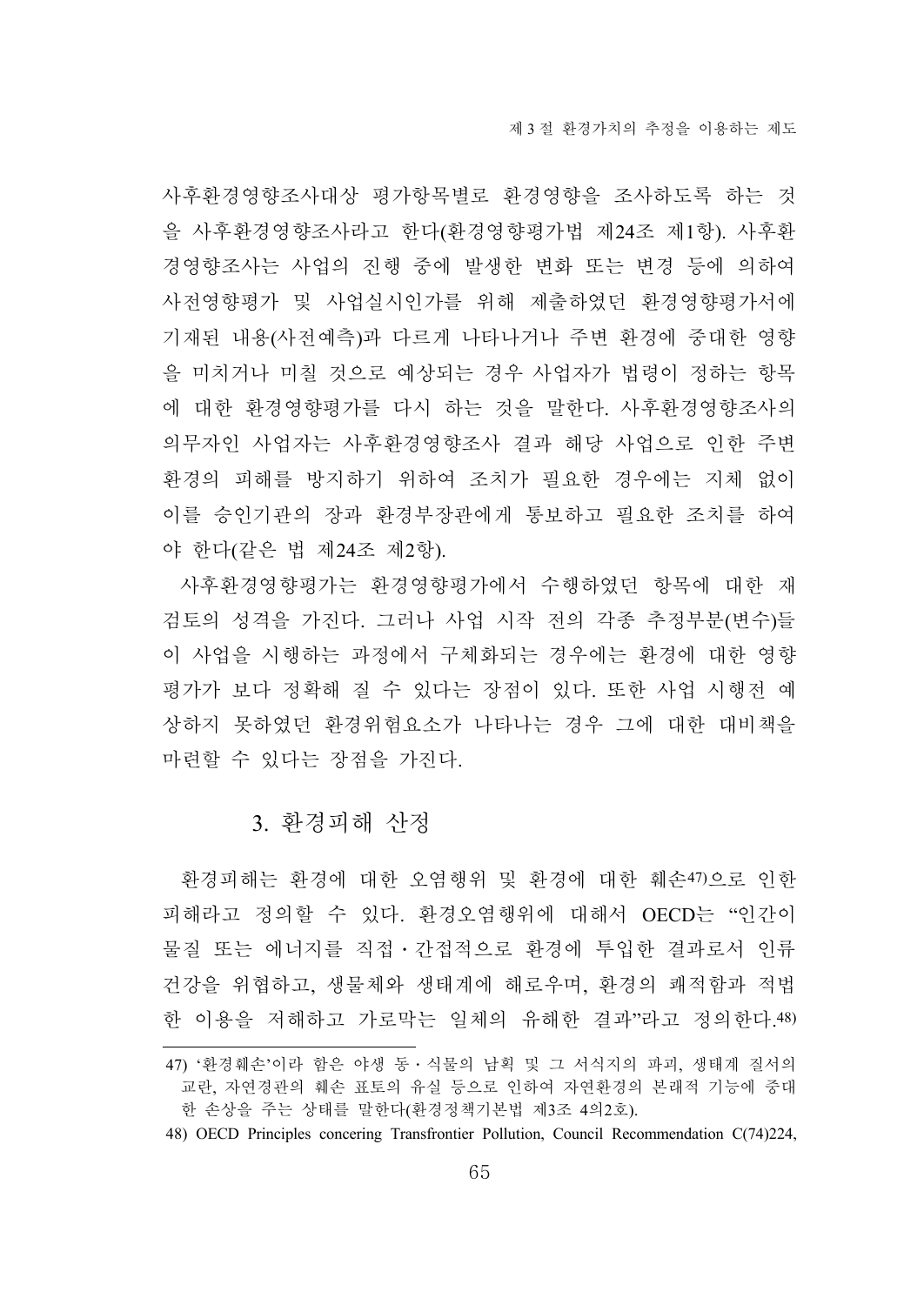환경정책 기본법은 "환경오염"을 "사업활동 기타 사람의 활동에 따라 발생되는 대기오염, 수질오염, 토양오염, 해양오염, 방사능오염, 소음․ 진동, 악취, 일조방해 등으로서 사람의 건강이나 환경에 피해를 주는 상태"로 정의하고 있다(법 제3조 제4호). 따라서 자연현상에 의해서 발생하는 환경오염은 환경피해의 범주에서 제외된다.49)

자연환경에 대한 훼손이나 멸실에 대한 책임여부가 다투어지는 경 우는 환경가치를 침해한 것으로 간주되는 가해자와 가해자의 그러한 행위로 인하여 환경가치를 상실하여 그에 대한 비용을 치루어야만 하 는 피해자간에 분쟁이 발생한다. 환경오염으로 인한 피해자의 구제는 환경오염이 개인․기업 등 사경제부문에 의해서 유발되는 경우는 주 로 사법적 구제의 성질을 띠게 된다. 환경피해의 특성상 무과실책임, 인과관계 입증 완화 등의 노력이 있어 왔다.50)

환경오염 및 환경훼손으로 환경피해가 발생하게 되면 가해자가 부 담하여야 할 배상액의 산정, 피해자가 요구하는 배상액의 산정, 오염 및 훼손된 자연환경을 복구하기 위한 비용 등을 산정해 내기 위한 기 법과 절차가 필요하다. 환경가치추정은 환경피해 산정의 부분 가운데 특히, 복구를 위한 비용의 산정과 미래가치에 대한 산정에 유용하게 사용될 수 있다.

<sup>1974</sup>년 11얼 14일(환경부, 환경피해의 국제법상 책임에 관한 연구, 2007, 10면 재인용). 49) 그러나 환경피해의 산정의 원인만을 생각한다면 자연현상 즉, 자연재해에 의한 환경피해도 환경피해산정의 대상이 된다. 이러한 경우는 파괴되거나 피해를 입은 해당 환경을 복원하거나 복구하기 위한 기초로서 환경피해산정이 수행된다. 그러나 이러한 경우는 고전적 환경가치추정기법들이 사용될 수 있을 것이다. 사전환경성평 가가 이미 이루어져 있다면 그 피해의 산정은 더욱 용이할 것이다. 자연재해에 의 한 환경자원의 훼손이나 파괴의 경우는 성질상 가해자에게 책임을 물을 수 없다. 따라서 그 피해의 산정은 멸실되거나 비용으로 치루어야 하는 환경가치를 중심으 로 산정을 하면 될 것이다.

<sup>50)</sup> 환경정책기본법 제31조 제1항은 "사업장등에서 발생되는 환경오염 또는 환경훼 손으로 인하여 피해가 발생한 때에는 당해 사업자는 그 피해를 배상하여야 한다" 고 규정하여 환경오염이 피해에 대한 무과실 책임을 규정하고 있다.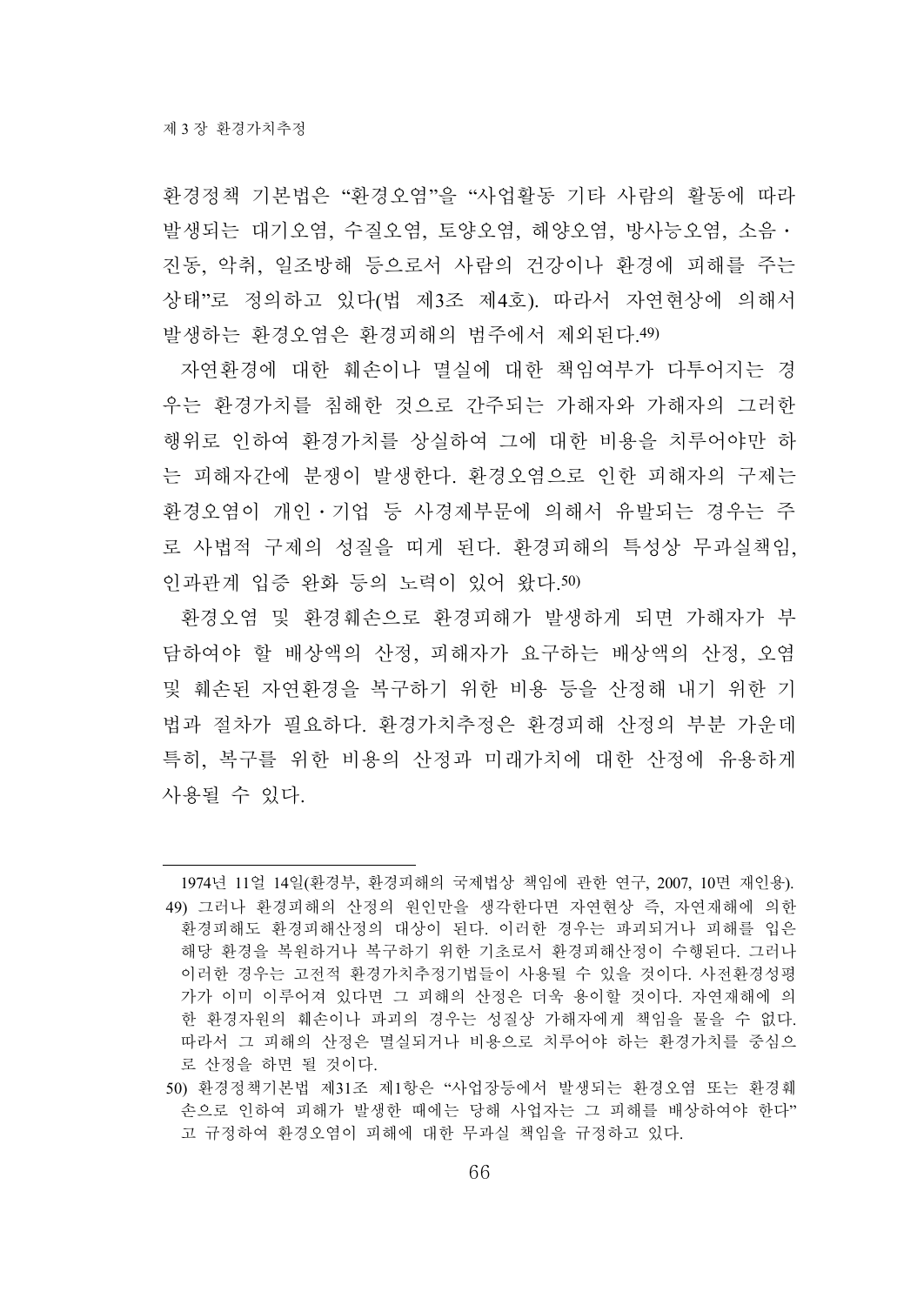### 제 4 절 환경피해와 환경피해산정

#### 1. 의 의

환경피해는 환경오염이나 환경훼손 행위에 의하여 자연환경이 본래 상태를 유지하지 못한 상태에 처하게 되는 것이다.51) 태풍, 지진 등 예측할 수 없는 자연재해에 의한 환경오염과 훼손의 경우는 대부분 국가가 인간이 입은 피해와 원상회복을 위한 비용 등을 추정하고 있 다. 이러한 경우 국가가 자연재해 예방과 피해의 최소화를 위한 법적 의무이행을 하였는지, 적절한 구조활동과 원상회복 조치를 하였는지 에 대한 책임을 묻는 분쟁이 발생한다. 그러나 자연재해의 경우 기본 적으로 환경피해에 대한 책임을 물을 수 있는 객체가 존재하지 아니 하므로 국가와 국민 간에 국가의무이행여부, 의무이행확보 및 이행이 문제가 된다.

자연재해가 아닌 인간의 행위에 의한 환경오염과 훼손에 의한 환경 피해의 경우는 위의 경우와는 그 구조를 달리한다. 환경피해를 유발 한 자와, 이러한 환경피해를 입은 당사자 간에 책임 유무를 다투게 된 다. 책임이 확정되면 책임의 범위가 배상 또는 보상을 위해서 확정이 되어야 한다. 이러한 환경분쟁은 항상 모든 곳에서 발생할 수 있고, 발 생하고 있다. 인간이 생산 활동을 위해서 자연환경에 영향을 미치는 한 환경오염은 일어난다. 생산 활동에 의해 야기된 환경오염은 타인 의 비용을 초래하는 경우가 많고 그러한 가운데 양자 간 환경관련 분 쟁이 발생한다. 환경분쟁은 인간의 생산활동이 지속되는 한 항상 발 생한다. 따라서 환경분쟁의 발생을 근본적으로 막는 방안을 강구하는 것도 중요한 문제이지만, 보다 중요한 것은 이러한 환경분쟁을 얼마 나 효율적으로 해결할 수 있는지에 대한 방안의 강구가 있어야 한다.

<sup>51)</sup> 환경피해의 개념은 위의 제2장 제3절 3. 환경피해산정 참조.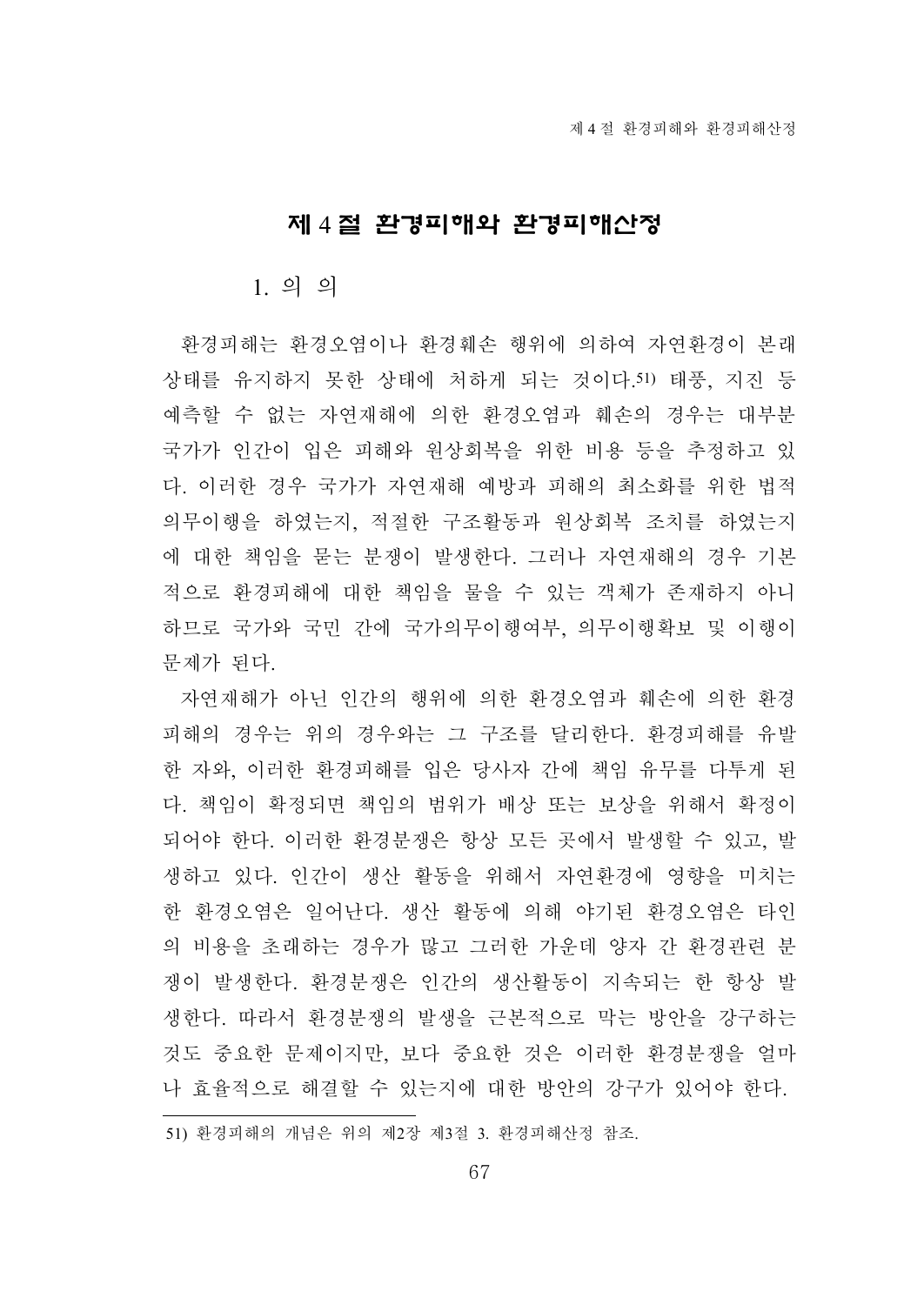우리나라의 환경법제도 환경분쟁을 해결하기 위한 법제도를 가지고 있다. 그러나 그러함에도 불구하고 환경분쟁은 쉽게 해결되지 못하고 있다. 그 가운데 새로운 형태의 환경분쟁이 발생하고, 그 분쟁의 양상 도 계속해서 변하고 있어 환경분쟁 해결제도가 쉽게 이에 적응하지 못하고 있는 것이 현실이다.52)

#### 2. 환경피해 및 환경분쟁의 특징

(1) 인과관계 입증의 문제

환경피해에 대한 책임과 관련해서 인과관계의 입증은 다음과 같은 이 유로 쉬운 일이 아니다. 오염원과 피해 발생지 사이는 상당한 거리가 있 어 오염행위를 규명할 수 있다고 하더라도 피해와의 인과관계를 명쾌하 게 확립하기 어렵다. 또한 오염물질의 해로운 영향은 오염행위의 시점으 로부터 오랜 기간 동안 나타나지 않는 경우가 대부분이다. 예를 들면 Chernobyl(1986년) 원전 유출사고로 인한 방사능 물질은 아직까지 직, 간 접적으로 암 유발 등 인간의 건강과 환경에 영향을 미치고 있다. 어떤 유형의 피해는 오염이 오랜 기간 계속적, 누적적으로 진행되어야만 나타 나며 어떤 물질은 단독으로는 약간의 피해만을 유발하지만 다른 물질과 함께 복합작용을 하면서 큰 피해를 유발할 수 있다. 같은 물질이라도 기 후, 지형 등 물리적인 주위환경에 따라 다른 효과를 나타내기도 한다.

환경문제는 반복되는 오염의 축적과 다양하고 많은 오염원들에 의 해 유발되는데, 집단적, 전체적인 인과관계는 인정될 수 있다고 하더라 도 개별적인 오염원과 개별적인 피해자 간의 인과관계를 명확하게 밝 히는 것은 사실상 불가능하다. 경우에 따라서는 온실가스 등의 변화 가 직접적인 기후변화를 초래하는지와 같이 원인과 결과 간의 관계가 과학적으로 충분히 확립되어 있지도 않다.

<sup>52)</sup> 홍준형, 위의 책, 341면 이하 참조.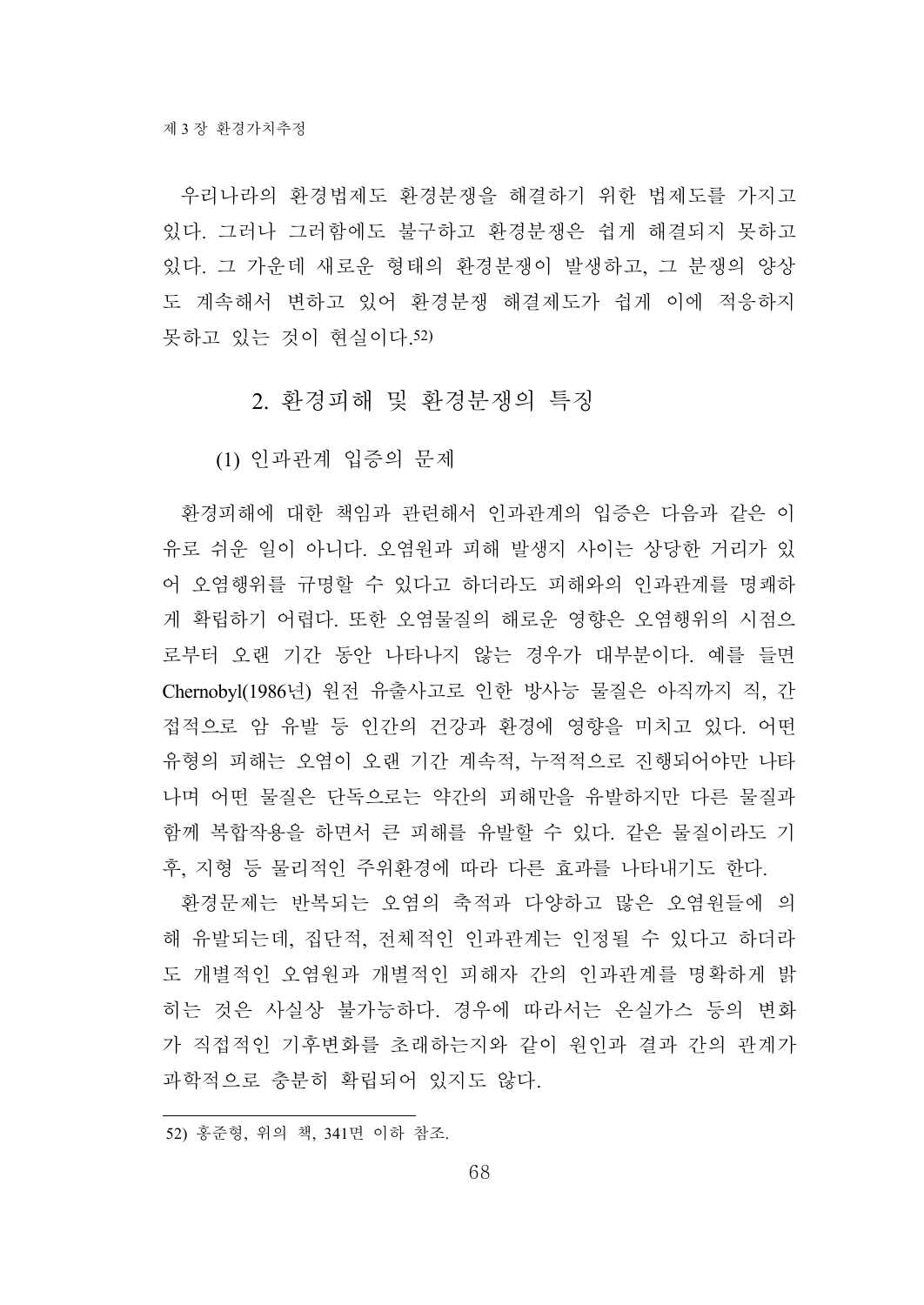(2) 피해산정의 어려움

대기, 토양, 수질, 해양 등에서 각종 환경오염이 발생하면 해당 한경 오염에 의해서 유발된 피해를 산정하는 것이 매우 어렵다. 피해산정은 환경오염으로 인하여 직접 피해를 입은 사람들에 대한 배상 또는 보상 액의 기초가 된다. 멸실되거나 훼손을 입은 환경을 원상회복하거나 복 구하기 위한 비용을 책정하는 데에도 피해산정이 그 기초가 된다. 그 러나 환경은 다른 시장재처럼 거래가 되는 시장이 없는 관계로 그 가 격결정이 이루어지지 않는다. 시간과 장소, 사람들의 관심과 인식의 수 준도 환경가치결정에 매우 민감하게 영향을 미친다. 예전에는 특별히 중요하게 여기지 않았던 것들이 현재에서는 매우 중요한 가치를 가지 거나(에를 든다면, 녹지, 대기질 등), 장소에 따라 다른 가치를 가지기 도 하며(예를 들면, 해수욕장의 해안과 해수의 질, 도시에서의 맑은 공 기 등), 사람들의 환경 의식 등의 차이가 환경가치의 차이를 불러온다.

환경피해의 산정은 일단 환경오염으로 인한 구체적인 물적 피해의 경우는 상대적으로 용이하다. 그러나 환경오염이 미치는 시간적 범위 (장기간에 걸친 오염), 측정수준의 정도(오염물질의 유해성의 종류, 유 해의 정도의 측정, 건강에의 영향 정도) 등 인식하지 못하고 있는 피 해 및 장래에 발생 가능한 피해 등 구체적으로 산정이 어려운 경우가 대부분이다. 그러나 이러한 피해의 산정은 환경의 원상회복이나 원상 회복이 불가능한 경우 대체 보상 또는 배상을 위해서 반드시 이루어 져야 하는 절차이다. 이를 위해서 위에 든 여러 가지 환경피해 산정 방식이 개발되고 적용되고 있다.

(3) 책임특정의 어려움

환경분쟁과 환경구제법은 환경오염 및 환경훼손의 책임소재에 대하 서 오염자가 모든 책임을 부담하는 오염자 책임원칙의 입장을 취하고

69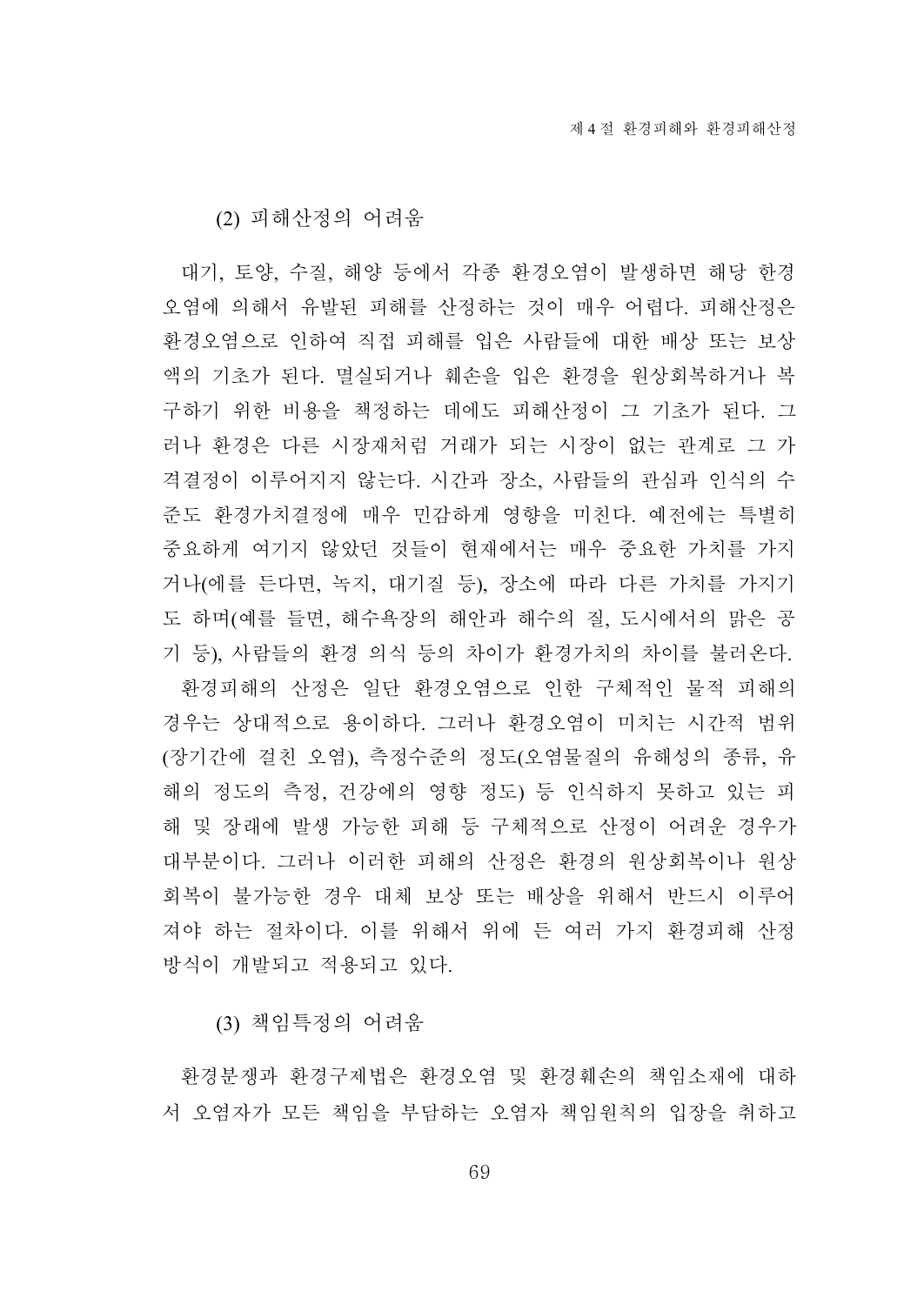있다. 따라서 환경오염과 훼손을 유발한 자는 그에 대한 책임을 부담 하여야 한다. 특히, 환경법 영역에서는 환경오염 및 훼손에 대한 무과 실책임의 원칙이 점차 관철되어 가는 추세에 있다. 따라서 환경오염 과 훼손의 책임자를 특정하기만 하면 책임의 범위와 정도를 정하는 것은 별론으로 하고 오염 및 훼손을 유발한 자에 대한 책임을 부과하 는 것은 그다지 어려운 일이 아니다. 그러나 많은 환경오염 및 훼손 의 경우 책임원을 특정하는 것이 곤란한 경우가 많이 있다. 특히, 장 기간 진행된 환경오염 및 훼손의 경우는 더욱 그러하다.

각종 유조선 등 선박관련 유류 유출사고의 경우 1회의 사고로 환경 오염이 발생하는 경우가 대부분이어서, 오염과 훼손의 책임이 있는 자를 구별하는 것은 상대적으로 용이하다. 특정 폐기물의 투기의 경 우도 그 경로를 추적하면 오염의 책임원을 찾는 것은 그다지 어려운 일은 아니다. 그러나 도시의 대기오염, 각종 산업시설 및 농업시설에 의한 토양 및 수질 오염 등 장기간 오염물질이 축적되거나 오염유발 원의 수가 너무 많아서 책임원을 특정할 수 있지만 책임을 부담하는 자를 특정하지 못하는 경우가 매우 많다. 국가의 경계를 넘는 환경오 염의 경우는 책임부담자를 특정하는 것이 더욱 어려워진다.

3. 환경피해의 구제 및 환경피해의 산정

(1) 환경피해의 구제

유류유출, 유독 물질의 배출, 토양오염, 수질오염 등 각종 환경오염 행위는 다양한 손해를 야기한다. 이러한 손해는 해당 오염행위로 인 하여 해당 오염지역에 거주하는 주민들이 입게 되는 재산적 손해(현 재의 손해 및 장래의 손해)와 오염원의 제거를 위한 복구행위를 위해 지불되어야 하는 각종 비용(복구인력에 대한 임금, 복구장비 및 각종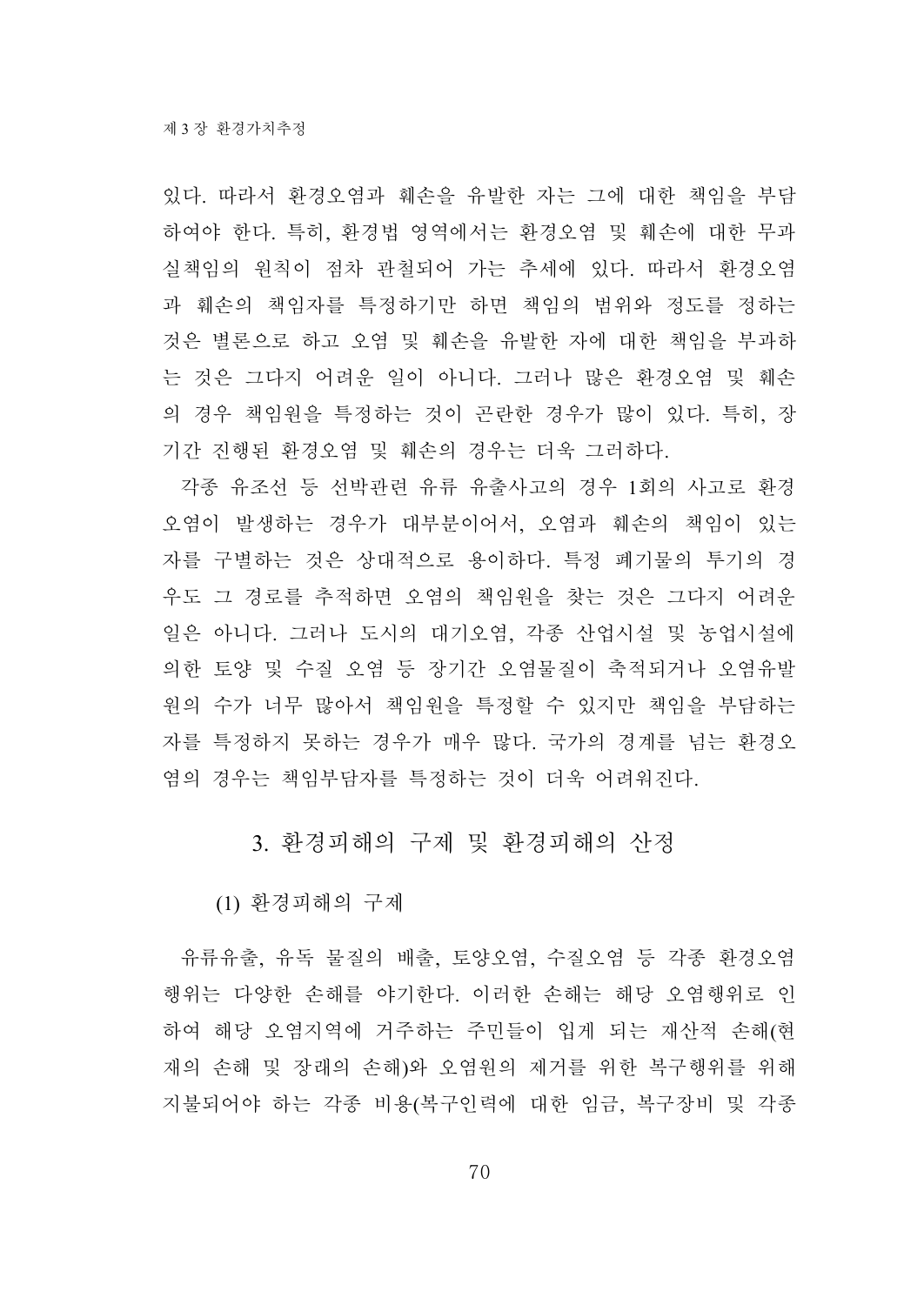물품 구매를 위한 비용 등)등을 우선적으로 생각할 수 있다. 환경오염 으로 인한 손해의 산정은 다른 일반적 불법행위로 인한 손해의 산정 보다 매우 어려운 것으로 알려져 있다.

유류 유출로 인하여 해당 해양이나 해안에서 양식장 또는 어업을 하는 어민들과 관광관련 업종에 종사하는 지역 주민들이 입었거나 오 염으로 인하여 향후 양식장이나 어장을 유지하지 못하여서 발생할 것 으로 예상되는 손해와 관광수입의 감소로 인하여 입게 되는 직접적 손해 등을 중심으로 하는 물적 손해배상이 있다. 또한 유류 유출로 인 하여 지역주민들이 입거나 입게 될 건강관련 피해 등도 손해배상의 범위에 속하게 된다. 방제작업을 위해 투입되는 인력과 장비를 위해 지불되어야 하는 임금 빛 장비의 구매와 사용액도 그 범위에 속할 것 이다. 이러한 범위에 속하는 손해들은 그 산정이 상대적으로 용이하 다. 물론, 장래 멸실되는 영업의 가치 등의 산정은 도 다른 산정의 어 려움을 겪을 것이지만, 이러한 손해 배상액을 산정하는 많은 기법들 이 개발되어 실무에 사용되고 있다.

(2) 구제방법

1) 원상회복(restitution)

위법행위가 발생하기 전에 존재하였을 상황을 재확립하는 것을 의 미한다. 여기서는 오염물질을 배출하는 행위에 대한 허가취소, 오염원 의 제거 또는 통제, 오염된 지역의 정화 또는 복구, 의무의 이행, 불 법행위의 자제 등이 있다.

환경오염 및 피해의 경우 오염이전의 상태로 환경을 복원하는 원상 회복이 가장 이상적인 구제방법이다. 그러나 환경오염의 경우 원상회 복을 명하는 내용의 법령을 정한다 하더라도 환경오염의 성질상 법적 으로 집행이 불가능하거나 사실상 원상회복이 불가능한 경우가 대부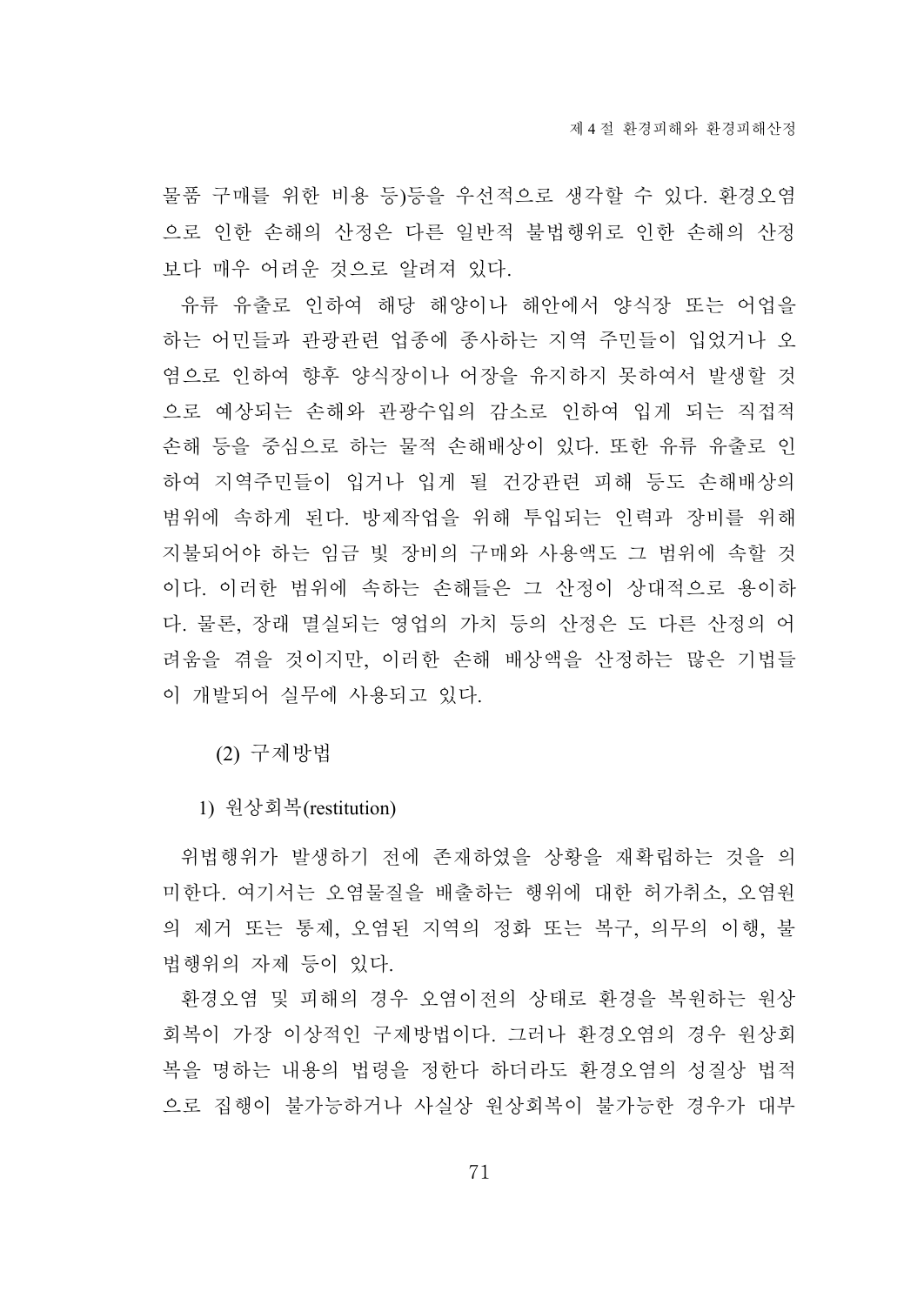분이다. 특히, 불법행위가 지속적이고 장기간 행해진 경우 원상회복은 사실상 불가능하다. 따라서 대부분의 원상회복 방법은 문제가 된 오 염물질 배출의 제거 또는 감소에 그 초점이 맞추어 진다. 원상회복을 위한 비용의 부담은 원칙적으로 환경오염을 야기한 자가 하게 된다. 그러나 환경오염의 주체를 특정할 수 없는 경우도 상당수 나타나게 되는데 이러한 경우는 국가가 그 비용을 부담할 수밖에 없을 것이다.

#### 2) 금전배상(compensation)

멸종된 종, 오염된 대기, 파괴된 생태계, 오염된 해안 및 해양 등의 복원과 같이 원상회복이 충분하지 아니하거나 불가능한 경우에 이루 어진다. 금전배상은 오염으로 인한 직접적인 경제적 손실과 이익의 상실을 포함하여 금전적으로 평가할 수 있는 모든 피해를 보전하여야 한다.53) 금전배상은 환경피해사례에 있어서 가장 일반적인 구제형태 이다. 그러나 실제 피해가 발생하였을 때 어느 정도가 충분한 배상이 되는지에 대한 명쾌한 답을 구할 수 없는 경우가 대부분이다.

대부분의 환경피해 사례에 있어서 오염을 야기한 자와 배상을 청구 한 자 사이에서 피해액의 산정을 둘러싼 첨예한 대립이 있게 된다.

#### 3) 만족(satisfaction)

원상회복이나 금전배상으로도 배상이 이루어지지 아니한 경우 불법 행위를 한 오염주체가 피해자에게 만족을 제공하여야 한다. 물질적인 또는 가시적인 피해가 없는 경우 적합한 구제수단이라고 할 수 있다. 만족을 제공하는 수단에는 의무위반의 인정, 행위의 위법성의 공식적, 사법적 선언, 유감(regret) 또는 공식적인 사과, 위반자의 처벌, 명목적 인 배상, 재발금지에 대한 보장 등 다양한 형식이 있다.54)

<sup>53) 2001</sup> ILC 국제위법행위에 대한 국가책임 규정 초안 제36조.

<sup>54)</sup> ibid., art. 37.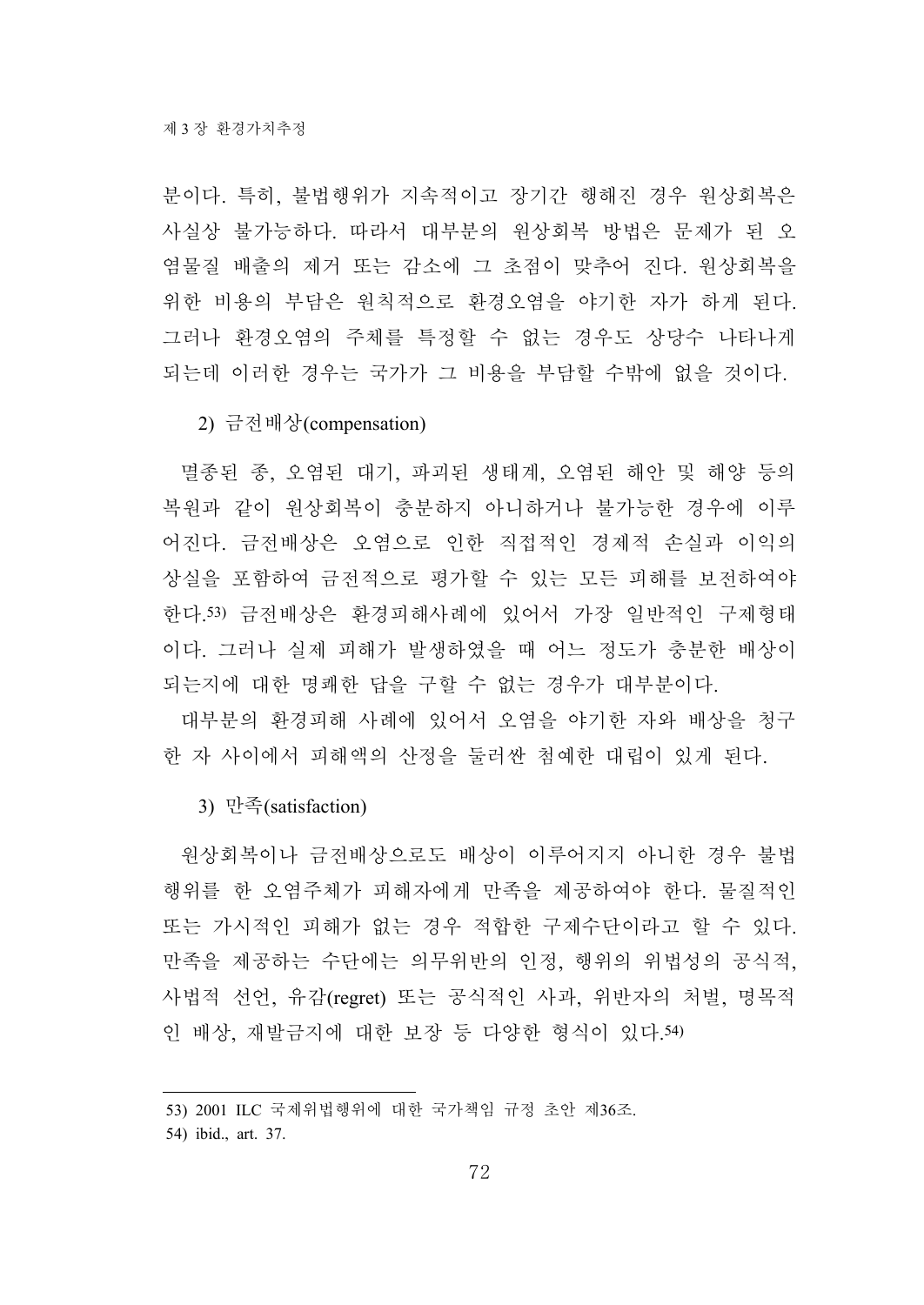4) 유지청구(injunction)

향후 문제의 발생 소지가 될 수 있는 특정한 행위를 금지시키는 것 을 명령하는 것이다. 환경침해는 계속적 침해라는 특징을 가지므로 현재 발생하여 계속되고 있는 침해나 장차 발생할 우려가 있는 침해 를 예방하기 위한 것이다. 환경침해는 한 번 일어나면 원상회복이 사 실상 불가능하므로 침해를 사전에 예방하는 것이 더욱 중요하다.55)

일반적으로 현재 발생하고 있거나 또 발생할 우려가 있는 장래의 손해에 대하여 유지청구를 인정할 수 있다. 이를 유지청구권이라고 하는데 유지청구권은 다시 구체적으로 현재 발생하고 있는 침해에 대 해서 인정하는 방해배제청구권과 손해발생이 임박하여 장래에 손해가 발생할 것을 사전에 예방하기 위해 청구하는 방해예방청구권으로 구 별되어 진다.56)

유지청구권에서도 주요 쟁점은 결국 유지청구를 하는 자가 환경침 해를 야기하거나 야기할 명백한 우려가 있는 상대방에 대하여 방해배 제 및 예방을 위한 비용을 부담할 것을 요구하게 되는데 이때에 그 비용의 산정을 어떻게 할 것인가가 될 것이다.

5) 결 어

대부분의 환경피해의 사건에서 피해자는 가해행위의 중단, 원상회 복, 환경자원에 대한 피해(순수한 환경피해)와 이러한 피해에 부수하 는 인적, 불적 피해와 관련된 비용을 보전하기 위하여 금전배상 등을 구한다. 원상회복을 구하는 경우는 피해가 발생하기 이전의 상황을 규 명하는 것이 가장 중요하다. 국가나 지방자치단체의 사전환경성평가

<sup>55)</sup> 전경운, 해양유류오염사고피해에 대한 손해배상의 법적 문제 - 허베이 스피리트 호 기름 유출사고를 중심으로 -, 환경법연구 제30권 제2호, 520면.

<sup>56)</sup> 전경운, 위의 논문, 520면, 유치청구권의 법적 성격은 전경운의 같은 논문 520면 이하를 참조.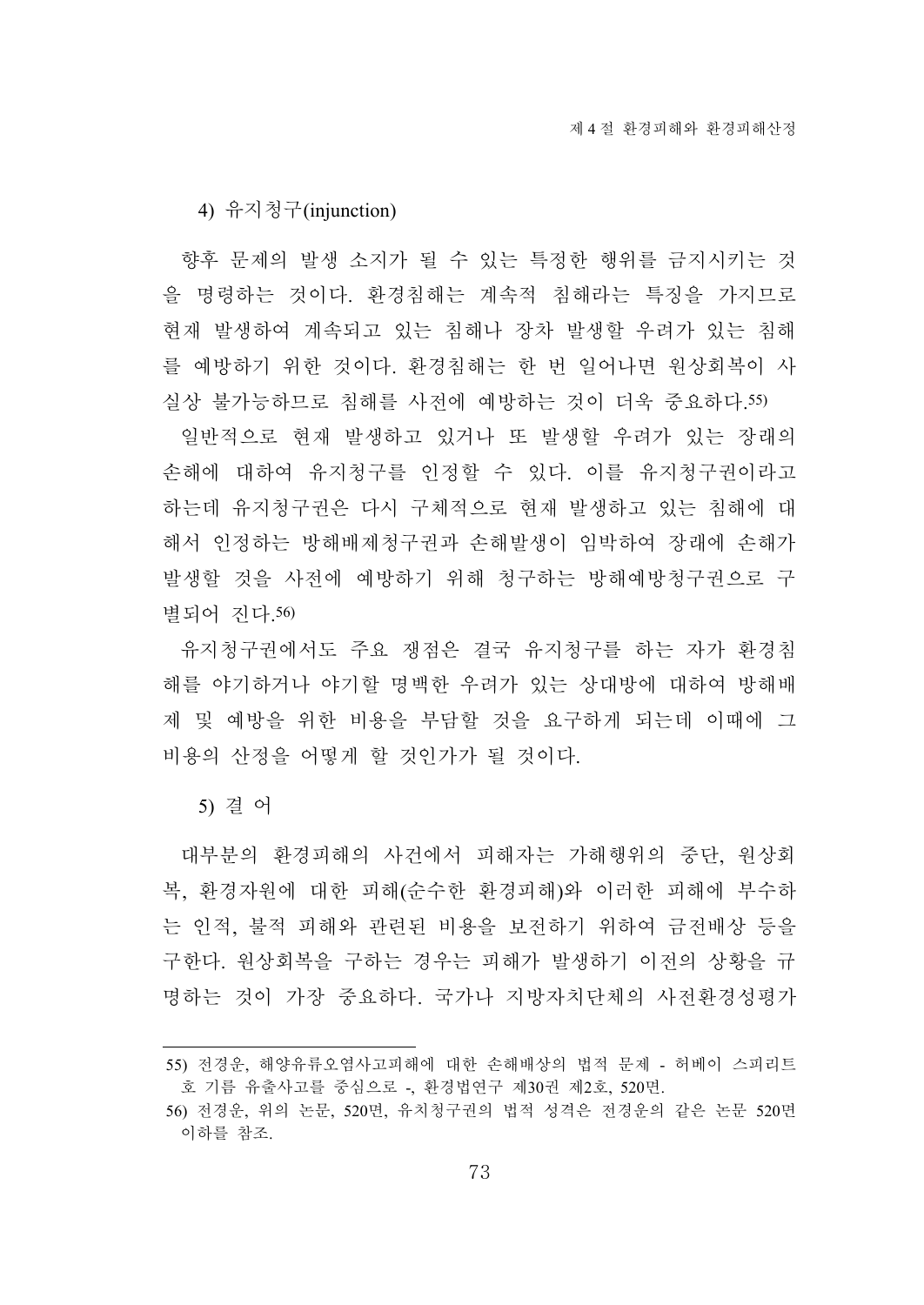시행시 환경가치를 적극적이고 정기적으로 추정하여 자료를 축적하고 있는 것이 중요할 것이다.

환경은 한 번 오염되거나 훼손되면 그 이전 상태로 다시 돌아가는 것이 거의 불가능하다. 따라서 대부분의 환경분쟁에서 피해자는 가해 자에게 가해행위의 중단과 함께 금전배상을 요구하는 것이 보통이다. 금전배상과 관련하여서는 피해액의 산정이 가장 중요하다. 이는 환경 피해에 대한 보전이 피해로 인한 경제적 비용을 보전하는 전통적 접 근방법만으로는 한계가 있기 때문이다. 특히, 순수한 환경피해를 금전 으로 환산한다는 것은 사실상 불가능하다. 따라서 환경가치를 가능한 한 정확히 산출해 내기위한 노력이 있으나 위에서 본 바와 같이 환경 가치를 시장가격과 같은 경제적 가치로 환산해서 추정하는 것은 추정 기법의 한계 및 환경재의 특징으로 인하여 한계가 있다. 그럼에도 불 구하고 현실에서의 환경분쟁은 피해자의 주장 및 멸실된 환경가치를 고려하는 가운데 가해자의 책임범위를 정하여 그에 상응하는 배상액 을 결정하여야만 한다. 환경피해에 대한 배상과 관련한 확립된 규칙은 현재로서는 없다. 환경피해에 대한 가치측정이 환경피해에 대한 배상 액을 산정하는데 핵심이 된다.

(3) 조건부 가치평가법을 손해 산정방법으로 제도화한 예 - 미국의 유류오염법(Oil Pollution Act, 1990)

미국의 유류오염법은 미국의 내수와, 연안으로부터 3마일 이내, 배 타적 경제수역 200마일, 푸에르토리코 등 미국령 수역에서 원유, 석유 제품의 유출과 유출위험시에 적용하기 위해 1990년 제정되었다. 이 법 률은 1989년 3월 발생한 엑손-발데즈호 유류유출사고를 계기로 유조 선 등에 대한 미 연방 해안경비청(USCG)의 권한을 강화하고, 단일선 체 유조선의 미국입항을 금지하는 것을 주요 내용으로 하고 있다. 입 법과정에서 미국 의회는 선박소유자에 대한 무한책임을 인정하는 내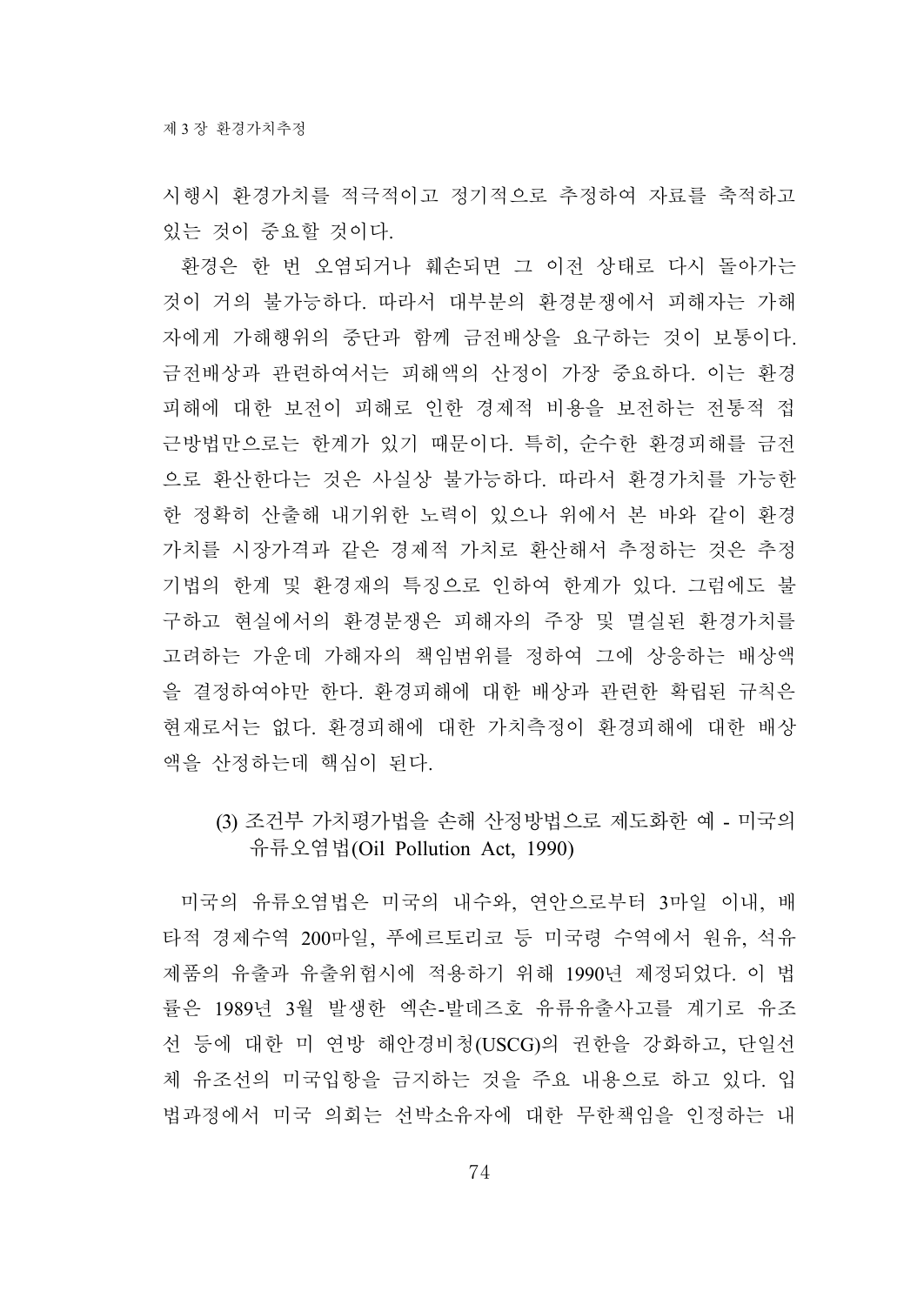용을 규정하고자 하였으나 해운업계와 보험업계의 반대와 무한책임부 과의 현실적 한계를 이유로 선주의 책임한도를 인정하면서 그 대신 책임한도액을 대폭 인상하는 것으로 타협을 하였다.57)

이 법률은 총 9개의 장과 80개의 조문으로 구성되어 있다. 제1장이 유류오염책임과 보상에 관한 장이다. 이 장에서 오염자 책임원칙에 따 른 책임원칙규정, 책임보상의 내용, 책임제한 규정 등을 규정하고 있 다. 유류오염법은 오염원인자에게 제거비용(removal costs) 및 손해에 대한 책임을 부담시키고 있다.58) 또한 유류오염법은 손해를 자연자원, 부동산 또는 사유재산, 실재사용력, 수입, 이익 및 수익력, 공공서비스 등이 6개 범주로 구분하고 이들 범주에 속하는 사항에 대한 피해를 손해에 포함하여 규정하고 있다.59)

이 법률에서 주목할 것은 유류오염에 따른 손해의 첫 번째 범주인 자연자원과 관련한 손해의 산정과 관련한 규정이다. 이 법률은 자연자 원에 대한 손해를 자연자원에 대한 손상, 자연자원의 파괴, 멸실, 지 연자원을 사용하지 못하게 하는 데에 대한 손해, 이러한 손해를 평가 하는데 지불하여야 하는 비용 등을 포함시키고 있다.60) 자연자원의 원 상회복을 위한 복구조치비용, 대체자원 취득 비용, 가치감소비, 손해평 가비용 등에 대하여 이전에 판례를 통하여 인정되어 오던 환경손해의 계량화 문제를 유류오염법에 명문화하였다는 것이 이 법률의 특징이며 커다란 의의이다. 유류오염에 따라 발생한 가치감소를 사용가치와 비 사용가치로 구분하고 이를 계량화하는 방법으로 조건부 가치평가법을 포함한 각종의 경제적 가치평가 기법들의 적용을 고려하고 있다.61)

- 58) 미 연방 유류오염법, 제1001조 (31).
- 59) 미 연방 유류오염법, 제1002조 (b).
- 60) 미 연방 유류오염법, 제1006조 (d)(1); 김인숙, 위의 책, 45면 이하 참조.
- 61) 이 법률에 따라 상무성 산하 해양대기청(NOAA)은 구체적 배상액을 산정하기 위 한 규칙을 제정하였다. 해양대기청은 규칙을 제정하기 위해서 노벨경제학상 수장자

<sup>57)</sup> 김인숙, 주요국가의 해양오염사고 대응에 관한 비교법적 연구 I, -미국-, 법제연구 원 2008, 31면 이하.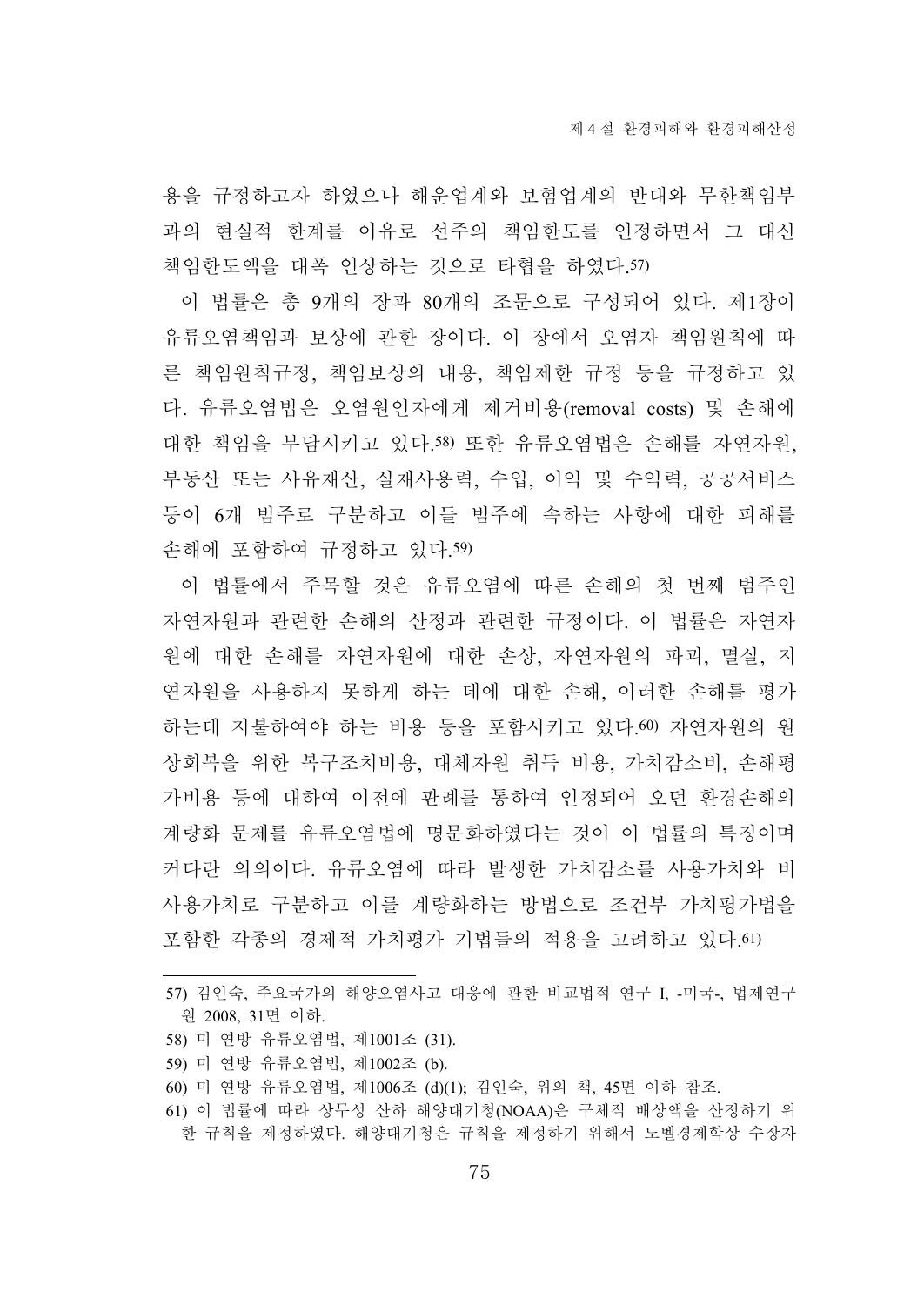### 4. 환경가치추정 기법이 사용된 환경사고의 예

(1) 국 내

1) 태안 삼성-허베이 스피리트 원유 유출 사고

가. 사건개요

"HEBEI SPIRIT호 사건은" 2007년 12월 7일 충남 태안 해상에서 발생 한 해양유류유출사고이다. 사고 당일 태안군 원북면 신도 남서방 6마 일 해상에서 예인선 2척에 의하여 예인되던 중 삼성중공업 소속 크레 인 바지선과 이 해상에 정박 중이던 중국(홍콩)선적의 유조선인 HEBEI SPIRIT호와 충돌하여 12,547㎘(약 10,900톤)의 원유가 해상으로 유출 된 사건이다. 이 사건으로 사고 발생 해역인 태안 앞바다와 서남해안 일대의 양식장, 해수욕장 등을 오염시킨 사건이다. 특히, 이 지역은 조수간만의 차가 심한 조간대 지역이어서 유류오염지역의 확산에 따 른 환경피해의 확대와 오염유류의 장기적 잔존에 의해서 장래에도 계 속적인 피해가 발생할 것으로 예상된다. 이 사건의 유류유출 규모는 1995년 7월 23일 전라남도 여천군(현 여수시) 앞바다에서 발생한 씨프 린스호 침몰시 유출된 양의 2배 이상에 달하고 있다.

나. 환경피해산정

허베이 스피리트 호의 유류유출에 따른 피해규모에 대하여 국제유 류오염보상기금(IOPC)는 '허베이 스피리트 사건 보고서'에서 약 3520

인 케네스 애로우(Kenneth Arrow)교수에게 조건부 가치평가법과 관련한 연구를 맡 겼다. 애로우 교수팀은 1993년 11월 '조건부 평가법에 관한 해양대기청 보고서'(Report of the NOAA Panel on Contignent Valuation)를 제출하였다. 해양대기청은 이 보고서를 기초로 하여 1996년 1월 '유류오염법에 따른 자연자원손해 산정에 관한 규칙'(NOAA Final Rule on Natural Resource Damage Assessment under OPA 1990)을 제정하여 공포하였다.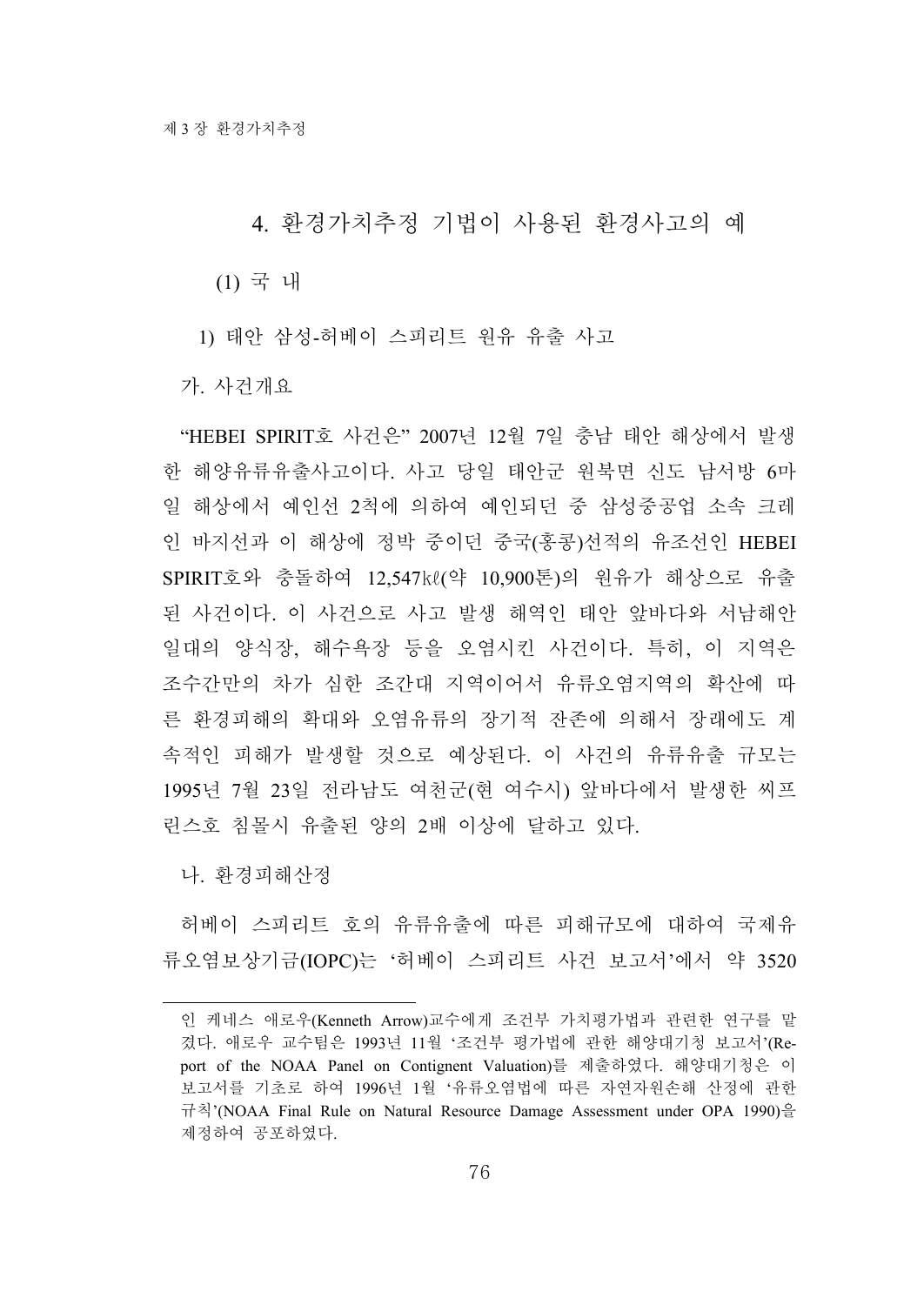억에서 4250억원 사이로 추정하고 있다. 구체적으로 보면 방제작업을 위해 1100억원, 어업 및 양식업 손해 1700억원, 관광업 720억에서 1,140 억원 등으로 추산한 바 있다.62) 그러나 지역주민들은 이 사건으로 인 하여 수조원의 피해가 발생하였다고 주장하고 있어서 손해배상의 규 모를 둘러싸고 첨예한 대립이 있다. 이 사건으로 인하여 해당 지역의 주민들이 입은 직접적 손실은 대체적으로 어선 어업종사자 및 가두리 양식업자들이 입은 일실 이익, 관광객 감소로 인한 숙박업자 등의 소 득손실이 있을 수 있다. 또한 오염물 제거비용, 정신적 피해, 건강상 의 피해 등이 손실로서 계상되었을 것이다.

그러나 위의 피해액의 산정 및 손해배상액의 결정은 지역 주민들에 대한 손해배상과 오염물 제거를 위해 사용된 제거를 위한 직접비용 (제거장비, 제거용품, 인건비 등)을 그 내용으로 하는 것이다. 이 사건 유류유출결과로 해당 지역의 환경에 발생한 직접적 피해 및 향후 지 속적으로 발생할 것으로 예상되는 환경손해에 대한 산정은 이루어지 지 않은 것이다.

허베이 스피리트 호 유류유출 규모는 아래에 소개하는 씨프린스호 사건의 2배 이상이며, 그 피해범위도 매우 넓어서 해양환경과 해당 지 역의 환경오염 및 생태환경에 대한 직접적 피해는 물론 향후 발생할 것으로 예상되는 피해까지 감안한다면 그 피해는 실로 막대할 것으로 예상된다. 그러나 현재까지는 해당 유류유출사고로 인하여 손해를 입 은 지역주민들과 방제작업과 관련한 비용 등의 산정이 주를 이루고 있다. 오염을 야기한 주체의 특정과 손해배상을 부담하는 자는 이미 확정이 되어 있고63) 이제 오염을 야기한 자들이 부담하여야 할 환경피

<sup>62)</sup> 한상운, 한국의 해양유류오염피해에 대한 법적 책임과 과제, - HEBEI SPIRIT호 유류유출사고를 중심으로, 환경정책연구, 제7권 제3호(통권 제18호), 2008.

<sup>63)</sup> 선박의 충돌에 직접 책임이 있는 자들에 대한 관련 법률에 따른 형사책임은 이 미 확정되어 유죄가 인정되었다. 자세한 내용은 대전지방법원 선고 2008.12.10. 2008 노 1644 참조.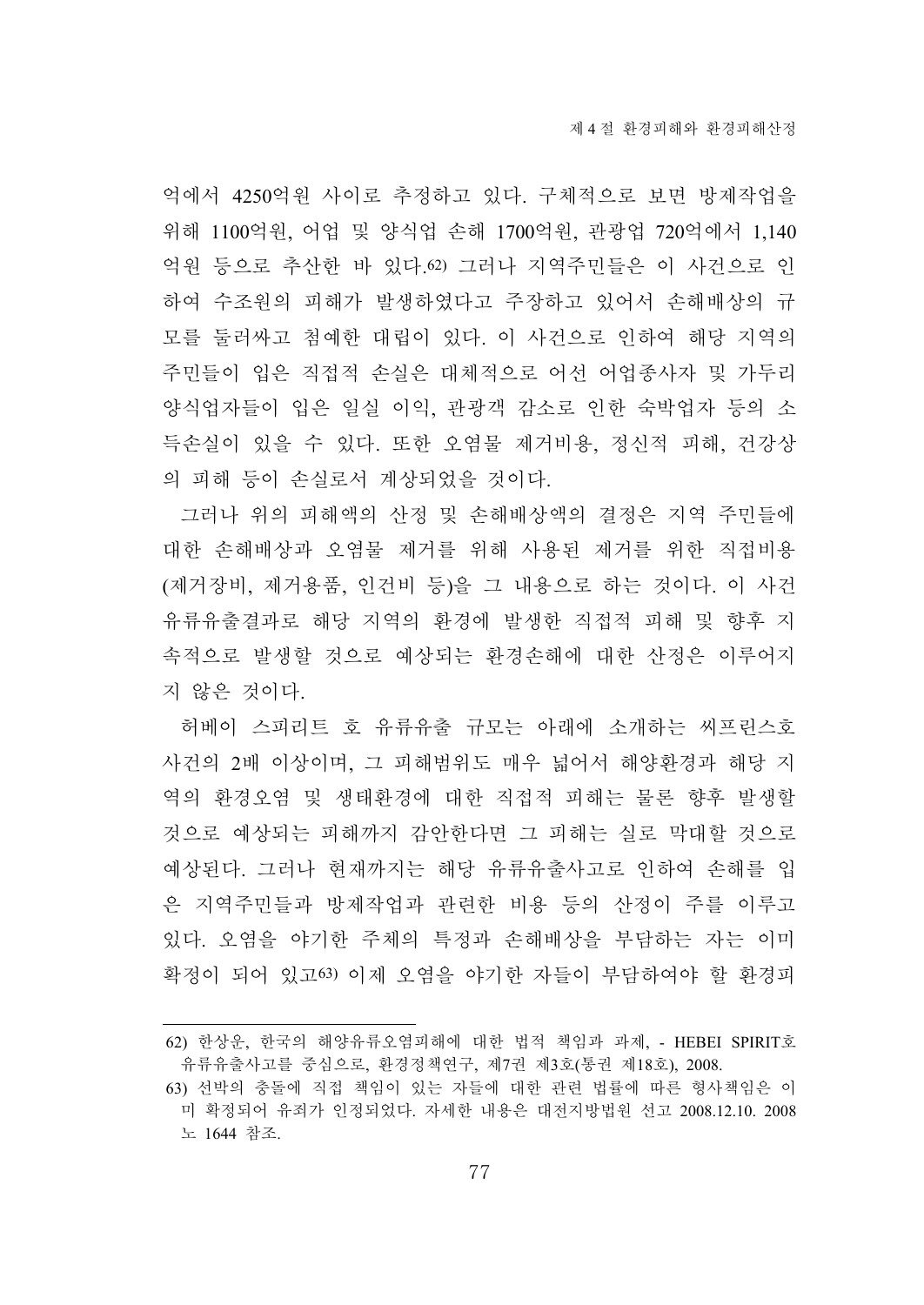해제거 및 환경유지비용의 산정과 이를 어떠한 방법(이른바 징벌적 손해배상)으로 부담시킬 것인지가 중요한 문제로 남게 되었다. 이와 관련하여서는 후술하는 엑손-발데즈 호 사건, 캐나다의 Nestuca 유류 유출 사건에서 환경피해산정과 복구를 위한 목적으로 행해진 산정프 로그램의 사례가 매우 유용할 것으로 생각된다.

2) 씨프린스호 사건

가. 사건개요

씨프린스 호 사고는 1995년 7월 23일 LG칼텍스정유(현 GS 칼텍스)사 의 키프러스 국적 14만 톤 유조선 씨프린스 호가 침몰하며 원유 98000 톤과 벙커C유 1000톤이 유출된 사고이다. 이 사고는 1995년 7월 23일 태풍 3호 '페이'가 남해안에 상륙했는데, 씨프린스 호는 이 태풍이 여 수 해상을 비껴갈 것으로 기대하고 무리하게 항해하다가 군남면 소리 도 덕포 해안 동쪽 8km 해상 암초에 좌초되어 당시 전남 여천군이 집 계한 자료에 따르면 유출사고 피해는 231건, 3,295ha, 204km의 해상과 73km의 해안을 오염시켰다. 여수 소리도 주민과 환경단체는 12년이 지 난 2007년에도 잔존 유분이 발견되고, 어족자원이 감소되었다고 주장 하고 있다.

씨프린스호 사건의 경우 유출된 기름의 방제비용은 국제기금에서 지 급하였으나, 어민들이 청구한 보상액은 153억에 불과하였다. 이 사고 로 인하여 발생하였거나 발생할 것으로 예상되는 환경피해의 배상에 는 어떠한 언급도 없는 상태이다.

나. 환경피해산정

씨프린스 호 유류 유출로 인한 해양환경피해의 산정을 위하여 조건 부 가치 측정법(CVM)을 적용한 사례를 소개한다.64)

<sup>64)</sup> 위의 사례는 김석구/김태유, 유류오염에 따른 해양환경피해의 측정: 조건부 가치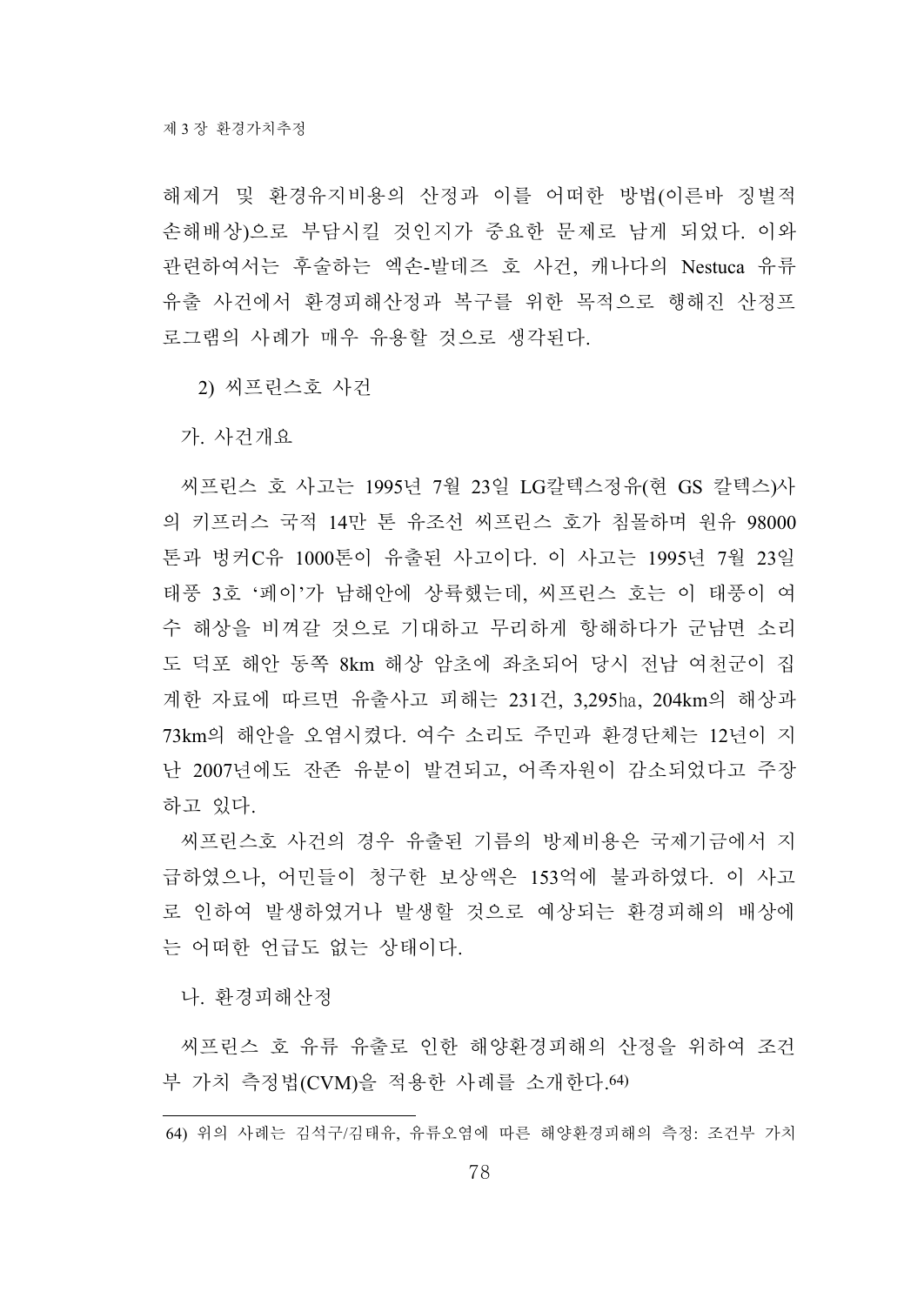조건부 가치측정법은 그 적용을 위하여 대체적으로 5단계를 거친다. 먼저 1단계에서는 연구대상의 환경재를 설정하며, 제2단계에서는 설 정된 환경재에 대하여 전달하고자 하는 내용을 정확하게 전달하면서 응답자들이 이해하기 쉽게 묘사할 수 있기 위한 시나리오 작성을 하 게 된다. 제3단계에서는 조건부가치 측정법의 운용에서 예상될 수 있 는 여러 가지 편의를 방지하기 위한 설문지 보완이, 제4단계에서는 직 접 현장에 나가 설문을 시행하는 단계로 충분히 교육받은 설문조사원 들의 역할이 매우 중요하다. 마지막 단계인 제5단계에서는 설문으로부 터 얻어진 자료를 취합하고 분석하여 필요한 정보를 이끌어 내게 된다. 이러한 절차에 따라 우선 조건부 시장의 일반적 상황을 만들었는데, 먼저 응답자로부터 유조선의 유류유출이 따른 해양환경의 오염과 유 류유출 방지를 위한 정부의 해양환경보호대책에 대한 일반적 견해를 이끌어 낸 뒤, 유류유출과 관련된 현재의 상황과 문제점을 지적하고 해양환경오염으로 겪게 되는 현상에 대한 간단한 질문과 이에 대하여 정부가 고려하고 있는 개선방안을 설명하였다. 그 다음단계로 유류유 출방지를 위한 해양환경보호대책 프로그램을 추진하기 위한 비용과 이를 통하여 생기게 될 경제적 상황을 설명하면서 기꺼이 추가적으로 지불하고 하는 금액에 대해 질문하는 방법으로 제1단계의 대상재화의 선정을 위한 준비를 하였다.65)

조건부 가치측정법에서 중요한 역할을 하는 것은 응답자가 밝히고 자 하는 지불의사를 쉽게 표현할 수 있도록 지불수단을 제시하는 것 이다. 이 사례에서는 평가하고자 하는 해양환경오염방지 프로그램의 시행을 위한 재원확보의 차원에서 소득세를 지불수단으로 하였으며, 응답자가 밝힐 지불의사금액(WTP)이 일상적인 지출에 한정되는 문제

65) 김석구/김태유, 위의 논문, 63면 이하 참조.

측정법을 이용하여, 경제학연구, 제50집 제3호에 실린 것으로서 그 내용을 요약 소 개한다.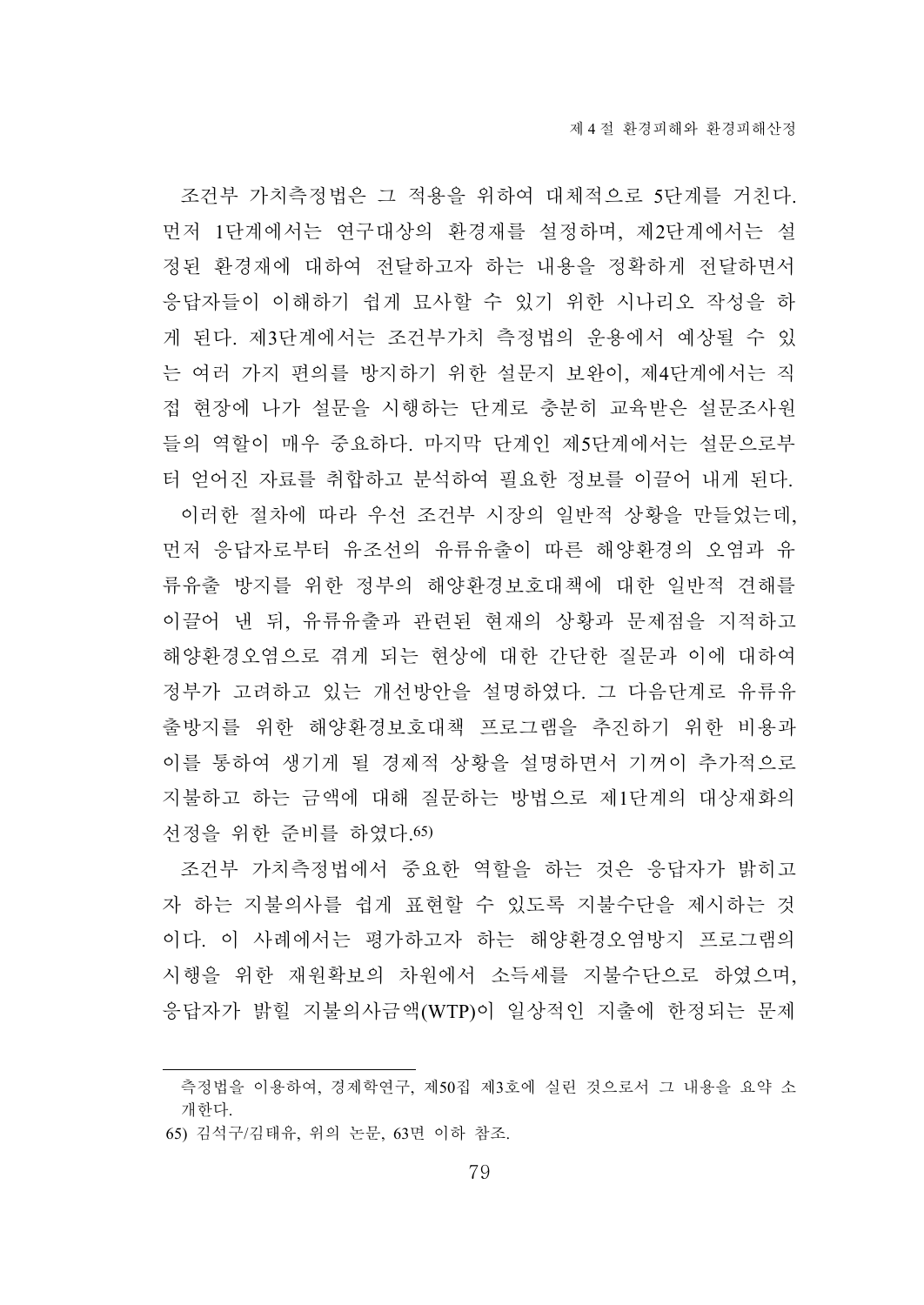를 극복하기 위하여 해양환경보조기금도 추가적인 지불수단으로 제시 하였다. 이 사례에서는 또한 지불의사 유도방법으로 양분선택법(dichotomous choice) 질문법을 사용하였다. 그 이유는 양분선택법의 가장 큰 장점으로 지불의사유도가 유인 일치적이며 저항적 지불의사를 사전에 방지할 수 있다는 점이라고 하며, 동시에 현실시장에서 소비자들의 행 동을 결정하는 유형과 국민투표에서 투표하는 유형과 유사하다는 장 점도 있다고 한다.66) 다음으로 설문방법을 선택하였는데 여기서는 일 대일 개인면접 설문을 실시하였다.67)

이 사례에서는 표본설계단계에서 설문대상지역을 서울 및 6개 광역 시로 한정하고, 각 지역을 구분한 뒤 인구 비율을 고려하여 각 나이의 비율과 남녀비율을 표본 수로 할당하고 각 구역 내에서 랜덤 표집을 하고 설문단위는 가구로 하였다.

설문조사를 위해서 특정 지역에서 실험 가구를 선택하여 설문지의 내용을 검증하였고, 설문을 위해 선발된 조사원들에 대한 특별 교육 을 수차례 실시하였다.68)

이러한 준비 및 설문조사를 실시하여 얻은 자료를 분석한 결과는 다음과 같다. 즉, 이러한 결과를 토대로 씨프린스 호의 유류유출 사고 에 따른 해양환경피해액을 추정하면, 가구당 지불의사금액의 평균값 과 중앙값은 95%의 신뢰구간에서 최소 9,721원에서 최고 13,990원에 이르며 대표 값은 11,850원으로 나타났으며 이 대표 값을 기준으로 우리나라 전체 가구 수에 대하여 계산하면, 보수적인 추정치는 57,583 백만 원(1995년도 인구 센서스에 따른 전국 가구 수 12,958,181로 본 경우)이며, 중간 추정치는 76,777백만 원, 낙관적 추정치는 153,554백 만 원으로 나타났다.69) 다시 말하면 위의 금액은 씨프린스 호 유류유

<sup>66)</sup> 김석구/김태유, 앞의 논문 65면 이하 참조.

<sup>67)</sup> 김석구/김태유, 앞의 논문 67면 참조.

<sup>68)</sup> 김석구/김태유, 앞의 논문 68면 참조.

<sup>69)</sup> 김석구/김태유, 앞의 논문 74면 참조. 지불의사금액의 도출과정 및 계산결과에 대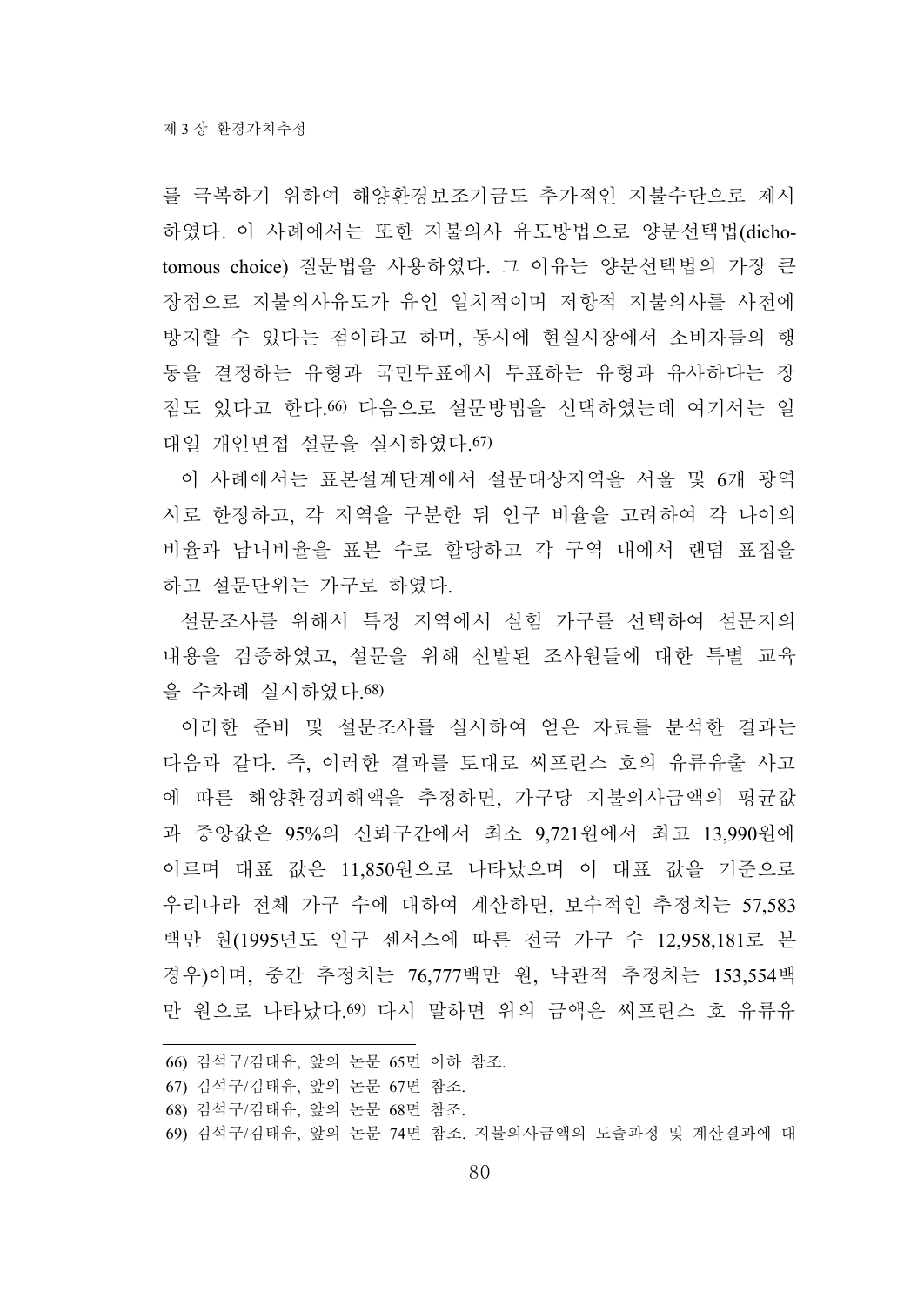출에 따른 여수지역 해양환경보전을 위한 지불의사금액인 동시에 씨 프린스 호에 의한 해양환경피해액이라고 볼 수 있다.70)

다. 시사점

위의 사례는 씨프린스 호 유류유출사건의 경우 실제로 해양환경피해 액의 산정에 따른 손해배상액은 정해지지 않았으나 조건부 가치측정 법에 따른 피해액의 추정이 가능하며, 그에 따른 손해배상이 이루어 질 수 있었음을 보여주고 있다. 대표적 비시장재인 환경재에 가해진 위해와 이에 따른 피해액을 계량화하기 위해서 적용되는 조건부 가치 측정법은 이미 씨프린스 호 사건 이전에 미국에서 발생한 엑손-발데 즈 사건에서 조건부 가치측정법에 따른 손해배상액의 산정이 이루어 진 경우도 있었으므로 씨프린스 호 사건의 경우도 손해액 산정은 가 능하였을 것으로 판단된다.

(2) 외국의 사례

1) 엑손-발데즈호 사건

가. 사건개요

1989년 3월24일 알래스카의 발데스 항에서 21만t의 원유를 싣고 프 린스 윌리엄 만(灣)을 나오던 엑손(현재의 엑손모빌)의 '발데스호'가 암 초에 부딪혔다. 피해 해안선의 길이는 1천600㎞나 되어 이루 헤아릴 수 없을 정도의 바다 새와 바다수달, 물개, 대머리 독수리, 수십억 마 리의 연어와 청어가 죽었다. 어류, 조개류, 해초류 등 바다 생물의 희 생은 집계할 수조차 없었다. 한마디로 바다생태계가 완전히 파괴된 것이다.71) 그런데 엑손측은 2003년 기름 유출은 단기적 피해밖에는

해서는 같은 논문, 69면부터 74면 참조.

<sup>70)</sup> 김석구/김태유, 앞의 논문 74면 참조.

<sup>71)</sup> 사고의 구체적 내용은 Carson, Richard T./Mitchell, Robert C. etc, A contignent Va-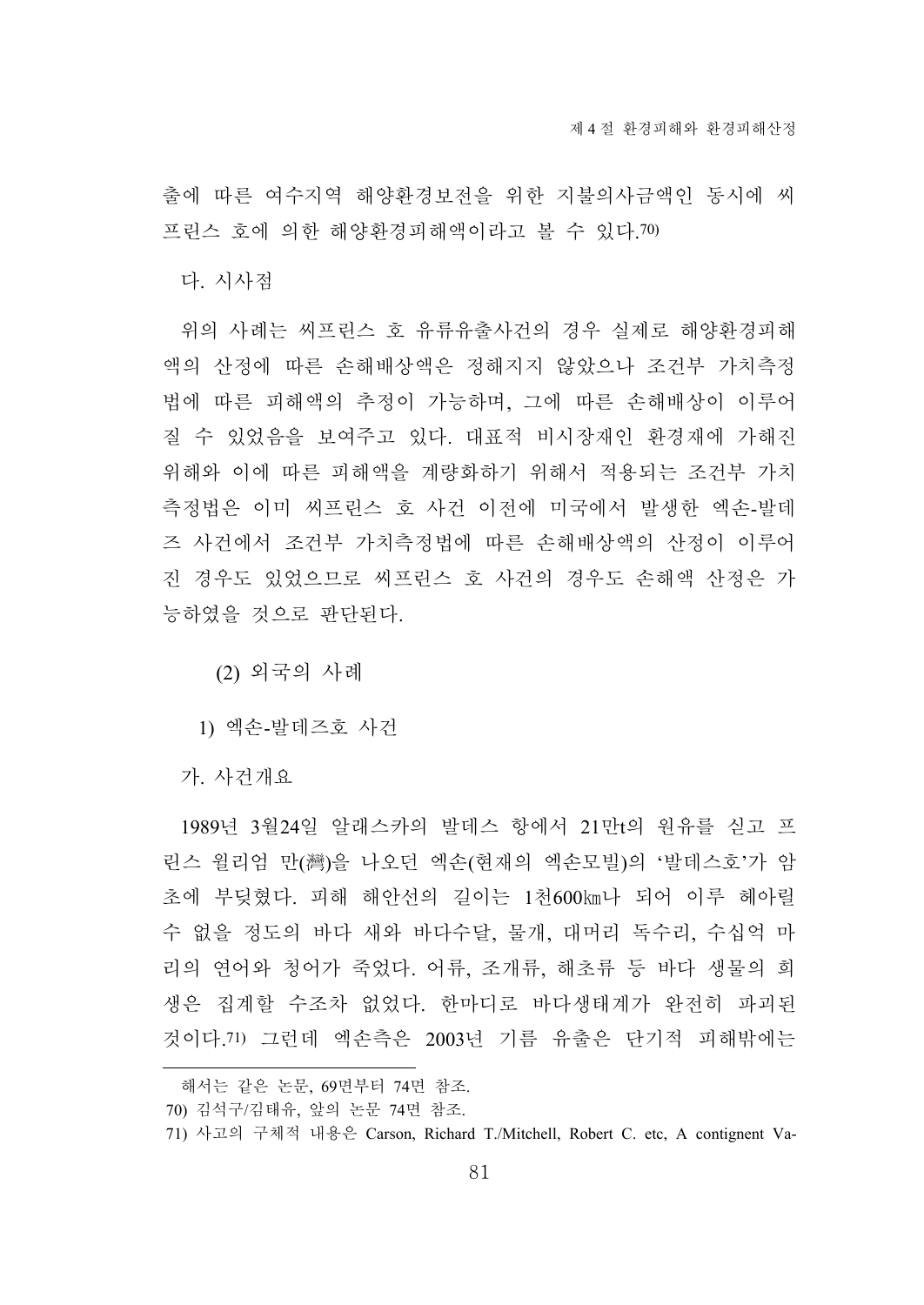없다고 주장했다. 그러나 노스캐롤라이나 대학 연구팀의 조사에 따르 면 사건 발생 후 15년이 지난 시점까지도 원유 유출의 영향이 남아 있다고 밝혔다. 또 오염된 연안 지역의 생물들이 회복되려면 30년은 걸릴 것이라고 발표했다. 유출량 기준 최악의 원유 유출 사고의 하나 로 기록된다. 엑손모빌은 이 사고 후 피해지역 청소와 소송처리를 위 해 20억 달러 가량의 자금을 투입했으나 18년이 지난 지금까지도 법 적, 환경적으로 해결되지 않은 문제들을 남겼다.

엑손-발데즈호 유류유출사고가 있고 이에 대하여 엑손사를 상대로 거액의 손해배상 관련 소송이 제기되었다. 소송은 사고발생 20년이 지 난 지금에도 마무리가 되지 않은 상태이다. 지금까지의 소송진행 과정 을 보면, 1994년 앨라스카 엥커리지 법원은 이 사건(Baker vs. Exxon) 에서 2억8천7백만 달러를 실제 손해의 배상으로, 50억 달러를 징벌적 손해배상금을 엑손에게 부과하는 결정을 내렸다. 50억 달러는 당시 엑 슨 사의 1년 총 이윤금액과 동일한 금액이었다. 엑슨 사는 이러한 판 결에 불복하여 미연방 제9 순회 법원에 항소하였다. 2002년 12월 6일 순회법원의 홀란드(Russel Holland)판사는 징벌적 손해배상금을 40억 달러로 10억 달러를 낮추어서 선고하면서 사건의 규모에 적당하며 과 도한 금액이 아니라는 결론을 내렸다. 엑손은 다시 항소하였으나 징 벌적 손해배상금액이 45억으로 늘어나고 더불어서 이자까지 부담하게 되었다. 이후 계속된 항소 끝에 미 연방 제9항소법원은 2006년 1월 27 일 변론을 청취한 뒤 2006년 12월 22일 징벌적 손해배상 금액을 25억 달러로 정하였다. 이 법원은 최고법원이 징벌적 손해배상에 대하여 가 장 근접해서 내려진 연방위법원의 재정을 인용하였다.

엑손은 다시 항소하였다. 2007년 5월 23일 미 연방 제9 항소법원은 엑손 항소를 기각하고 25억 달러의 징벌적 손해배상 액을 유지하였다.

luation study of lost passive use values resulting from the exxon Valdez oil spill, A Report to the Attorney General of the State of Alaska, Nov. 1992, pp. 1-2, 1-3.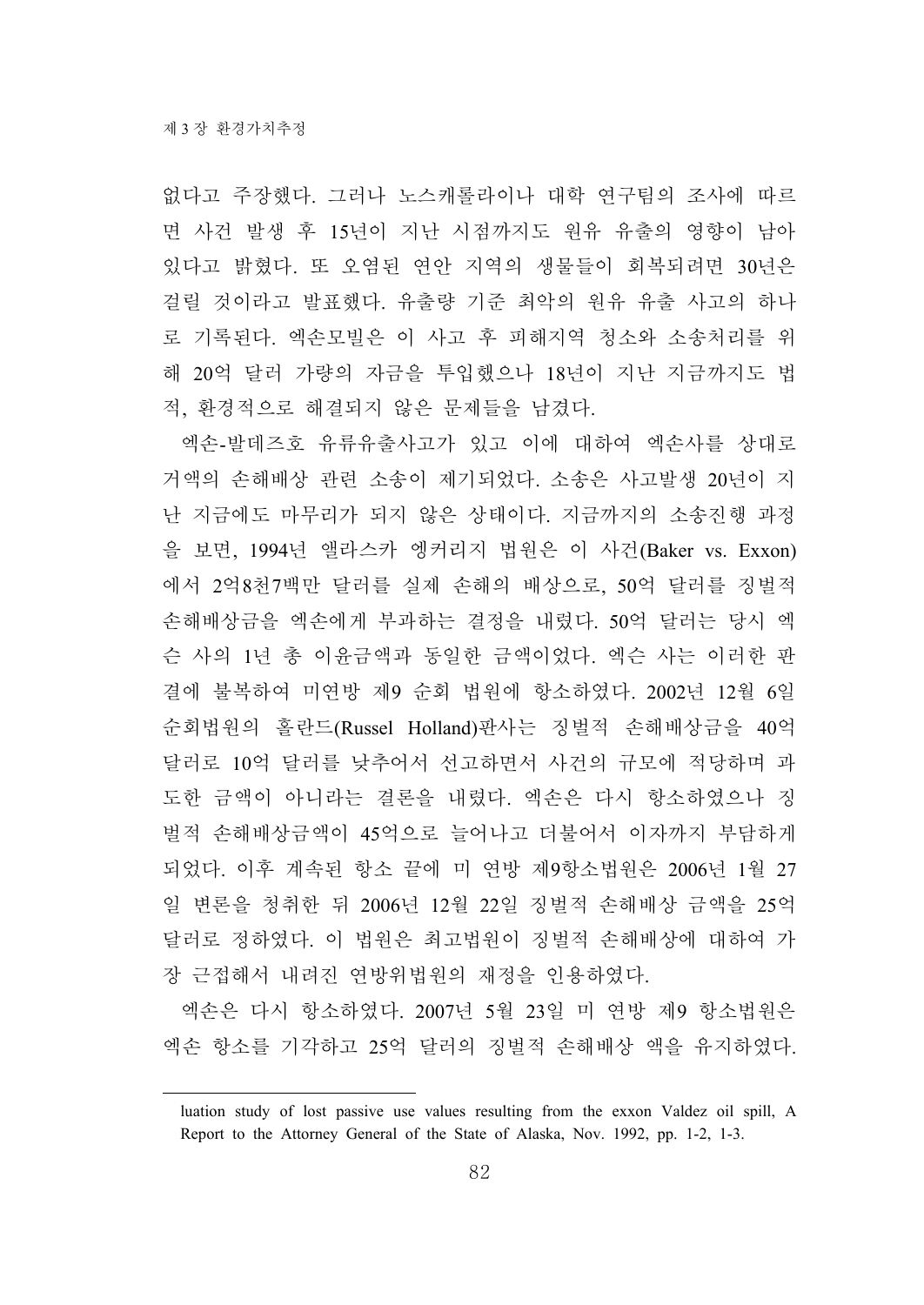엑손은 연방 최고법원에 항소하였고 최고법원은 변론 기회를 부과하 여 2007년 2월 27일 약 90분간의 구두 변론이 있었다. 이 사건의 심 리를 맡게 된 알리토(Samuel Alito) 판사는 자신이 엑손사의 주식을 소 유하고 있다는 이유로 이 심리사건을 회피하였다.

엑손의 공식적 입장은 징벌적 손해금액이 지나치게 과도하다는 것 이었다. 그들의 주장은 유류 유출오염이 사고에 기인한 것이고, 엑손 사는 이미 20억 달러 정도의 정화비용과 10억 달러를 민사책임과 형 사책임과 관련하여 지급했다는 것이었다. 이에 대해 원고 측 변호인은 그 사건에 대하여 엑손사가 전적으로 책임을 부담하여야 한다고 주장 하였다.

나. 조건부 가치측정법에 따른 환경가치추정과 그에 따른 징벌적 손해배상액의 산정

(가) 경 과

이 사건의 쟁점은 해당 해양지역에 거주하는 주민들에 대한 배상이 나 그 밖의 청소를 위한 직접 비용의 산출보다는 징벌적 손해배상금 의 과다 여부였다. 법원은 징벌적 손해배상금을 부과하였고 엑손사는 이것이 지나치게 많은 액수라는 것을 주장하고 적정한 수준으로 감액 을 해 줄 것을 요청하였다. 이 사건에서는 쟁점이 된 징벌적 손해배 상금액을 도출해 내기 위해서 조건부 가치측정법이 사용되었다.

엑손-발데즈호의 유류유출로 인하여 피해를 입은 지방정부와 환경 단체가 엑손사를 상대로 수 조원 이상의 소송을 제기하자 미국 해양 대기국(NOAA)은 이와 관련하여 발효된 1990년 석유오염 조항에서 요 구된 자연자산의 오염피해액 산정을 위한 특별위원회를 구성하였다. 특별위원회는 노벨경제학상 수상자인(Kenneth Arrow)교수와 솔로우(Robert Solow) 교수를 의장으로 하고 경제학 전문가 22명으로 구성이 되 었다. 위원회는 보고서를 통하여 조건부 가치측정법의 가이드라인을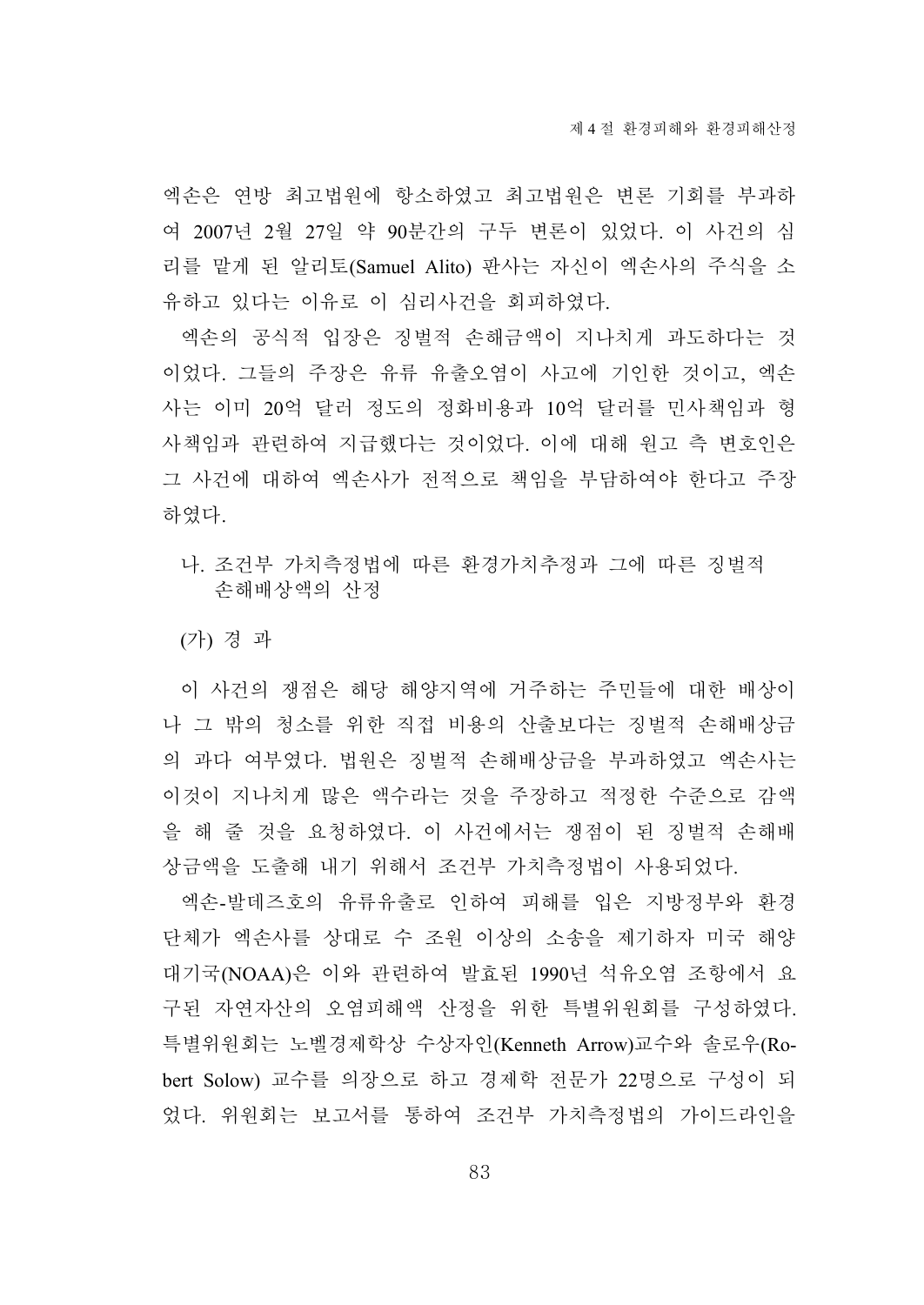제시하면서 조건부 가치측정법은 전문가가 이론에 근거하여 적용하면 비 사용가치를 포함하여 각종 환경 피해에 대한 평가와 산정을 법적 으로 의미 있도록 하는데 믿을만한 추정치를 제공할 수 있다고 평가 를 내렸다.

한편 카-슨(Carson Richard T.) 등이 알라스카 주 법무부장관에게 제 출한 "조건부 가치측정법에 따른 엑손-발데즈호 유류유출로 인한 수동 적 가치 상실 결과보고서"가 제출되었다. 이 보고서는 엑손-발데즈호 사건과 관련하여 주 정부가 엑손사에 대한 책임을 묻고자 하는 계기 에서 작성되었다.72) 이 보고서는 비시장재 및 수동적 사용 가치 상실 을 추정하는데 효과적이라고 하는 조건부 가치측정법을 적용하여 유 류유출에 따른 환경가치 손실액을 추정하고 이를 근거로 환경오염 책 임을 부담하여야 하는 엑손사에 대하여 구체적인 배상을 요구하기 위 해 작성되었다.

(나) Carson 보고서

카슨(Carson)은 샌디에고의 캘리포니아 대학교수로서 조건부 가치평 가법에 따라 엑손-발데즈 유류유출사고의 환경피해 규모를 산정하는 작업을 주도하였다. 이 보고서는 총 5개의 장으로 구성되어 있다. 첫 번째 장은 이 보고서의 구성 및 작성취지에 대한 설명을, 두 번째 장 은 사건의 개요 및 조건부 가치측정법의 일반적 내용을 소개하고 있 다. 세 번째 장은 조사를 위한 도구의 근거를 마련하기 위하여 기존 의 연구사례 및 산정의 자료를 소개하고 있으며, 네 번째 장은 조사 를 위한 기술적인 면과 조사 과정을 다루고 있다. 마지막 장인 다섯 번째 장에서는 조사결과의 분석을 그 내용으로 하고 있다.73)

카슨 보고서는 1989년 7월부터 1991년 1월까지 18개월이 넘는 기간 동안 조사한 뒤 작성되었다. 이 조사의 목적은 엑손-발데즈 사건에 의

<sup>72)</sup> Carson, Richard T./Mitchell, Robert C. etc., ibid., p. 1-1.

<sup>73)</sup> 조사 분석을 위한 구체적인 방법, 설문, 결과 등은 앞의 Carson 보고서를 참조.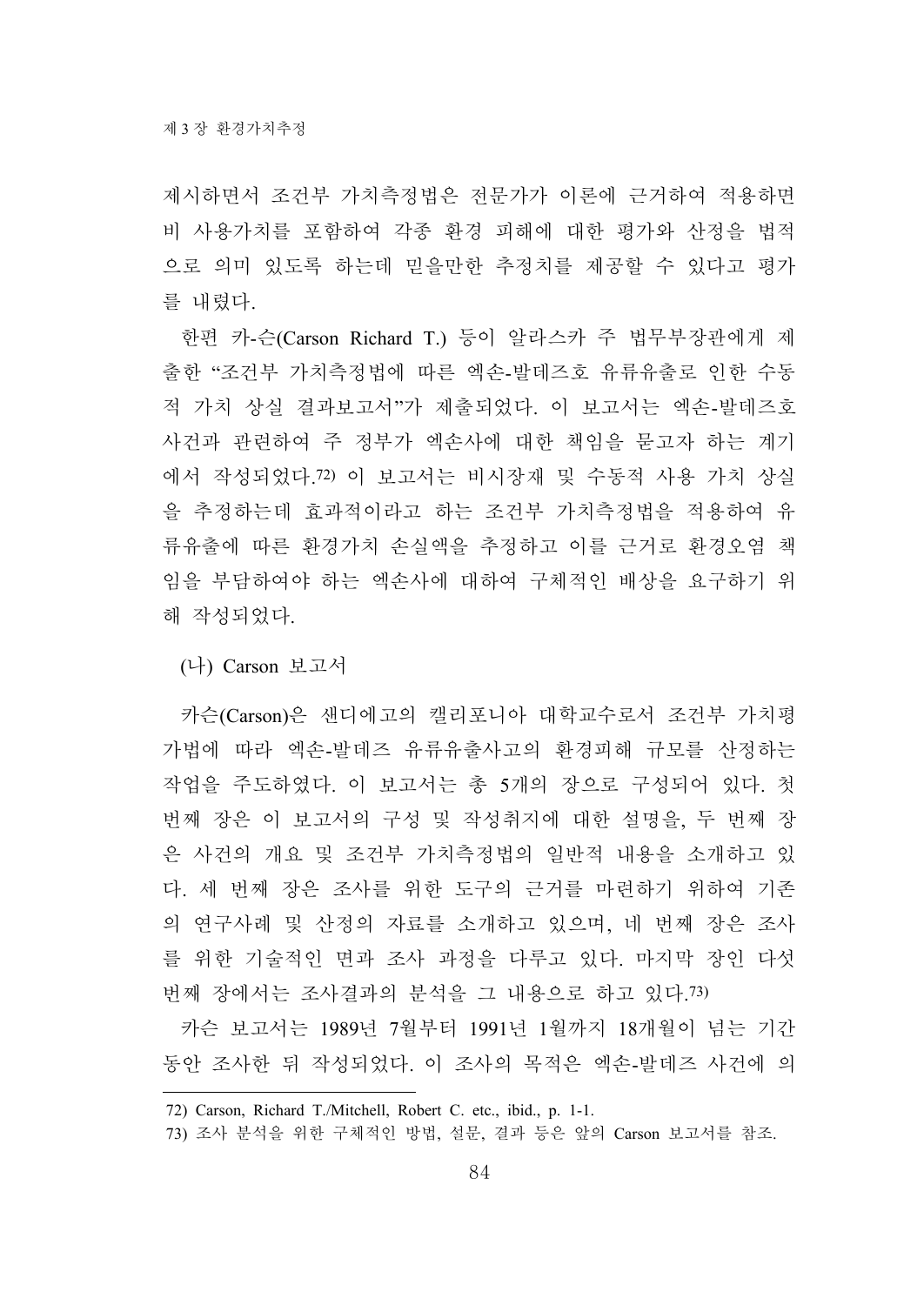해서 야기된 자연자원의 피해로 야기된 소극적 사용가치의 손실 정도 를 측정하기 위해 유효한 수단을 발전시키기 위한 것이었다. 조사 방 법의 설계를 통하여 다섯 가지의 목표를 해결하고자 하였다. 첫째, 조 사를 통해 피해자체의 정확한 평가, 둘째, 경제적 이론에 따른 결과의 무모순성(Consistency), 셋째, 이해의 용이성(Comprehensibility), 넷째, 타 당성(Plausibility), 보편적 중립성 등을 입증하고자 하였다.74)

이 조사는 조건부 가치평가법의 전형적인 진행 방법에 따라 이루어 졌다. 조사계획의 초기단계에서 미 연방내의 각각 다른 지역 6곳에서 조사 집단에 대한 자도를 하고, 1년 뒤에 7번째 조사 집단에 대한 지 도를 하였다. 이들 지역은 각각

- ① 시에틀, 워싱턴 주 (1989.7.21)
- ② 앵커리지, 알라스카 (1989.7.24.)
- ③ 볼티모어, 메릴랜드 (1989.8.6.)
- ④ 페어팩스, 버어지니아 (1989. 8. 7.)
- ⑤ 세인트 루이스, 미주리 (1989. 8.17.)
- ⑥ 샌 디에고, 캘리포니아 (1989. 8.25.)
- ⑦ 뉴 올리언즈, 루이지에나 (1990. 3.24)

참가자들은 각 지역 시장에서 여론조사회사에 의해 일대일 전화 상 담을 통해 임의로 선정되었으며 각각 18세가 넘었다. 대부분의 경우에 서 남녀의 비율, 연령, 교육수준 등에 대한 균형을 맞추었다. 선택편의 를 줄이고 유류오염에 대한 사전 이해에 대한 측정을 가능하게 하기 위하여 첫 번째의 집단 토론 이후까지 엑손-발데즈 사건의 초점에 대 한 이야기는 하지 않았다. 표본집단을 선정하는 동안 토론은 특정되지 않은 공공 주제(public issues)에 관한 것일 뿐이라고 이야기 되었다.75)

<sup>74)</sup> Carson, Richard T./Mitchell, Robert C. etc., ibid., pp.  $2-12 \sim 2-13$ .

<sup>75)</sup> Carson, Richard T./Mitchell, Robert C. etc., ibid., pp.  $2-15 \sim 2-16$ .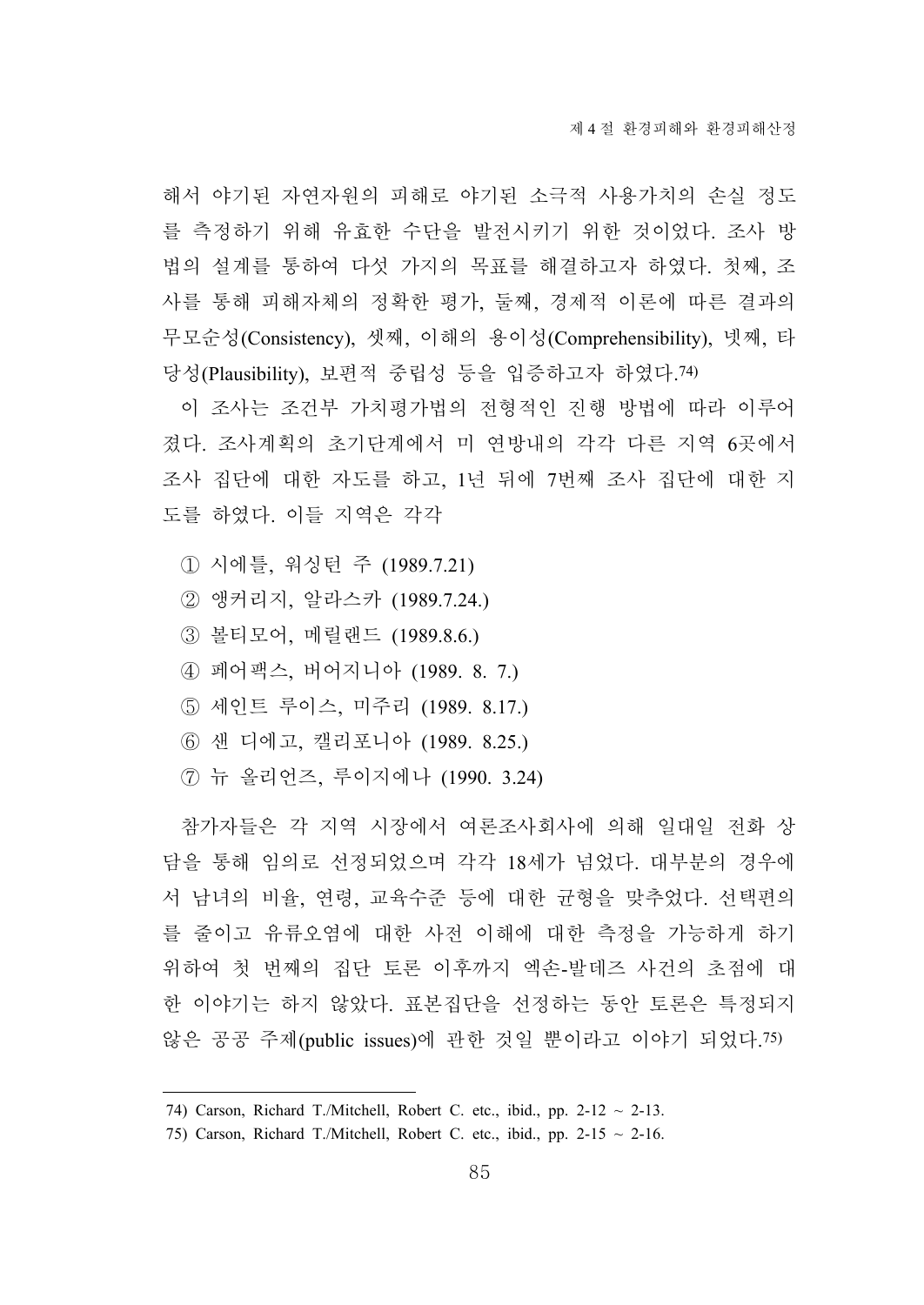설문의 방식은 양분선택형 질문 방식으로 정해졌다. 이 질문 방식은 종종 취사선택형 질문(take-it-or-leave-it question)으로 불리우며, 질문자 에게 특정 가격을 수용하겠는지 아닌지(yes-or-no response)에 대한 질 문을 던지고 그 반응을 알고자 하는 방식이다. 단순 취사선택형 질문 은 일반적이고 공정한 조건하에서 집중적이면서 양립할 수 있는 질문 유형이다. 그러나 이러한 유형의 질문을 보다 정교하게 하여 편의를 가능한 줄이면서 신뢰있는 자료를 얻기 위해 복합적인 질문을 사용하 였다.76)

이 조사의 첫 번째 목표인 엑손-발데즈 사건에서 입은 환경가치에 대 한 피해를 산정하기 위한 방법으로 여러 단계를 거쳐서 본 사안(mainissue)에 접근해 들어갔다. 이를 위해서 질문의 방식 및 단계를 정하였 는데 첫 번째의 질문(Initial Question, A-1a부터 A-20)부터 엑손-발데즈 유류유출과 같은 오염피해 인지 및 장기계획과 관련한 두 번째 질문 (B-1부터 B-18)과 보충적인 내용과 통계학적 내용을 담은 세 번째 질 문, 설문자의 태도 등에 대한 판단을 목적으로 하는 네 번째의 질문 들로 질문이 구성되었다.

첫 번째 질문 유형(A-1a부터 A-1f)은 여섯까지 항목에 대한 지불가 능 정도를 묻는 것으로 구성되었다. ① 가난한 외국에 대한 원조 ② 가정, 자동차 및 사업을 위한 충분한 에너지확보 ③ 범죄와의 전쟁 ④ 고속도로 안전의 강화 ⑤ 공공교육의 개선 ⑥ 환경보호에 대하여 보다 많은 돈을 지불할 의사, 지금과 동일한 의사, 지금보다 다소 적은 금 액, 지금 보다 매우 적은 금액을 지불할 의사가 있는가를 내용으로 하 는 질문으로 구성되었다. 질문의 순서는 임의로 지역에 따라 다르게 정해졌다. 이 질문에 대하여 49%가 공공교육 개선을 3%만이 가난한 외국에 대한 원조에 대하여 더 많은 돈을 지불할 용의가 있다고 대답 하였다. 39%가 환경보호에 대하여 보다 많은 돈을 지불할 의사가 있

<sup>76)</sup> Carson, Richard T./Mitchell, Robert C. etc., ibid., p. 2-17.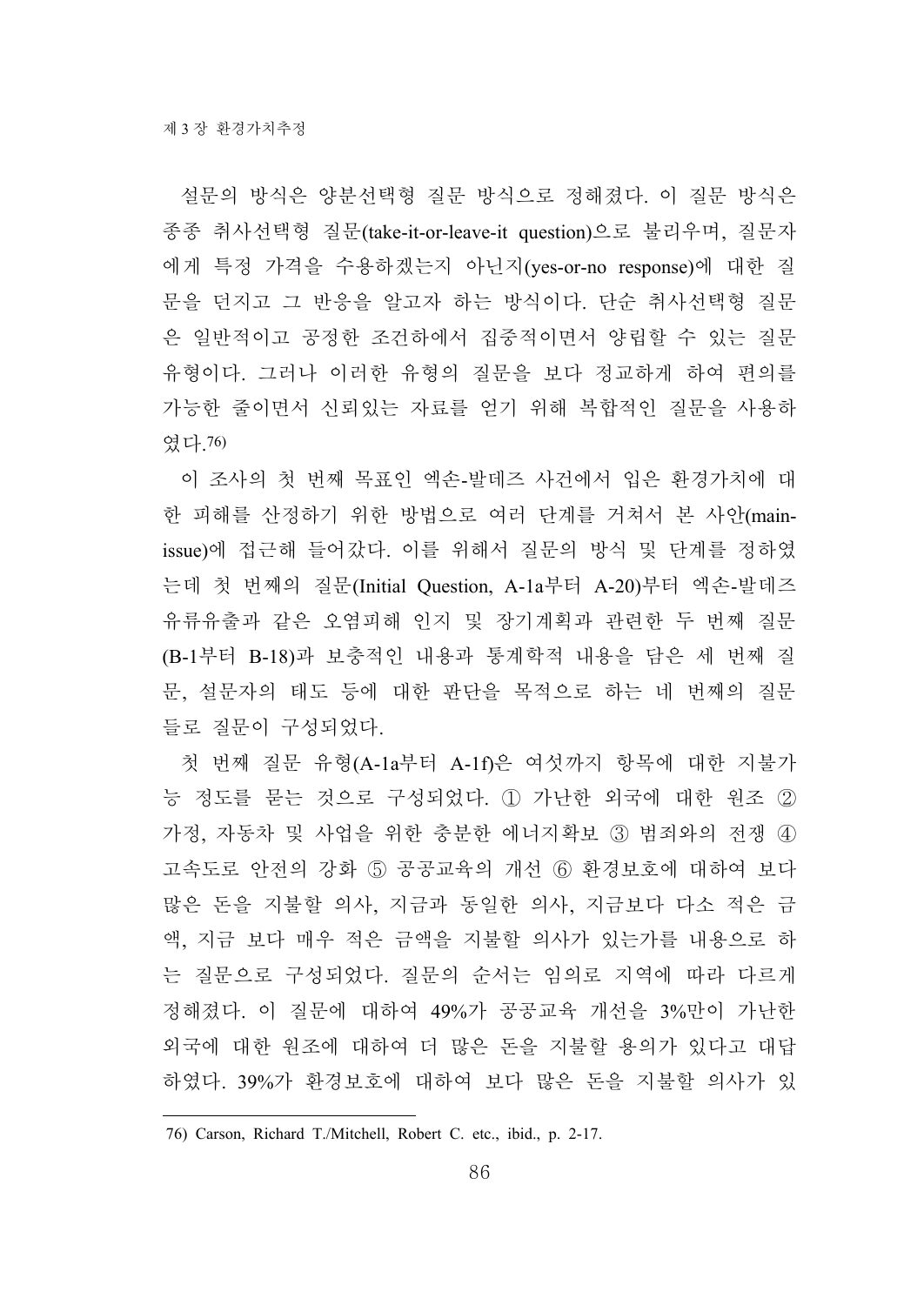다고 대답하였다. 이 답변은 전체 답변 중 세 번째에 해당하였다(49%- 공공교육개선, 42%-범죄와의 전쟁).77)

유사한 방법으로 A-3 유형의 질문(A-3a부터 A-3f)이 구성되었다. 그 내용은 6개의 목표에 대하여 질문자들이 개인적으로 이 목표들에 대 하여 어느 정도 중요하다고 생각하는가를 물었다(매우 중요하다, 상당 히 중요하다, 다소 중요하다, 그다지 중요치 않다, 전혀 중요하지 않 다). 그 목표들은 ① 마약 대처 프로그램 ② 도시의 대기오염 감소 ③ 노숙자에 대한 주거제공 ④ 감세 ⑤ 지구궤도 상의 우주 정거장 설치 ⑥ 유류오염으로부터 해안지역을 보호하는 것이었다. 이에 대하여 대 답지의 36%가 유류오염으로부터 해안을 보호하는 것이 매우 중요(extremely important)하다는 답변을 하여 4%만이 지구궤도 상의 우주 정 거장 설치가 매우 중요하다고 답변한 것과 대비되었다. 상당히 중요 하다는 답변까지 합친다면 유류오염으로부터 해안지역을 보호하여야 한다는 질문항목에 81%의 답변이 있었다.78)

이러한 방식으로 질문의 범위를 점점 좁혀 들어가서 결국 엑손-발 데즈 사건의 경우에 대하여 구체적인 사건의 경위, 사건에 대한 구체 적 내용, 책임의 소재, 환경에의 영향 정도, 유류유출에 따른 생태계 의 위협 대상의 순위, 향후 복원 및 사고방지를 위한 계획, 이를 위해 서 지불할 의사 및 그 금액의 정도를 묻는 질문들을 하고 그에 대한 답변을 들었다.

B유형의 질문은 엑손-발데즈 사건에 대한 인지여부와 유사사건 방 지 계획과 관련한 내용을 조사하기 위해 작성되었다. B-10부터 C-6과 관련한 질문은 가구의 태도에 관한 내용으로서 표본집단의 15%가 멀 지 않은 장래에 확실히 알라스카를 방문할 계획을, 18%는 그러한 가 능성에 대하여 답변을 하였다(B-10). 48%의 가구는 가구원 중 누군가

<sup>77)</sup> Carson, Richard T./Mitchell, Robert C. etc., ibid., p. 5-81.

<sup>78)</sup> Carson, Richard T./Mitchell, Robert C. etc., ibid., pp.  $5-81 \sim 5-82$ .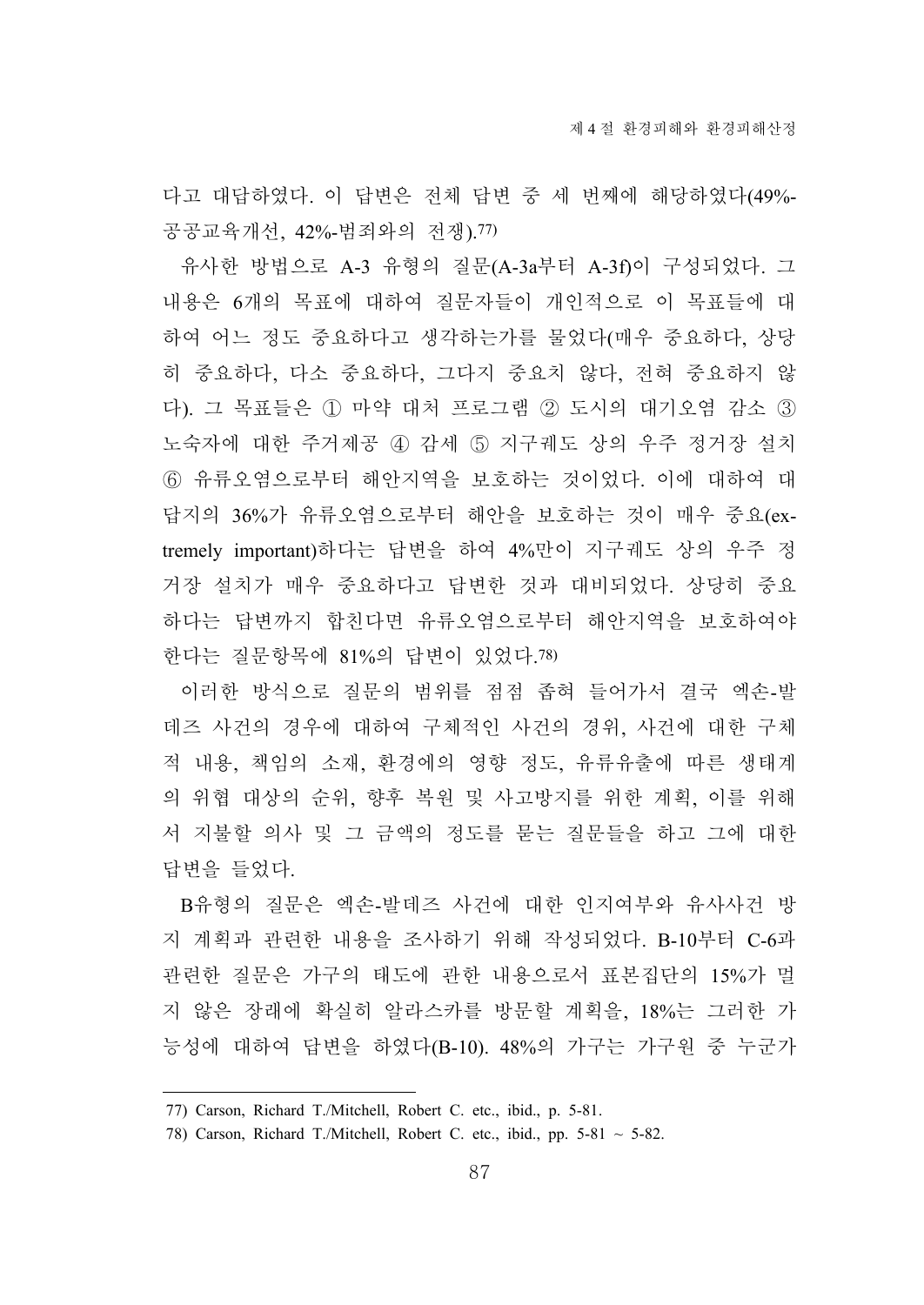는 취미 낚시를 즐기며(B-12), 31%의 가구는 가구원 중 누군가 조류관 찰을(B-13), 17%는 등산 및 소풍(B-14)을 한다고 답변하였다. B-15문항 에 대하여 44%의 답변자가 그랜드 캐니언, 요세미티 또는 옐로우 스톤 국립공원들을 방문한 적이 있다고 답변하였다. 그들 중 60%는 환경주 의자이며, 이중 16%는 매우 적극적인 환경주의자라고 답변하였다.79)

C 유형의 질문은 설문의 통계학적 유의미성을 보충하기 위한 내용 으로 답변자들의 연령, 교육정도, 가족의 구성, 가계지출의 정도 등과 같은 내용을 질문의 내용으로 하였다.80)

D 유형의 질문은 답변자들에 대한 다양한 면들을 조사하기 위해 작 성되었다. 예를 든다면, 엑손-발데즈 사건에 대한 인지정도, 관심의 정 도, 사건해결을 위한 자신의 태도, 이러한 사건 방지를 위한 계획에 대한 입장 등을 묻는 것으로 구성되었다.81)

위의 모든 설문을 통하여 엑손-발데즈 사건에 대하여 설문자들이 밝 힌 지불의사 금액(WTP)또는 수용가능금액(WTA)은 31달러(설문에 응 한 가구들 중 평균수준에 해당하는 가구)로 나타났다. 여기서 평가된 지불의사금액 31달러를 미국전체 가구 수에 따라 합친 금액은 총 28억 달러로 계산되었고, 그에 따라 엑손-발데즈 사건으로 인해서 발생한 환경가치손실(소극적 사용가치 손실)은 총 28억 달러로 평가하였다.82)

2) 네스튜카 유류유출 사건(Nestucca Oil Spill)

가. 사건개요

1988년 12월 23일 미국 워싱턴 주 그레이 항(Gray Harbour) 입구에 서 유조선 네스튜카호와 예인선이 서로 충돌하여 유조선에 싣고 있던 벙커 C유 875,000리터를 그레이 항 유역에 유출한 사건이다. 보고에

<sup>79)</sup> Carson, Richard T./Mitchell, Robert C. etc., ibid., p.5-85.

<sup>80)</sup> Carson, Richard T./Mitchell, Robert C. etc., ibid., pp.3-62~3-65, 5-85.

<sup>81)</sup> Carson, Richard T./Mitchell, Robert C. etc., ibid., pp.3-65~3-67, 5-86~5-87.

<sup>82)</sup> Carson, Richard T./Mitchell, Robert C. etc., ibid., 5-123.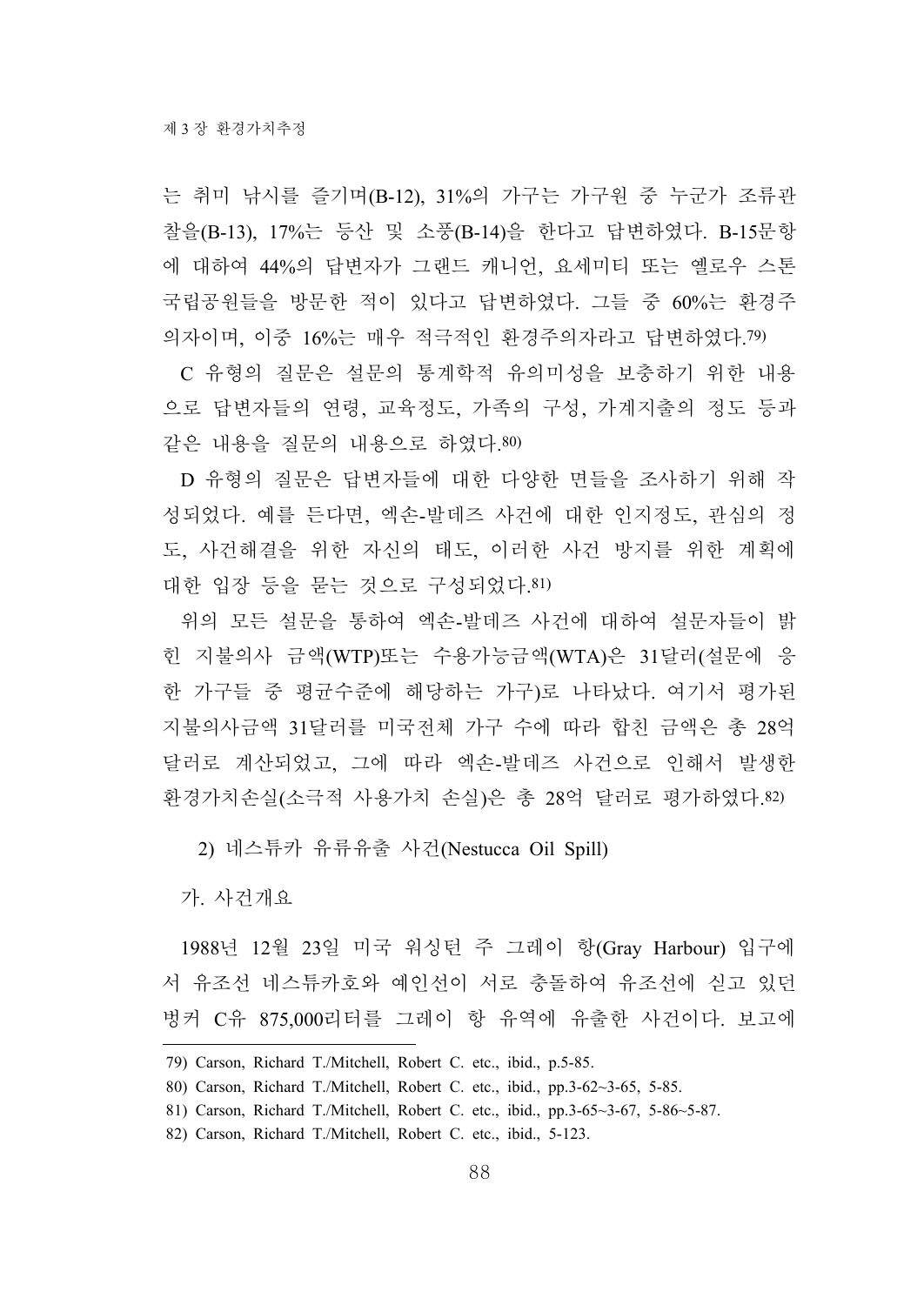따르면 캐나다의 브리티시 컬럼비아 해안에 유출된 기름은 그 다음해 인 1989년 1월 14일에는 스코트 만(Cape Scott)에 도달하였으며, 이후 태평양 연안을 따라 계속 확산되어 미국의 오레곤 주의 태평양 해안 부터 태평양 해안 국립공원과 캐나다의 뱅쿠버 북단에 이르는 약 350 km 해안을 오염시켰다.

이 사고로 인한 환경피해는 수천마리의 조류가 기름에 직접 피해를 받았으며, 무수한 조류, 다수의 물개, 바다사자 등이 피해를 입었다. 이 후 보고에 따르면 오염지역 해안에서 서식하던 50,000마리 이상의 조 류와 각종 어류 등이 죽었으며, 태평양 해양 국립공원도 막대한 피해 를 입었다. 미국과 캐나다 정부 그리고 원주민들은 미국 연방법원에 해안의 원상회복과 환경오염에 따른 손해배상을 청구하였다. 유조선 의 소유회사는 그들 책임의 한도를 구했다. 이 사건은 이 회사의 소 재지인 오레곤 지방법원에서 심리를 하였는데 캐나다 환경부와 브리 티시 컬럼비아 주 환경청은 전문 자문회사인 RGG/Hagler사에 이 사건 으로 인하여 발생한 환경가치의 손실을 추정하기 위한 자문을 의뢰하 였다.83)

자문을 의뢰받은 RGG/Hagler는 유류유출에 따라 발생한 환경피해를 추정하기 위해 조건부가치평가법(CVM)을 사용하였다.

나. 조건부가치평가법 적용

해당 사건에서 자연자원침해평가(Natural Resource Damage Assessment, NRDA)를 하게 된 RGG/Hagler사는 이를 위해 조건부 가치측정법을 평가기법으로 할 것을 결정하였다. Nestucca 유류유출 오염사건에 의 해서 브리티시 컬럼비아와 워싱턴 주 주민이 자연자원 피해에 따른 경제적 가치를 추정하기 위하여 네 가지의 조사 방법이 이용되었다.

<sup>83)</sup> Jung, Hyung-Chan, The Economic Assessment of Claims for Oil Pollution Damages: The Canadian Experience, The Journal of Fisheries Business Administration, Vol. 34 No. 1, pp. 165-166.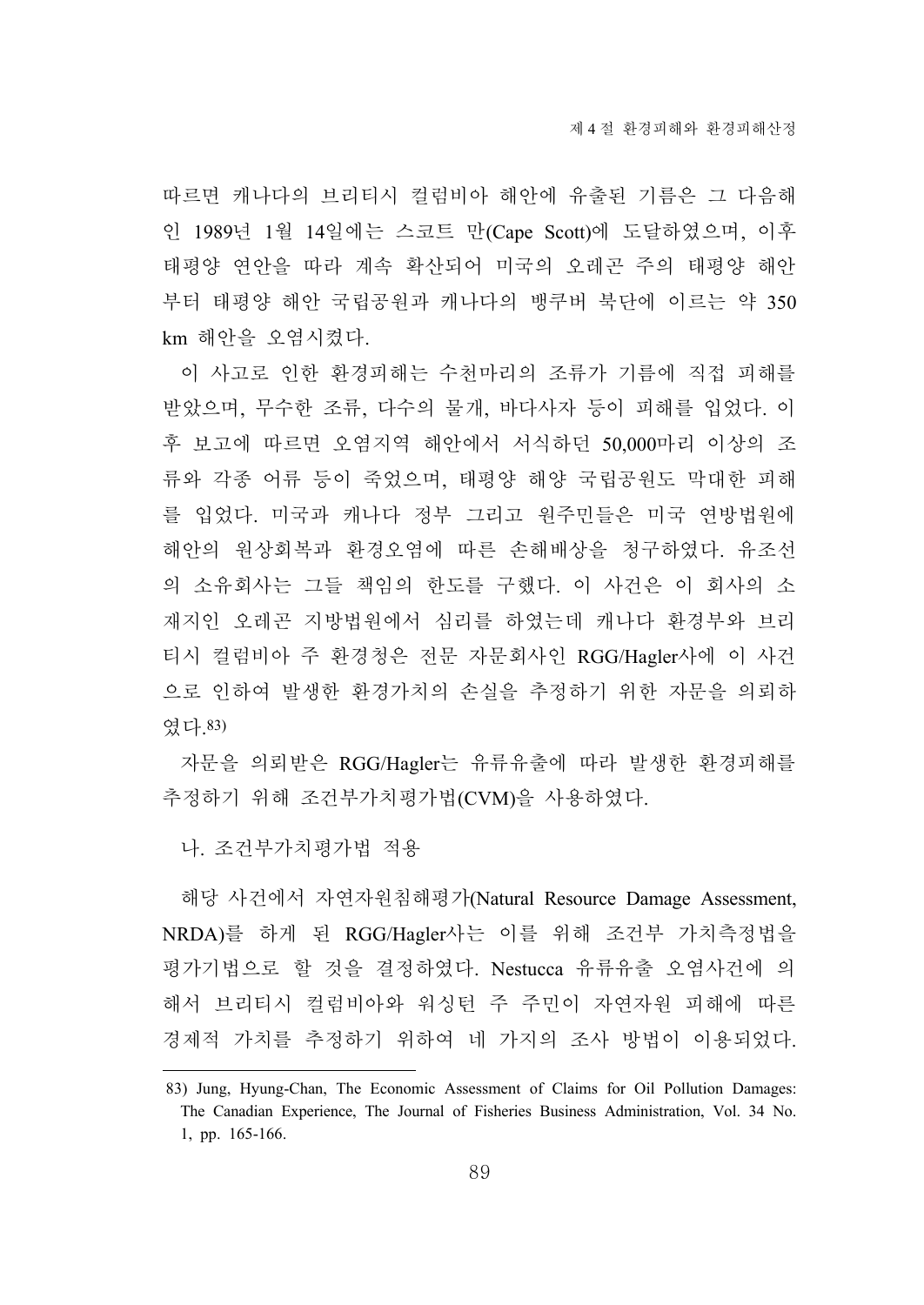이 중 3번째와 4번째 양식이 특별히 조건부 가치측정법에 의해 만들어 진 것으로 3번째 조사는 워싱턴 주 시민들만, 4번째 조사는 브리티시 컬럼비아 주 시민들만을 대상으로 설계된 조사였다.84) 표준집단으로 선정된 양 주의 시민들은 전화를 통한 설문을 받았다. 이중 브리티시 컬럼비아 주의 것만을 보면, 1800가구에 1, 2번 양식을 각각 700부과 4 번 양식의 설문 400부를 발송하였다. 이 조사는 1990년 10월부터 1991 년 2월까지 진행되었으며 회신된 우편을 기초로 다시 전화로 확인을 하였다. 회신 건수가 1,224건으로 순 회신율은 72.7%로 기록되었다.85)

곧 이어서 유류 유출오염방지를 위한 지불의사(WTP)를 추정하기로 아였다. 여기서는 지불카드 접근법이 사용되었다. 이를 위해서 질문을 설정하였는데, 이질문은 "정부는 북서 태평양 전체 지역에서의 유류유 출 오염방지를 위한 평가계획을 세웠다. 그리고 정부는 이러한 계획 의 수행을 위한 비용을 시민들에게 부담시키려고 한다"라는 내용이다. 조사도구는 모든 오염의 예방을 위한 가치와 다양한 크기의 자연자원 피해의 예방 가치를 유도하였다. 여기서 네 가지의 오염유형을 설정 하였다.

첫째, 커다란 충격을 가지는 오염: 일생에 한번 정도 발생할 수 있 는 오염으로, 오염의 규모가 300,000 마리 이상의 조류, 야생동물의 사망과 어업 및 해안의 심각한 충격을 가하는 경우

둘째, 중간 정도의 충격을 가하는 오염: 5년에 한 번 정도 발생할 수 있는 중간 정도의 충격을 야기하는 오염으로 약 40,000 마리 정도 의 조류사망과 해안에 대한 약간의 충격을 가하는 경우

셋째, 작은 규모의 충격을 가하는 오염: 5년 동안 수차례 발생할 수 있는 소규모의 충격을 야기하는 오염으로 약 1,000 마리 정도의 조류 사망을 야기하는 경우

<sup>84)</sup> Jung, Hyung-Chan, ibid., p. 167.

<sup>85)</sup> Jung, Hyung-Chan, ibid., p. 167.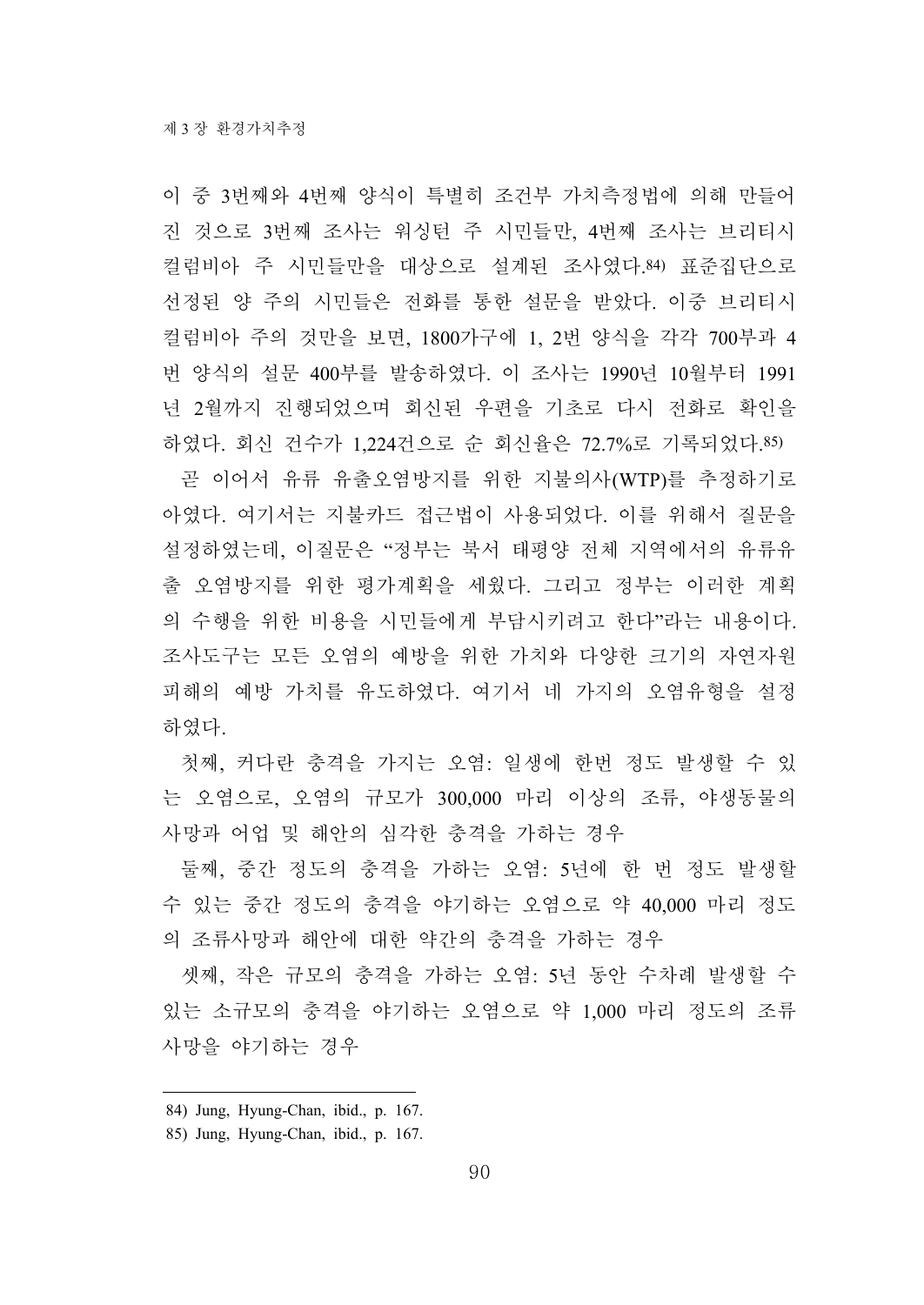넷째, 매우 작은 규모의 충격을 가하는 오염: 그 밖에 북서태평양상 에서 일상적으로 일어날 수 있는 매우 작은 크기의 오염으로 약간의 조류와 야생동물이 사망하는 경우를 설정하였다.

이 조사에서 지불의사금액을 추정하기 위해 지불카드방식을 택하여 잠재적인 지불 액수(예를 들면, \$0, \$5, \$5,000, \$5,000 이상)를 설정하 고 답변을 구하였다. 접근방법은 정해진 답이 없이 자유로이 생각대 로 대답할 수 있도록(open-ended methode)하였다.

유류 유출오염 예방가치의 추정을 위해서 RGG는 지불의사금액의 결 과의 해석에 대한 일관성 있는 검증을 위해 상/하 추정 비교하는 가 운데, 중간 추정치를 내놓았다. 여기서 지불의사금액이 0인 경우와 지 나치게 많은 경우는 무시하였다. 중간 주정치는 대안 조사양식 가운 데 가장 보수적인 답변에 기초하고 있으며, 하한 추정은 발전 접근에 의존하고 있다. 하한 추정은 또한 제시한 각 양식 가운데 가장 보수적 인 가치에 기초하고 있다. 중간급 오염에 대한 상한 추정은 Nsetucca 같은 유형의 사건의 직접적 가치의 내용을 담은 2번과 4번 양식의 결 과에 대한 전통적 조건부가치 평가법에 기초하고 있다.

브리티시 컬럼비아 시민을 대상으로 한 추정의 예에서는 약 46%가 5년에 한번 발생할 수 있는 사고의 예방과 대형사고의 가능성을 줄이 기 위해 전체가치 \$ 295가운데 \$135를(중앙 가치), 약 28%가 중간 급 사고의 예방을 위해 \$80를, 16%는 소규모 사고를 위해서 \$50, 나머지 10%가 매우 작은 사고의 예방을 위해 \$30를 지불할 용의사 있다고 대 답하였다. 이러한 결과를 토대로 Nestucca 유류 유출사고로 인하여 브 리티시 컬럼비아의 각 가구가 입은 손해는 중간급 손해로서 \$45에서 \$175로 추정되었으며, 그 중간 값으로서 \$80라고 추정되었다. 그에 따 라서 브리티시 컬럼비아의 전 가구의 가구당 손해를 합산한 결과 Nestucca 사고로 발생한 전체 피해액은 \$80,000,000로 추정이 되었다.86)

<sup>86)</sup> Jung, Hyung-Chan, ibid., p.169-170.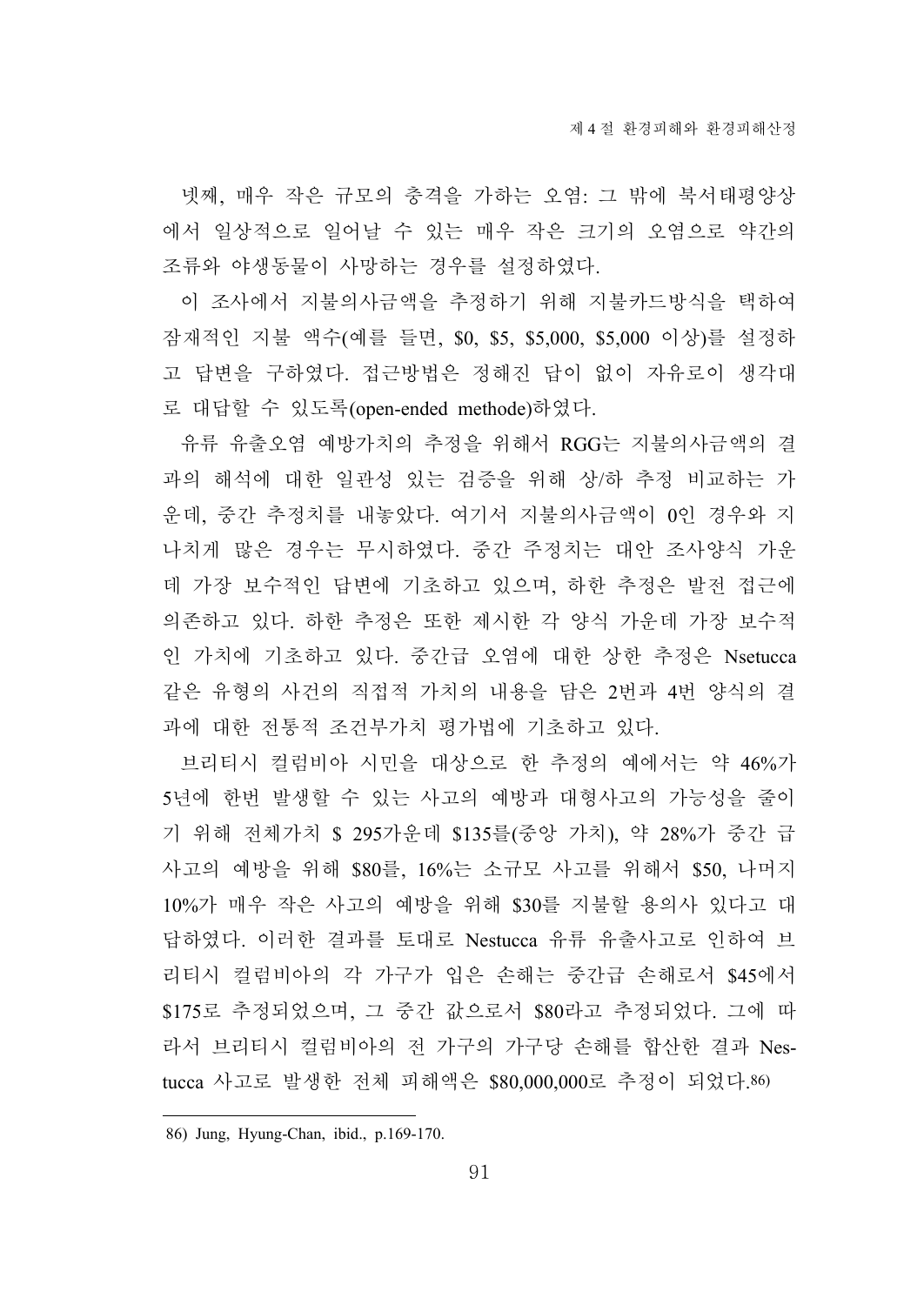### 제 5 절 환경가치 추정의 한계

환경가치의 정확한 추정은 환경과 경제의 조화 또는 개발과 보전의 조화를 실질적으로 이루는데 큰 도움이 된다. 그러나 환경가치의 대상 이 되는 자연환경은 대부분의 공공재처럼 금전화가 되기 어려운 재화 중 하나이다. 위에서 소개한 많은 기법들이 환경가치를 추정하기 위한 방법들로 소개되고 알려져 왔다. 그러나 이러한 기법들이 그대로 실현 될 수 있기 위해서는 많은 자료들이 수집되고 분석되어야 한다.

환경정책기본법, 환경영향평가법 등이 대폭 개정이 되어서 환경영향 평가를 비롯한 여러 제도가 정착이 되었다. 환경영향평가의 대상이 되 는 사업장에 대한 환경가치의 평가가 중요한 것이 되었다. 특히 유엔 환경개발회의에서 채택된 '의제21(Agenda 21)' 제8장은 보다 정확한 환 경가치의 추정을 위한 기법의 개발과 자료 수집을 강조하고 있다. 지 속가능발전 원칙이 점차 환경영역에서 하나의 원칙으로 대두되면서, 인간의 후생의 확대는 계속 이루어지지만 이러한 과정에서 자연환경 의 보전과 미래세대에 대한 책임을 자각하여야 한다는 목소리가 높아 지고 있다. '지속가능발전 원칙'은 어쩌면 인간의 지구에 대한 끊임없 는 개발욕구를 순화하고 있는 용어일지도 모른다.

오늘날의 환경가치추정 기법은 매우 다양화되고, 신뢰도가 매우 향 상되었다. 하지만 그럼에도 불구하고 각 기법들은 여전히 취약점을 안 고 있다. 대부분의 기법들은 존재가치를 충분히 추정하지 못한다. 특히 여행비용 방법이나 속성가격기법의 경우에는 선택가치와 존재가치가 누락될 가능성이 매우 높기 때문에 환경가치를 크게 과소평가할 위험 성이 높다.87) 물론 이러한 취약점은 여러 기법들을 동시에 고려하여 보완할 수 있을 것이다. 그러나 환경가치추정은 기본적으로 경제이론 에 바탕을 두고 있다. 따라서 여기서 결과로서 나타나는 가치는 기본

<sup>87)</sup> 이정전, 위의 논문 192면.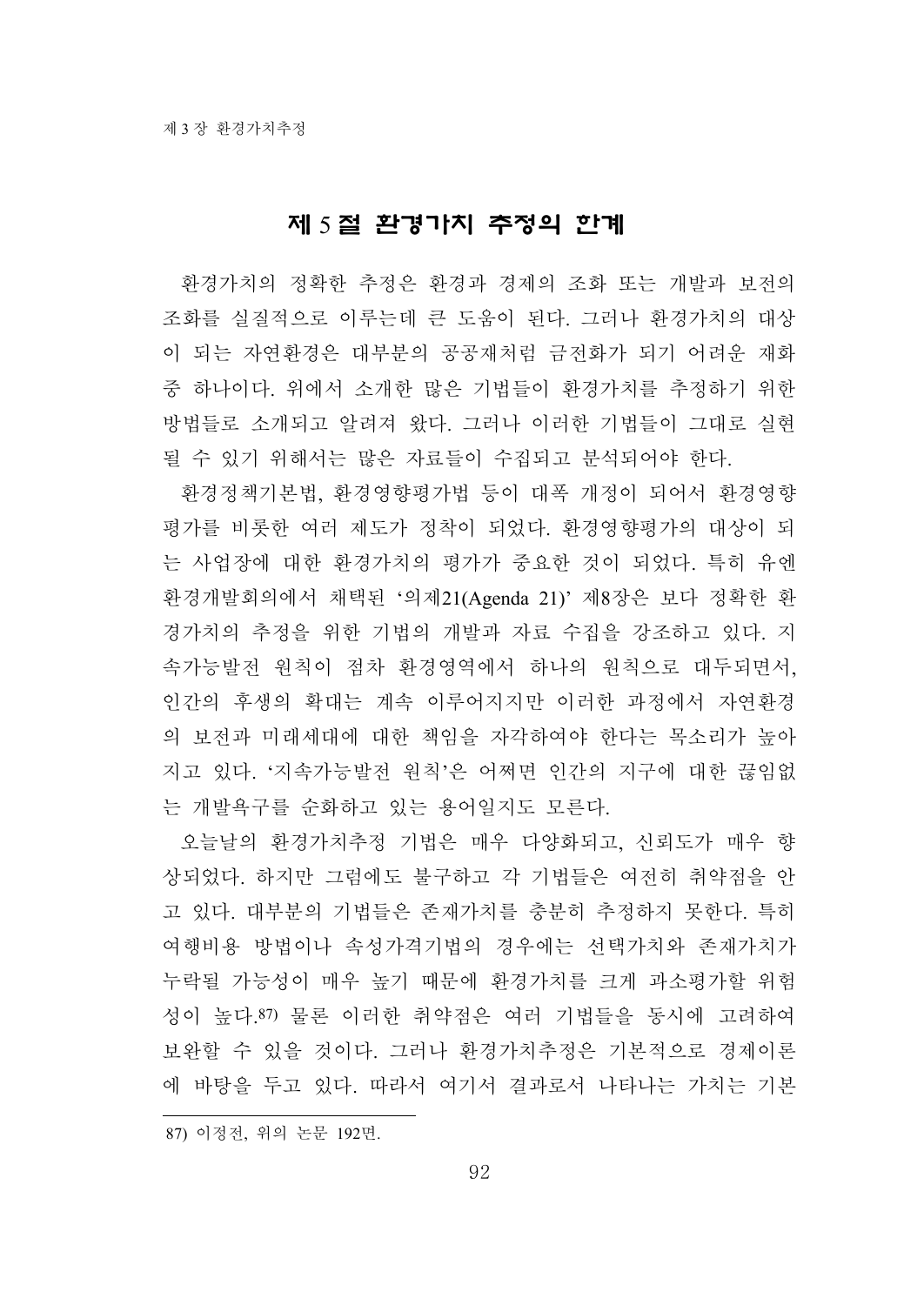적으로 경제적 가치이며, 따라서 경제적 가치가 가지는 한계를 그대로 안고 있다. 경제적 가치의 산출은 대체적으로 일정 조건을 전제로 하 고 그러한 조건들을 둘러싼 변수들이 파악 가능한 수준에서 변동되는 경우에 그 변동추세나 결과를 경제학적 방법에 의해서 파악할 뿐이다. 따라서 해당 기법에서 예정하고 있는 상수 및 변수들이 측정자의 기대 수준을 벗어나는 경우 가치평가 및 얻어진 가치는 아무런 쓸모가 없게 된다. 이러한 경제적 가치의 성격은 환경문제의 분석에서 심각한 오류 를 불러올 수 있다. 경제학자들이 상정하는 상황은 대폭적인 상황의 변동이 아니라 현재의 상태에서 약간의 변동이 있는 상황이다. 반면에 환경운동가들의 시각에서는 환경오염 및 환경파괴는 환경을 매우 광범 위하고 심각하게 변화시켜 대부분의 생물의 생존에 위협이 되고 있다 고 생각한다. 환경문제와 경제학자들이 보는 상황이 매우 다르므로 환 경가치의 경제적 추정도 그러한 한 한계를 가질 수밖에 없다.

또한 환경가치추정 기법자체의 한계는 아니지만 사람들은 경제학자 들이 각종 수식에 의해서 어떠한 가치를 산출해내면 그 가치에 대하 여 지나치게 의존하는 경향을 보인다. 외견상 각종 표와 그래프, 수치 로 표시되어 나타나는 결과는 그러하지 아니한 것에 비해서 보다 합 리적이고 과학적이어서 신뢰할 수 있다는 착각에 빠지는 경우가 많다. 그에 따라서 대부분의 사람들은 경제학자들이 생산한 추정치에 대하 여 그 의미를 묻기보다는 우선 그 추정치를 무차별 적용하려는 욕심 을 가진다. 그러나 경제적 가치 추정이 모든 영역에서 가능한 것은 아 니다. 관념, 세계관, 생명 등 형이상학적 기초를 가지고 있는 것들에 대한 경제적 가치의 추정은 불가능하다. 경제적 가치의 추정은 가치판 단의 문제에는 개입하지 아니한다. 따라서 비 시장재이면서 공공적 성 격이 강한 동시에 존재가치에 대한 관점이 매우 다른 경우 환경가치 추정을 경제적으로 하는 경우에 그 추정결과가 내포하고 있는 한계를 정확히 인식하여야 한다.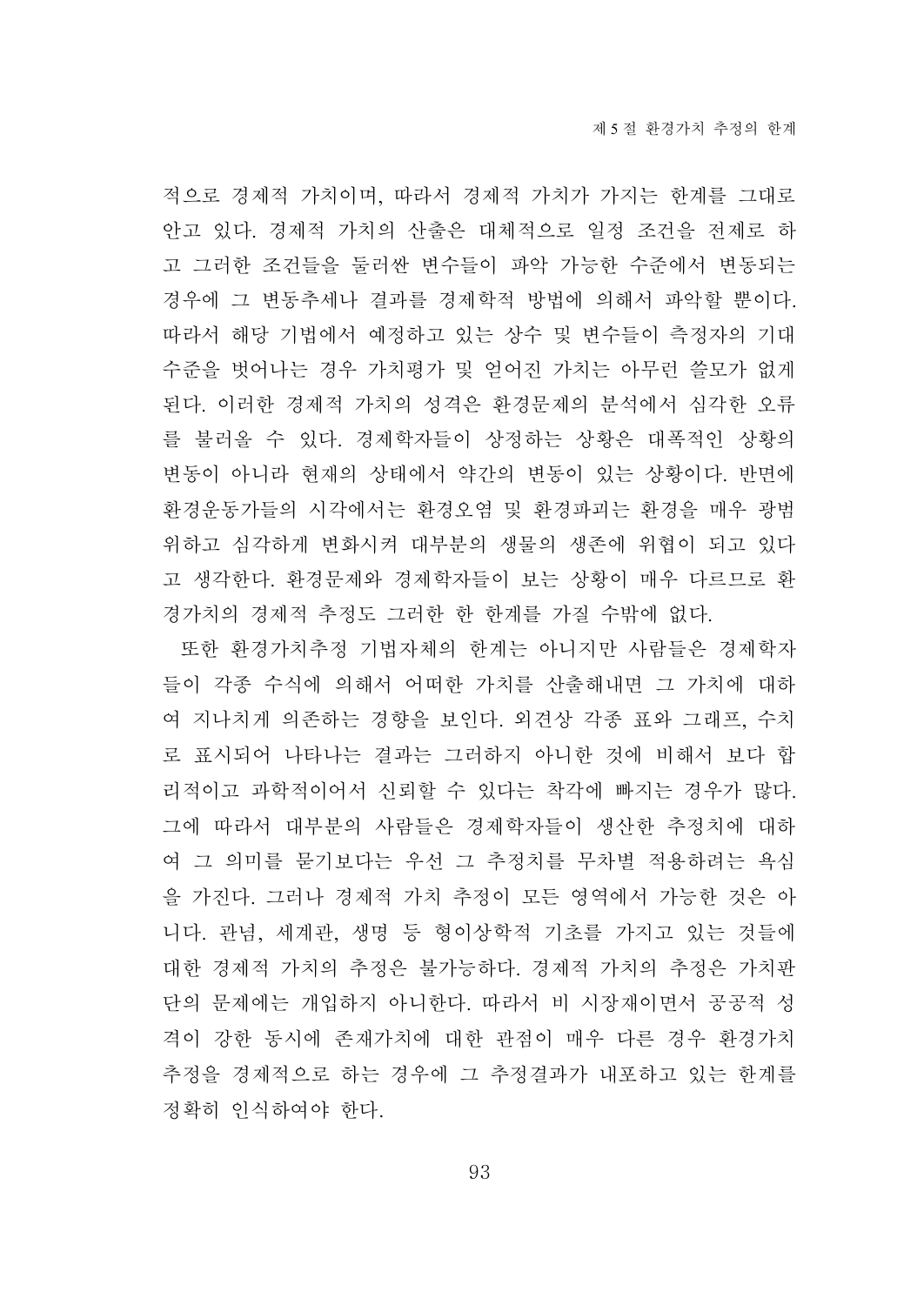# 제 4 장 입법평가와 환경가치추정

#### 제 1 절 의 의

어떠한 법률이 제정된다면 해당 법률에 대하여 기꺼이 복종할 의사 가 있는지를 물을 수 있다. 예를 든다면 어떠한 기업이 특정 생산 활 동을 위하여 사전에 해당 감독청과 지역사회에 제출하거나 제시하여 야 하는 절차 및 각종 자료와 관련한 비용지출(절차의 신설 및 절차 를 이행하기 위해서 수반되는 각종 정보관련 자료제출, Informationspflicht)을 요구하는 법률안이 제출되었다고 가정하자. 특정 생산 활동을 통해 이익을 얻고자 하는 기업의 경우 해당 법률의 제정에 따라 새로 이 발생하거나 추가된 비용에도 불구하고 해당 사업을 시행할 편익이 있는지가 해당 법률에 대한 자발적 복종여부를 결정할 것이다. 해당 법률의 집행을 하여야 하는 감독청의 경우 그러한 법률이 제정됨에 따라 해당 업무분야에서 새로이 또는 추가적으로 지불하여야 하는 비 용(조직의 확대 및 해당 업무처리를 위해서 다른 업무의 지연을 감수 하여야 하는 기회비용 등)과 입법의 목적 실현으로 얻어질 수 있는 편익을 고려하게 될 것이다. 개인의 경우에는 해당 법률의 제정과 이 에 기초한 기업들의 생산활동의 결과에 따라 반응할 것이다. 기업과 감독청에게서 발생하는 비용은 지금까지 표준비용모델을 사용하여 산 정하였다.

그러나 표준비용모델은 각 개별기업이 어떠한 법률에 규정한 요건 및 요구를 충족하기 위해 감독청에 제출하거나 보고하여야 하는 각종 정보를 생산, 정리 및 보고하는데 드는 비용과 이러한 정보를 제출받 아 수집하고 분석하는데 지출하는 감독청의 비용을 국민경제적 수준에 서 화폐로 표시하여 집계한다. 이렇게 산출된 비용을 해당 법률을 제 정하지 않았거나, 해당 절차를 간소화하였을 때에 생겨날 수 있는 편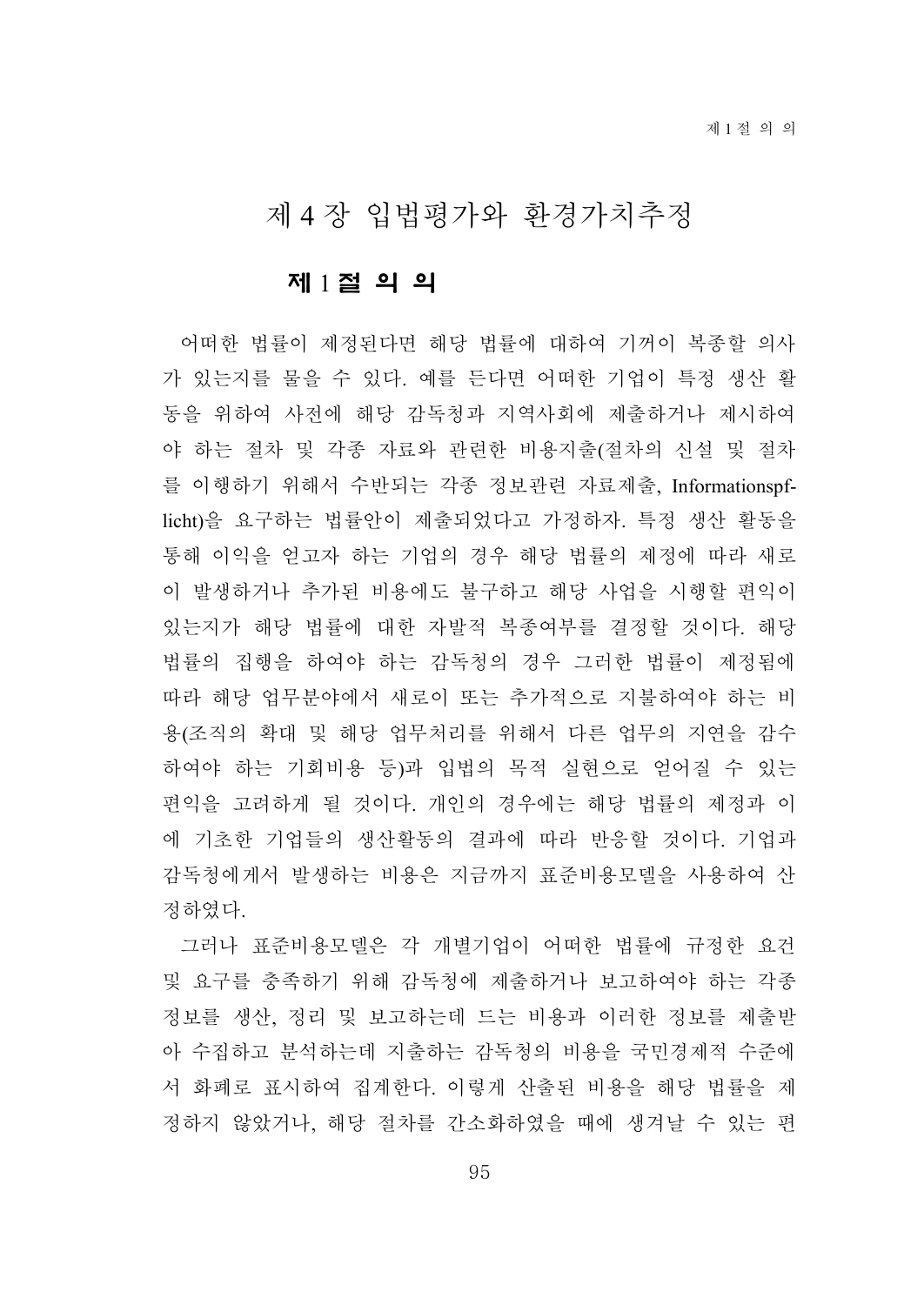익(비용의 비지출로 인한 편익, 다른 사업 및 업무에 투여할 수 있는 인력, 투지 등과 비교에서 절감할 수 있는 기회비용의 비 지출에 따 른 편익, 관료비용의 비 지출에 따른 각종 편익) 등과 비교하고 비용 절감요소를 찾아내어 편익을 최대화하고자 하는 것이 목적이다.

#### 제 2 절 입법평가와 환경가치추정의 상관성

1. 의 의

입법평가는 법률 또는 법률안이 실제 시행과정에서 입법목적을 달 성할 수 있을지를 사전 또는 사후에 예측 또는 평가를 하여 입법여부 및 향후 입법자의 대처 방안에 대한 참고자료를 제공하는 것을 그 목 적으로 한다. 이러한 과정에서 입법목적 달성을 위해 마련된 각종의 수단과, - 제재, 지원 - 이를 위해 투여되어야 하는 직접 비용(재정 등)과 기타 비용(시장비용, 비 시장재 구매를 위한 비용, 기타 기회비 용 등)과 입법목적의 실현에 의해서 얻어지는 법률효과(편익)를 비교 하게 된다. 이러한 비교과정에서 경제학에서 사용되는 비용-편익-분석 기법 등이 사용되기도 한다.

비용-편익-분석 기법은 주로 정부의 개발사업의 타당성 검토를 위한 영역에서 사용되고 있는 대표적 기법으로서 단일 정책이나, 투여되는 재정의 규모나 사업의 규모가 비교적 구체적인 경우에 효과적인 것으 로 알려져 있다. 그러나 법률은 단일 정책과 달리 매우 복합적이며, 집행비용 및 그 편익을 기존의 비용-편익-분석으로는 쉽게 산정하기 어려워서, 이를 보완할 수 있는 기법이 필요하다. 환경가치를 추정하 는 각종 기법은 그러한 점에서 입법평가에서 이루어진 비용-편익-분석 을 보완하여 입법자에게 보다 신뢰도가 높은 평가 자료를 제공할 수 있을 것으로 기대된다.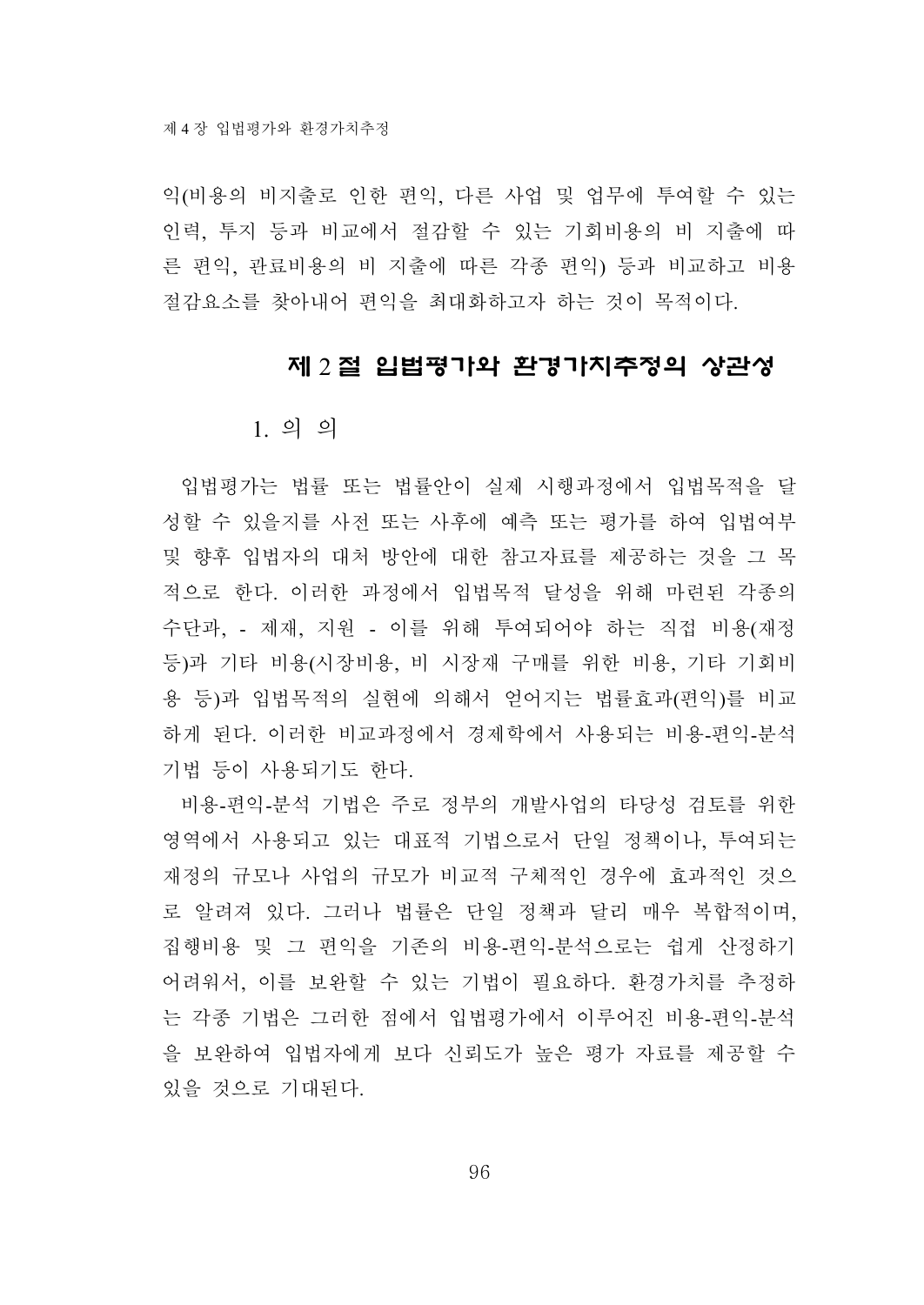입법평가 및 환경가치 추정은 모두 그 대상이 비 시장재이며, 비용 과 편익이 간단히 산출되지 아니 한다는 유사성을 가지고 있다. 그러 나 환경가치추정은 주로 환경오염 등에 의해서 발생한 손해의 산정이 라고 하는 특정 영역에서 주로 사용되는 것으로 법률이라고 하는 종 합적이면서 대표적 비시장재를 평가하는 입법평가와는 그 범위를 달 리한다.

2. 입법평가와 환경가치추정의 유사성

(1) 결정근거의 제공

입법평가 및 환경가치의 추정은 그 평가의 대상이나 목적이 서로 다르지만 각각 입법 또는 환경보전(개발사업)에 대한 결정근거를 제공 하는 기능을 한다.

입법평가의 결과는 입법자에게 제공되어 입법자가 해당 영역에 대 한 입법적 결정을 할 것인가를 결정하도록 하는 기능을 한다. 입법자 는 입법평가의 결과에 기속되지는 않으나 평가결과가 입법자의 결정 에 중요한 영향을 미칠 것이다. 입법평가의 결과가 해당 법률(안)의 제정 또는 유지에 부정적인 결과를 보여줌에도 제정을 하거나 개정을 하지 아니하는 행위에 대하여 입법자는 책임부담의 압박을 가질 것이 다. 입법자가 느끼는 입법평가결과에 대한 부담은 다른 한 편으로 평 가요소, 입법평가방법, 과정 및 입법평가자의 중요성을 의미한다. 입 법평가가 제도화되고 입법평가 결과에 대한 입법자의 고려부담이 가 중되면 될수록 법률(안)을 둘러싼 각종 권리․의무관계, 이익의 대립 은 더욱 첨예하게 나타날 것이다.

당초 환경가치추정은 보전가치가 있는 환경에 대한 무분별한 개발 을 막고, 자연환경의 구성요소들이 얼마나 높은 가치를 가지고 있는 지를 확인하고자 시작되었다. 그러나 환경가치추정의 결과는 환경보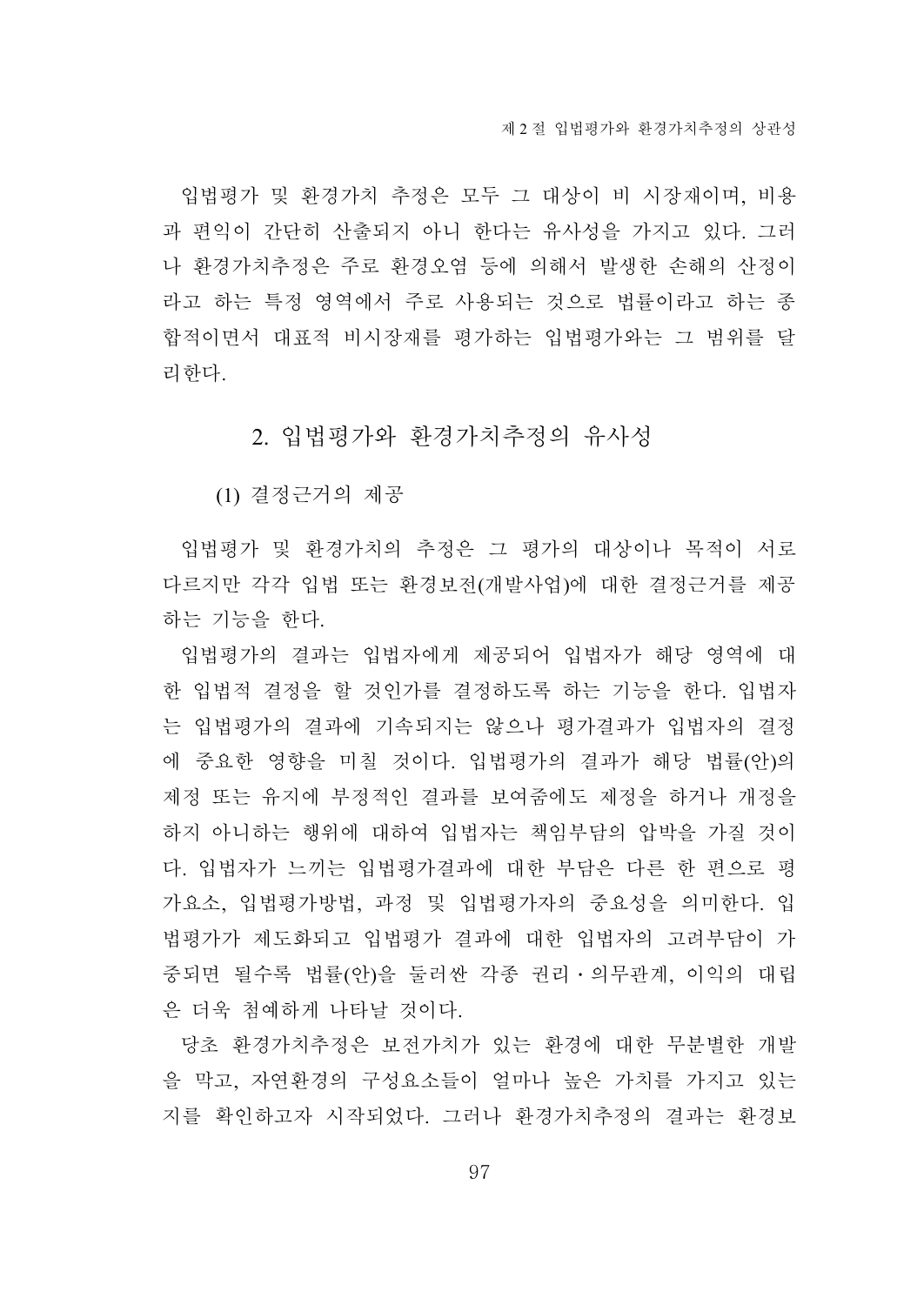전을 위한 당위성을 제공하는 기능을 수행하기도 하지만 사업자의 입 장에서는 환경가치의 결과를 근거로 자신의 개발사업을 정당화할 수 있는 양면을 가지고 있다. 사업의 경제적 타당성 검토를 목적으로 이 루어지는 환경가치추정 결과와 환경보전을 주안점으로 하여 환경가치 를 추정한 결과가 서로 다를 수 있는 위험이 존재한다.

(2) 비시장재에 대한 평가

환경가치를 추정하는데 사용하는 각종 경제적 측정방법들의 대상은 대표적 비 시장재인 환경이다. 법률 또한 그 효과를 단순히 화폐단위 로 계량화하거나 시장에서 거래될 수 있는 재화가 아니다. 그러한 점 에서 법률에 대한 효과를 예측․평가하는 입법평가와 환경침해 또는 개발사업이 환경에 미치는 영향들을 평가하는 환경가치측정은 그 성 질상 매우 유사하다. 환경가치측정 기법이 입법평가에서 법률의 경제 적 효과를 측정하는데 사용될 수 있다는 시사점이 된다.

### 3. 입법평가와 환경가치추정의 차이점

입법평가는 그 대상이 법률 또는 법률안이다. 법률은 그 효력의 일 반성과 추상성이라는 요청을 충족하여야 한다. 즉, 법률은 법률목적의 달성이라는 구체적 목표에도 불구하고 적용의 범위 및 대상이 일반적 이고 추상적이다. 입법평가도 그에 따라서 매우 폭넓게 이루어져야 한 다. 평가과정에서 고려하여야 하는 평가요소 및 방법 등도 그에 따라 다양하고 다면적으로 이루어지게 된다. 따라서 입법평가의 경우는 각 각의 법률(안)의 목적에 따라 평가의 기준, 방법들이 달라진다. 입법평 가 그 자체로는 평가기법이 개방되어 있다고 볼 수 있다.

환경가치추정은 그 대상이 각종의 환경오염에 의해 발생한 환경피 해를 산정하여 손해배상이나 환경복원의 비용을 산정해 내기 위하여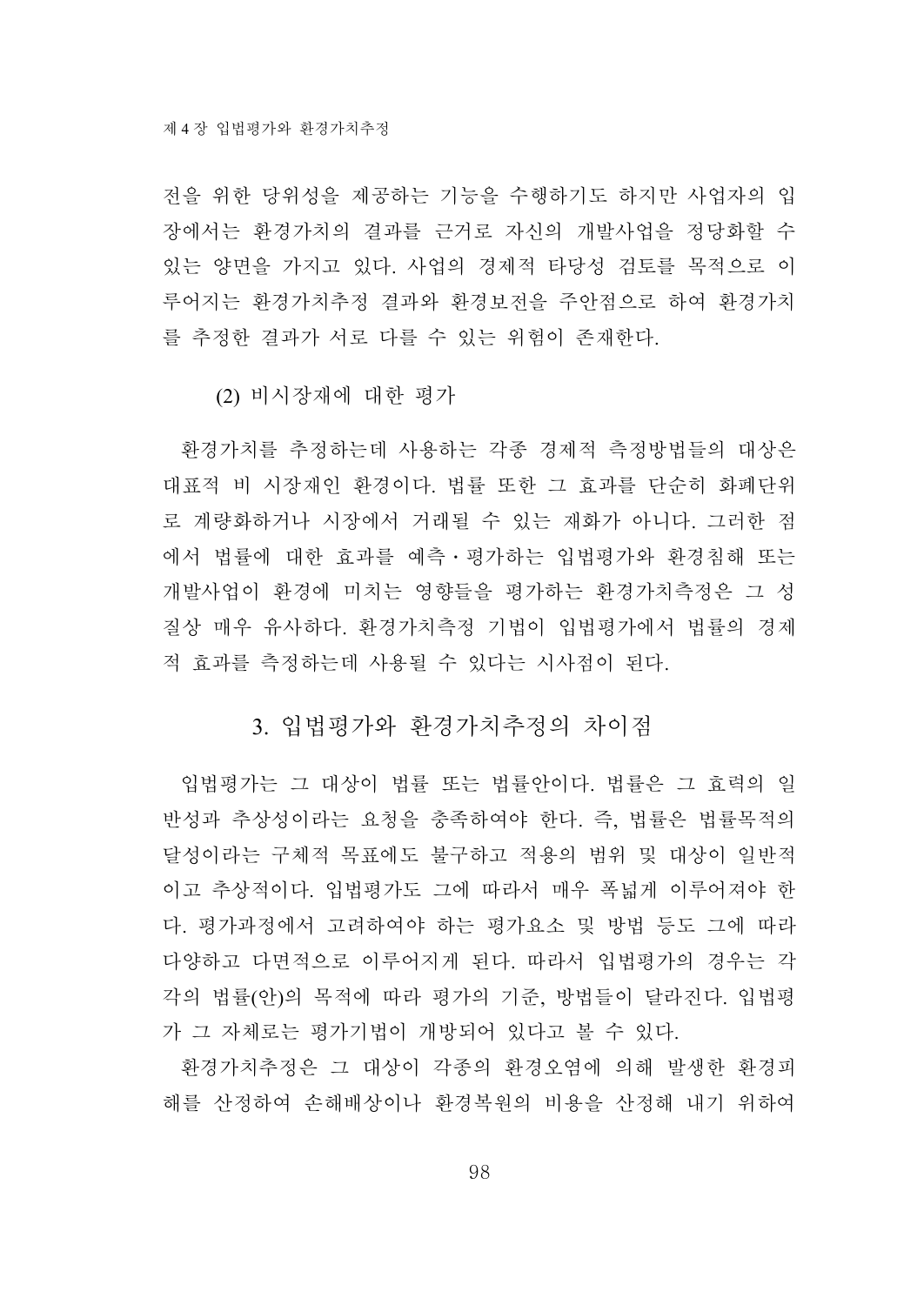사용된다. 또한 환경가치추정은 각종 개발사업에서 해당 개발사업을 통해서 얻어질 경제적․사회적 편익과 해당 개발사업을 위하여 소멸되 는 환경가치(비용)를 산정하고 양자를 비교하는 경우에 사용된다. 따 라서 그 추정의 대상 및 범위는 산정을 하려는 환경오염 또는 소멸되 는 환경자원에 국한된다.

#### 4. 결 어

환경가치추정 기법의 입법평가에 대한 직접적이고 구체적인 적용이 가능한 경우는 개발행위와 관련한 법률 또는 환경보호와 관련한 법률 에서 환경보호의 정당성 근거를 제공하기 위한 자료를 얻고자 하는 때이다. 법률(안) 또는 정책이 환경에 어떠한 영향(impact)미칠 것인지, 그 영향의 정도는 어떠한 지를 화폐가치로 추정하여 예측하여 입법자 에게 그 결정자료를 제공하는데 매우 유용할 것이다. 즉, 기존의 입법 평가에서 사용되어지던 비용-편익-분석 기법을 대체하여 환경관련 영 역에서 매우 효과적인 결과를 제공할 수 있을 것으로 생각된다. 또한 환경가치추정 기법은 환경에 직접 영향을 미칠 수 있는 법률(안)은 물 론 그 밖의 법률에서도 입법평가의 한 기법으로 사용될 수 있다. 입 법평가의 대상은 법률(안)이다. 법률(안)은 환경영역뿐만 아니라 모든 영역을 그 대상으로 하므로 입법평가의 비용-편익을 산정하는 기법은 특정한 기법만을 사용할 필요는 없다. 따라서 법률(안)의 목적 및 대 상에 따라 때로는 기존의 비용-편익-분석 기법은 물론 환경가치 추정 기법 등 각종 추정 기법이 사용되어야 한다. 입법평가 및 각종 추정 기법의 기능은 입법자에게 입법판단을 위한 가장 신뢰도가 높은 자료 를 제공하는 것이다.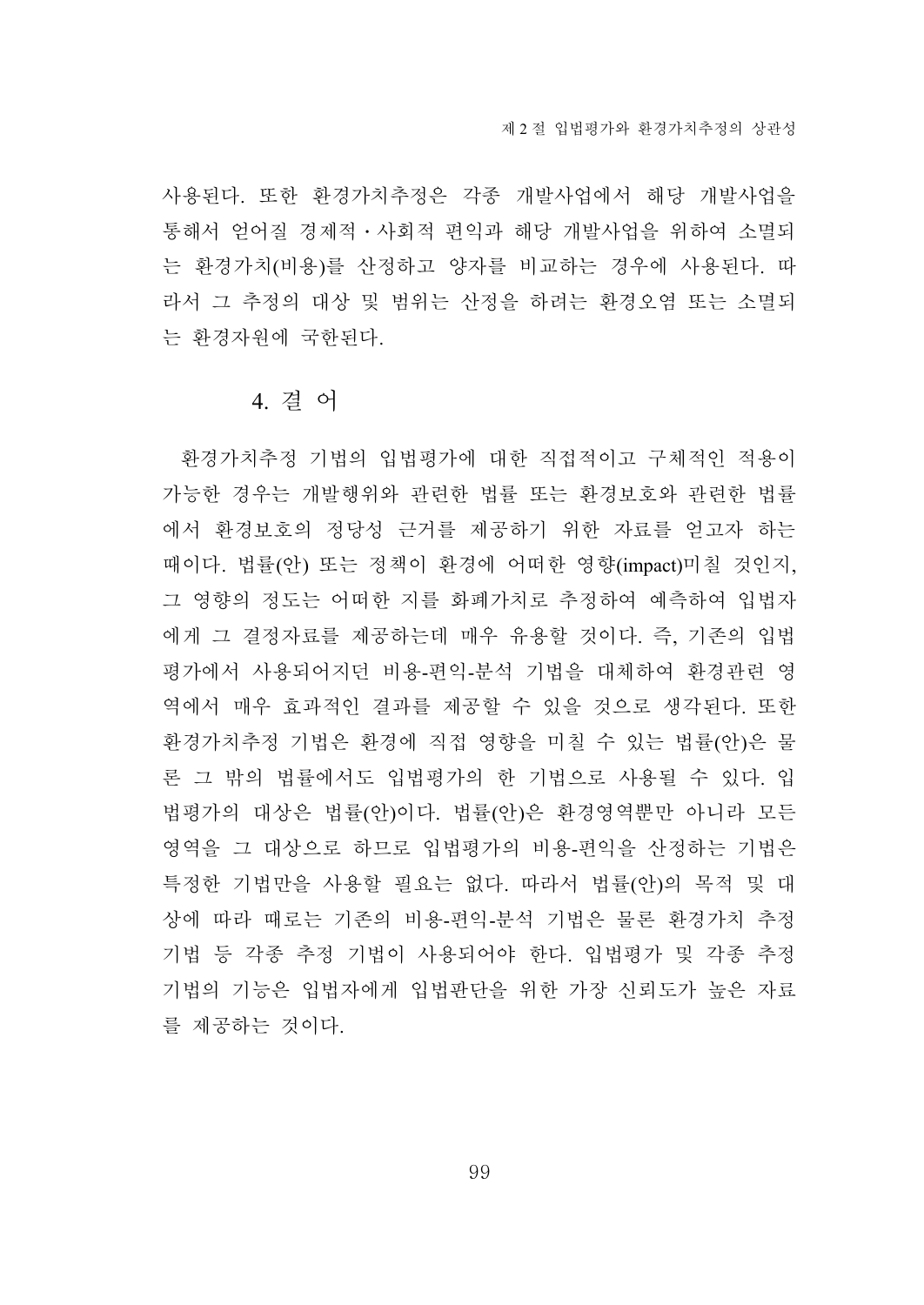## 제 3 절 입법평가기법으로서 환경가치추정 기법의 적용

1. 조건부가치측정법(CVM)의 적용

(1) 의 의

환경재를 비롯한 비시장재의 가치를 평가하는 기법 중 가장 널리 쓰이고 있는 조건부가치 측정법의 측정기법은 입법평가에서 응용이 가능할 것으로 생각된다. 대표적인 비시장재인 법률의 결과가치(효과) 를 이 방법에 의해서 추정하는 것에 대한 이론적 가능성을 검토할 필 요성이 있다. 다만, 환경가치라고 하는 특정 영역에 대한 가치를 측정 에 있어서 효과가 있다고 하는 조건부가치측정법이 일반성과 추상성 의 성격을 가지고 있는 법률(안)에 대한 측정에서도 상당한 수준의 성 과가 있을지는 보다 심도 있는 연구를 하여야 하지만, 원칙적으로는 이용가능한 방법이라고 생각된다. 대체적으로 조건부 가치측정법은 사 후평가 보다는 사전평가에 사용된다.88)

그러나 조건부가치측정법을 비롯한 각종 가치측정법은 기본적으로 비시장재를 시장가격이라고 하는 관점에서 이를 계량화하고 이를 기 준으로 정책이나 사업의 정당성(경제성)을 증명하는데 이용되기도 한 다는 점은 주의를 하여야 한다. 시장에서 거래되는 것들의 대부분은 사적 영역(사익)에 속하는 것이다. 비시장재의 대부분은 공적 영역(공 익)에 속하는 경우가 더 많다. 따라서 공공재(공익)인 법률의 가치를 사익에 기초를 두고 있는 방법론의 도구에 따라 추정하는 것은 서로 다른 철학과 인식기반을 가진 것을 억지로 끼어다 맞추는 것으로 보 일 수도 있다. 그러나 각종 개발 사업에 대한 적절한 대응의 논리와

<sup>88)</sup> Jung, Hyung-Chan, ibid., p. 168.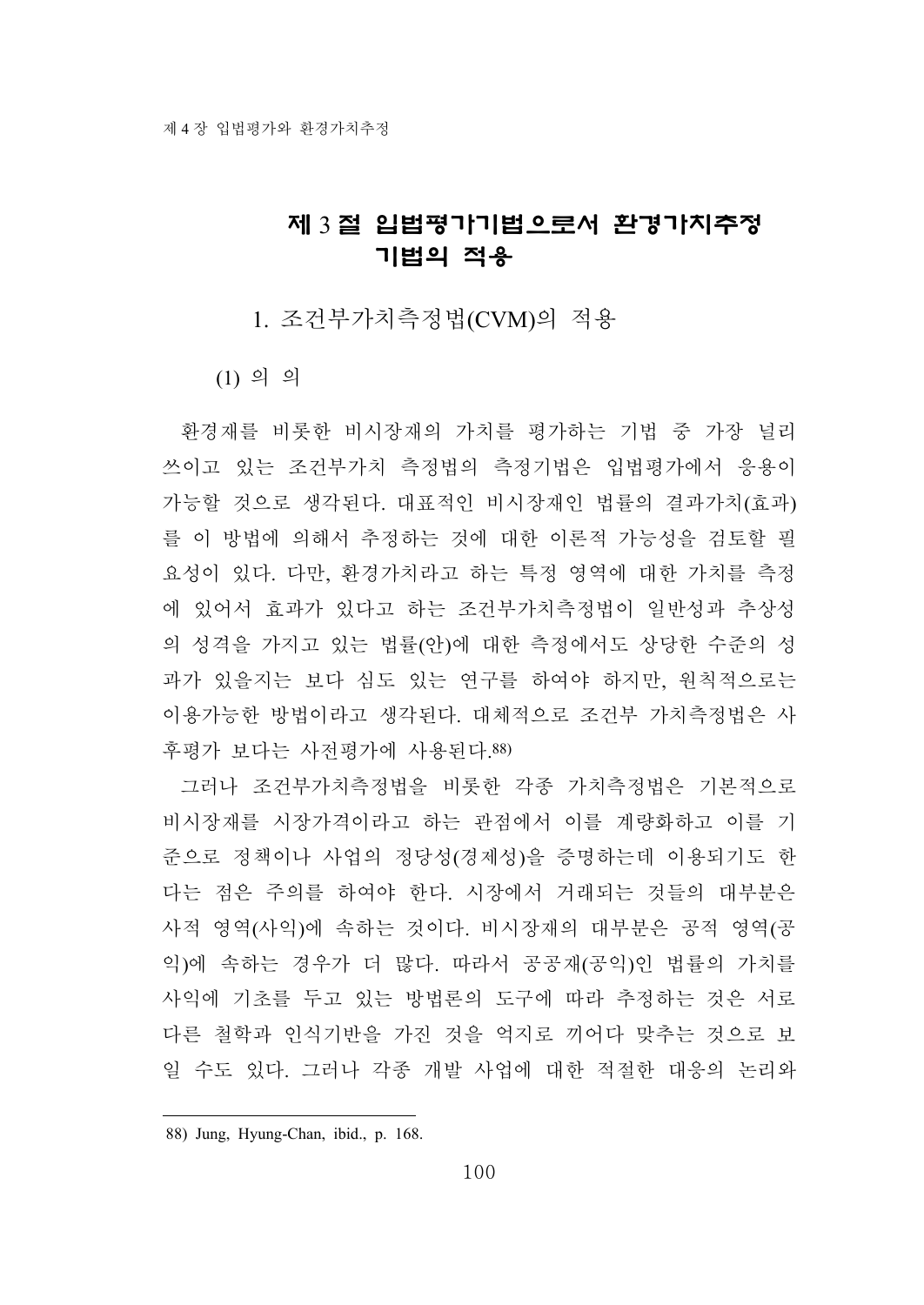무기로서 환경가치의 추정이 가지는 의미를 간과하여서는 아니 된다. 법률(안)의 경우도 해당 법률(안)이 추구하는 입법목적의 사회적 가치 를 판단하여 해당 가치가 유의미한 수준에 도달하지 못하는 경우 해당 법률(안)의 제정에 대한 심각한 고려를 할 수 있는 계기가 될 수도 있 다. 물론, 이 경우도 공공재가 가지는 본질적 속성인 경제적 효율성 보 다는 공익개선의 효과 우선 고려의 대상이 되어야만 한다. 그러하지 아니 하면 단순한 효율성(비용보다 편익이 많으면 정(正)만을 주장하는 경제학적 논리에 의해서 법률의 제정여부가 좌우될 수 있기 때문이다. 따라서 법률의 경제적 가치추정이외에 기타의 평가요소들이 종합적으 로 적용된다면 입법평가의 정확성을 높일 수 있는 계기가 될 수 있다.

(2) 적 용

1) 가정 - 공교육의 개선을 위한 가치추정

조건부가치측정법의 적용 방법 및 절차에 관한 내용은 이미 위에서 상세히 기술하였다.89) 입법평가 실제에서 법률(안)에 대한 수범자 집 단인 집행기관과 집행자, 직접 적용대상이 되는 집단에 대한 설문의 개발과 이를 분석할 수 있는 도구를 마련할 필요가 있다. 예를 든다 면, 공교육의 내용 향상을 위한 목적으로 하는 법률안을 마련하고 해 당 법률제정의 타당성을 검증하기 위해 입법평가를 한다고 가정한다. 이때 입법결과에 대한 추정을 조건부가치측정법에 따라 하는 경우를 가정한다.

2) 대상자의 결정

입법자가 해당 법률안에 대하여 조건부가치 측정법을 사용한다면, 가장 먼저 하여야 할 것은 대상자를 결정하는 것이다. 위의 예에서는

<sup>89)</sup> 위의 제3장 참조, 다만, 경제학 및 통계학적 계산공식 등에 의한 구체적인 추정 은 연구자의 연구 분야를 넘어서므로 하지 않는다.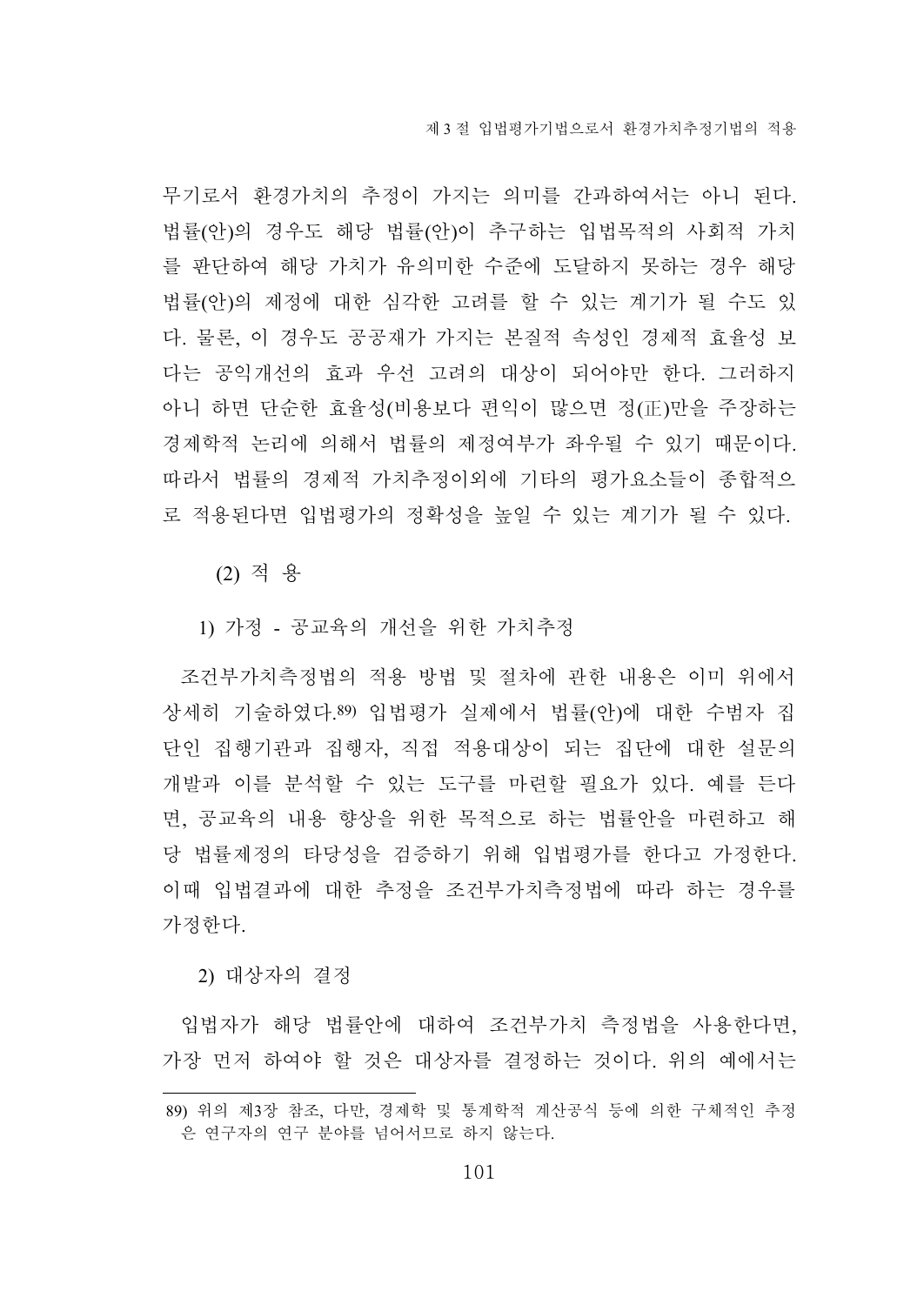공교육현장에 있는 사람들로서, 예를 든다면 교사, 학생과 그 학부모 가 직접대상이 될 것이다. 평가 대상이 정해지면 평가지역도 임의적 이지만, 전국적 균형이 나타날 수 있도록 각 지역별로 골고루 선택이 되어야 한다. 공교육과 직접 관련이 없는 사람들에 대한 선택도 중요 하게 고려가 되어야 한다. 왜냐하면 이 그룹은 자신들이 직접 공교육 의 혜택을 받지 못함에도 불구하고 이러한 정책 및 법률이 제정된다 면 조세 등 여러 가지 형태로 그 비용을 부담하여야 하는 집단이기 때 문이다. 설문그룹의 선택에서 설문의 신뢰도를 높이기 위해서 중요한 요소로 차지하는 것으로 고려하여야 할 것은 또한 설문대상자의 성 별, 연령, 교육의 정도, 소득의 정도, 직업의 종류, 가구구성의 형태 등이다.

3) 평가대상물 결정

조건부가치측정법은 여러 가정과 조건을 기초로 설문을 작성하고 설 문자에게 제시한 뒤 응답자들의 답변들을 분석하는 방법이므로 답변 자가 설문을 통해 평가대상물에 대한 상세한 정보를 얻을 수 있도록 이해가 가능한 내용으로 작성되어야 한다. 즉, 해당 법률안이 법률로 제정되어 시행된다면 현재의 공교육 교육과정 및 수업의 현황이 어떻 게 변화할 것인지에 대한 설명을 충분히 하여야 한다. 그러한 다음 이러한 공교육 내용 및 시설의 개선과 관련하여 정부가 해당 비용을 지출하지 않고 학부모 스스로에게 지출할 것을 바란다는 것을 설문으 로 가정할 수 있다.90)

예를 든다면, "정부와 교육당국은 사교육비 절감과 사교육과의 경쟁 을 위하여 공교육의 개선을 목적으로 하는 정책을 수행하려고 한다. 그 내용에는 공교육 시설과 내용 개선에 관한 것들이 들어있다. 정부 및 교육당국은 이러한 정책의 수행을 위한 재원은 학부모들이 지불해

<sup>90)</sup> 위의 Netsucca Case와 같은 유형. 위의 제3장 제4절 4. (2). 2) 참조.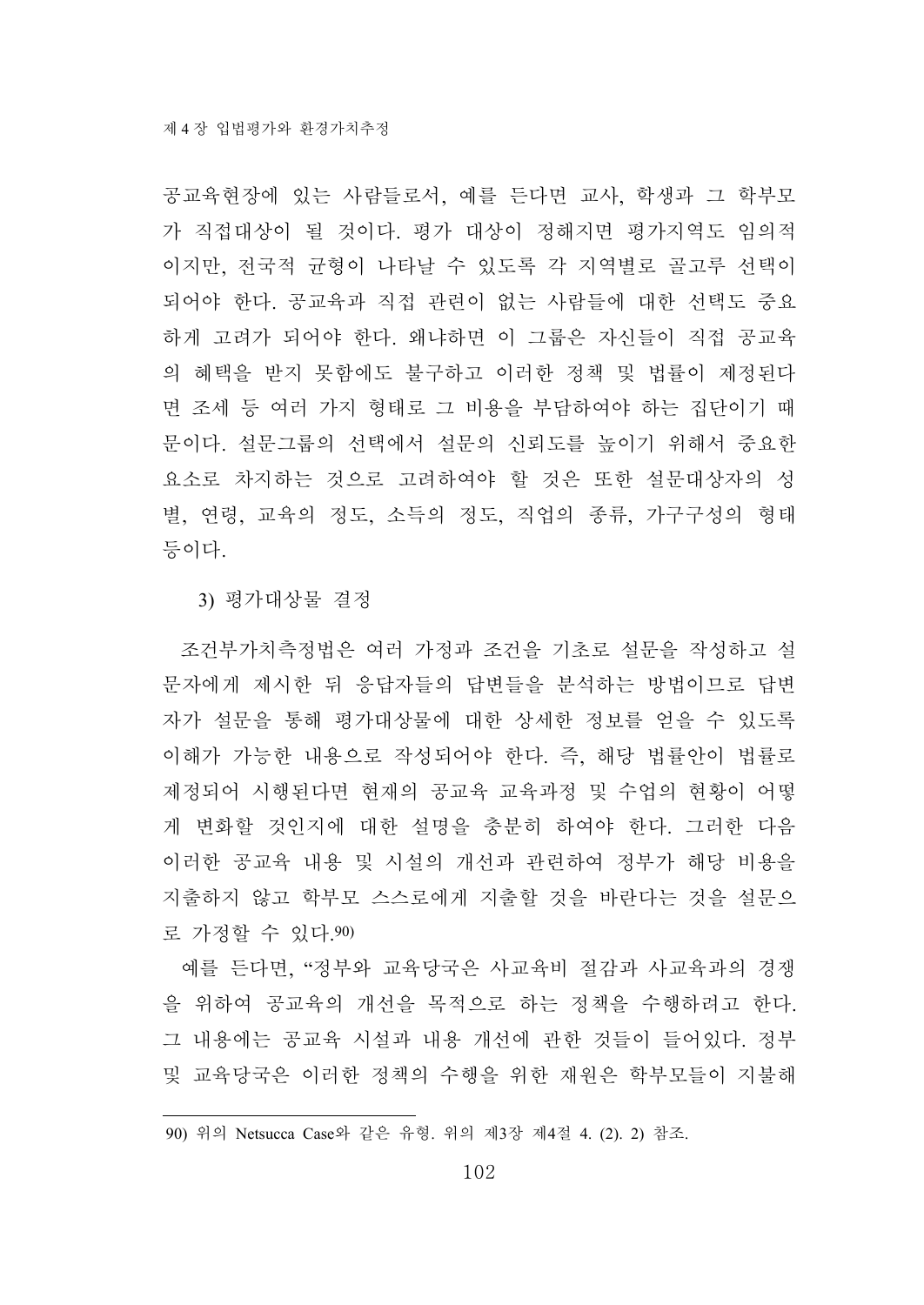주기를 바라고 있다"라고 정할 수 있다.

이러한 설정을 기준으로 하여 다양한 질문을 할 수 있다. 이 설문에 직접 접근하기 전에 위의 엑손-발데즈 사건 조사와 마찬가지로 설문 대상자들에게 자신이 생각하는 중요한 사회적 주제들에 대한 의견을 물을 수도 있으며, 지불의 우선순위 등을 묻는 방식을 통하여 주제에 접근하는 방법이 사용될 수 있다.

4) 지불수단의 결정

평가대상물의 결정이 이루어지면 그 다음단계에서는 지불수단을 결 정하여야 한다. 지불수단의 결정이 이루어져야 하는데 이때에는 응답 자들이 진실 된 가치를 밝힐 수 있도록 하기 위해서 그들이 제시한 가치의 대가를 특정한 지불수단과 교환되도록 하는 것이 바람직하다. 예를 든다면, 공교육 개선을 위하여 교육세의 추가징수를 예정하고 이와 비교할 수 있도록 할 수 있을 것이다. 조세저항과 같은 상황은 여기서는 무시될 수 있을 것이다. 또는 학교에 대한 기부금제도 및 기여 입학제 등 기타 교육관련 지불방법 및 수단에 대한 질문 등과 같은 보충적 질문도 가능할 것이다.

5) 구체적인 설문의 작성

가. 설문의 준비와 설문 방법의 선택

구체적인 설문을 작성하기 위해서는 전문가들의 조언이 필요하며, 필요하다면 일정 수의 샘플링을 통하여 선발된 소수의 대상에게 설문 을 하여 설문의 내용의 이해가능성의 정도, 현실성의 정도 등을 측정 하여 설문을 보다 구체화 하여야 한다. 또한 설문을 할 설문자들도 가능한 한 설문과 관련한 경험 또는 전문적 기술을 가진 집단에서 선 발하는 것이 바람직하다. 이들에 대한 해당 설문과 관련한 특별한 교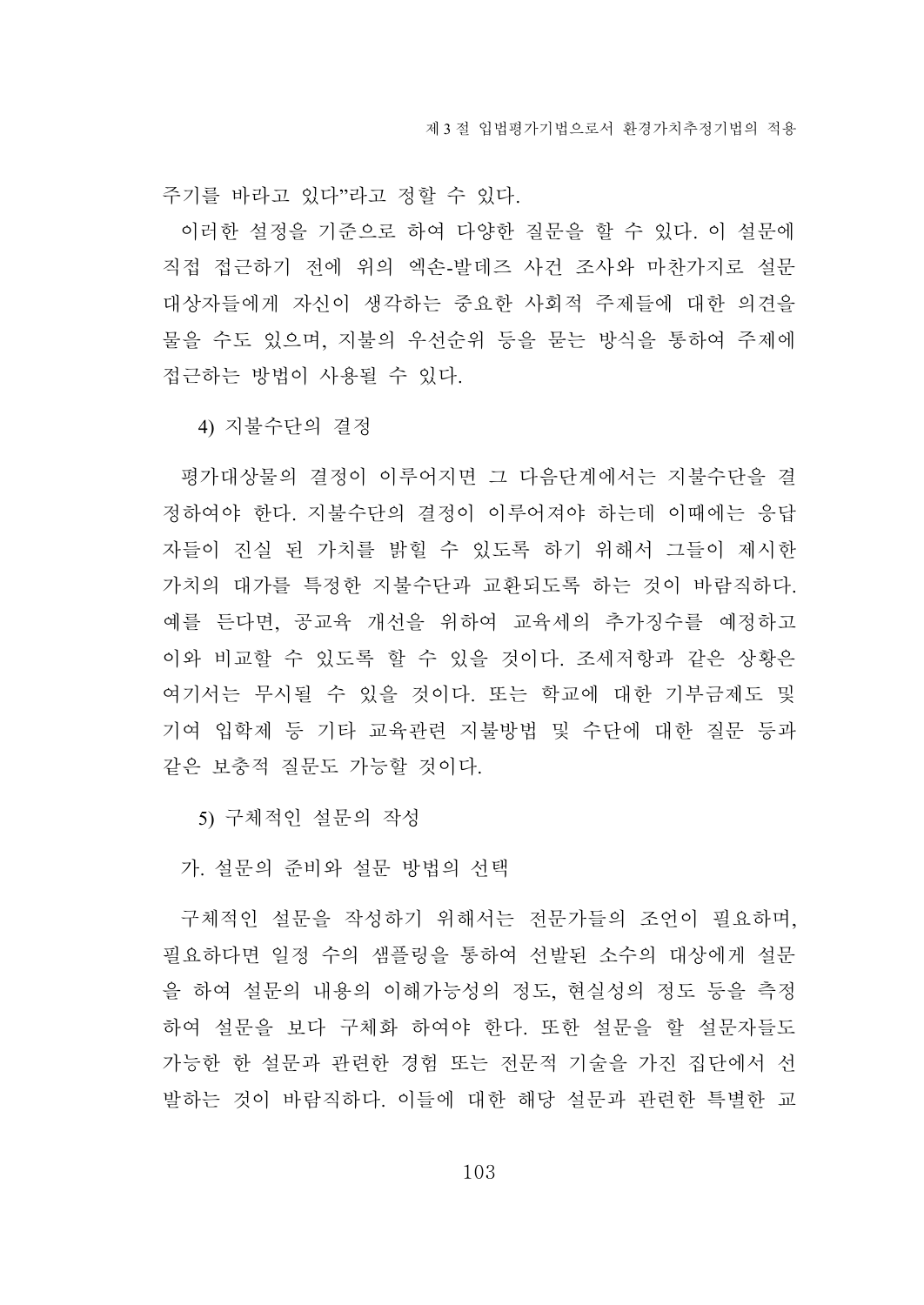육기회를 제공하여 설문자들이 자신의 과제를 정확히 숙지하도록 하 여야 한다.

설문방법에는 일반적으로 5가지 종류의 설문방법이 이용되고 있다. 각각 입찰게임(bidding game), 개방형 질문(open-ended question), 지불카 드형(payment card) 질문, 양분선택형 질문(dichotomous choice format), 가상순번방법이 그것이다.

나. 입찰 또는 경매방식

이 방법은 실제 경매행동을 모방하는 것으로, 반복과정을 통해 응답 자의 최대 지불 의사액을 유도하는 방식으로 위의 예에서는 학부모를 대상으로 공교육 개선의 편익에 대하여 자신이 기꺼이 지불할 수 있는 금액, 또는 반대로 공교육 질의 악화에 대하여 보상받고자 하는 금액 을 물을 수 있을 것이다. 학부모에게 최초 응찰가격을 물어서 이에 응 찰여부를 확인하여 최대지불의사 금액을 묻는 방식과 최소한 수령하여 야만 하는 액수를 찾아내는 방법으로 진행할 수 있다. 그러나 시작 가 격을 편의적으로 정하여야 한다는 (출발점의 편의)의 단점을 갖는다.

다. 개방형 또는 직접 질문법

개방형 또는 직접 질문법은 입찰 또는 경매방식이 안고 있는 출발점 편의의 단점을 응답자 스스로가 지불할 수 있는 최대 의사액을 묻는 방식이다. 이미 경험하였거나 경험하였던 영역에 대한 설문에서는 상 당한 효과가 있을 수 있다. 예를 든다면, 학교시설 개선을 위해 학부모 가 기꺼이 지불할 수 있는 금액을 자유롭게 결정하도록 하는 방식이 다. 그러나 이 경우에도 상/하의 편차가 지나치게 크게 되면 추정치의 신뢰도가 낮아지게 되므로 설문자가 미리 몇 가지의 지불 가능한 액수 의 범주를 정해서 먼저 해당 범주를 택한 뒤에 다시 그 범주 안에서 임의로 지불가격을 정하게 할 수 있다. 위의 경우 공교육 내용개선을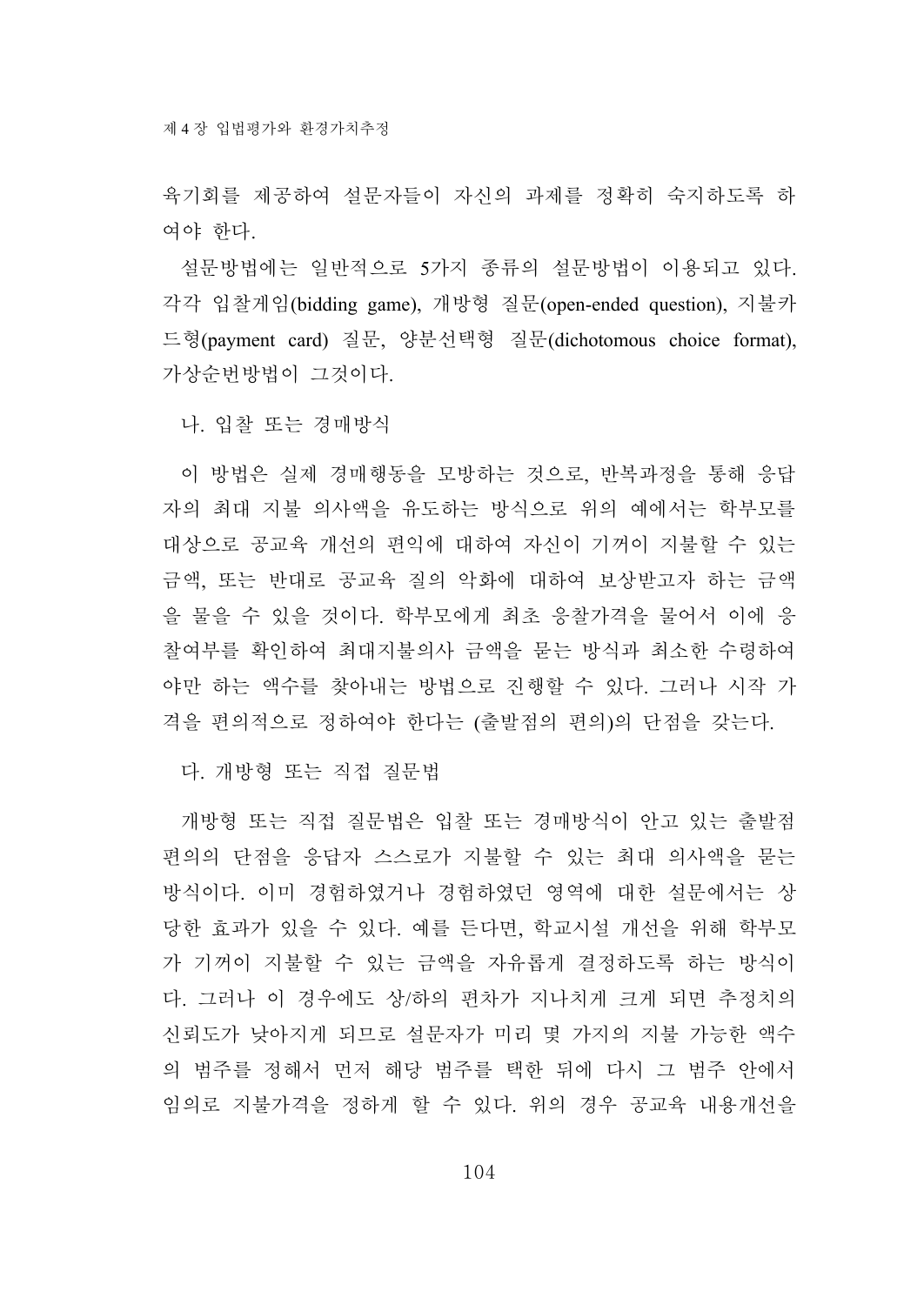위하여 약 4단계 또는 5단계로 범주를 설정하고 개선의 기간도 가정하 고 각각의 범주에 지불가격을 정한 뒤 답하게 하면 될 것이다.

라. 지불카드형질문 방식

지불카드형질문 방식은 앞의 입찰 또는 경매방식과 개방형, 직접 질 문법을 보완한 방식으로 알려져 있다. 이 방법에 따르면 공교육 개선 의 질적 수준을 구체적으로 제시 한 뒤에 소득 계층별로 다른 공공재 에 대한 평균지불금액을 제시하는 방식이다.

마. 양분선택형질문 방법

이 방법은 간단히 말해서 응답자에게 주어진 금액에 대해 "예/아니 오"로 응답하게 하는 방식이다. 일종이 투표방식이다. 그러나 정확한 액수 추정에서 비효율성을 동반한다는 비판이 있다. 설문자가 미리 제시한 금액에 대하여 응답자가 대답하는 것이다.

위의 예에서는 어떤 학부모에게는 "공교육 개선을 위하여 귀하는 1 년에 1,000,000원을 부담할 의사가 있습니까?"라는 설문을 한 뒤, '예' 라고 한다면 그 가격을 지불가격으로 하고, '아니오' 라고 대답 한다 면 다른 가격을 제시하여 이를 반복하는 방법을 말한다.

바. 가상순번 방법

이 방법은 응답자에게 설문의 대상이 된 가치를 직접 밝히는 것이 아니고 여러 재화와 사용료의 조합에 순위를 매기게 하는 방법이다. 위의 예에서는 공교육이라는 비 시장적 재화와 환경가치(재) 등과 그 사용을 위해서 지불하는 가격들의 조합을 만든 뒤에 응답자가 우선순 위를 스스로 메기도록 하는 방법이다.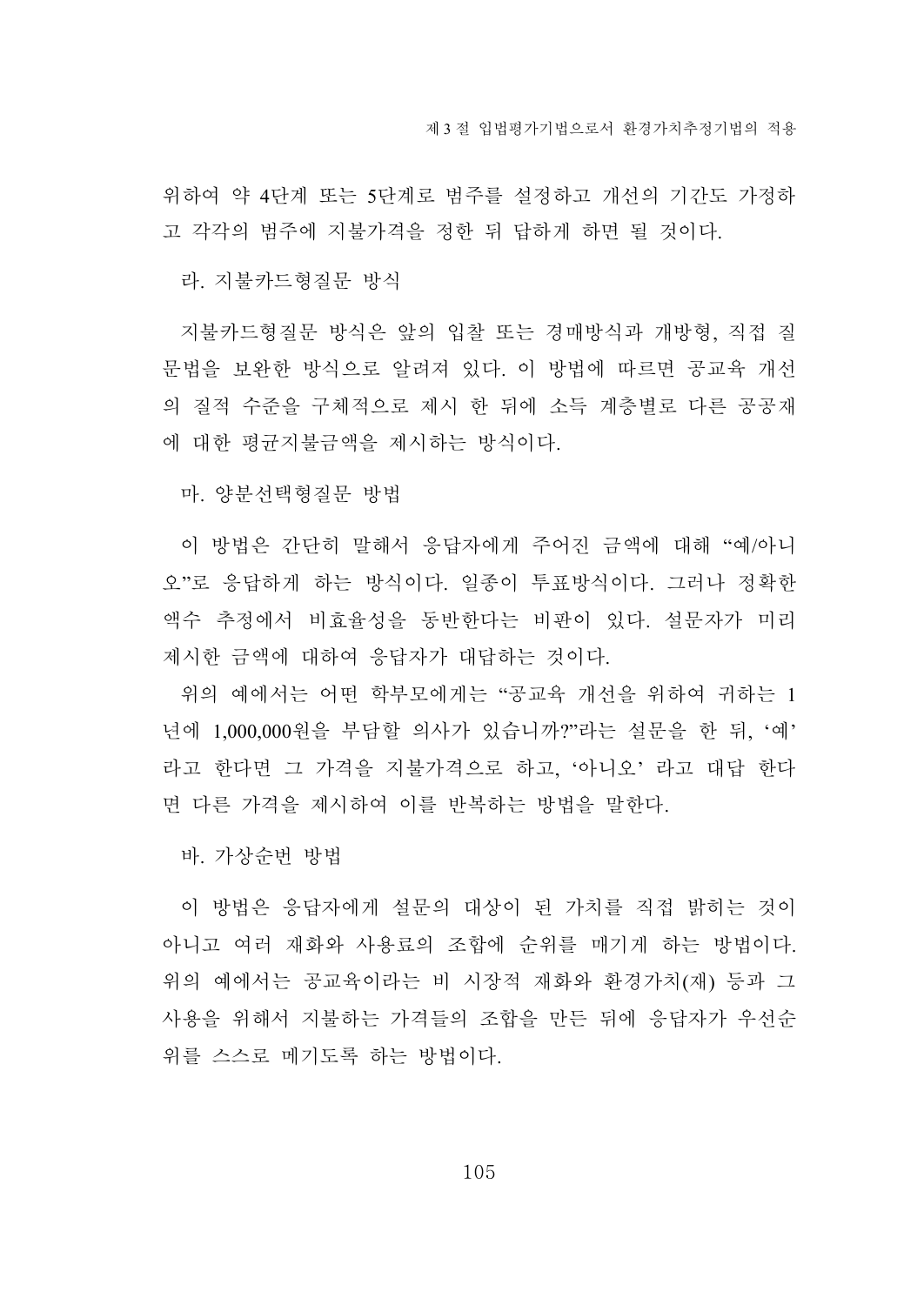6) 구체적 설문작성의 절차91)

위의 사례(공교육 질 개선을 위한 법률)에 대하여 조건부 가치평가 법 설문을 작성한다면 아마도 다음과 같은 방법과 절차에 따라 이루 어 질 수 있을 것이다.

① 대상재화의 선정: 평가하고자 하는 공교육 질 개산 또는 추가적 서비스 제공에 대한 내용과 달성목표를 정확히 한다.

② 지불수단의 선택: 법률을 통하여 제시된 정책시행과 명백한 관계 를 가지면서 이와 관련하여 일상적 지출에 지나치게 제약을 받지 않는 지불수단을 선택하도록 한다.

- ③ 지불의사의 유도: 대체적으로 양분선택형 질문을 사용하고 있다. 여기서는 공교육질 개선 정책에 지불의사가 있는지 여부를 예/아니 오의 형식으로 묻고, 예/아니오의 답변에 따라 각각 다시 양분선택 형 질문으로 심화해 들어가는 방법을 사용한다.
- ④ 제시금액 설계: 무작위 추출 표본을 통해 사전에 조사된 결과를 바탕으로 제시금액을 선정한다. 실제 설문에서 응답자에게 무작위로 제공된다. 다만, 이 경우도 지나치게 많은 범주나 각 범주에서도 지 나치게 넓은 폭의 경우를 정하지 않도록 하여야 한다.

⑤ 설문방법의 선택: 설문의 목적, 비용을 고려하여 어떠한 설문방 법을 택할 것인지를 정하여야 한다. 우편, 전화, 방문 등의 방법이 있을 수 있다. 방문 면접은 설문에 대한 자세한 정보를 피설문자에 게 제공할 수 있는 장점이 있다. 그러나 피설문자가 설문자의 의도 및 의사를 추정하여 마음에 들 것이라고 생각하는 답안을 고르려고 할 수 있다. 그러한 경우에는 결과 분석에서 상당한 편의가 나타날

<sup>91)</sup> 설문지 작성의 구체적인 예는 이 책 부록) Carson 등의 '조건부 가치평가법에 의 한 엑손-발데즈 호 유류유출에 따른 소극적 사용가치 손실 산정'에서 이루어진 설 문의 내용을 참조할 것.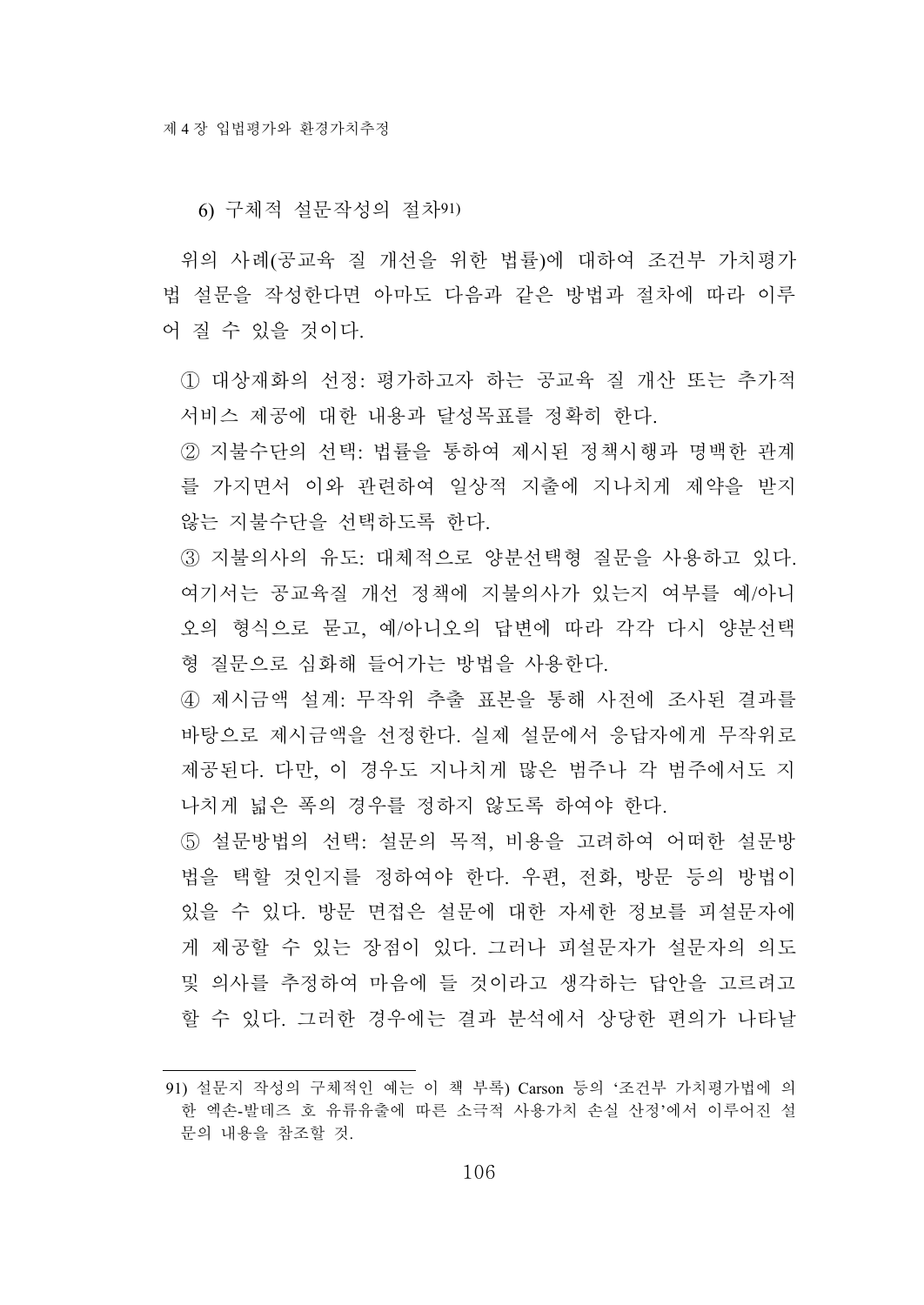수 있다. 그러한 부작용이 나타나지 않도록, 설문을 실시하는 설문 자에 대한 사전 교육이 매우 중요하다.

⑥ 그 밖의 필요정보 포함: 응답자의 사회경제적 상황(연령, 재산의 정도, 가구의 구성 등) 등 설문을 분석하고 그 결과에 대한 신뢰도 를 보강을 목표로 하는 질문이 될 수 있어야 한다.

7) 평균 지불의사 액의 추정

설문 응답 자료에 기초하여 평균 지불의사 액을 추정하는 것이다. 앞의 나. 다. 라.의 방식은 응답자들의 지불의사 액을 직접 확인할 수 있지만 라.의 경우에서는 불완전한 정보를 가지고 추정할 수밖에 없 다. 표본에서 추정된 지불의사 액을 인구 전체의 총 가치로 확장한다. 인구의 범위는 사전에 결정한다. 공교육 개선에 따른 사회적 편익을 합산하는 기간을 결정(장기간 발생하는 편익에 대해서는 도출된 지불 의사 액에 대해 일정한 할인율을 적용하여야 하므로)을 하여야 한다. 그렇게 하면 공교육 개선을 위한 정부의 정책 추진을 통해서 나타나 는 편익이 추정될 수 있다. 또한 반대로 적용한다면 학부모 또는 가 구가 부담하거나 하게 될 조세 등 기타 부과금의 전체규모와 개별 금 액도 추정이 가능할 것이다.

(3) 한 계

가상편의를 포함한 편의 존재 가능성의 문제는 조건부 가치평가법 을 통한 환경자원의 가치평가, 나아가서는 환경정책의 수립에 있어서 반드시 선결되어야 할 문제이다. 특히 가상편의의 문제는 조건부 가 치평가법 뿐만 아니라 진술 선호법의 유효성 확립을 위해 반드시 해 결되어야 할 문제이다. 어떤 환경자원에 대한 가치추정의 결과에 편 의가 있다면 추정된 가치는 신뢰하기 어렵고 따라서 그 추정된 가치 에 기반을 둔 비용-편익 분석 결과에도 편의가 존재할 것이며 궁극적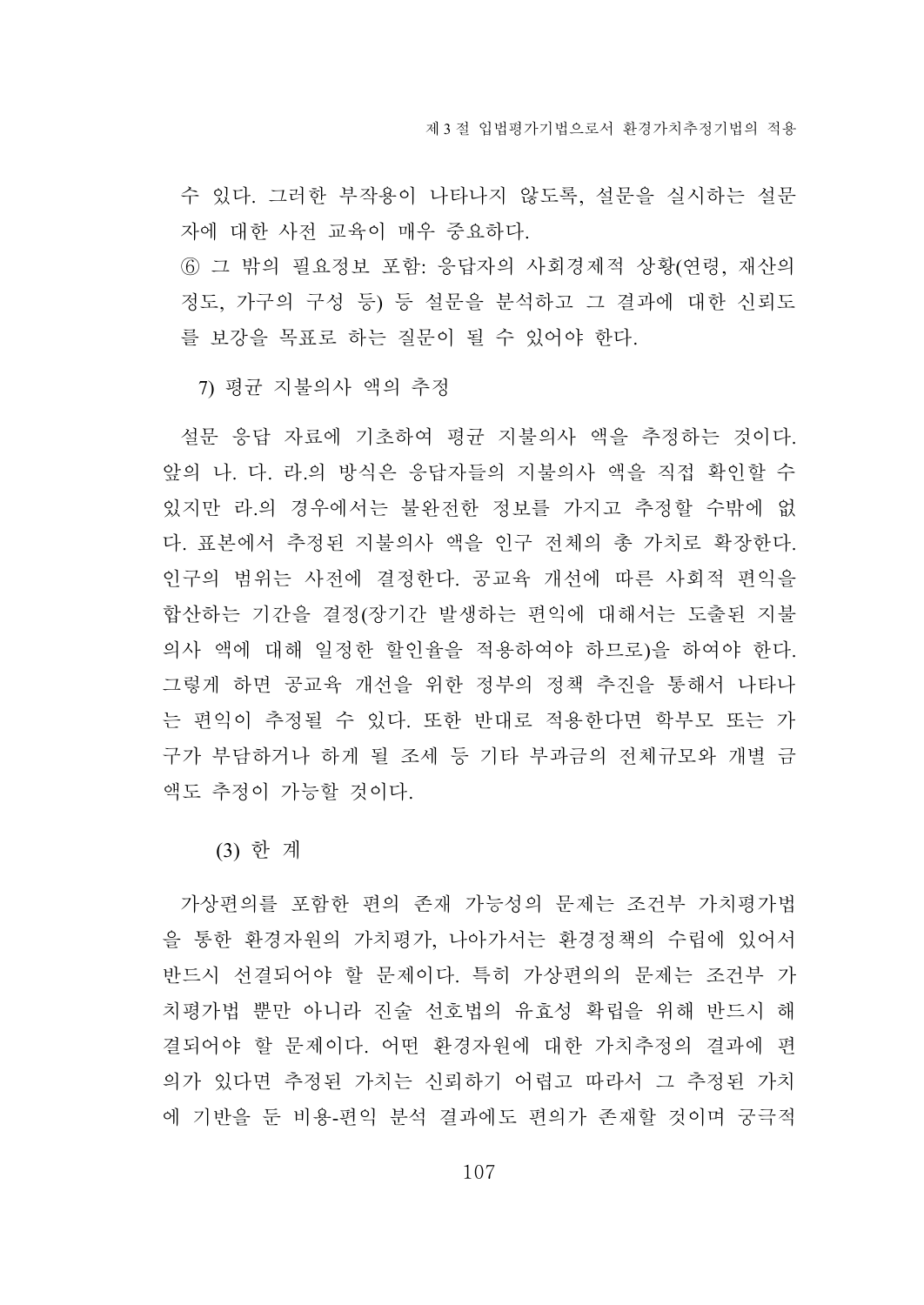으로 부정확한 효과성에 근거한 환경정책이 수립될 가능성이 커진다. 게다가, 더 큰 문제는 해당 환경자원의 가치를 평가하기 위해 사용할 수 있는 기법이 진술 선호법 외에는 존재하지 않는 경우, 정책담당자 에게는 두 가지 선택만 존재한다. 즉, 편의가 존재하는 추정가치에 근 거하여 환경정책을 수립하거나, 아니면 환경정책의 효과성에 대한 판 단을 포기하는 것 중에서 선택을 해야 하는 상황에 직면하게 되는 것 이다. 이 두 상황 어느 것도 바람직하지 않다.92)

2. 속성가치선택법(Choice Experiments, CE)의 적용

(1) 의 의

속성가치선택법은 위의 조건부가치선택법이 가지고 있는 단점을 보 완한 가치추정 방법으로 알려져 있다. 조건부가치선택법이 사용하는 설문 방식과 분석이 상대적으로 단순하여 정확한 가치추정을 위해서 는 설문단계에서부터 선택의 가능성을 부여하여 각 답변별로 설문을 진행하는 것이 보다 정확한 환경가치를 추정할 수 있다는 장점이 있 다고 한다. 하지만 설문 진행 및 분석이 복잡해서 환경가치추정의 실 제에서 아직 널리 적용되지는 않고 있다.

(2) 적 용

법률(안)의 적용대상 및 범위는 입법자가 입법목적의 실현을 위해서 예정했던 범위를 넘어선다. 법률의 일반적, 추상적 효력은 효과분석에 있어서도 더 많은 변수를 고려하여야 함을 의미한다. 평가를 위해 고 려할 변수가 더욱 많다는 것을 의미한다. 보다 많은 변수를 고려하고 있는 속성가치선택기법의 입법평가 적용을 위한 노력을 할 필요가 있 다. 그러나 앞의 조건부 가치평가법의 경우에서도 질문의 종류와 수

<sup>92)</sup> 이진권/임영아, 앞의 책, 3면.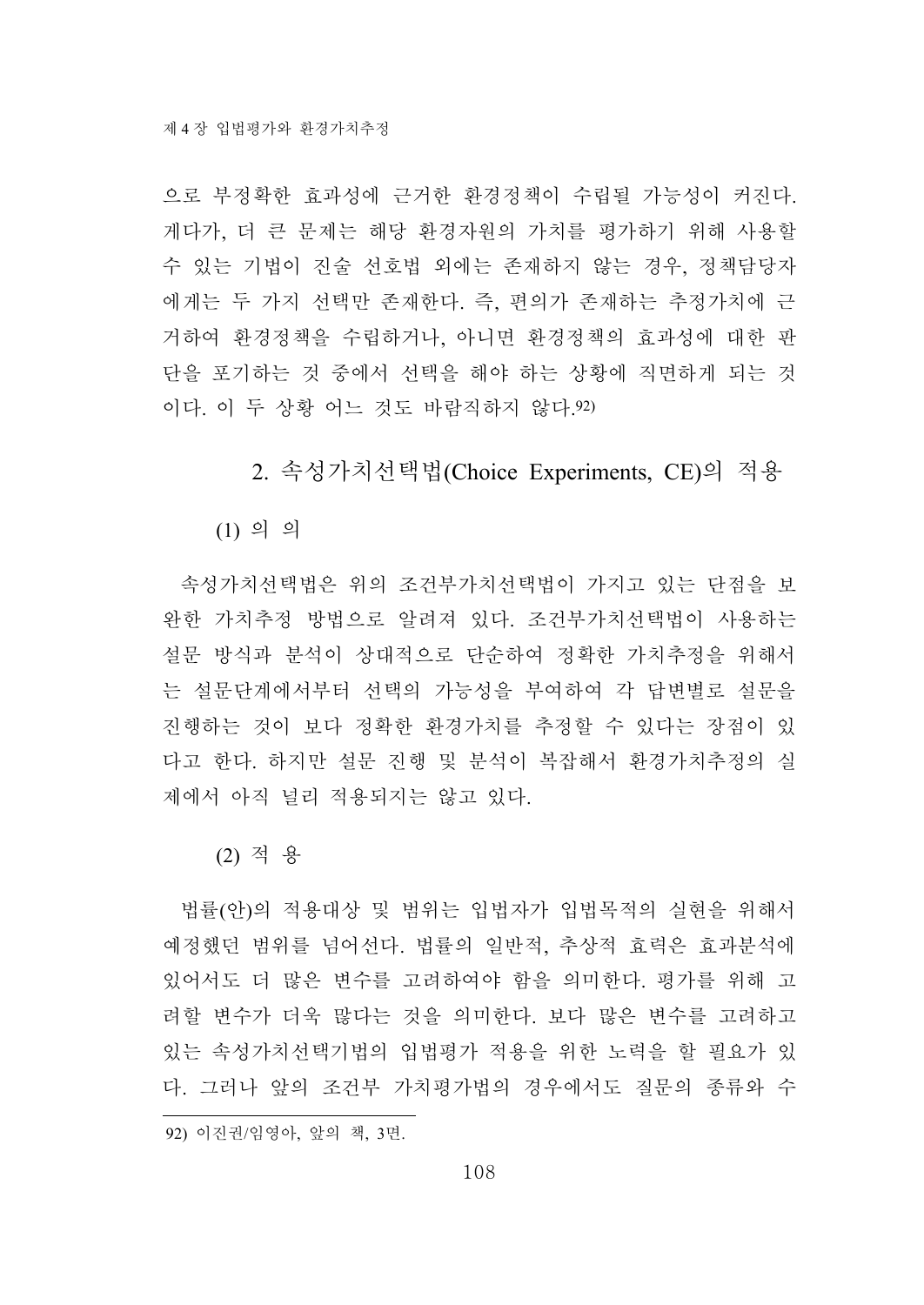가 많아질수록 답변자의 답변 태도와 내용의 변화가 발생하여 편의가 발생할 가능성이 증대한다는 지적이 있다. 따라서 속성가치 선택법의 경우 그러한 편의를 최소화 할 수 있다는 것이 우선적으로 증명되어 야 할 것이다.

3. 회피행위접근법(ABA)의 적용

(1) 의 의

회피행위접근법 악화된 환경질을 회피하기 위해 소요되는 지출을 통해서 환경 질 저하에 따른 후생의 감소를 측정할 수 있다고 본다. 즉, 후생의 감소정도가 주어진 환경 재에 대한 소비자의 가치를 반영 한다고 보는 것이다.93)

(2) 입법평가에의 적용

회피행위접근법은 제정 또는 개정 법률(안)의 준수도 측정에 유용할 가능성이 있다. 새로운 법률의 제정 또는 개정에 관한 여부를 판단하 는데 있어서 해당 법률의 예상 수범자 집단을 대상으로 설문을 할 수 있다. 즉, 입법자가 계획하고 있는 법률안이 법률로서 제정되거나 개 정되는 경우 해당 법률이 수범자의 권리를 제한하거나 하는 내용을 담을 경우 수범자 집단이 자신의 기존권리를 계속 유지하기 위하여 해당 법률 준수회피 가능성(탈법, 또는 불법)이 있다고 한다면 그러한 선택을 하겠는지 등을 물을 수 있다.

93) 위의 제2장 제2절 4. 참조.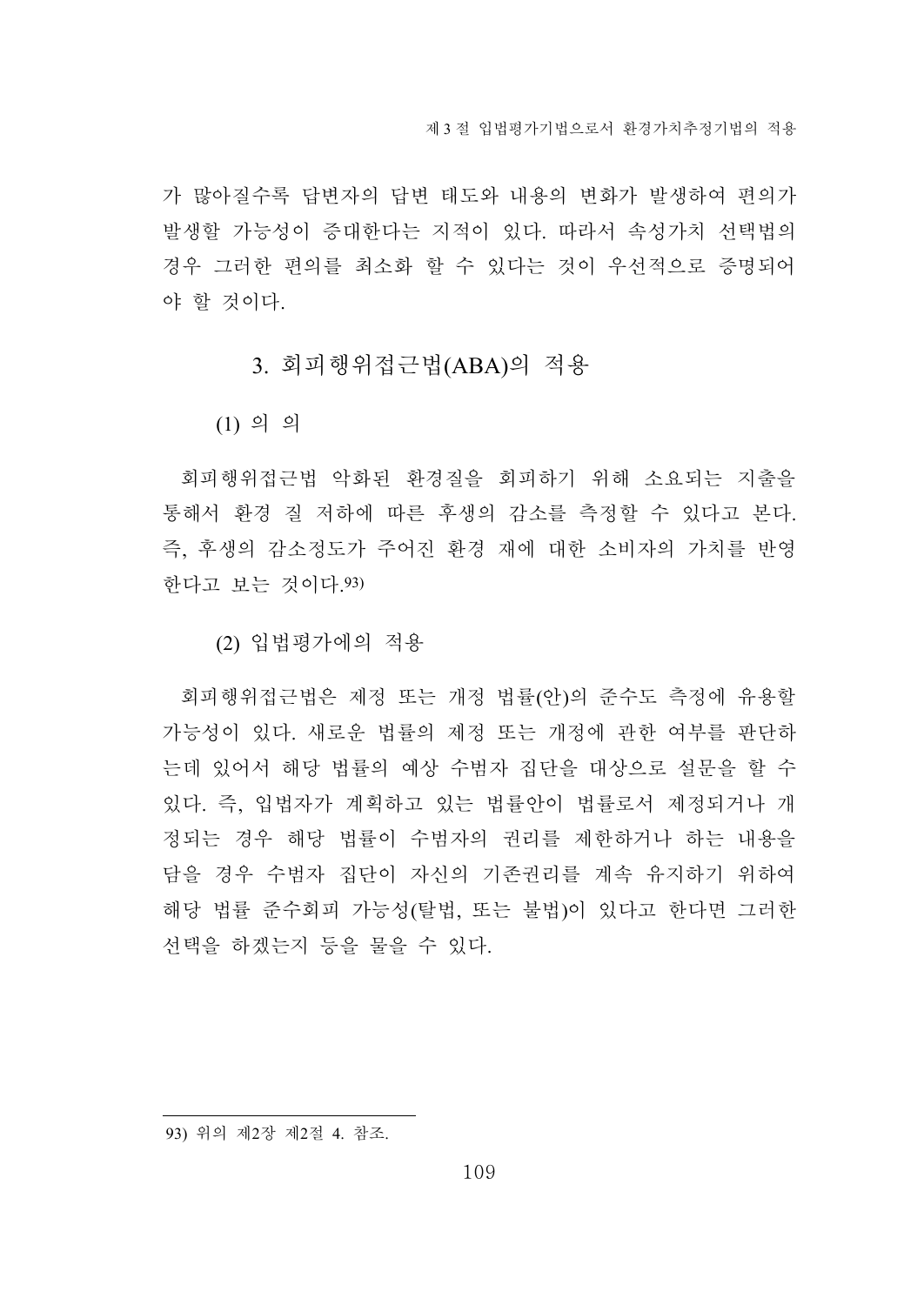# 제 5 장 나아가는 말

국민의 후생확대와 향상을 위한 목적으로 계획되고 진행되는 공공 개발을 비롯한 수많은 개발 사업은 환경가치의 감소라는 비용을 치루 고 이루어지고 있다. 환경가치는 개발 사업이 증가하여 국민들의 직 접적인 경제적 후생이 증가하는 것에 반비례하고 있다. 지속가능발전 원칙이 개발사업의 지향점을 제시하고는 있으나, 개발과 발전에 방점 이 있는 한에는 환경가치의 감소는 불가피한 것으로 보인다. 그러나 계속 높아가는 국민들의 후생수준과 요구를 충족시키기 위하여 국가 는 공공개발을 지속적으로 추진하여야 한다.

현대를 살고 있는 사람들은 환경가치의 감소에 대한 고민을 이전보 다 깊게 하고 있다. 그러나 한편에서는 후생수준의 향상을 위한 개발 사업에 직접적인 관심을 가지고, 또 다른 한편에서는 그러 인해 감소 될 환경가치에 대한 관심을 간접적으로 하고 있다. 그러한 이중적 태 도는 개발 사업에 따른 편익을 보다 정당화하기 위한 수단으로서 환 경가치에 대한 추정을 하도록 하고 개발 사업을 통해서 현시되는 편 익이 환경가치가 멸실되거나 감소하여 발생하는 비용보다 높다고 한 다면 개발 사업은 정당화될 수 있다는 합리화의 방편을 마련하는데 기여했다고 보여 진다. 이러한 관점에서 본다면 환경가치의 추정은 개 발사업의 정당성확보를 위한 교묘한 기술이라고 볼 수도 있다.

환경론자들은 환경가치의 추정을 기초로 개발사업의 부당성을 증명 하여 환경가치를 계속 유지․보전하는 것을 환경가치추정의 목적으로 보고 있다. 그러나 그러한 의도와 노력은 현재의 개발 사업이 가져오 는 직접적 편익 앞에서 번번이 좌절하고 있다. 특히, 비 시장재인 환 경가치에 대한 추정결과의 객관적 한계, 이른바 경제적 객관성에 대 한 의문을 완전히 배제하지 못하는 한계에 봉착하여 있다. 입법평가 에서도 평가결과, 특히 비용-편익-분석과 같은 계량화된 결과를 제시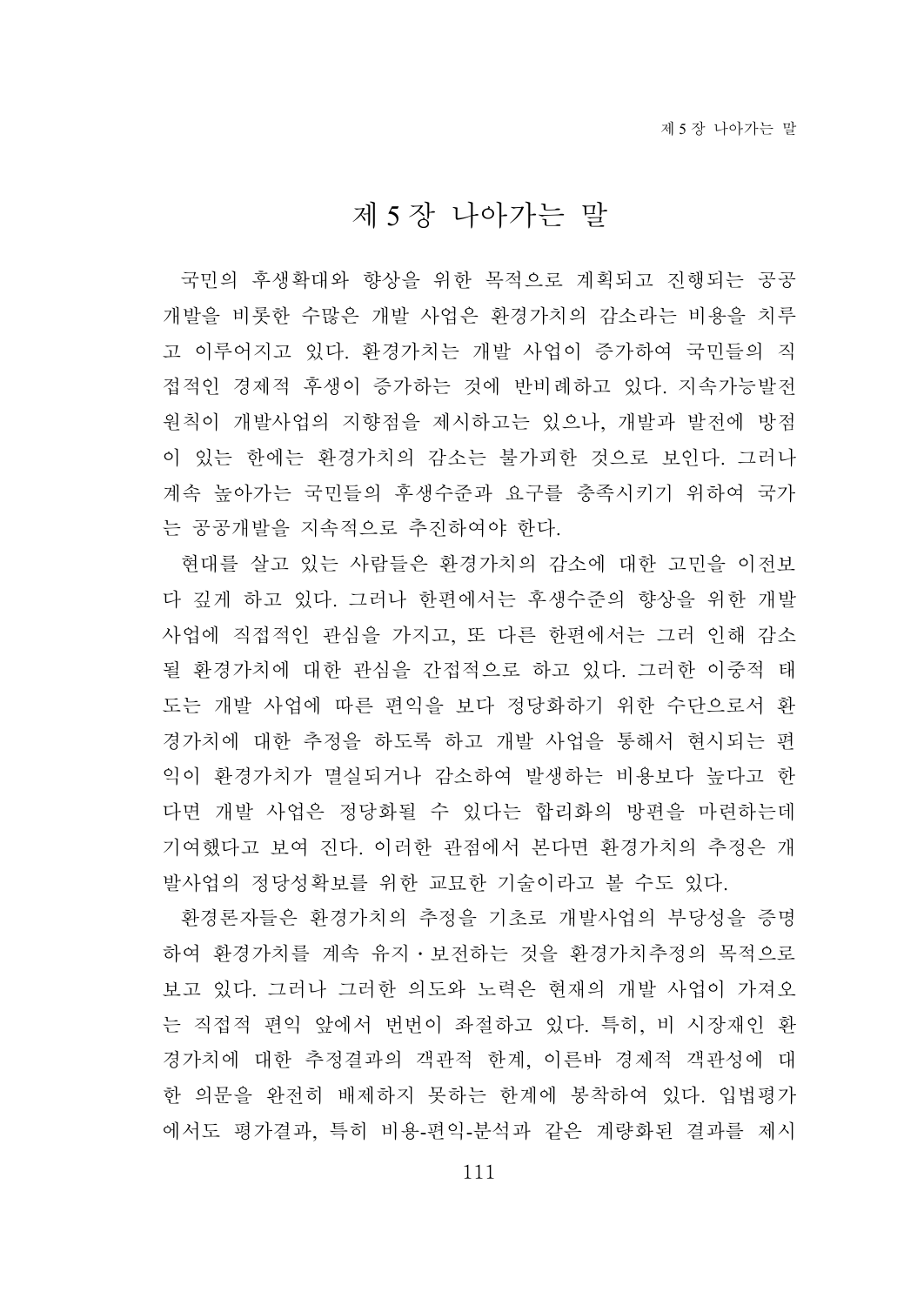하는 결과물에 대한 객관성확보에 대한 비판도 환경가치추정 결과에 서 나타나고 있는 비판과 기본적으로 그 궤를 같이하고 있다. 법률(안) 의 집행으로 발생하거나 발생할 수 있는 편익을 계산하는 것이 처음 부터 가능한지, 가능하다 하더라도 이를 수행하기 위한 적절한 방법 은 있는지 등과 관련한 끊임없는 비판이 이어지고 있다. 특히, 현대에 서는 평가결과를 계량화하여 이를 수치로서 나타내는 각종 평가수행 방법이 주류를 이루면서 계량적 평가가 가능한 영역과 그것이 용이하 지 않은 영역들 사이에서 후자의 평가결과에 대한 신뢰도의 의심이 더욱 커지고 있다.

그럼에도 불구하고 입법평가를 수행하는 과정에서 경제학적 분석방 법에 기초하고 있는 환경가치를 추정하는 방법들을 적용하는 것은 입 법평가 결과에 대한 신뢰도를 높여줄 수 있을 것이다. 이처럼 환경가 치추정에서 사용되는 가치추정방법을 법률(안)의 효과추정에 도입하고 적용하는 기법을 입법가치추정이라고 하여도 될 것으로 생각한다.

전통적 비용-편익-분석이 주로 화폐가치로 환산 가능한 시장재를 중 심으로 이루어지는 분석이라면, 환경가치추정은 비 시장재를 화폐가 치로 추정하고자 한다. 법률(안)에 대한 비용-편익-분석 사례에서 분석 결과에 대하여 제기되는 대부분의 의문은 편익부분에서 발생한다. 특 히, 단순히 화폐가치로 환산될 수 없는 영역을 법제화하는 경우 해당 법률(안)의 시행에 따라 나타나거나 나타나기를 기대하는 (사회적)편익 또는 각종 부수적 비용들을 어떠한 방법을 통해 화폐단위로 환산할 수 있겠는가에 대한 의문이다. 환경가치 추정에서 사용되는 각종의 기 법들이 기존의 빙요-편익-분석 기법에 동시에 사용되어 상호 비교․분 석이 되면 의미 있는 분석결과가 나올 수 있을 것으로 기대된다.

비용-편익-분석 및 각종 가치추정기법들이 적용되는 목적은 입법자, 정책결정자 등 어떠한 사업이나 입법여부를 결정하고자 하는 결정권 한을 가진 자에게 최종결정을 할 수 있도록 결정 자료를 제공하는 것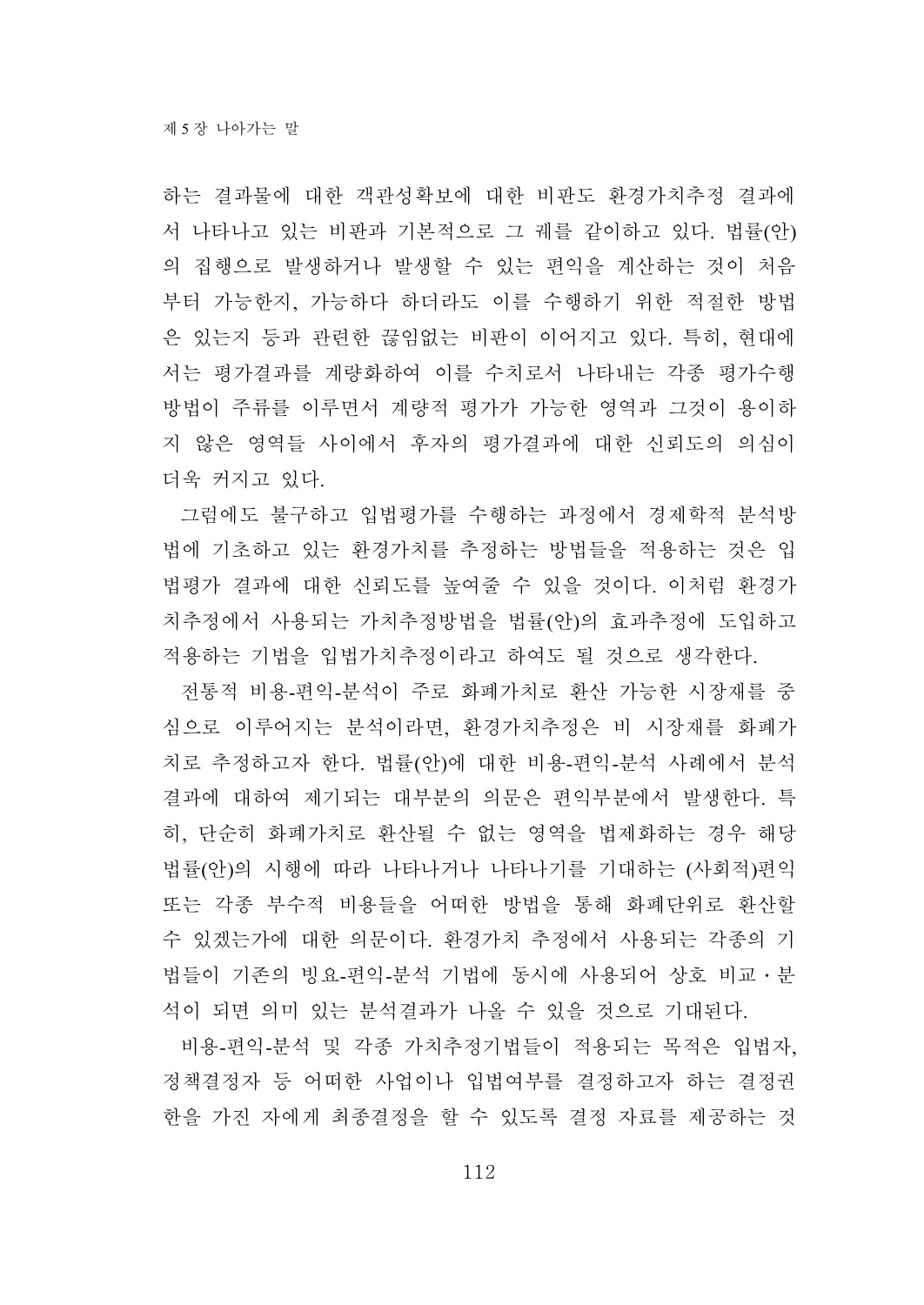이다. 그러나 입법자 또는 최종 결정권한을 가진 자가 간과하여서는 아니 될 것은 이러한 추정자료들은 또 다른 많은 결정을 위한 보조자 료 가운데 하나라는 것이다. 계량화 되어 있는 결과 특히, 수량화되어 있는 자료들은 외견상 매우 과학적이고 객관적인 것일 것이라는 착시 를 일으킬 수 있다. 평가과정에서 어떠한 변수를 사용하는가, 어떠한 요소들을 추정에 반영하고 고려하는가에 따라 그 추정 결과가 매우 달라질 수 있다는 점을 인식하여야 한다.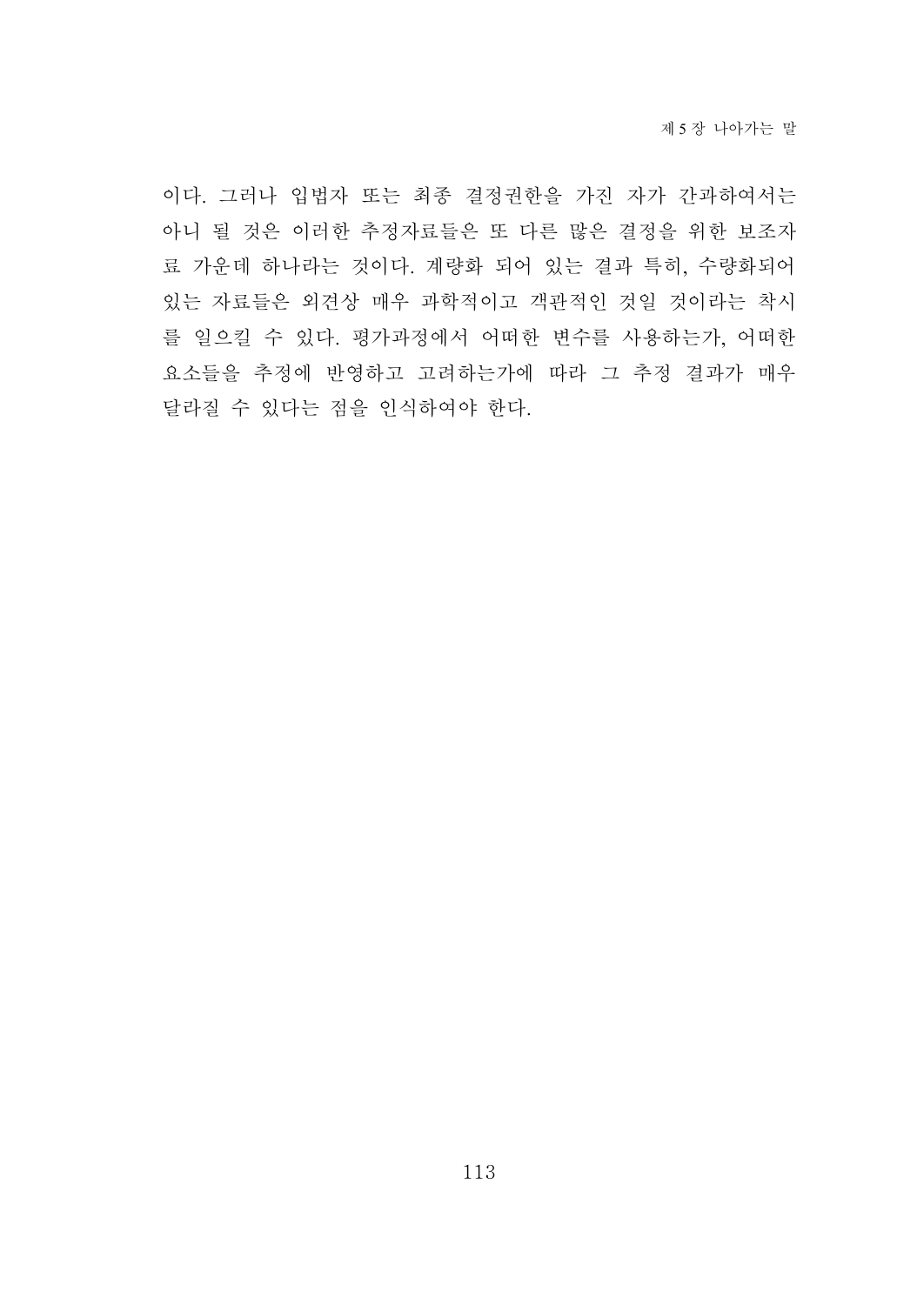## 참고문헌

- 고태호/황경수, 우리나라 정부의 정책평가방법에 관한 개선방안 연 구, 정책분석평가학회보, 제16권 제4호.
- 김돈건, 비용․편익분석, 박영사, 2003.
- 김봉철, 영국의 표준비용모델 연구, 법제연구원, 2009.
- 김용주, 환경가치 추정기법과 비시장 편익 측정 정부정책의 경제성 분석에 대한 시사점, 지방정부연구 제8권 제4호, 2004년 겨울.
- \_\_\_\_\_\_, 환경가치추정기법과 비시장 편익측정, 정부정책의 경제성 분 석에 대한 시사점, 지방정부연구, 제8권 제4호(2004).
- 김인숙, 주요국가의 해양오염사고 대응에 관한 비교법적 연구 I, -미 국-, 법제연구원 2008.
- 김태윤, 조건부 가치 측정법의 이론과 성공적 시행 지침, 정책분석평 가학회보, 제10권 제1호, 1998.
- 김태윤/김상봉, 비용편익분석의 이론과 실제, 박영사, 2004.
- 박병도, 국제환경책임법론, 집문당, 2007.
- 박영도, 입법학개론, 법제연구원, 2008.
- 박종수, 오스트리아의 표준비용모델 연구, 법제연구원, 2009.
- 박주헌, 조건부가치측정의 응답메커니즘 비교, 자원․환경경제연구 제17권 제2호.
- 소병천, 태안허베이스피리트호 유류오염사고에 대한 환경법적 고 찰 - 미국 유류오염법의 시사점을 중심으로 -환경법연구 제 30권 제2호, 2008.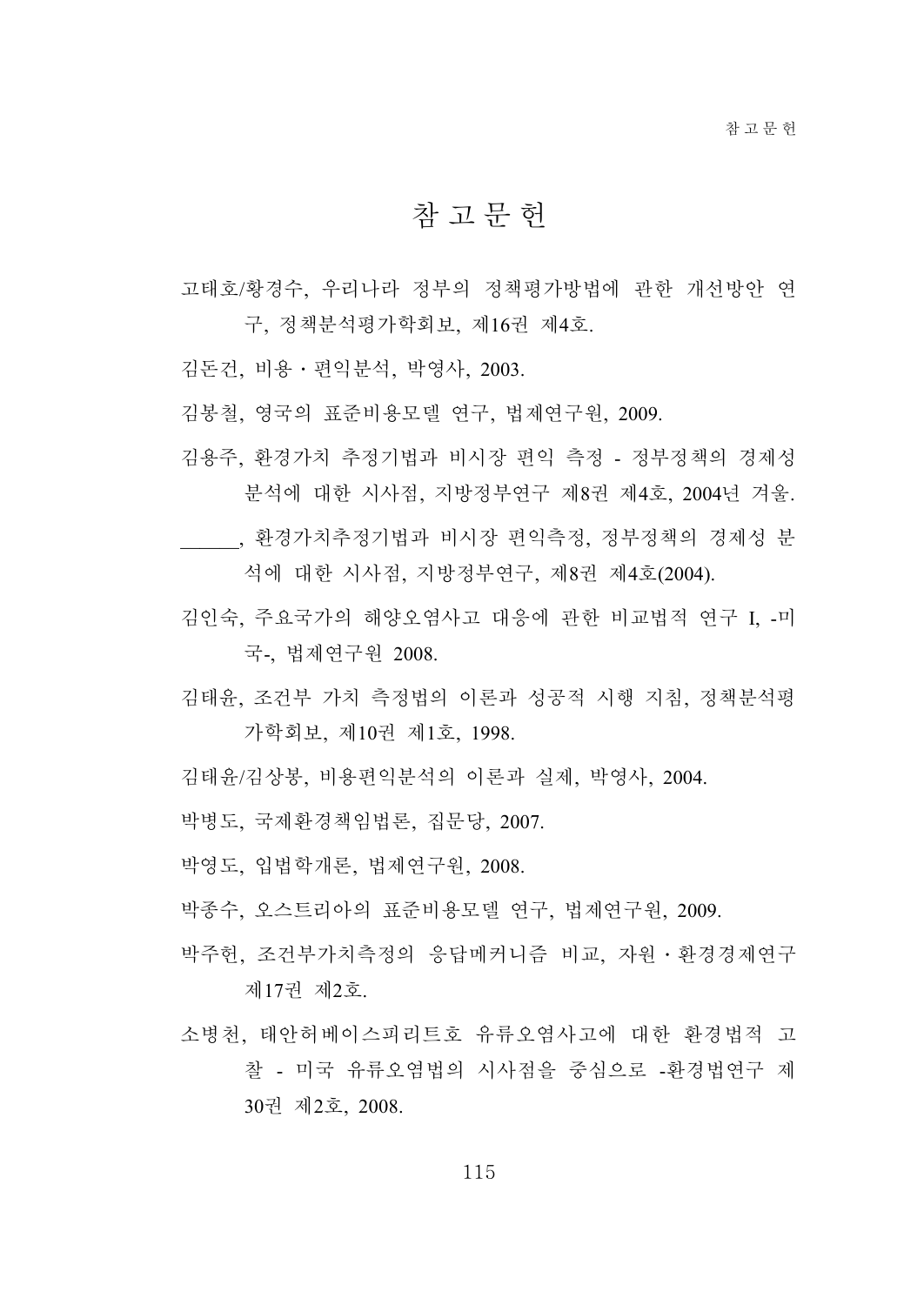- 송영일 전략환경평가제도 도입에 따른 환경영향평가제도의 개선방 안 연구, 2006-05.
- \_\_\_\_\_\_, 전략환경평가제도 도입을 위한 연구, 2003.12.
- 신옥주, 독일의 해상유류오염 예방 및 방제체계 고찰, 환경정책연구, 제8권 제1호(통권 제20호), 2009.
- 신용승/임혜숙 편, 서해 유류유출 환경대책포럼, 2008.
- 신의순, 환경피해의 경제적 가치 추정, 산업과 경영, 제10권 제1호, 1992.
- 안소은, 편익이전 기법을 이용한 자연환경 가치추정-휴양가치를 중심 으로, 2006. 12. 한국 환경정책평가연구원.
- 여인호, 환경침해에 대한 평가, 독일자연보호법상 침해규정에 관한 검토를 중심으로, 환경법연구 제30권 제3호, 2008.
- 오준근, 기후변화협약에 따른 환경산업관련법제의 개선에 관한 입법 론적 고찰, 환경법연구, 제30권 제3호.
- 이영성/박년배/김태한, 선택모형을 이용한 생태복원의 환경가치추정 에 관한 연구, 국토계획, 제39권 제3호, 2006.6.
- 이정전, 환경가치 추정의 의의와 한계, 환경과 생명, 1996.
- 이종한, 표준비용모델 측정사례, 법제연구원, 2009.
- 이진국, 독일의 표준비용모델 연구, 법제연구원, 2009.
- 엄영숙, 환경영향평가제도와 환경영향의 가치평가, 환경경제연구 제 8권 제1호, 1999.
- 장정인/유승훈/곽승준, 선호 불확실성을 고려한 조건부가치측정법의 고찰, 자원․환경경제연구 제14권 제1호.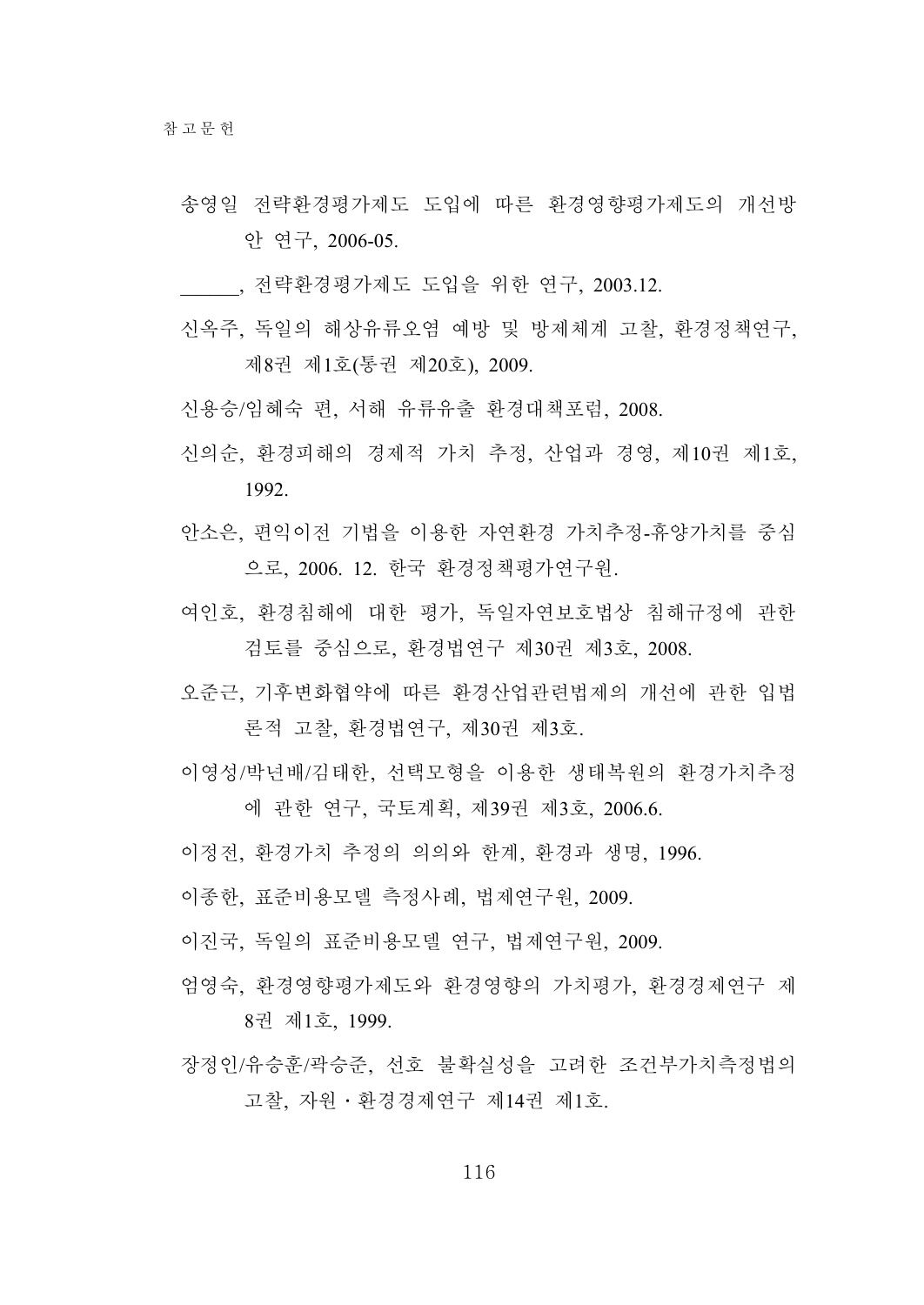- 전경운, 해양유류오염사고피해에 대한 손해배상의 법적 문제, 허 베이 스피리트호 기름유출사고를 중심으로 -, 환경법연구 제 30권 제2호, 2008.
- 전 훈, 네덜란드의 표준비용모델 연구, 법제연구원, 2009.
- 정회성/이창훈/김명미, 환경갈등 현황 및 정책과제, 경제․인문사회 연구회 협동연구총서 05-02-07, 한국여성개발원, 2005.
- 조공장, 지역커뮤니티의 지속가능한 발전을 위한 환경평가 방법론 연구 : 환경평가제도의 사회영향평가, 2007. 2. 환경정책평가 연구원.
- 최윤철, 독일, 스위스의 입법평가사례연구, 법제연구원, 2008.
- , 『독일에서의 입법자의 법률개선의무에 관한 논의 , □□공법연 구□□ 제31집 제3호. 365-384면.
- , 『의원입법의 평가와 평가제도의 발전에 관한 이론적 검토』, □□공법연구□□ 제33집 제3호, 1-26면.
- , 「입법자의 법률관찰의무」, □□토지공법연구□□ 제21집, 465-486면.
- \_\_\_\_\_, 「입법자의 법률의 하자 제거의무」, □□법조□□ 제561호, 143-166면.
- , 「입법평가의 제도화에 관한 연구 , □□토지공법연구□□ 제28집, 325-352면.
- 최준규/강영현/주영준, 환경영향평가사후환경관리의실효성제고방안, 환 경포럼 제7권 제5호, 통권 86호.
- 한국법제연구원, 주요국가의 입법평가 관련제도(III), 독일의 입법평 가제도, 2007.5.
	- \_\_\_, 주요국가의 입법평가 관련제도(V), 오스트리아ㆍ스 위스의 입법평가제도, 2007.5.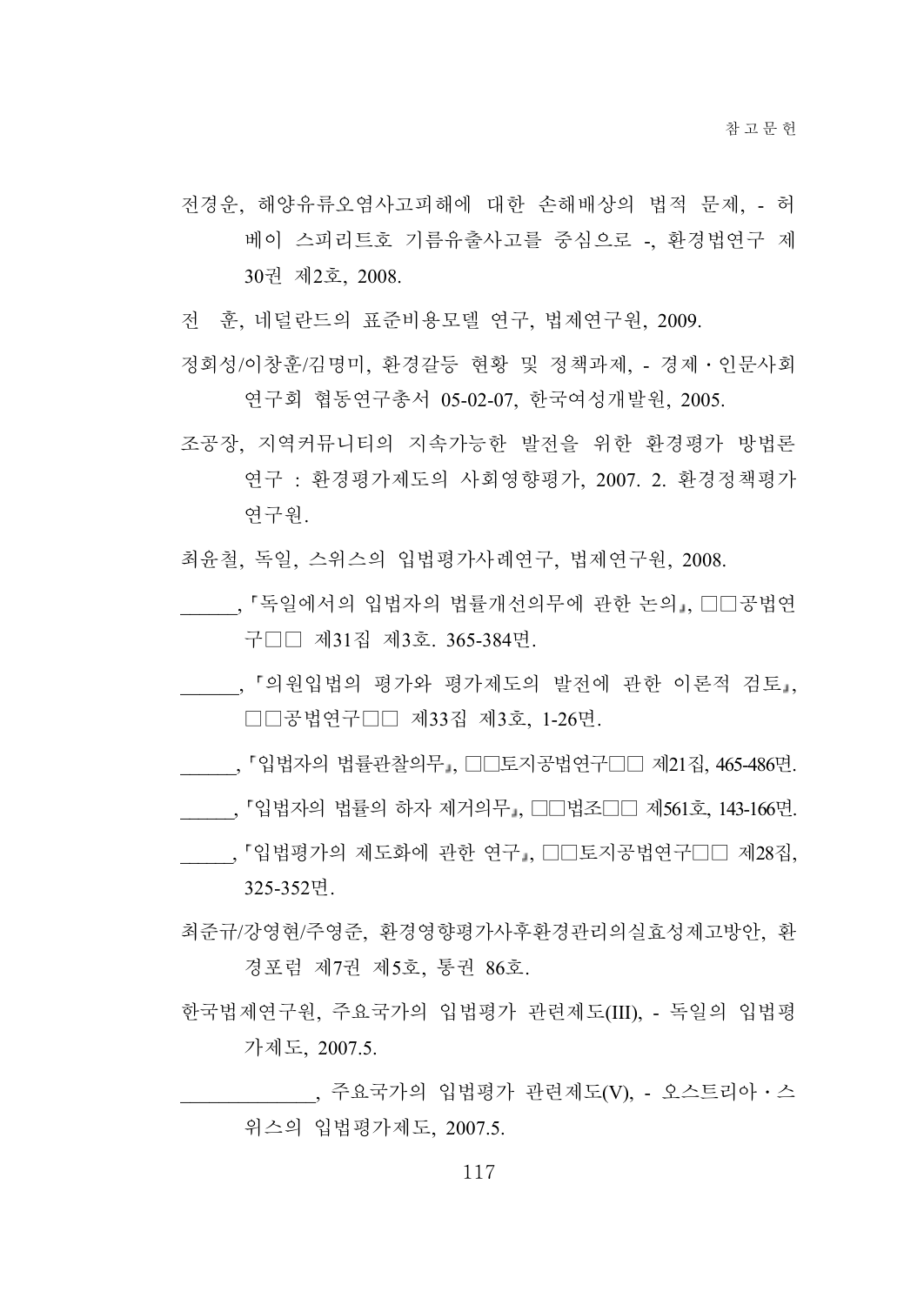- 한상운, 한국의 해양유류오염피해에 대한 법적 책임과 과제, HEBEI SPIRIT호 유류유출사고를 중심으로, 환경정책연구, 제7권 제 3호(통권 제18호), 2008.
- 홍준형, 환경법, 박영사 2005.
- 환경부, 환경영향예측모델 활용지침 마련을 위한 연구, 2007. 11.
- \_\_\_\_\_\_, 환경피해의 국제법상 책임에 관한 연구, 2007.
- 황경엽, 환경복원의 문제점과 해결방안, 열린충남, 2008.4.
- Arrow, Kenneth/Solow, Robert, Report of the NOAA Panel on Contingent Valuation, 1993.
- Böhret, Carl, Gesetzesfolgenabschätzung: Soll sie instiutionalisiert werden?, in: Klaus Grupp(Hrsg.), Planung, Recht, Rechtsschutz, Festschrift für Wolli Bühmel zum 70. Geburtstag, Berlin 1999.
- \_\_\_\_\_\_\_\_\_\_, Handbuch Gesetzesfolgenabschätzung(GFA), Baden-Baden 2001.
- Bundesamt für Kandwirtschaft, Regulierungsfolgenabschätzung zur Revision des Lebensmittelrechts, Bern Okt. 2005.
- Bundesamt für Umwelt Schweizerische Eidgenossenschaft, Auswirkung von REACH auf die Schweiz, Bern 2007.
- Bundesverwaltungsamt, KLR-Einführung: einheitliches Modell im Bundesinnenministerien, Berlin Juni 2001.
- Bussmann, Werner, Rechtliche Anforderung an die Qualität der Gesetzesfolgenabschätzung, ZG 1998, S. 127-141.
- Carson, Richard T./Mitchell, Robert C. etc, A contignent Valuation study of lost passive use values resulting from the exxon valdez oil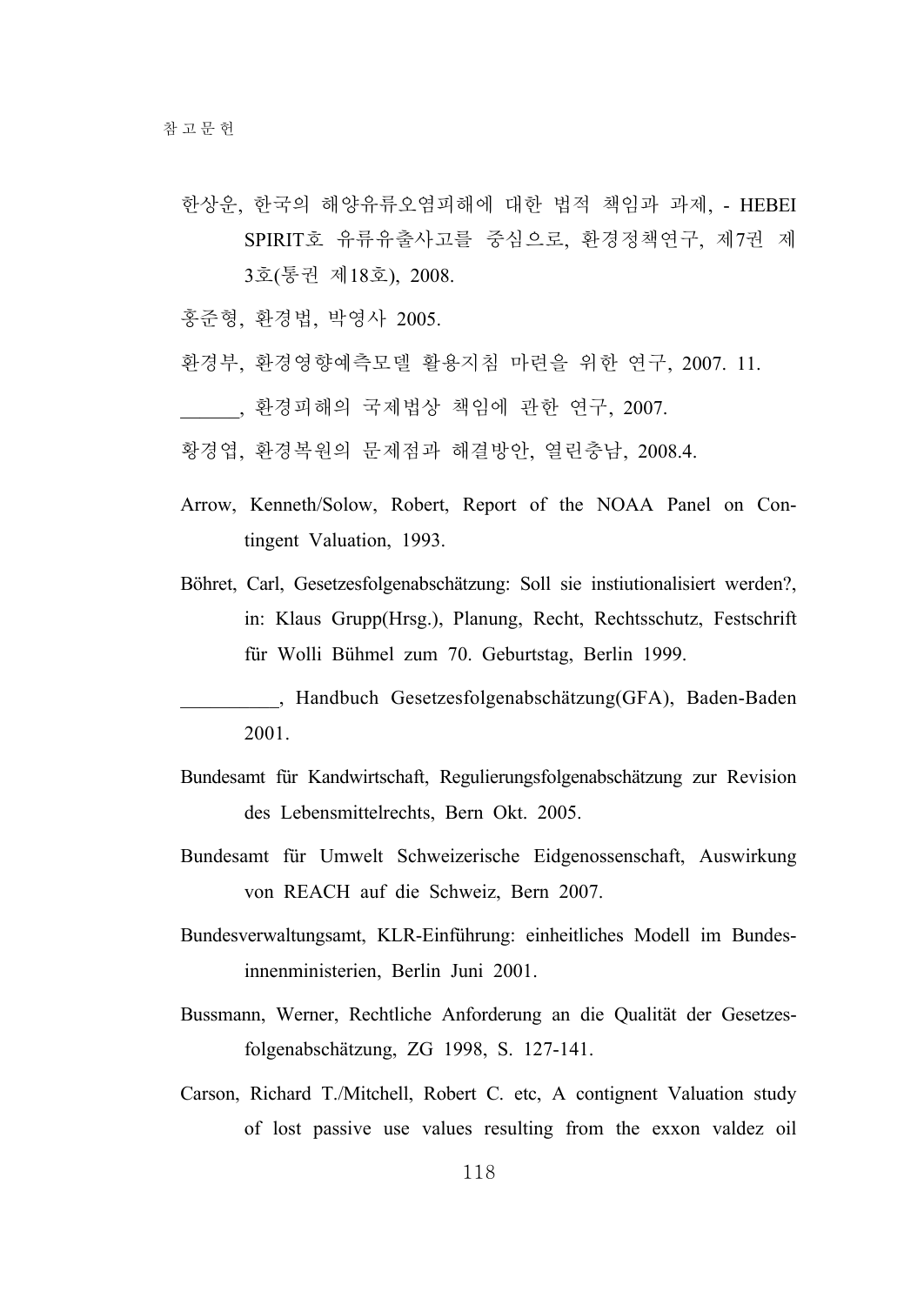spill, A Report to the Attorney General of the State of Alaska, Nov. 1992.

- Choi, Yooncheol, Die Pflicht des Gesetzgebers zur Beseitigung von Gesetzesmängeln, Hamburg 2002.
- Daumann, Frank, Institutionelle Voraussetzung einer Beteiligung von Verbänden an der Gesetzesfolgenabschätzung, in : Karpen, Ulrich/ Hagen Hof (Hrsg.), Wirkungsforschung zum Recht IV, Baden-Baden 2003, S. 223-239.
- Die Bundesregierung, Der Mandelkern-Bericht Auf dem Weg zum besseren Gesetzen, Moderner Staat-Moderne Verwaltung, Berlin 2001.

\_\_\_\_\_\_\_\_\_\_\_\_\_\_\_\_\_, Leitfaden Folgenabschätzung in der Europäischen Union, Berlin Mai 2006.

\_\_\_\_\_\_\_\_\_\_\_\_\_\_\_\_\_, Praxistest zur Gesetzesfolgenabschätzung, Moderner Staat - Moderene Verwaltung, Berlin 2002.

\_\_\_\_\_\_\_\_\_\_\_\_\_\_\_\_\_, Leitfaden für die ex ante Abschätzung der Bürokratiekosten nach dem Standardkosten-Modell(SKM), Berlin März 2008.

- Eidgenossenschaft Volkswirtschaftsdepartment EVD, Regulierungsfolgenabschätzung zur Revision der ASA-Richtlinie, Bern Dez. 2007.
- Fliedner Ortlieb, Entbürokratisierung durch Rechtsbereinigungsgesetze?, ZG 2006.
- Hogan & Hartson Raue LLP/Steria Mummert, Gesetzesfolgenabschätzung gem. SKM zur Novellierung Wassergesetz Brandenburg, 2. 2007.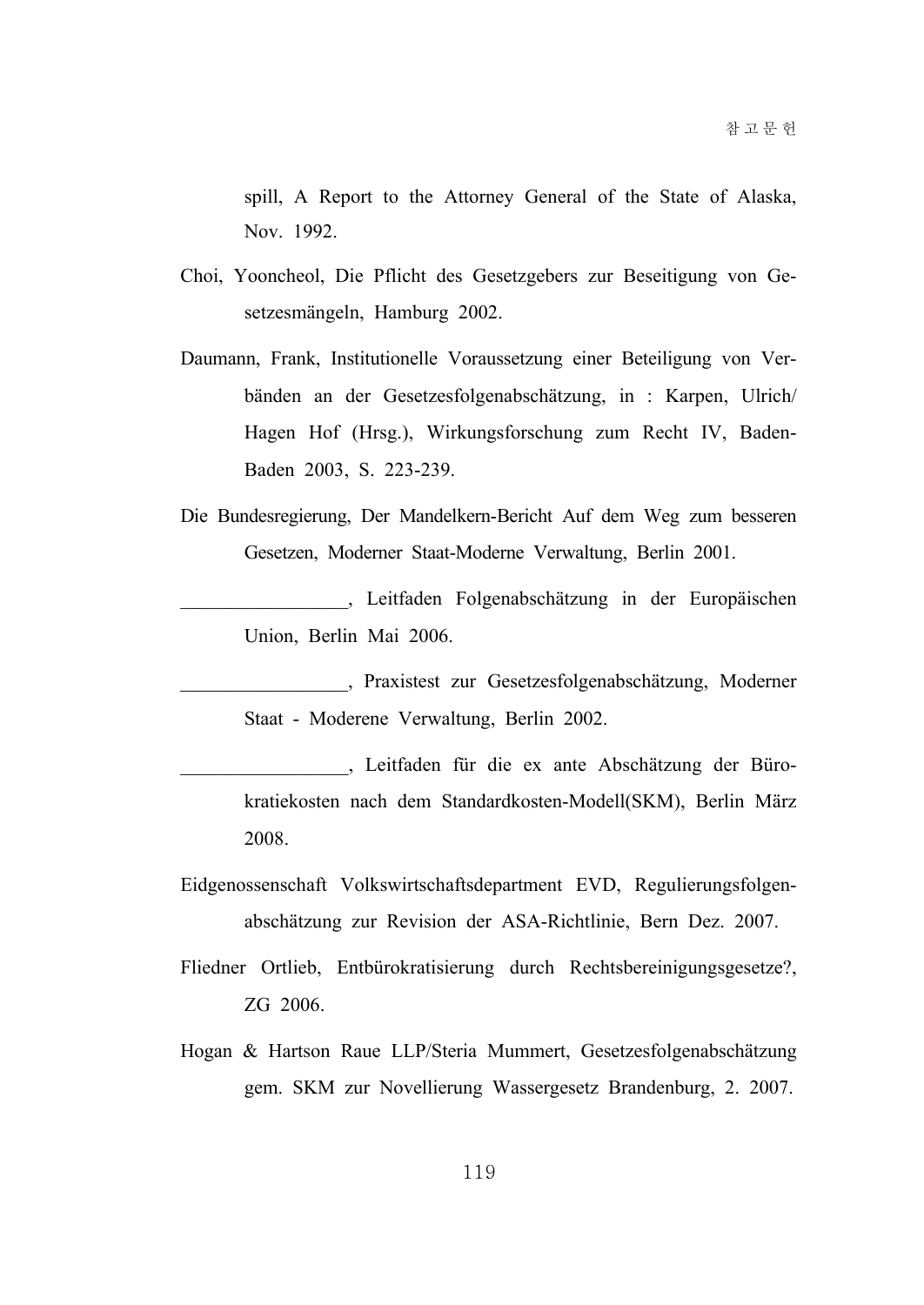Karpen, Ulrich, Gesetzesfolgenabschätzung in der Europäischen Union - Erweiterung und Vertiefung der Europäischen Union als Herausforderung, AöR 124 1999.

\_\_\_\_\_\_\_\_\_\_\_\_, Gesetzgebungs-, Verwaltungs- und Rechtsprechungslehre, Baden-Baden 1989.

- Kölliker, Alkuin, Wirtschaftliche Auswirkungen der neuen ASA- Richtlinie, Volkswirtschaft 4-2007, S. 29-32.
- Kretschmer, Gerald, Zum Stand der Gesetzesfolgenabschätzung im Deutschen Bundestag, in: Karpen, Ulrich/Hagen Hof(Hrsg.), Wirkungsforschung zum Recht IV, Baden-Baden 2003, S. 15-34.
- Leisner, Walter, Krise des Gesetzes, Berlin 2001.
- Maurer Markus, Gesetzesfolgenabschätzung als notwendiges Element eines Programms zur Besseren Rechtsetzung, ZG 2006, S. 377-388.
- Programm Bürokraieabbau und bessere Rechtsetzung, Kabinettbeschluss vom 25. April 2006.
- Reese, Carolin, Effektive Kontrolle mittels Peer Review?, ZG 2006, S. 388-393.
- Schneider, Hans, Gesetzgebung, 3. Aufl., Heidelberg 2004.
- Staatssekretariat für Wirtschaft SECO, Regulierungsfolgenabschätzung zur Revision der ASA-Richtlinie, Bern Dez. 2007.
- Statistisches Bundesamt, Einführung des Standardkosten-Modells Methodenhandbuch der Bundesregierung, Berlin Aug. 2006.
- Werner Jann/Bastian Jantz, Bürokratiekostenmessung in Deutschland, ZG 1/2008, S. 51-68.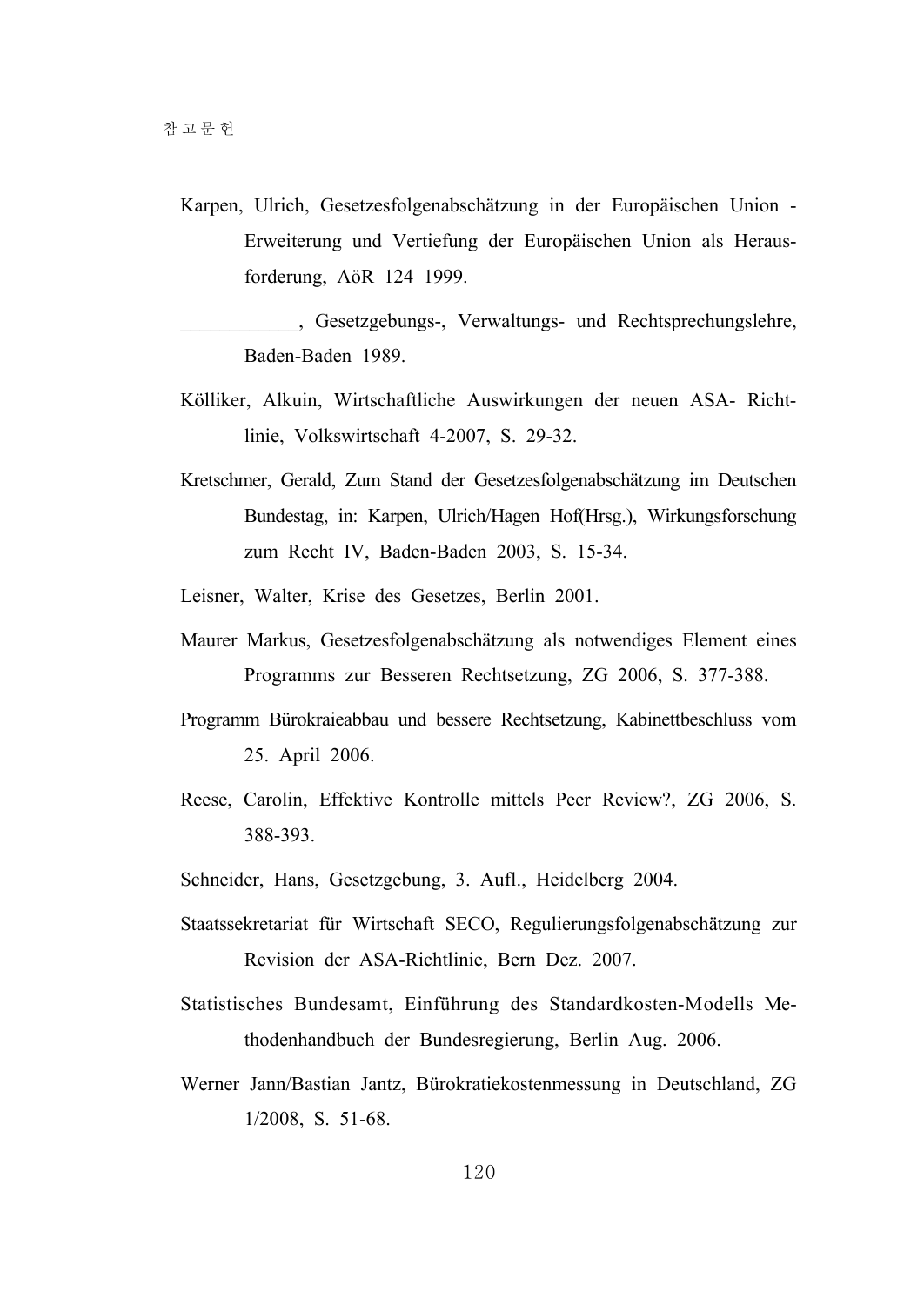- Wordelmann, Peter, Gesetzesfolgenabschätzung zum Entwurf eines Kinderund Jegendhilfegesetzes des Landes Sachsen-Anhalt, Speyer Forschungsberichte 227, Speyer 2002.
- Jung, Hyung-Chan, The Economis Assessment of Claims Oil Pollution Damages: The Canadian Experience, The Journal of Fisheries Business Administration, Vo; 34 No1., 2003.6.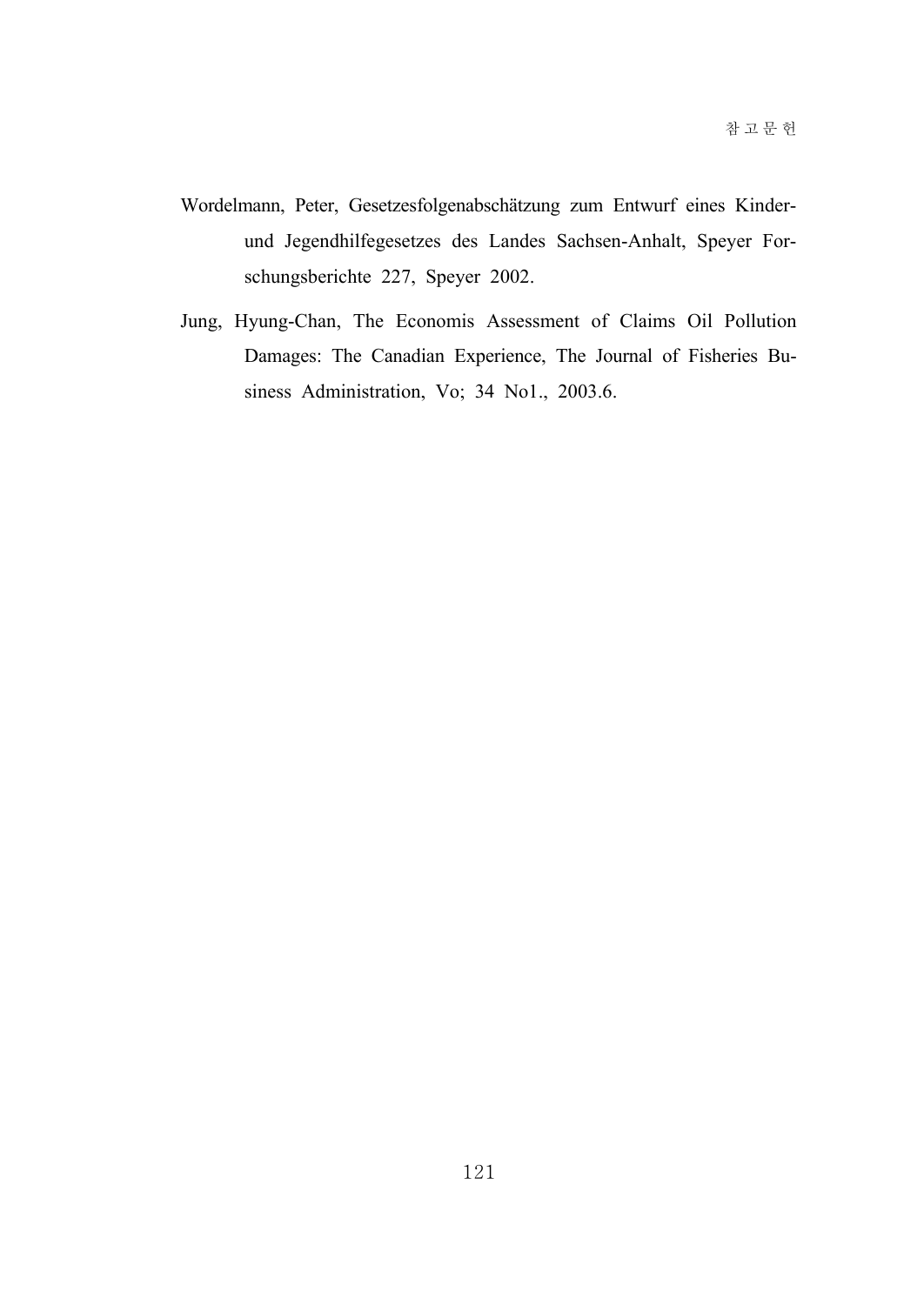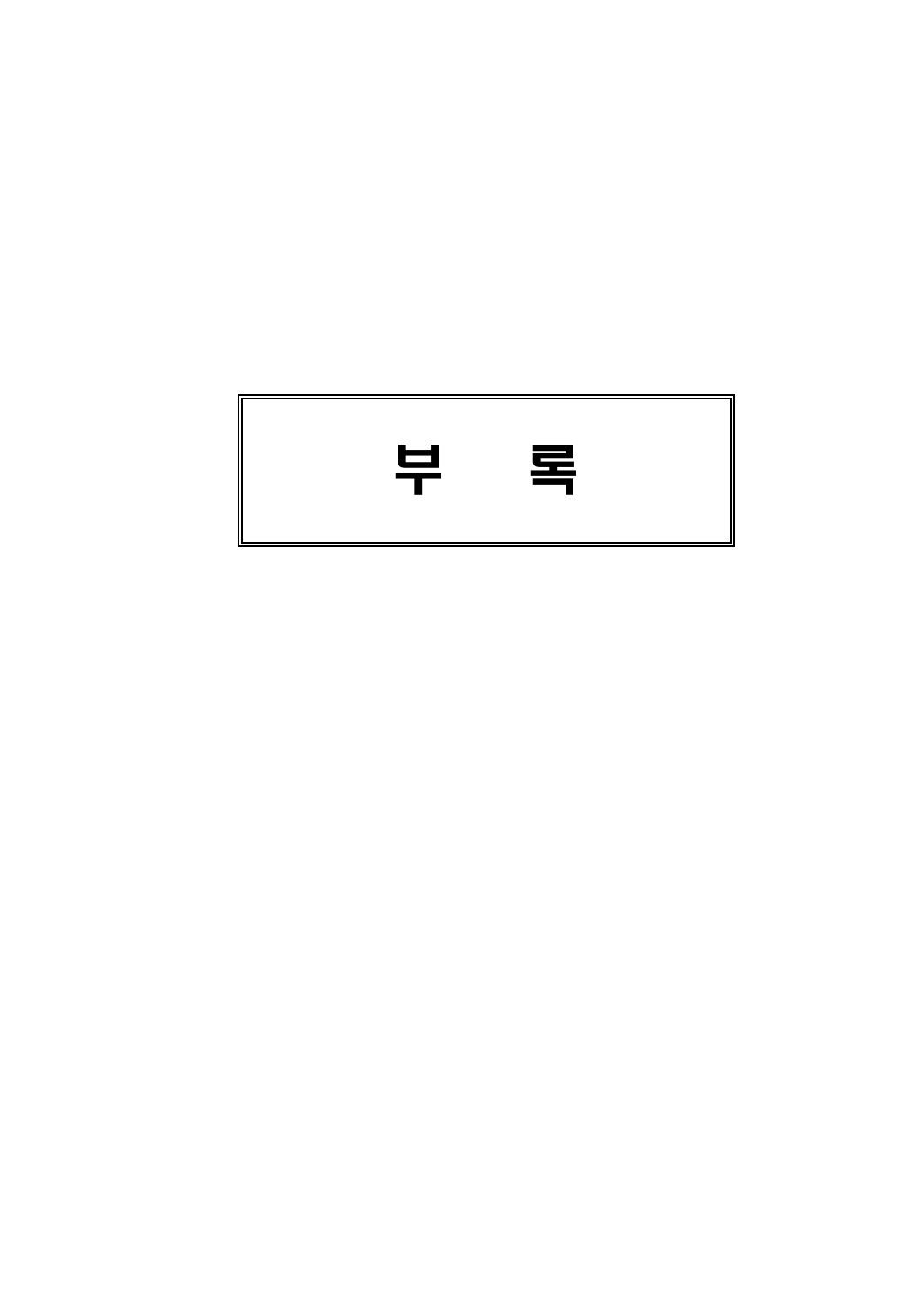[부 록]

Carson Richard T. etc. 등의 '조건부 가치평가법에 의한 엑손-발데즈 호 유류유출에 따른 소극적 사용가치 손실 산정' 보고서의 구체적 설문내용

A-1. 이 나라에 살고 있는 우리는 많은 문제에 직면해 있습니다. 그 러한 문제들 중 어떤 것도 손쉽게 또는 대가를 지불하지 않고 해결될 수 있는 것은 없습니다. 이러한 종류의 문제들에 거론해 보겠습니다. 각각의 문제에 대해 여러분이 현재 우리가 지출하는 것보다

(좀 더 많거나), (동일하거나) 또는 (더 적은) 돈을 써야 한다고 생각하는지에 대해 진술해 주었으면 합니다. 답변 영역을 기록 하고 있는 카드를 받으십시오.

A-2. 자, 이제 저는 여러분이 인간이 일으킨 주요 환경 사고에 대해 생각해 보았으면 합니다. 환경에 최악의 해를 일으킨 그러한 사 고들에 대해 세계 어느 곳에 일어났는지 상관없이 생각해 보세 요. 여러분이 살아온 평생 동안, 어떤 사고가 자연에 가장 치명 상을 입힌 것으로 머리에 떠올리십니까?

A-3. 여러분 개인적으로 다음 각각의 목표는 얼마나 중요합니까?

A-4. 지난 20년간 정부는 거대한 부지의 공공 토지를 야생의 상태로 개발을 유보해 두었습니다. 가구에 쓸 나무를 벌목하거나 도로

125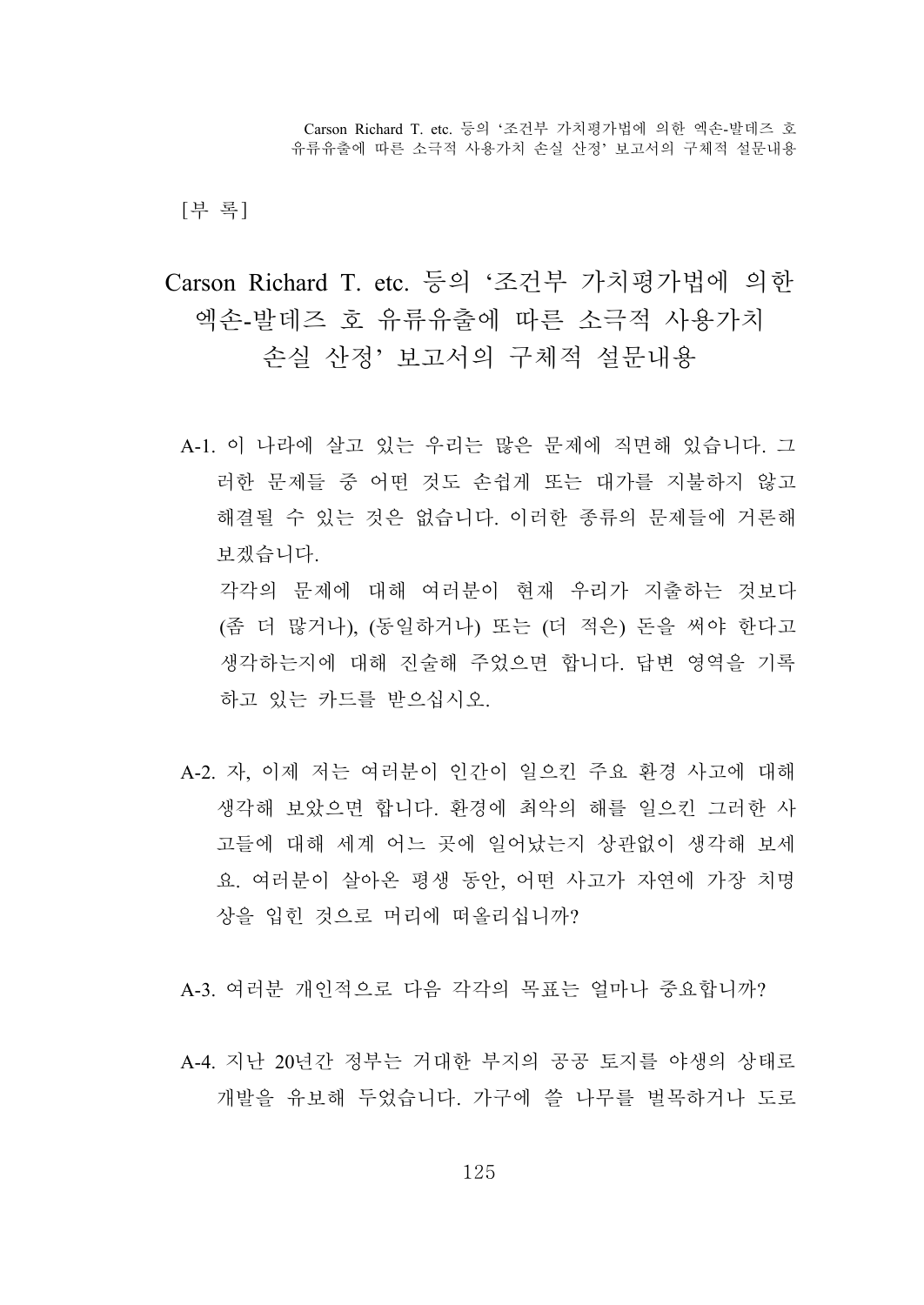부 록

를 놓는 것 등을 포함하여 법에 의해 어떠한 종류의 개발도 이 러한 땅에서는 허용되지 않았습니다. 향후 몇 년 안에 얼마나 더 많은 땅이 이러한 식으로 보호되어야 한다고 생각하십니까? (아 주 거대한) 부지의 땅, (거대한) 부지의 땅, (적당한 정도)의 땅, (약간의 땅)이 보호되어야 합니까? 아니면 (아예 이러한 종류의 땅이 없어야 한다)고 생각하십니까?

- A-5. 세계 어떤 곳에서 발생했든 간에 대형 오일 유출(oil spill)에 대 해 (듣거나), (읽어본) 적이 있습니까?
- A-5A. 어떤 유출 사건 또는 유출 사건들이 있습니까?
- A-6. 1989년 3월 액손사 소속의 유조선 엑손-발데즈 호가 알래스카 의 Prince William Sound에서 암초에 부딪혀 좌초되어 발생한 유 류유출 사건입니다. 유조선의 일부에서 1천 1백만 갤론의 원유가 해상으로 유출되었습니다. 이 유출 사건에 대해 뭔가 들은 기억 이 있습니까?

 이 유출 사건을 언급했던 응답자들에게 다음과 같은 정보가 주 어졌습니다.

 당신은 제일 먼저 알래스카 오일 유출을 언급했다. 이 유류유출 사건은 엑손-발데즈호가 Prince Wiliam Sound에서 암초에 부딪 혀 좌초했을 때인 1989년 3월 발생했다. 그 유조선의 일부에서 1천 1백만 갤론의 원유가 해상으로 유출되었다.

- A-6A. 당신이 느끼기에 오일 유출로 인해 Prince William Sound에서 가장 심각한 피해를 당한 자연 환경은 무엇입니까?
- A-6B. 저는 또 다른 대형 오일 유출로부터 알래스카의 이 지역을 보호하기 위한 계획을 설명하고 싶습니다. 먼저 배경 설명을 해드려야 할 필요가 있습니다.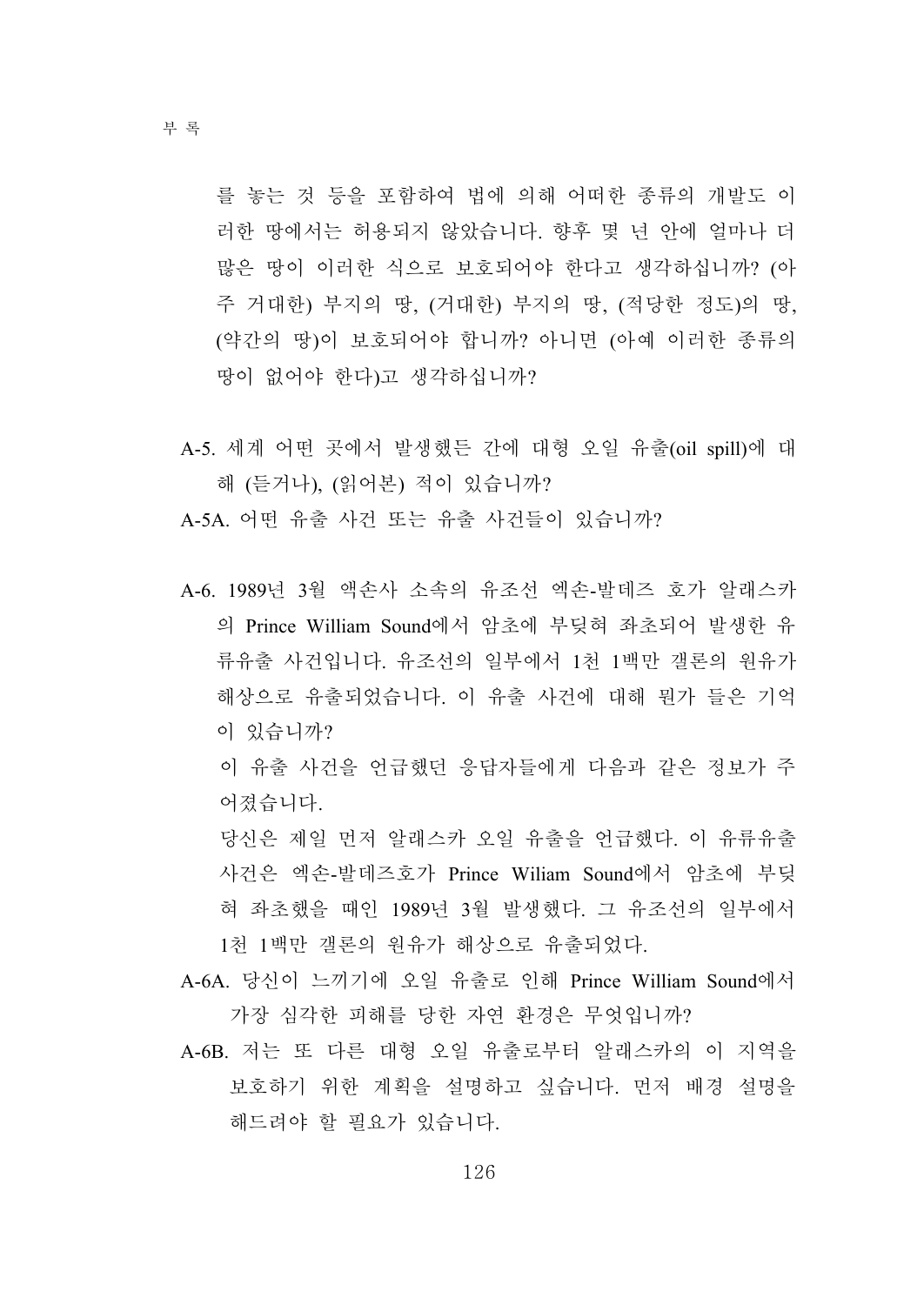A-7. 알래스카에 다녀온 적이 있으세요? A-7A. 가족 중에 누가 알래스카에 다녀온 적이 있나요?

A-8. 몇 번 다녀왔나요?

A-9. 마지막으로 갔을 때는 몇 년도인가요?

A-10. Prince William Sound 지역을 가보았나요?

A-10A. 지도 보여주기

 이 지도에는 Prince William Sound 지역이 표시되어 있습니다. (잠시 멈춤) 지도 1에서 파란색으로 보이는 부분이 이 지역 을 확대한 것입니다. Sound 지역은 해수역으로 폭이 1백마일 보다 약간 더 넓습니다. 보시다시피, 많은 섬과 후미(바다의 일부가 육지 속으로 깊이 들어간 지형)진 곳이 있어서 해안 의 길이가 수십 마일에 달할 정도로 깁니다.

- A-11. 이 사건 발생했을 때, 이 유출 사건에 대한 라디오, TV, 신문 기사, 또는 잡지 기사를 접한 적이 있나요? (매우 꼼꼼하고 자 세하게), (다소 꼼꼼하고 자세하게), (거의 세부상항은 모른 채) 접했나요? 또는 (전혀 이러한 내용을 접한 적이 없나)요?
- A-12. 이 사건에 대한 대부분의 정보를 (신문기사(, (TV) 또는 (이 둘)로부터 입수했나요?
- A-12A. 일부 유출된 기름이 유출 후 최초 며칠 동안 증발했으나, 오 일의 많은 량이 물속에 남아있고, 해안으로 흘러 들어갔습니다.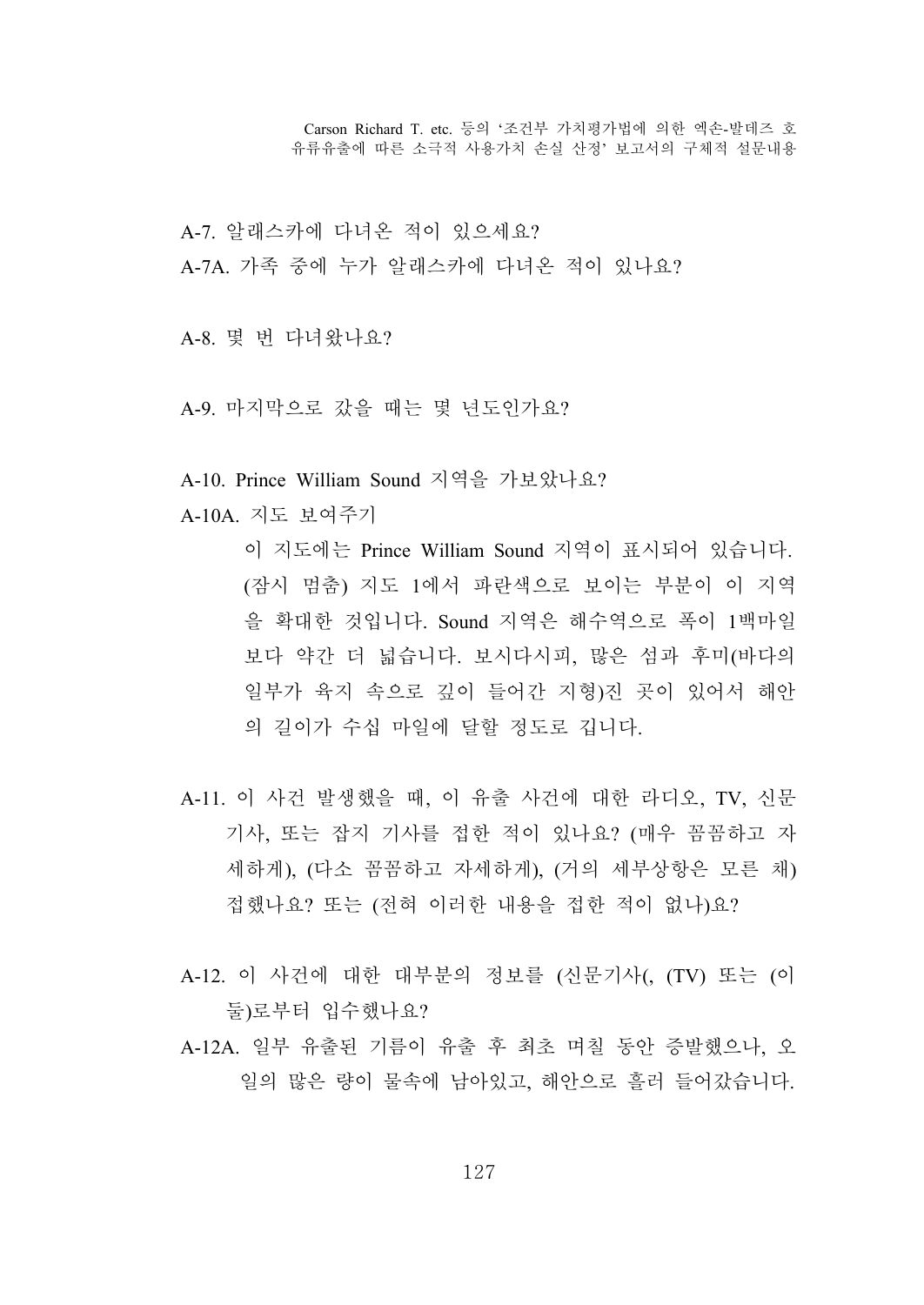이제 해안이 어떻게 영향을 받았는지에 대해 말해보겠습니 다. 이 지도는 전체적인 오일 유출의 정도를 보여줍니다.

A-13. 알래스카의 이 지역과 오일 유출의 결과에 대해 많이 여러분 에게 얘기했습니다. 제가 말했던 내용에 놀랐나요?

"예"라고 답한 사람들은 다음 질문을 받습니다.

A-13A. 무엇 때문에 놀랐습니까?

(말 그대로 녹음)

A-13B. 알래스카 파이프라인이 운영된 10년 약간 넘게, 엑손-발데즈 호 유류유출은 자연환경에 해를 입혔던 Prince William Sound 에서 발생한 유일한 유류 유출 사건입니다. 이러한 종류의 또 다른 유출을 피하기 위한 일부 주의 조치들은 이미 취해졌습 니다. 이러한 조치에는 유조선 승무원과 간부를 상대로 음주 여부, 엑손-발데즈 호 내에 안전 차폐 설비를 유지 여부, 훈련 된 제거 승무원이 24시간 비상대기 여부, 해안 경비대 레이더 를 개선 여부 등을 점검하는 것을 포함합니다.

 의회는 최근 모든 새로운 유조선은 단일선체 대신 이중 선체 (hull)를 갖출 것을 의무화 했습니다. 대부분의 유조선과 마찬 가지로 엑손-발데즈 호는 하나의 선체만을 가지고 있었습니 다. 이중선체는 사고 이후 오일 유출을 더 잘 막을 수 있게 해줍니다. 그러나 모든 단일 선체 유조선이 이중선체 유조선 을 교체되기에는 몇 년의 시간이 필요할 것입니다. 과학자들 은 이중 선체로 교체될 때까지의 향후 10년 정도 동안 Prince William Sound에서 야생동물과 해변에 1차 오일 유출사고와 동일한 정도의 피해를 입힐 또 다른 대형 유출 사건이 발생 할 수 있다고 경고합니다.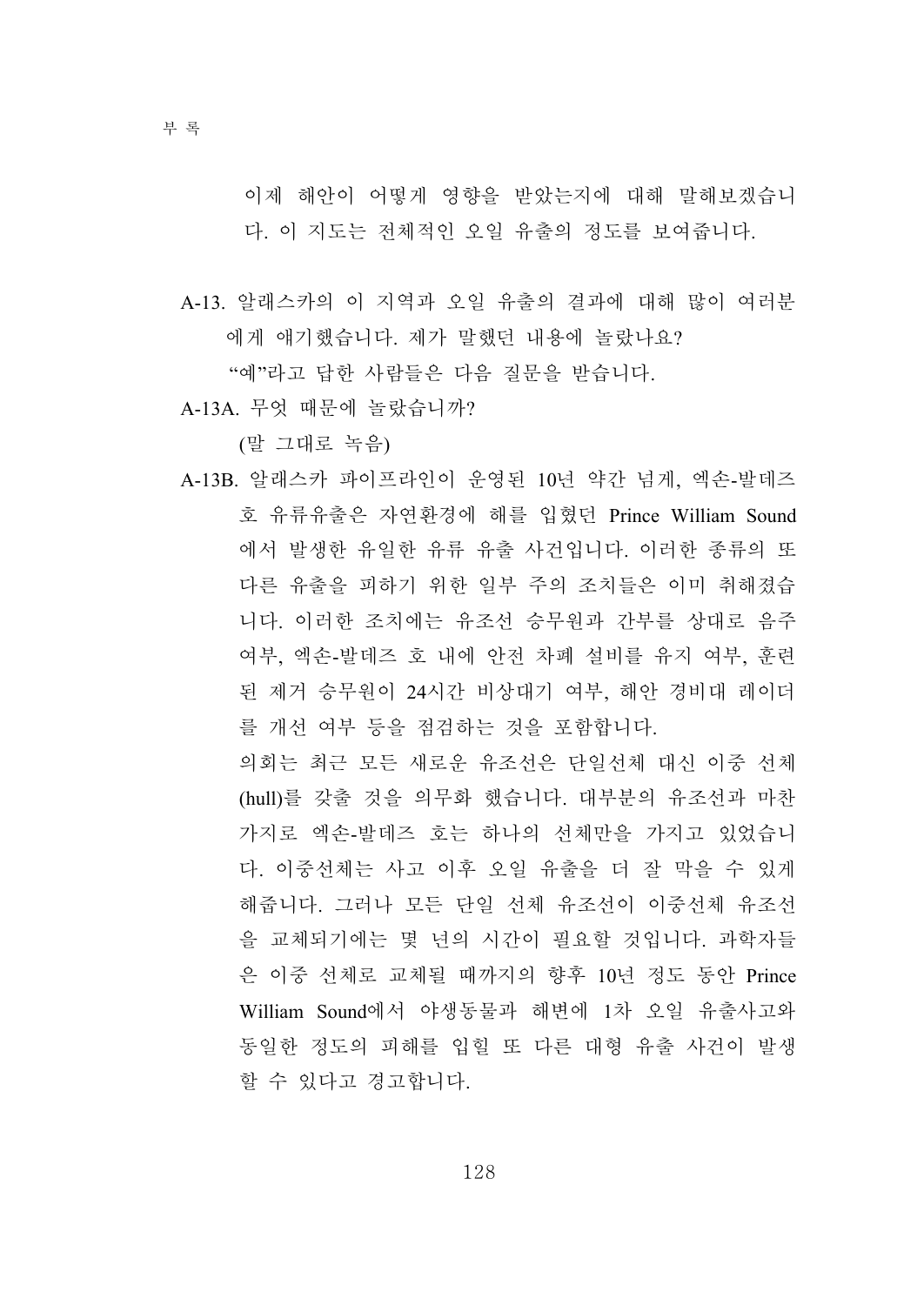또 다른 오일 유출로부터 이 지역의 자연 환경에 닥쳐올 재 해를 막기 위해 특별 안전 프로그램이 제안되었습니다.

 이 특별 프로그램이 여러분의 가정에 중용한 가치가 있는지 알아보기 위해 이 조사를 실시하고 있습니다. 어떻게 이 프로 그램이 효과를 발휘할지에 대해 말해보겠습니다.

 특별히 알래스카 해역을 위해 설계된 두 대의 대형 해안 경 계 선박이 발데즈 항에서부터 Prince William Sound를 통과하 는 모든 길에 있는 각 유조선들이 외해(open sea)에 들어설 때가지 각 유조선을 에스코트할 것이다.

 먼저, 이 해안경계 선박은 유조선이 위험한 해역으로 빗나가 거나 길을 잃을 가능성을 차단함으로써 Sound에서 사고를 방 지하는 것을 지원한다.

 둘째, 사고가 발생할 경우 이 에스코트 선박들은 훈련된 승무 원과 필요한 특수 장비를 운반하여 대형 유출사건이더라도 유조선 밖으로 오일이 퍼지는 것을 막습니다.

이 그림은 이러한 과정이 어떻게 진행될 것인지 보여줍니다.

A-14. 어떻게 유출이 이러한 방식으로 퍼져 나가는 것을 막게 가두 어 둘 수 있는지에 대해 더 알고 싶은 게 있습니까?

"예"라고 답한 응답자들은 다음 질문을 받습니다.

- A-14A. 이게 뭐죠?
- A-14B. 두 대의 유조선이 보통 발데스 항에서 매일 순찰을 하기 때 문에 해안 경비대(Coast Guard)는 수백 명의 해안 경비대 승 무원들과 이들이 운행 관리하는 에스코트 선박단, 거름 국자 (skimmer), 비상유조선을 유지해야 합니다. 이러한 유지관리에 비용이 많이 들지만, 에스코트 선박 프로그램은 모든 낡은 유 조선들이 이중 선체 유조선을 교체되는 데 걸리는 시간인 향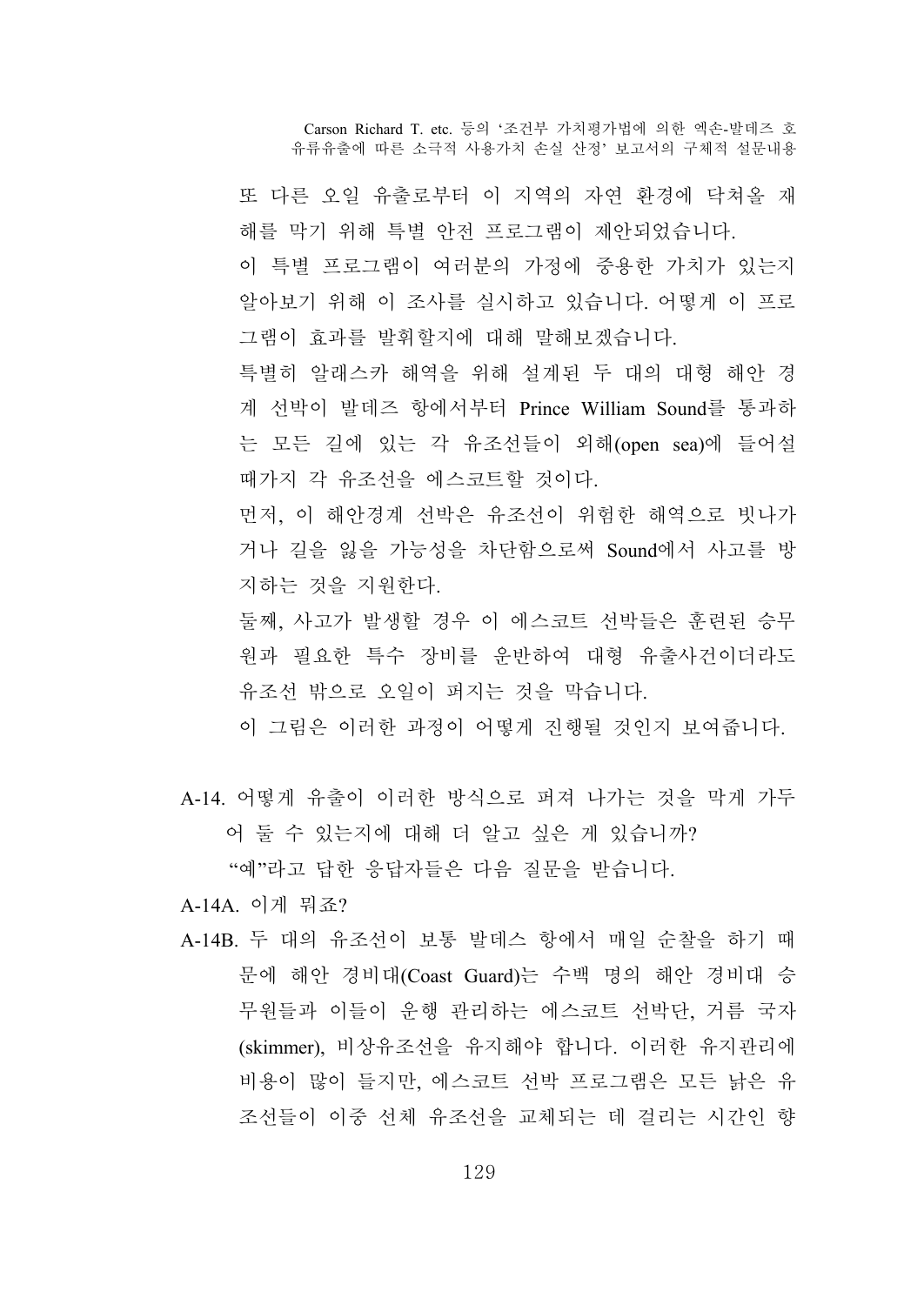후 10년간 발생할 수 있는 또 다른 대형 오일 유출 사고로부 터 Prince William Sound의 환경을 파괴하지 않게 될 것이라는 실제적 확신을 가능하게 해줍니다. 이러한 에스코크 선박이 단 지 Prince William Sound에서만 운행되므로 이 프로그램이 미 국 어떤 곳에서 발생하는 오일 유출로부터 피해를 막아줄 것 이라는 것을 알리는 것은 중요합니다.

A-14C. 이 프로그램이 어떻게 경비 및 비용이 조달되는지에 대해 질문이 있습니까?

A-14C-1. 이게 뭐죠?

 모든 사람들이 비용을 일부를 부담하기 때문에, 우리는 이 조사를 통해 사람들에게 그들이 이 프로그램을 찬성표를 던 질 기회를 갖게 되면 어떻게 투표를 할 것인지에 대해 질문 하였습니다.

 우리는 일부 사람들이 이 프로그램에 찬성하고, 나머지는 반대한다는 것을 조사를 통해 알았습니다. 양쪽 모두 자신 들의 찬성 또는 반대표를 던지는지에 대한 합당한 이유가 있습니다.

 찬성한 이들은 Prince William Sound에서 또 다른 대형 유출 로부터 피해를 막기 위해 에스코트 선박에 돈을 지불할 가 치가 있다고 말합니다.

반대를 하는 이들은 다음과 같은 점들을 염려합니다.

 반대하는 일부는 그러한 프로그램이 Prince William Sound를 제 외한 다른 지역에서는 유출사건을 막을 수 없다고 말합니다. 일부는 그들이 이 프로그램에 비용을 지출할 경우 그들에게 더 중요한 다른 것을 위해 사용해야 할 돈이 줄어들게 된다 고 말합니다.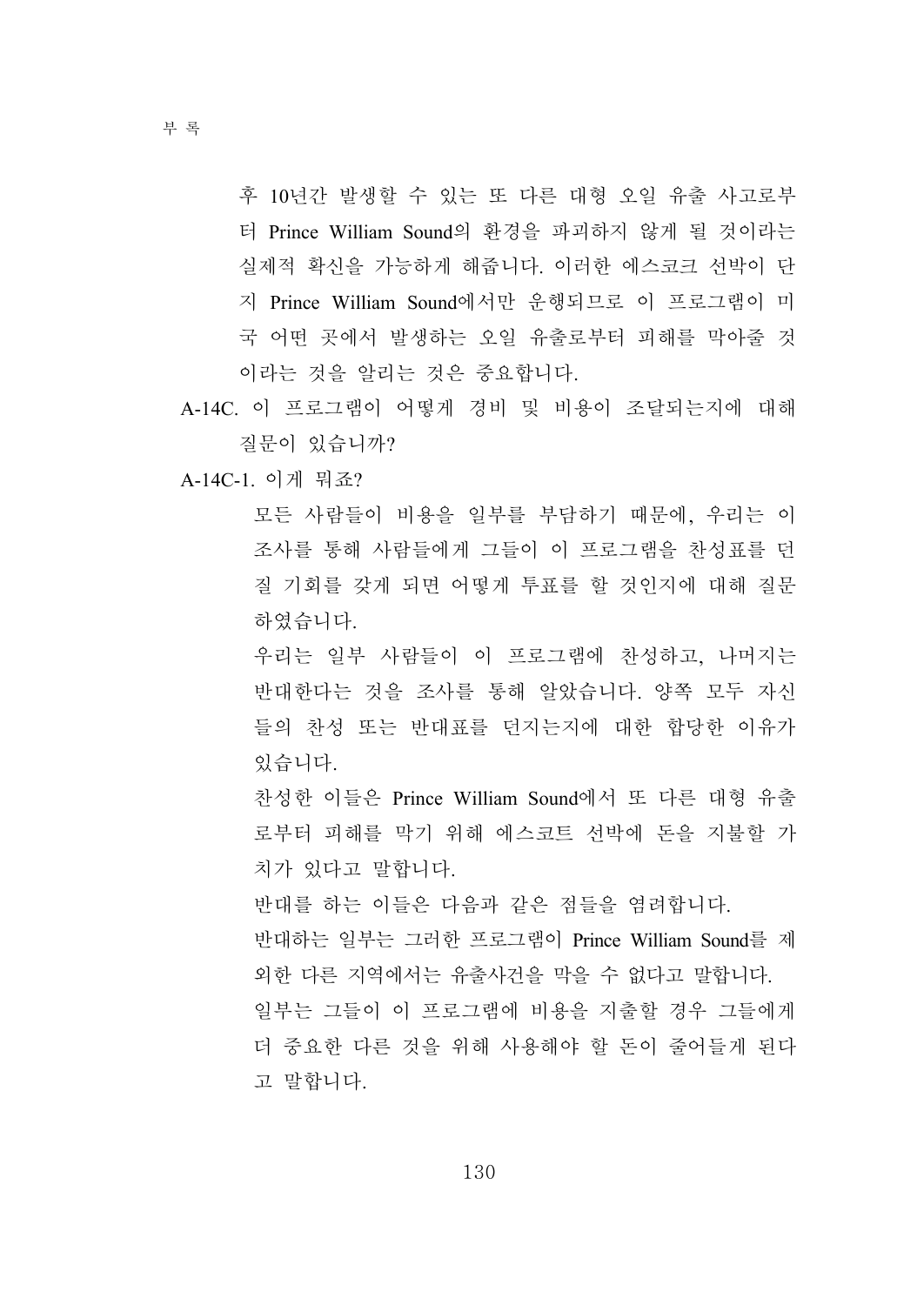그리고 일부 반대자들은 그 프로그램에 대해 지불해야 할 비용이 그들이 지불할 여력의 비용 이상이라고 말합니다.

A-15. 물론 사람들이 에스코트 선박 프로그램에 찬성 또는 반대표를 선택하는 기준은 그들 가정이 얼마나 많은 비용을 지불해야 하 는가에 달려있습니다.

 현재 정부 공무원들은 이 프로그램을 하려면 각 가정은 일정 비용을 지불해야 한다고 예상하고 있습니다. 여러분은 여러분 의 정기적인 연방 세금 이외에 특별 1회 비용의 형태로 이 프 로그램의 비용을 지불하게 됩니다. 이 돈은 단지 Prince William Sound에서의 또 다른 대형 오일 유출로부터의 피해를 방지하 기 위한 프로그램에만 전적으로 사용될 것입니다.

 이 프로그램을 위해 여러분의 가정이 일정비용을 지불해야 할 경우, 귀하는 이 프로그램에 (찬성)하시겠습니까, (반대)하시겠 습니까?

- A-16. 최종 비용 견적이 이 프로그램을 위해 여러분의 가정이 비용 을 지불해야 한다고 하면 어떻게 하시겠습니까? 이 프로그램에 (찬성)하시겠습니까, 또는 (반대)하시겠습니까? A-16의 금액은 최초 금액보다 더 높은 미리 결정된 금액입니 다. A-15에서 프로그램에 찬성하지 않겠다고 말한 사람들 도는 이 프로그램을 확신하지 못하는 사람들에게 다음 질문이 주어 집니다.
- A-17. 비용 견적이 이 프로그램을 위해 여러분의 가정이 총 비용을 지불해야 할 경우 어떻게 하시겠습니까? 이 프로그램에 (찬성) 하시겠습니까, (반대)하시겠습니까?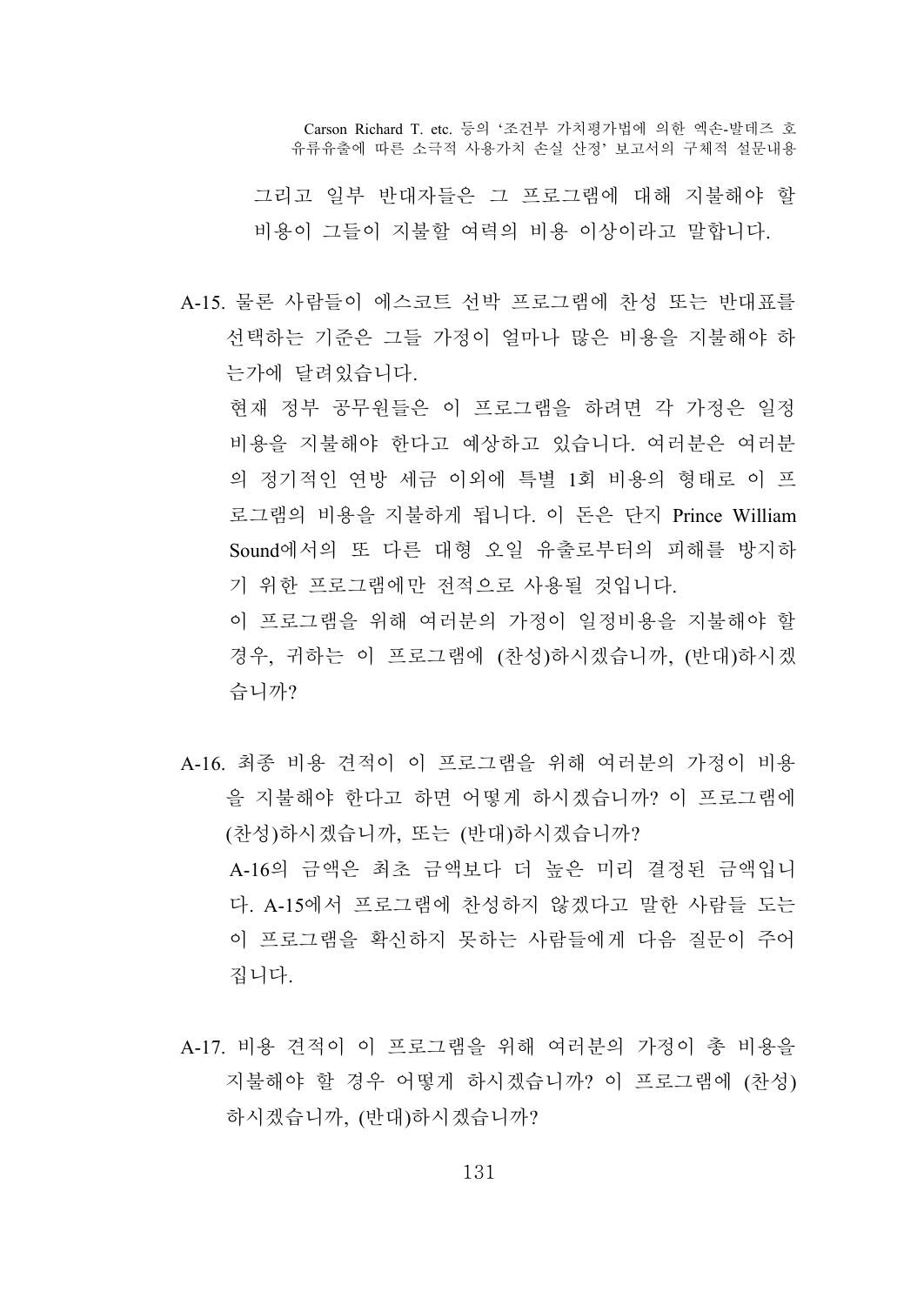- A-18. 여러분이 비용을 (지불할 금전적 여유가 없기 때문)에 이 프 로그램에 (반대)하십니까? 또는 이 프로그램이 당신의 (많은 비 용을 들일 만큼 가치가 없기 때문)에 반대하십니까? 아니면 (다른 이유)로 인해 반대하십니까?
- A-19. 왜 이 프로그램에 대해 확신이 서지 않는지 말씀해 주시겠습 니까?
- A-20. 당신이 이 프로그램에 대해 기꺼이 비용을 지불하게 만들었던 것은 무엇입니까? (말 그대로 녹음)
- B-1. 첫 번째 질문은 에스코트 선박 프로그램이 실행되지 않을 경우 무슨 일이 일어날 것인가에 대한 질문입니다. 응답자가 다소간의 피해가 있을 것이라고 생각했는지의 여부에 따라, B-2 또는 B-3의 질문을 받게 됩니다.
- B-2. 당신은 그 피해가 엑손-발데즈 유출 사건보다 (약간 더 클 것) 이라고 생각하십니까, (다소 더 클 것)이라고 생각하십니까, 아 니면 (상당히 더 클 것)이라고 생각하십니까?
- B-3. 당신은 그 피해가 엑손-발데즈 유출 사건에 의한 피해보다 (약 간 더 적을 것)이라고 생각하십니까, (많이 더 적을 것)이라고 생 각하십니까, 아니면 피해가 (전혀 없을 것)이라고 생각하십니까? "조금 더" 또는 "조금 덜"이라고 답한 사람들은 개방형 질문(B4) B5에서 이유에 대해 질문을 받았으며, 개방형 추적 조사에서 응답자가 그 계획이 시나리오에 기술된 것보다 훨씬 더 큰 지 역에 적용될 수 있다고 생각했는지에 대해 질문을 받았습니다.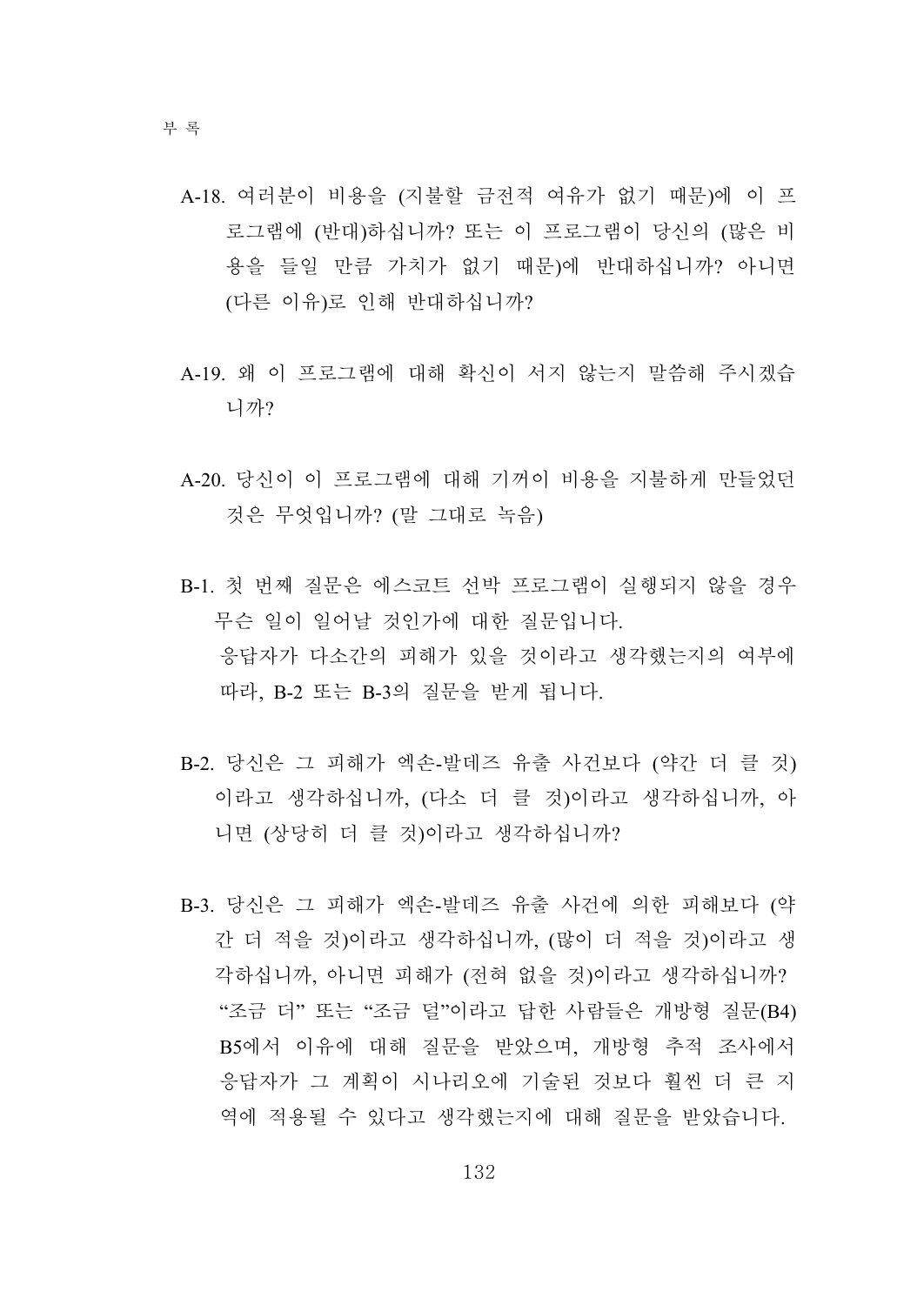- B-5. 다음으로, Prince William Sound 주변 지역이 에스코트 선박이 직접 보호하는 (유일한 지역)이 될 것이라고 생각했습니까, 아니 면 이 특별 프로그램이 동시에 미국 (다른 지역)에서 발생한 유 출에 대해서도 도움을 주었을 것이라고 생각했습니까?
- B-6. 이 프로그램이 동시에 미국 다른 지역을 어떻게 보호할까요? 이 계획의 지각 유효성은 평가된 또 다른 중요한 특징입니다.
- B-7. 에스코트 선박 프로그램이 실행될 경우, 또 다른 대형 오일 유출 의 피해를 예방하기 위해 매우 효과적일 것이라고 생각했습니까? "아니오" 또는 "확신 못한다"라고 답한 이들은 다음 질문을 받 게 됩니다.
- B-8. 당신은 그 프로그램이 대형 유출 사고로 인해 피해를 (상당한 정도) 줄여준다고 생각했습니까, (중간 정도) 줄여준다고 생각했 습니까, (약간 줄여준다)고 생각했습니까, 또는 전혀 도움을 주 지 못한다고 생각했습니까? 이 순서의 최종 두 가지 질문은 다른 종류의 신념에 대해 평가 했습니다.
- B-9. 당신이 이 프로그램에 대해 어떻게 투표했는지에 대한 질문을 받았을 때, 1년 또는 그 이상 동안 이 프로그램에 대해 특별 세 금을 실제 지불해야 할 것이라고 생각했습니까?
- B-10. 이 인터뷰를 시작하기 전에, 엑손-발데즈 오일 유출 사건으로 인한 피해가 내가 당신에게 설명한 것보다 (더 심각)했다고 생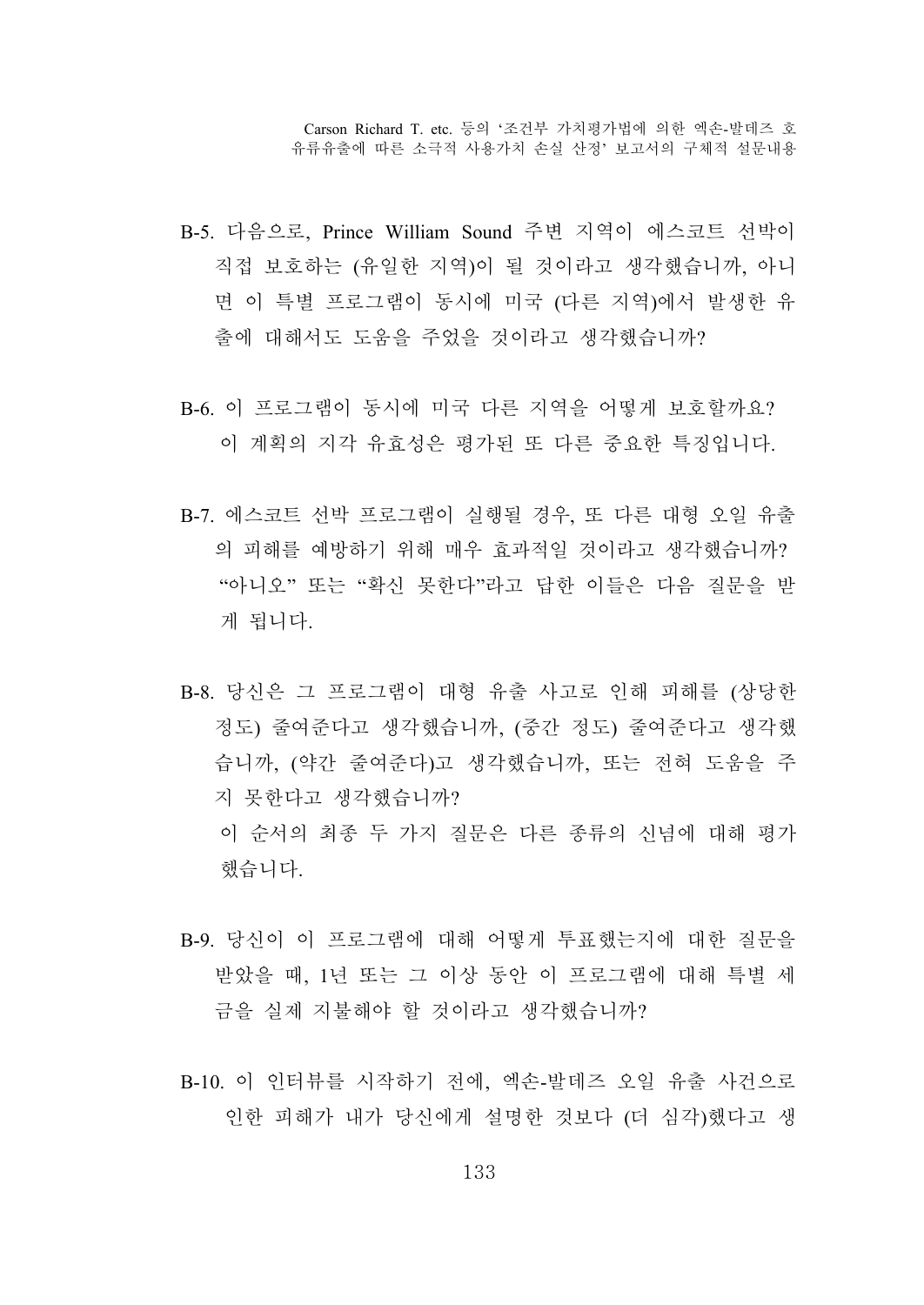각하십니까, (덜 심각)했다고 생각하십니까, 아니면 제가 설명 한 것과 (동일한 정도로 심각)했다고 생각하십니까?

- B-11. 당신 가족 중 누군가가 향후 언젠가 알래스카를 방문할 가능 성이 (있는가)요? 가능성이 (매우 높은가)요, (다소 높은가)요, (다소 가능성이 없나)요, (매우 없나)요, 아니면 (전혀 없나)요?
- B-12. 당신 가족 중 누군가가 여가 활동으로 낚시를 즐기는가?
- B-13 당신 가족 중 누군가가 조류관찰자가 있습니까?
- B-14. 당신 가족 중 누군가가 배낭여행자입니까?
- B-15. 당신 가족 중 누군가가 그랜드 캐넌, Yosemite, 또는 옐로우스 톤 국립공원에 다녀온 적이 있습니까?
- B-16. 당신 스스로 생각하기에 당신은 환경주의자라고 생각하십니 까? 그렇지 않습니까? 환경주의자라고 답한 사람은 응답자들은 다음 질문을 받게 됩니다.
- B-17. 당신 스스로 생각하기에 당신은 (매우 철저한) 환경주의자인 가요, (철저한 환경)주의자인가요, (다소 철저한) 환경주의자인 가요, 아니면 (그렇게 철저하지 않은) 환경주의자인가요? 이 섹 션의 마지막 질문은 다음과 같습니다.
- B-18. 당신의 야생 동물 및 야생 조류에 관한 TV 프로그램을 (매우 자주) 시청하십니까, (자주 시청)하십니까, (가끔 시청)하십니까,

134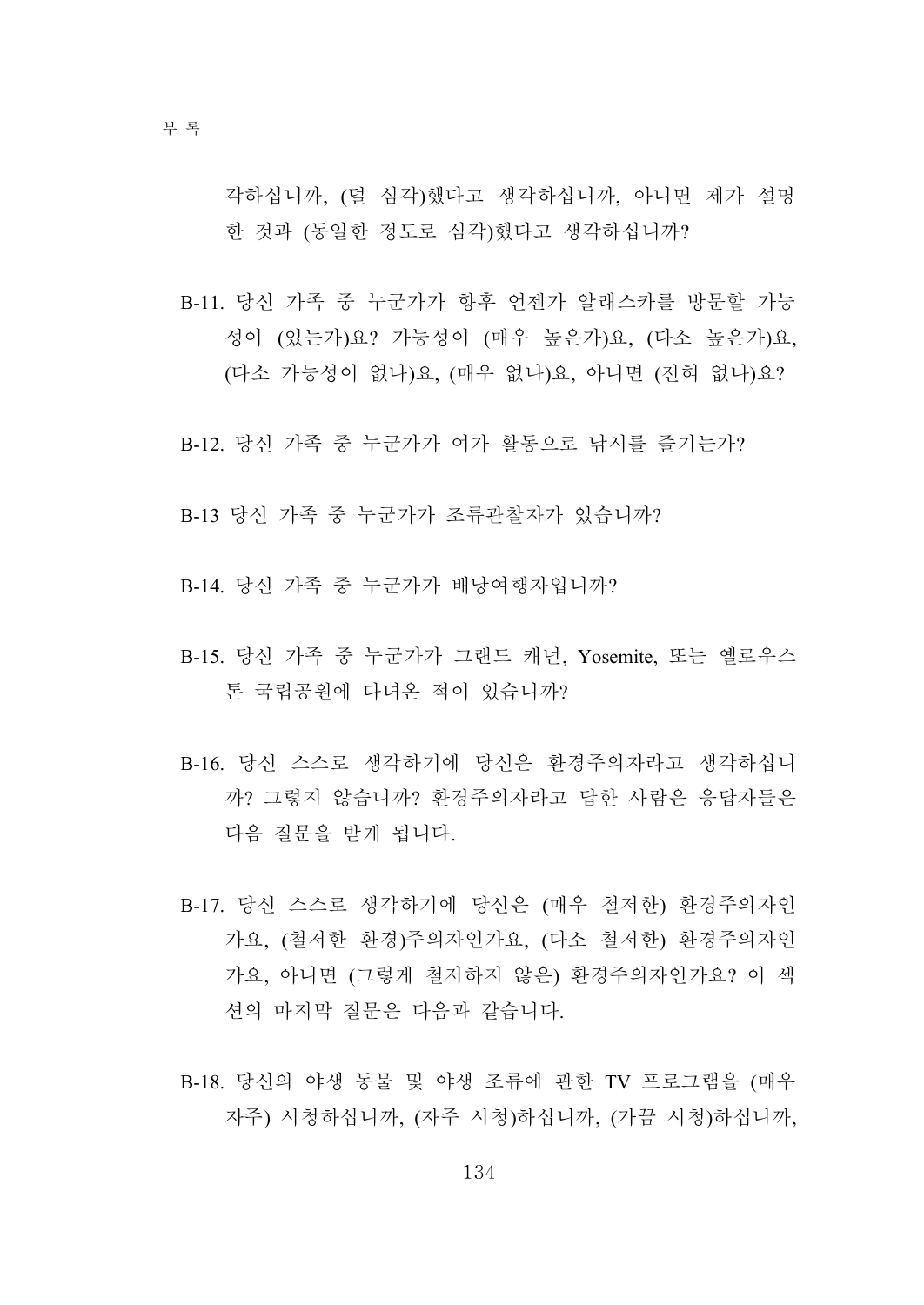(드물게 시청)하십니까, 아니면 (전혀 시청하지 않습)니까?

C - 인구통계적 질문

다음 질문들은 인터뷰어가 응답자를 고르기 위해 진행한 가정 선별 설문지에 대한 답변으로부터 얻은 인구통계 정보를 보충하기 위한 것 입니다.

C-1. 먼저 생년월을 말씀해주세요?

C-2. 정식 교육 과정의 최종 학년을 기준은 최종 학력에 대해 말씀 해주세요. 중졸, 고등학교 퇴학, 고졸, 초대졸, 대졸, 대학원졸(석 사, 법학대학원 학위, 박사, 등)에 대해 구체적으로 말씀해주세요.

C-3. 당신 가정에 자녀 또는 18세 미만자는 몇 명인가요?

마지막 인구통계 질문은 응답자의 가정 수입을 알아보는 것입니다. 면접질문자는 응답자가 카드에 목록화 된 범주 내에서 자신의 수익 범주를 보고할 수 있는 표준 장치를 사용하였습니다. 1만 달러 이하 의 수익을 보고한 이들로 정의되는 저임금 소득자에게 소득세를 지불 하고 있는지를 묻기 위하여 2개의 후속 질문이 더 진행되었습니다.

C-4. 이 카드는 연간 소득 금액을 보여줍니다. 1990년 세금을 내기 전에 가정 구성원 전원의 총 소득을 나타내는 가장 알맞은 글자 는 어떤 것입니까? 소득에는 모든 임금, 월급, 사업소득, 저축 이자, 사회 보장 및 기타 은퇴 수당, 자녀 보조, 국가 지원 등을 포함시키십시오.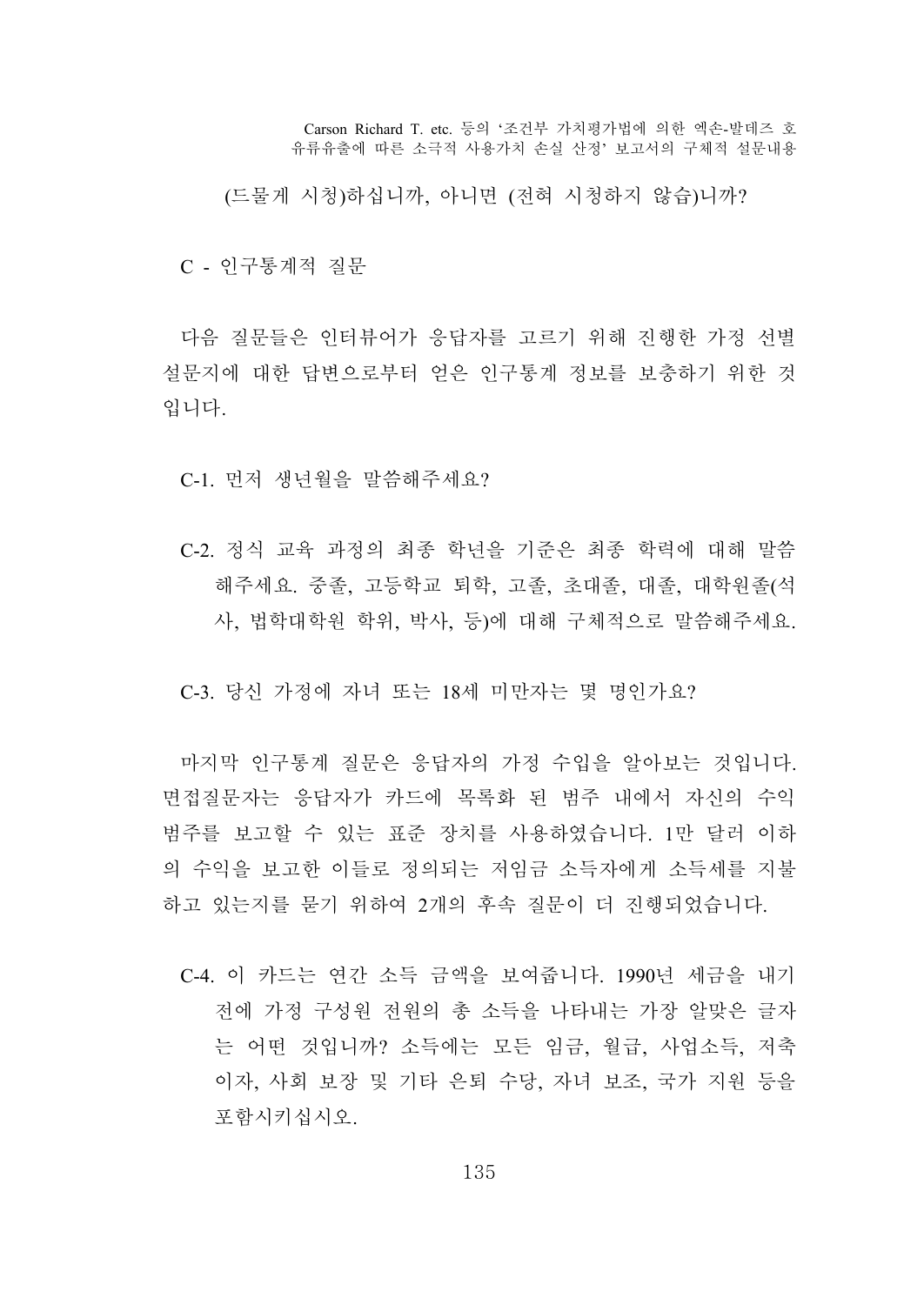응답자가 "글자 A"를 답했다면 다음 질문들이 주어집니다.

- C-5. 당신 및 당신 가족 구성원들은 작년에 월급 또는 기타 소득에 대해 원천적으로 세금을 징수하셨습니까?
- C-6. 당신 가족 중 누군가가 지난 해 연방 소득세 양식을 제출했나요?
- C 장점 및 재평가관련 질문

기꺼이 지불할 용의가 있는지를 묻는 질문에서 요청 받은 금액 중 하나 이상에 찬성을 한 응답자들이 얼마나 철저하고 강하게 에스코트 선박 프로그램에 찬성하는지를 알아보기 위해 C-7 질문이 주어집니다.

C-7. 이제 인터뷰가 거의 끝나가고, 제가 묻고 싶었던 여러 가지 종 류의 질문들을 볼 수 있는 기회가 있으므로, 당신은 투표에 대 한 질문에 대한 당신의 대답을 검토할 수 있는 기회를 드리고 싶습니다.

 당신은 향후 10년 동안 당신 가정이 1회 (응답자가 지불을 동의 한 최고의 금액) 비용을 1회 세금으로 낸다고 하더라도 Prince William Sound를 또 다른 대형 오일 누출의 피해로부터 보호하 기 위하여 에스코트 선박 프로그램에 찬성한다고 말씀하셨습니 다. 이러한 금액의 돈을 당신 가정이 지불할 경우 이 프로그램 에 대해 당신은 얼마나 강력하게 찬성하시는 것입니까?

C-8. 모든 사항이 고려되어, 당신 가정이 그 프로그램에 (C-7에 기 재된 금액) 달러를 지불해야 할 경우 당신은 당신의 투표 선택 을 찬성표에서 반대표로 변경하고 싶습니까?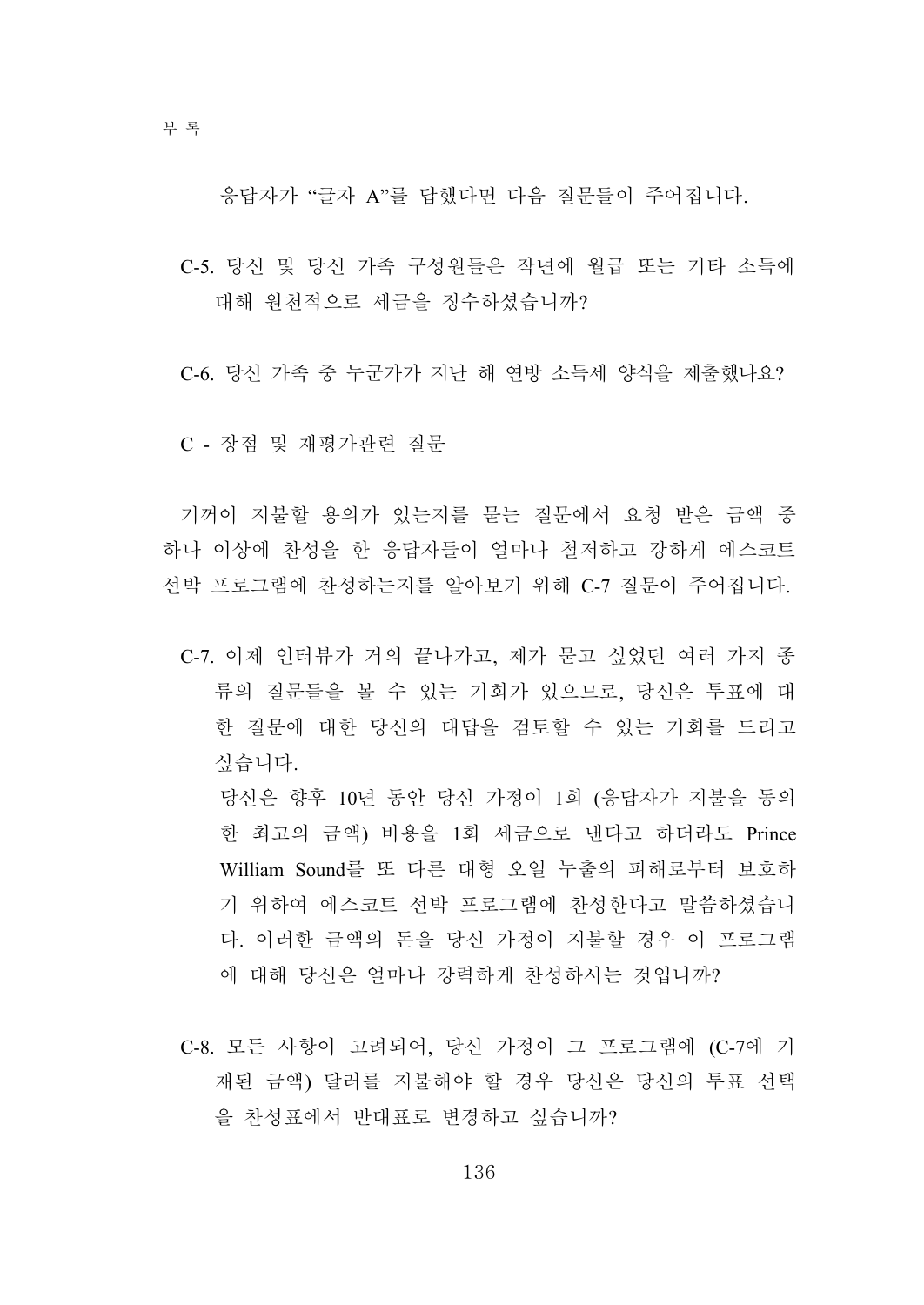"예"라고 말했거나, '확신이 없다'라고 말한 사람은 다음 질문을 받게 됩니다.

C-9. 이유가 무엇입니까? (심층질문: 그 외 또 다른 이유가 있습니까?)

면접 질문자는 이 일련의 질문에 대한 특별 지침을 받았습니다. 이 질문 (C-7) 및 섹션 C에 남은 질문들을 할 때, 당신이 응답자에게 당 신이 그의 답변에 도전적인 자세를 취하고 있다는 인상을 주지 말아 야 한다는 것을 명심해야 합니다. 따라서 중립적인 목소리를 사용하 여 이러한 질문을 읽어야 합니다. 이 프로그램에 대해 애초 기꺼이 지불하겠다고 한 사람 및 그의 투표 결정을 바꾸지 않겠다는 사람들 에게 질문 C-10이 주어집니다.

- C-10. 몇 년 내로 필요가 발생하여, 에스코트 선박 프로그램의 운영 을 유지하기 위하여 1회 이상의 지불을 넘어선 더 많은 돈을 지불해야 할 경우, 기꺼이 지불할 의향이 있습니까? 그 프로그 램을 위해 기꺼이 추가의 돈을 지불할 의향 여부와 상관없이 모든 응답자들은 다음 개방형 질문을 받게 됩니다.
- C-11. 이 연구를 진행하기 위해 누가 리서치회사를 고용했다고 생각 하십니까? (필요한 경우, 추가 심층 질문: "가장 가까이 추측해보시면 무 엇인가요? 좀 더 구체적으로 말씀해주실 수 있으세요?")

응답자들은 그들이 왜 그렇게 생각하는지 알아보기 위해 후속 질문 을 받게 됩니다.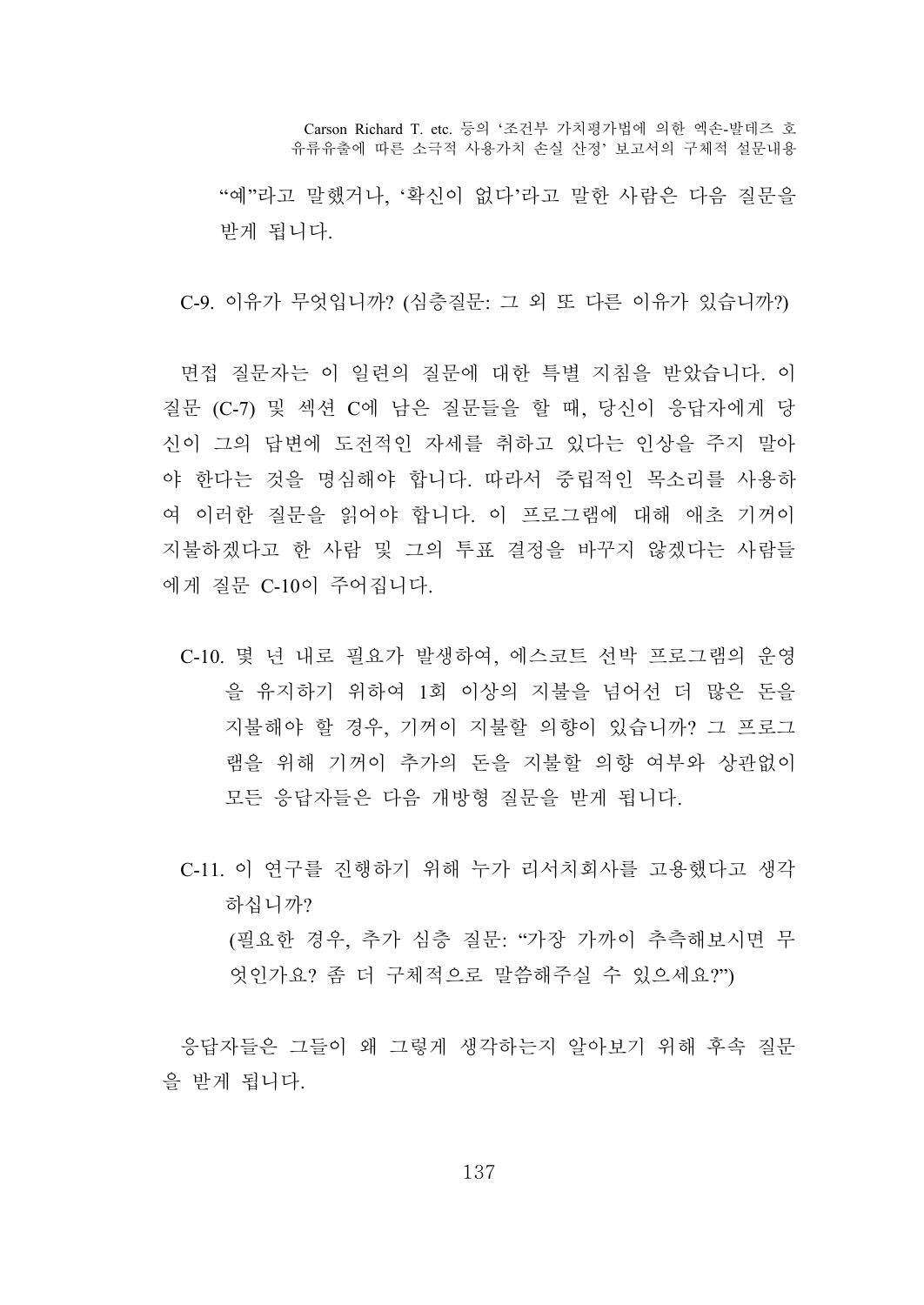C-12. 당신이 그렇게 생각하는 이유는 무엇입니까?

인터뷰의 마지막 질문은 나중에 인터뷰를 검증할 때 사용할 정보를 요청하는 것입니다.

C-13. 저의 상사가 저의 일을 점검할 경우에 대비해 당신의 전체 이 름과 전화번호를 알려주십시오.

D - 면접질문자 평가 질문

이 섹션의 모든 질문은 설문을 다 마친 후 면접 질문자들에게 주어 지는 것입니다.

면접 질문자들은 "이 조사에 대한 귀하의 솔직한 답변을 원합니다" 라는 말을 듣게 될 것입니다. 첫 번째 4개 질문은 다양한 형태의 응 답자와 응답자의 태도와 관련된 것입니다.

- D-1. 응답자는 알래스카 오일 유출에 대해 어떻게 알게 된 것처럼 보였나요?
- D-2. 응답자들은 알래스카 오일 유출의 결과에 대해 얼마나 관심을 가지고 있는 것처럼 보였나요?
- D-3. 연구 조사가 시작 시 응답자는 얼마나 협조적이고 환대해 주었 습니까?
- D-4. 연구 조사가 끝날 때 응답자는 얼마나 협조적이고 잘 대해 주 었습니까?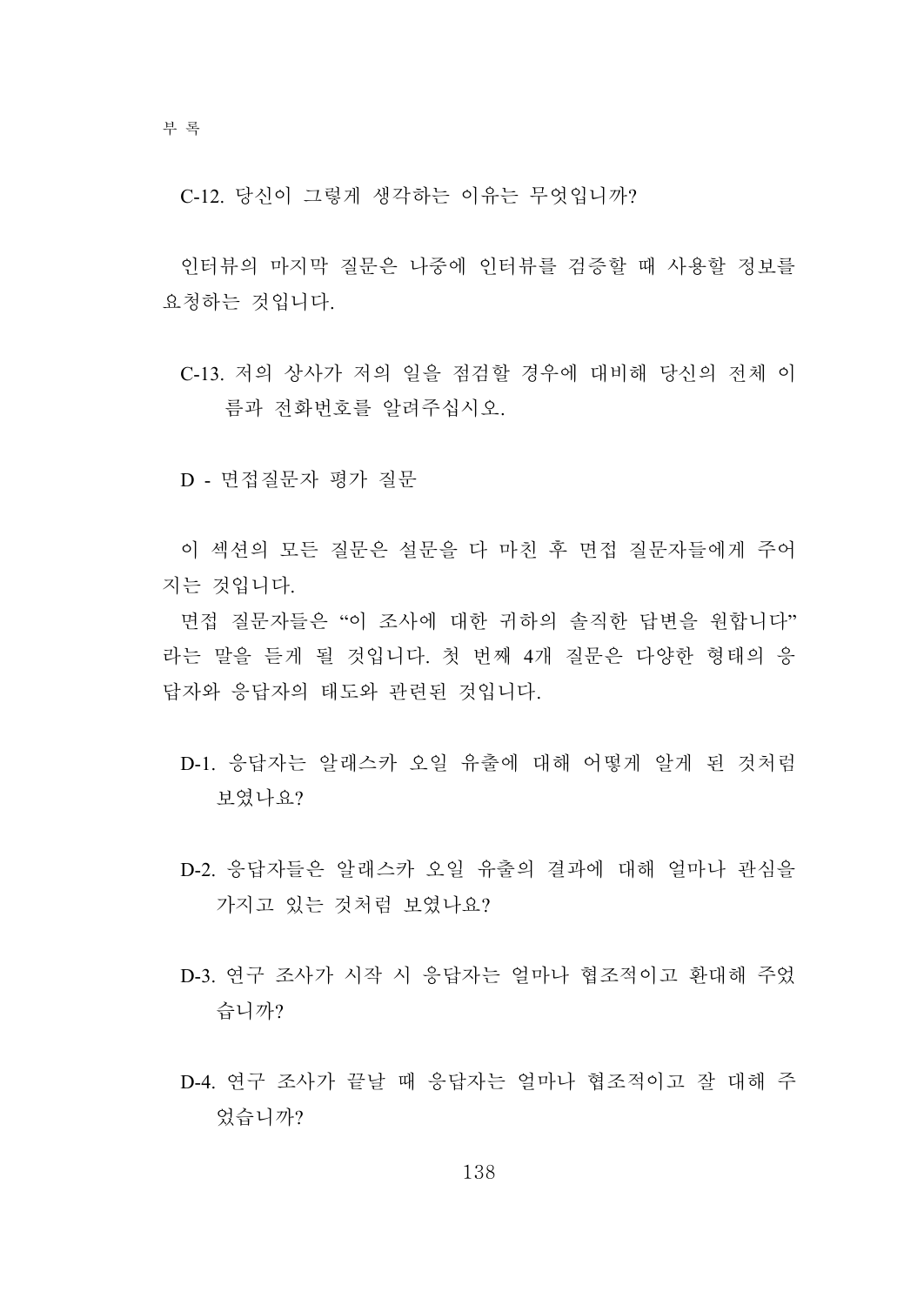연속된 3개의 질문은 응답자 및 면접질문자 이외의 누군가가 인터 뷰 진행 시 옆에 있었는지 여부를 묻고 그 동석자가 응답자의 답변에 얼마나 영향을 주었는지에 대한 것을 면접 질문자에게 묻습니다.

D-5. 인터뷰 진행 시 당신과 응답자 이외에 다른 동석자가 있었습니까?

- D-6. 설문조사를 진행하는 동안 인터뷰 중 동석한 참석자가 질문을 하거나 답변을 한 적이 있습니까?
- D-7. 다른 동석자가 응답자의 답변에 얼마나 영향을 주었다고 생각 하십니까?

다음 질문은 시나리오 설명이 제시되었을 때 응답자의 마음 상태에 대한 질문입니다.

D-8. A6B에서 시작하여 A15로 종료되는 질문을 당신이 읽을 때 응 답자의 반응은 어땠습니까? 면접 질문자들은 각각의 세 항목에 대해 "극단적으로" "매우" "다소" "약간" 또는 "전혀"로 등급을 매깁니다. 면접 질문자들은 또한 "잘 모르겠다"라고 답할 수도 있습니다.

a. 응답자가 얼마나 방해를 받았나요?

- b. 응답자가 얼마나 관심이 있었나요?
- c. 응답자가 얼마나 지루해 했나요?

다음 질문은 투표와 관련된 질문입니다.

다음 항목은 단지 응답자의 에스코트 선박 프로그램에 대한 투표에 대한 질문입니다(A-15 – A-17).